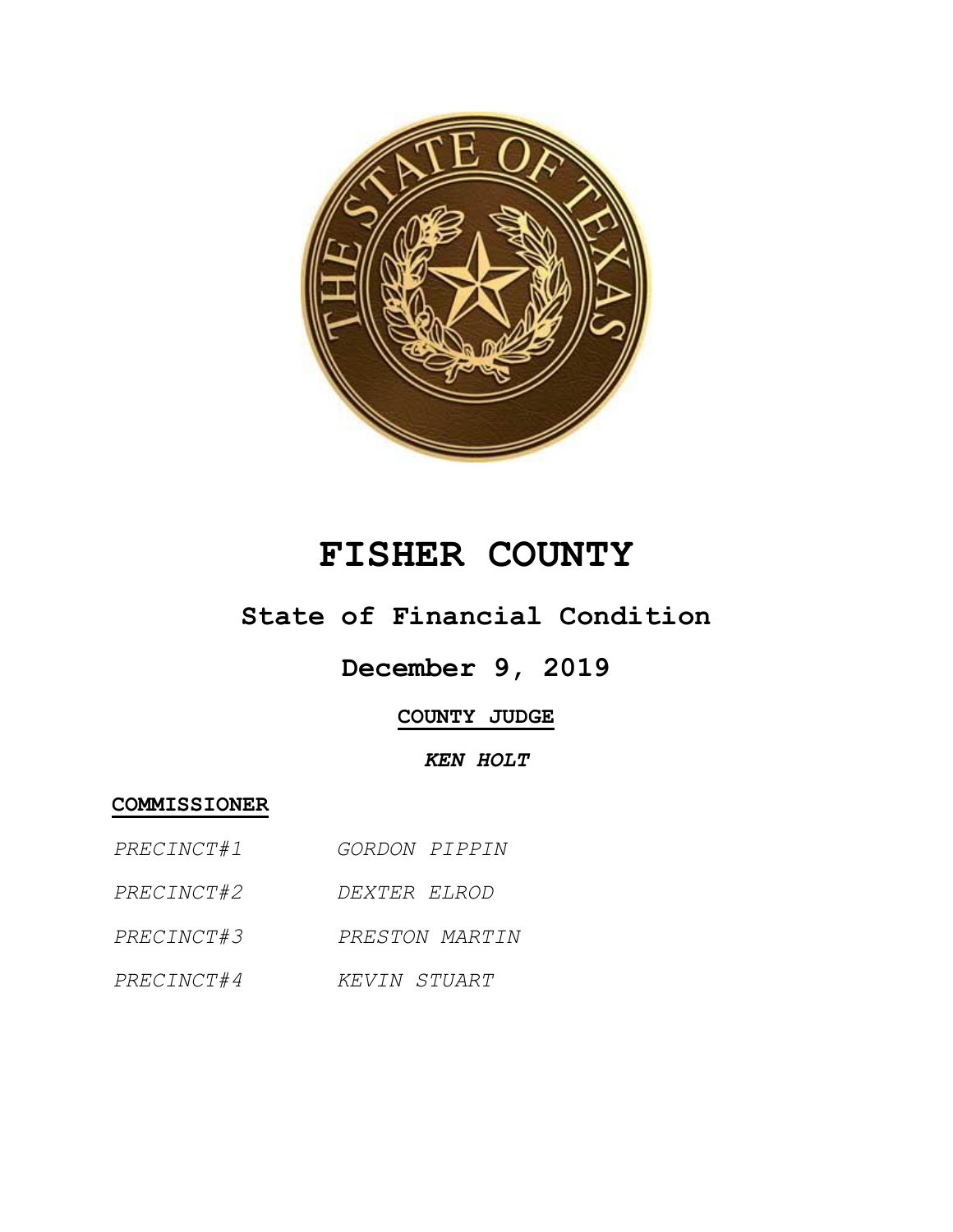|                                | ACCOUNT NO ACCOUNT-TITLE                                                          | ORIGINAL              | AMENDED                        | ENCUMBERED ACTIVITY ACTIVITY |                           | BUDGET-AMOUNT BUDGET-AMOUNT YEAR-TO-DATE YEAR-TO-DATE MONTH-TO-DATE | <b>CURRENT USED</b><br>BALANCE PCT      |                |
|--------------------------------|-----------------------------------------------------------------------------------|-----------------------|--------------------------------|------------------------------|---------------------------|---------------------------------------------------------------------|-----------------------------------------|----------------|
|                                | REPORTING FUND: 0010 GENERAL FUND                                                 |                       |                                |                              |                           |                                                                     | EFFECTIVE MONTH - 12                    |                |
| 0100 CASH ACCOUNTS             |                                                                                   |                       |                                |                              |                           |                                                                     |                                         |                |
|                                |                                                                                   |                       |                                |                              |                           | 48, 364. 93 - 1, 441, 893. 77                                       |                                         |                |
|                                | 10-100-100 CFC: GENERAL FUND<br>10-100-130 MONEY MARKET CHECKING                  |                       |                                |                              | 64,120.12-<br>267.94      | 0.00                                                                | 230,810.32                              |                |
|                                | 10-100-140 GRANT FUND CHECKING                                                    |                       |                                |                              | 0.00                      | 0.00                                                                | 0.40                                    |                |
|                                | 10-100-185 DUE FROM I&S FUND                                                      |                       |                                |                              | 0.00                      | 0.00                                                                | 158,971.44                              |                |
|                                | 10-100-201 CERTIFICATE OF DEPOSIT - 1                                             |                       |                                |                              | 388.03                    | 0.00                                                                | 155,076.12                              |                |
|                                | 10-100-202 CERTIFICATE OF DEPOSIT - 2                                             |                       |                                |                              | 388.03                    | 0.00                                                                | 155,076.12                              |                |
|                                | 10-100-203 CERTIFICATE OF DEPOSIT - 3                                             |                       |                                |                              | 388.03                    | 0.00                                                                | 155,076.12                              |                |
|                                | 10-100-204 CERTIFICATE OF DEPOSIT - 4                                             |                       |                                |                              | 388.03                    | 0.00                                                                | 155,076.12                              |                |
|                                | 10-100-205 CERTIFICATE OF DEPOSIT - 5                                             |                       |                                |                              | 388.03                    | 0.00                                                                | 155,076.12                              |                |
|                                | 10-100-206 CERTIFICATE OF DEPOSIT - 6                                             |                       |                                |                              | 640.72                    | 0.00                                                                | 256,069.36                              |                |
|                                | 10-100-211 REIMBURSEMENT CLEARING                                                 |                       |                                |                              | 0.00                      | 0.00                                                                | 4.00                                    |                |
|                                | 10-100-230 DISTRICT CLERK EFILE                                                   |                       |                                |                              | $2,880.35-$               | 68.00                                                               | 3,097.53-                               |                |
|                                | 10-100-231 COUNTY CLERK EFILE                                                     |                       |                                |                              | 1,551.81-                 | 147.20                                                              | 46.02                                   |                |
|                                | 10-100-232 JP CREDIT CARD                                                         |                       |                                |                              | 18,154.45-                | 758.40                                                              | 11,168.79-                              |                |
|                                | 10-100-280 DELINQUENT TAXES RECEIVABLE                                            |                       |                                |                              | 0.00                      | 0.00                                                                | 117,265.36                              |                |
|                                | 10-100-285 ALLOWANCE-UNCOLLETABLE TAXES<br>10-100-290 DUE FROM APPRAISAL DISTRICT |                       |                                |                              | 0.00                      | 0.00                                                                | 29, 314. 33-<br>0.00                    |                |
|                                |                                                                                   |                       |                                |                              | 0.00<br>----------- -     | 0.00                                                                | ------------ -------------              |                |
|                                | CASH ACCOUNTS                                                                     |                       |                                |                              |                           | 83,857.92- 47,391.33- 2,936,860.62                                  |                                         |                |
|                                | 0300 GENERAL REVENUE ACCOUNTS                                                     |                       |                                |                              |                           |                                                                     |                                         |                |
|                                | 10-300-100 ADVALOREM TAXES                                                        | 2,418,322.00          | 2,418,322.00                   |                              | 215,907.75                | 0.00                                                                | 2, 202, 414.25                          | 09             |
|                                | 10-300-105 DELINQUENT ADVALOREM TAXES                                             | 0.00                  | 0.00                           |                              | 0.00                      | 0.00                                                                | 0.00                                    |                |
|                                | 10-300-106 DC EFILE CLEARING ACCOUNT                                              | 0.00                  | 0.00                           |                              | 4,138.35                  | 0.00                                                                | $4,138.35+$                             |                |
|                                | 10-300-107 CC EFILE CLEARING ACCOUNT                                              | 0.00                  | 0.00                           |                              | 5,574.31                  | 0.00                                                                | $5,574.31+$                             |                |
|                                | 10-300-108 JP C-CARD CLEARING ACCOUNT                                             | 0.00                  | 0.00                           |                              | 26,798.49                 | 0.00                                                                | $26,798.49+$                            |                |
| $10 - 300 - 109$               | CREDIT CARD INTEREST EARNED                                                       | 0.00                  | 0.00                           |                              | 43.15                     | 0.00                                                                | $43.15+$                                |                |
|                                | 10-300-149 APPRAISAL DIST EXCESS REFUND                                           | 0.00                  | 0.00                           |                              | 0.00                      | 0.00                                                                | 0.00                                    |                |
| $10 - 300 - 150$               | OTHER INCOME                                                                      | 800.00                | 800.00                         |                              | 73.57                     | 0.00                                                                | 726.43                                  | 09             |
| $10 - 300 - 151$               | TAX COLLECTOR ANNUAL SALES TAX COMM                                               | 7,200.00              | 7,200.00                       |                              | 0.00                      | 0.00                                                                | 7,200.00                                | 0 <sub>0</sub> |
|                                | 10-300-152 MISC REIMBURSEMENTS                                                    | 300.00                | 300.00                         |                              | 0.00                      | 0.00                                                                | 300.00                                  | 0 <sub>0</sub> |
| $10 - 300 - 153$               | DPS REIMBURSEMENTS/PHONE& INTERNET                                                | 0.00                  | 0.00                           |                              | 1,686.14                  | 0.00                                                                | $1,686.14+$                             |                |
|                                | 10-300-155 DRUG FOR REIMBURSING GF JAIL ASSIST                                    | 0.00                  | 0.00                           |                              | 0.00                      | 0.00                                                                | 0.00                                    |                |
| 10-300-156                     | DRUG FOR REIMBURSING FICA                                                         | 0.00                  | 0.00                           |                              | 0.00                      | 0.00                                                                | 0.00                                    |                |
| $10 - 300 - 157$               | DRUG FOR REIMBURSING RETIREMENT                                                   | 0.00                  | 0.00                           |                              | 0.00                      | 0.00                                                                | 0.00                                    |                |
| $10 - 300 - 180$               | <b>INTEREST EARNED</b><br>INSURANCE PROCEEDS                                      | 28,000.00             | 28,000.00                      |                              | 2,419.14                  | 0.00                                                                | 25,580.86                               | 09             |
| 10-300-185<br>$10 - 300 - 190$ | INTEREST EARNED CD'S                                                              | 0.00<br>10,400.00     | 0.00<br>10,400.00              |                              | 0.00<br>2,580.87          | 0.00<br>0.00                                                        | 0.00<br>7,819.13                        | 25             |
| $10 - 300 - 195$               | INSURANCE REMIBURSEMENTS                                                          | 0.00                  | 0.00                           |                              | 211.00                    | 0.00                                                                | $211.00+$                               |                |
| $10 - 300 - 200$               | COUNTY RESTITUTION INCOME                                                         | 1,600.00              | 1,600.00                       |                              | 30.19                     | 0.00                                                                | 1,569.81                                | 02             |
| $10 - 300 - 202$               | DRUG PROG CCP - 10% COUNTY                                                        | 176.00                | 176.00                         |                              | 154.85                    | 0.00                                                                | 21.15                                   | 88             |
| $10 - 300 - 204$               | OIL & GAS INCOME                                                                  | 700.00                | 700.00                         |                              | 121.92                    | 0.00                                                                | 578.08                                  | 17             |
| $10 - 300 - 205$               | GAS PIPELINE INCOME                                                               | 0.00                  | 0.00                           |                              | 2,600.00                  | 0.00                                                                | $2,600.00+$                             |                |
|                                | 10-300-206 NSF INCOME                                                             | 0.00                  | 0.00                           |                              | 0.00                      | 0.00                                                                | 0.00                                    |                |
| 10-300-212                     | HEALTHY COUNTY INCOME                                                             | 0.00                  | 0.00                           |                              | 0.00                      | 0.00                                                                | 0.00                                    |                |
| $10 - 300 - 214$               | COURT APPT ATTY - C & D CLERK                                                     | 1,400.00              | 1,400.00                       |                              | 205.47                    | 0.00                                                                | 1,194.53                                | 15             |
|                                | 10-300-216 JUROR REIMBURSEMENT                                                    | 0.00                  | 0.00                           |                              | 408.00                    | 0.00                                                                | $408.00+$                               |                |
| $10 - 300 - 218$               | TX-TF-IND DEFENSE GRANT 2019                                                      | 7,000.00              | 7,000.00                       |                              | 0.00                      | 0.00                                                                | 7,000.00                                | 00             |
|                                | 10-300-222 AD LITEM TAX SUIT T REES                                               | 0.00                  | 0.00                           |                              | 0.00                      | 0.00                                                                | 0.00                                    |                |
|                                | 10-300-224 OUT OF COUNTY SHERIFF CITATIONS                                        | 0.00                  | 0.00                           |                              | 0.00                      | 0.00                                                                | 0.00                                    |                |
|                                | 10-300-225 OUT OF COUNTY SHERIFF SERVICE                                          | 400.00                | 400.00                         |                              | 100.00                    | 0.00                                                                | 300.00                                  | 25             |
|                                | 10-300-226 INSURANCE BUILDING REPAIRS                                             | 400.00                | 400.00                         |                              | 0.00                      | 0.00                                                                | 400.00                                  | 00             |
|                                | 10-300-228 UNCLAIMED PROPERTY REFUND                                              | 0.00                  | 0.00                           |                              | 0.00                      | 0.00                                                                | 0.00                                    |                |
|                                | 10-300-229 VOL FIRE DEPT REIMBURSEMENTS                                           | 0.00                  | 0.00                           |                              | 0.00                      | 0.00                                                                | 0.00                                    |                |
|                                | 10-300-230 TOBACCO SETTLEMENT INCOME                                              | 50.00                 | 50.00                          |                              | 0.00                      | 0.00                                                                | 50.00                                   | 00<br>00       |
|                                | 10-300-231 FISHER COUNTY SHERIFF'S POSSE<br>10-300-232 WIND FARM TAX ABATEMENTS   | 1.00<br>0.00          | 1.00<br>0.00                   |                              | 0.00<br>0.00              | 0.00<br>0.00                                                        | 1.00<br>0.00                            |                |
|                                | 10-300-234 SHERIFF - DRUG FORF REIMBURSEMENT                                      | 0.00                  | 0.00                           |                              | 0.00                      | 0.00                                                                | 0.00                                    |                |
|                                | 10-300-236 SHERIFF - MISC INCOME                                                  | 14,500.00             | 14,500.00                      |                              | 12,152.86                 | 0.00                                                                | 2,347.14                                | 84             |
|                                | 10-300-237 SHERIFF BODY ARMOR GRANT                                               | 0.00                  | 0.00                           |                              | 0.00                      | 0.00                                                                | 0.00                                    |                |
|                                | 10-300-239 SB1849 PRISONER SAFETY FUND GRANT                                      | 0.00                  | 0.00                           |                              | 0.00                      | 0.00                                                                | 0.00                                    |                |
|                                | 10-300-241 SHERIFF SALE INCOME                                                    | 0.00                  | 0.00                           |                              | 838.30                    | 0.00                                                                | $838.30+$                               |                |
|                                | 10-300-242 EXTENSION AGENT REIMBURSEMENTS                                         | 0.00                  | 0.00                           |                              | 0.00                      | 0.00                                                                | 0.00                                    |                |
|                                | 10-300-713 BUILDING RENT                                                          | 10.00                 | 10.00                          |                              | 0.00                      | 0.00                                                                | 10.00 00                                |                |
|                                | GENERAL REVENUE ACCOUNTS                                                          |                       | .<br>2,491,259.00 2,491,259.00 | 0.00                         | -----------<br>276,044.36 | ----------                                                          | .<br>$0.00 \quad 2,215,214.64 \quad 11$ |                |
| 0310 FEES OF OFFICE            |                                                                                   |                       |                                |                              |                           |                                                                     |                                         |                |
|                                |                                                                                   |                       |                                |                              |                           |                                                                     |                                         |                |
|                                | 10-310-400 FEES - COUNTY JUDGE                                                    | 200.00                | 200.00                         |                              | 6.00                      | 0.00                                                                | 194.00                                  | 03             |
|                                | 10-310-410 FEES - COUNTY CLERK                                                    | 63,000.00             | 63,000.00                      |                              | 16,473.99                 | 1,200.20                                                            | 46,526.01 26                            |                |
|                                | 10-310-420 FEES - COUNTY & DISTRICT COURT<br>10-310-425 FEES - DISTRICT CLERK     | 1,000.00<br>10,000.00 | 1,000.00<br>10,000.00          |                              | 170.00<br>1,107.49        | 0.00<br>110.00                                                      | 830.00<br>8,892.51                      | 17<br>11       |
|                                | 10-310-426 FEES - DIST CLERK TAX RESEARCH                                         | 700.00                | 700.00                         |                              | 0.00                      | 0.00                                                                | 700.00                                  | 00             |
|                                |                                                                                   |                       |                                |                              |                           |                                                                     |                                         |                |

12-05-2019\*\*BUDGET ANALYSIS USAGE REPORT \*\* ASSET, INCOME, & EXPENSE ACCOUNTS PAGE 1

TIME:11:27 AM - EFFECTIVE MONTH:12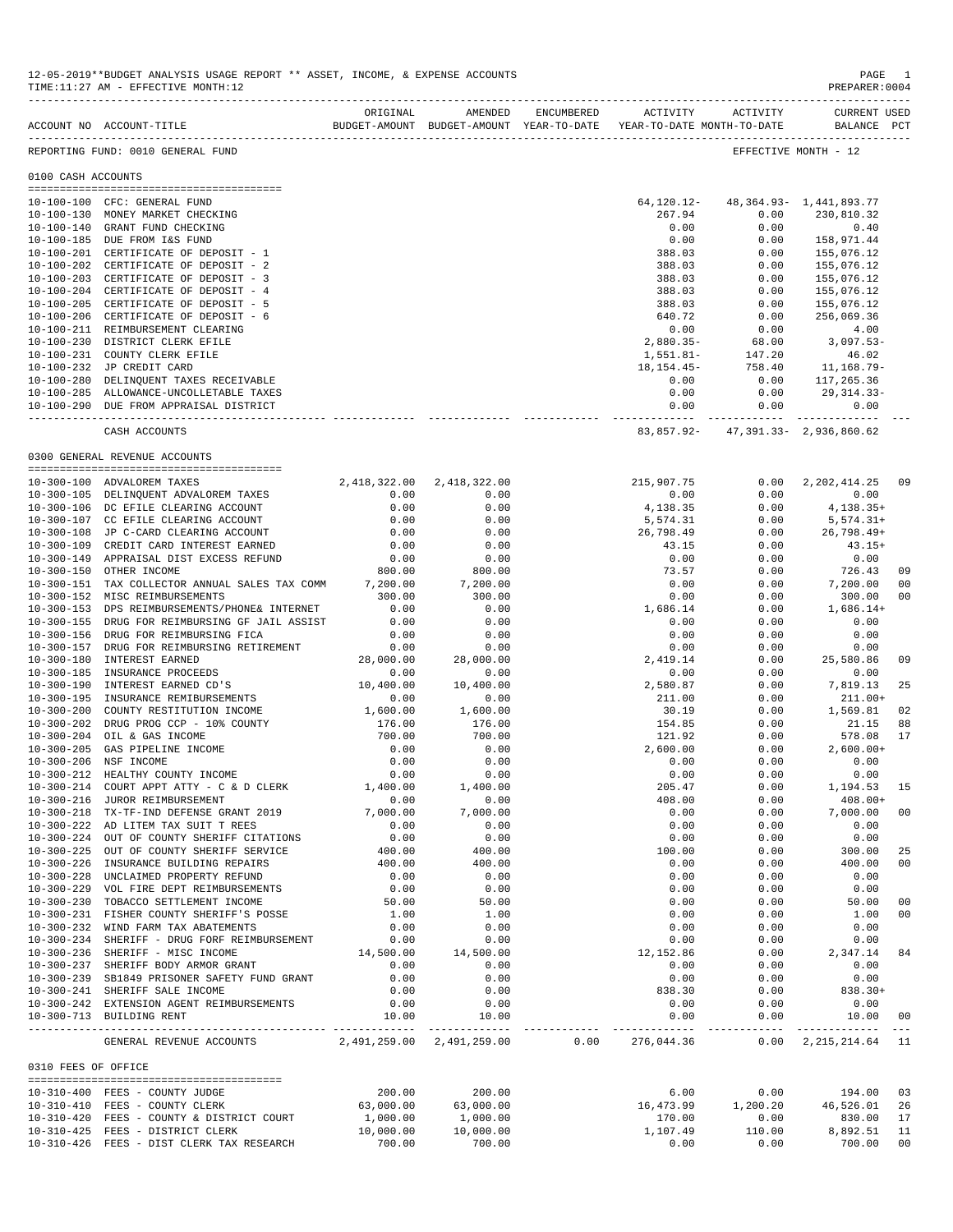|                     | 12-05-2019**BUDGET ANALYSIS USAGE REPORT ** ASSET, INCOME, & EXPENSE ACCOUNTS<br>TIME:11:27 AM - EFFECTIVE MONTH:12 |                                         |                             |                      |                                                                                 |                         | PAGE<br>PREPARER: 0004             | -2                                                                                                                                                                                                                                                                                                                                                                                                 |
|---------------------|---------------------------------------------------------------------------------------------------------------------|-----------------------------------------|-----------------------------|----------------------|---------------------------------------------------------------------------------|-------------------------|------------------------------------|----------------------------------------------------------------------------------------------------------------------------------------------------------------------------------------------------------------------------------------------------------------------------------------------------------------------------------------------------------------------------------------------------|
|                     | ACCOUNT NO ACCOUNT-TITLE                                                                                            | ORIGINAL                                | AMENDED                     | <b>ENCUMBERED</b>    | ACTIVITY<br>BUDGET-AMOUNT BUDGET-AMOUNT YEAR-TO-DATE YEAR-TO-DATE MONTH-TO-DATE | ACTIVITY                | <b>CURRENT USED</b><br>BALANCE PCT |                                                                                                                                                                                                                                                                                                                                                                                                    |
|                     | REPORTING FUND: 0010 GENERAL FUND                                                                                   |                                         |                             |                      |                                                                                 |                         | EFFECTIVE MONTH - 12               |                                                                                                                                                                                                                                                                                                                                                                                                    |
|                     | 10-310-430 FEES - JP #1                                                                                             | 45,000.00                               | 45,000.00                   |                      | 12,871.36                                                                       | 954.93                  | 32,128.64                          | 29                                                                                                                                                                                                                                                                                                                                                                                                 |
|                     | 10-310-432 FEES -JP ATTY DELINQUENT COL                                                                             | 400.00                                  | 400.00                      |                      | 130.50                                                                          | 0.00                    | 269.50                             | 33                                                                                                                                                                                                                                                                                                                                                                                                 |
|                     | 10-310-433 FEES - JP WRIT OF POSSESS                                                                                |                                         |                             |                      | 0.00                                                                            | 0.00                    | $300.00 -$                         |                                                                                                                                                                                                                                                                                                                                                                                                    |
| $10 - 310 - 440$    | FEES - COUNTY ATTORNEY                                                                                              | 450.00                                  | 450.00<br>8,500.00          |                      | 47.00<br>1,387.50                                                               | 0.00                    | 403.00                             | 10                                                                                                                                                                                                                                                                                                                                                                                                 |
|                     | 10-310-445 FEES - TAX COLLECTOR<br>10-310-447 FEES - TITLE                                                          | 8,500.00<br>2,500.00                    | 2,500.00                    |                      | 365.00                                                                          | 0.00<br>0.00            | 7,112.50<br>2,135.00               | 16<br>15                                                                                                                                                                                                                                                                                                                                                                                           |
|                     | 10-310-448 FEES - LIQUOR LICENSE                                                                                    | 200.00                                  | 200.00                      |                      | 0.00                                                                            | 0.00                    | 200.00                             | 00                                                                                                                                                                                                                                                                                                                                                                                                 |
|                     | 10-310-450 FEES - FAMILY PROTECTION                                                                                 | 0.00                                    | 0.00                        |                      | 0.00                                                                            | 0.00                    | 0.00                               |                                                                                                                                                                                                                                                                                                                                                                                                    |
|                     | 10-310-451 FEES - CHILD CARE                                                                                        | 0.00                                    | 0.00                        |                      | 0.00                                                                            | 0.00                    | 0.00                               |                                                                                                                                                                                                                                                                                                                                                                                                    |
|                     | 10-310-455 FEES - SHERIFF<br>10-310-465 FEES - COUNTY COURT AT LAW JUDGE                                            | 8,000.00<br>0.00                        | 8,000.00<br>0.00            |                      | 566.05<br>0.00                                                                  | 15.00<br>0.00           | 7,433.95<br>0.00                   | 07                                                                                                                                                                                                                                                                                                                                                                                                 |
|                     | FEES OF OFFICE                                                                                                      | .<br>139,950.00                         | ----------<br>139,950.00    | 0.00                 | -----------<br>33,124.89                                                        | -----------<br>2,280.13 | ----------<br>107,125.11           | 24                                                                                                                                                                                                                                                                                                                                                                                                 |
|                     | 0320 STATE SUPPLEMENTS                                                                                              |                                         |                             |                      |                                                                                 |                         |                                    |                                                                                                                                                                                                                                                                                                                                                                                                    |
|                     |                                                                                                                     |                                         |                             |                      |                                                                                 |                         |                                    |                                                                                                                                                                                                                                                                                                                                                                                                    |
|                     | 10-320-405 SUPPLEMENT - COUNTY JUDGE<br>10-320-420 SUPPLEMENT - COUNTY ATTORNEY                                     | 25,200.00<br>23, 333.00                 | 25,200.00<br>23,333.00      |                      | 5,187.15<br>0.00                                                                | 0.00<br>0.00            | 20,012.85<br>23,333.00             | 21<br>00                                                                                                                                                                                                                                                                                                                                                                                           |
|                     | STATE SUPPLEMENTS                                                                                                   | ----------<br>48,533.00                 | 48,533.00                   | 0.00                 | 5,187.15                                                                        | ----------<br>0.00      | -----------<br>43,345.85           | $\frac{1}{2} \frac{1}{2} \frac{1}{2} \frac{1}{2} \frac{1}{2} \frac{1}{2} \frac{1}{2} \frac{1}{2} \frac{1}{2} \frac{1}{2} \frac{1}{2} \frac{1}{2} \frac{1}{2} \frac{1}{2} \frac{1}{2} \frac{1}{2} \frac{1}{2} \frac{1}{2} \frac{1}{2} \frac{1}{2} \frac{1}{2} \frac{1}{2} \frac{1}{2} \frac{1}{2} \frac{1}{2} \frac{1}{2} \frac{1}{2} \frac{1}{2} \frac{1}{2} \frac{1}{2} \frac{1}{2} \frac{$<br>11 |
| 0400 COUNTY JUDGE   |                                                                                                                     |                                         |                             |                      |                                                                                 |                         |                                    |                                                                                                                                                                                                                                                                                                                                                                                                    |
|                     | 10-400-100 SALARY - COUNTY JUDGE                                                                                    | 41,007.00                               | 41,007.00                   | 0.00                 | 7,885.80                                                                        | 1,577.16                | 33, 121. 20                        | 19                                                                                                                                                                                                                                                                                                                                                                                                 |
|                     | 10-400-105 COUNTY JUDGE - STATE SUPPLEMENT                                                                          | 25,200.00                               | 25,200.00                   | 0.00                 | 4,846.15                                                                        | 969.23                  | 20, 353.85                         | 19                                                                                                                                                                                                                                                                                                                                                                                                 |
|                     | 10-400-110 SALARY - ADMINISTRATIVE ASSISTANT                                                                        | 24,888.00                               | 24,888.00                   | 0.00                 | 4,786.10                                                                        | 957.22                  | 20,101.90                          | 19                                                                                                                                                                                                                                                                                                                                                                                                 |
|                     | 10-400-115 LONGEVITY PAY                                                                                            | 600.00                                  | 600.00                      | 0.00                 | 0.00                                                                            | 0.00                    | 600.00                             | 00                                                                                                                                                                                                                                                                                                                                                                                                 |
|                     | 10-400-200 FICA EXPENSE                                                                                             | 6,969.00                                | 6,969.00                    | 0.00                 | 1,331.85                                                                        | 266.37                  | 5,637.15                           | 19                                                                                                                                                                                                                                                                                                                                                                                                 |
|                     | 10-400-205 RETIREMENT<br>10-400-210 MEDICAL INSURANCE                                                               | 7,498.00<br>20,246.00                   | 7,498.00                    | 0.00<br>0.00         | 1,441.75<br>4,025.70                                                            | 288.35<br>805.14        | 6,056.25<br>16,220.30              | 19<br>20                                                                                                                                                                                                                                                                                                                                                                                           |
|                     | 10-400-300 TRAVEL & SCHOOL                                                                                          | 3,000.00                                | 20,246.00<br>3,000.00       | 965.00               | 525.00                                                                          | 0.00                    | 1,510.00                           | 50                                                                                                                                                                                                                                                                                                                                                                                                 |
| $10 - 400 - 305$    | SUPPLIES                                                                                                            | 2,000.00                                | 2,000.00                    | 229.00               | 187.53                                                                          | 42.50                   | 1,583.47                           | 21                                                                                                                                                                                                                                                                                                                                                                                                 |
|                     | 10-400-310 COMMUNICATIONS                                                                                           | 700.00                                  | 700.00                      | 0.00                 | 101.80                                                                          | 0.00                    | 598.20                             | 15                                                                                                                                                                                                                                                                                                                                                                                                 |
|                     | 10-400-315 BONDS & NOTARY                                                                                           | 1,420.00                                | 1,420.00                    | 0.00                 | 0.00                                                                            | 0.00                    | 1,420.00                           | 00                                                                                                                                                                                                                                                                                                                                                                                                 |
|                     | 10-400-320 COMPUTER REPAIRS & MAINTENANCE                                                                           | 200.00                                  | 200.00                      | 0.00                 | 0.00                                                                            | 0.00                    | 200.00                             | 00                                                                                                                                                                                                                                                                                                                                                                                                 |
|                     | 10-400-325 SCHOOL & DUES<br>10-400-333 LAST YEARS BILLS                                                             | 475.00<br>0.00                          | 475.00<br>0.00              | 0.00<br>371.55       | 0.00<br>706.25                                                                  | 0.00<br>108.10          | 475.00<br>1,077.80-                | 00                                                                                                                                                                                                                                                                                                                                                                                                 |
|                     | COUNTY JUDGE                                                                                                        | . _ _ _ _ _ _ _ _ _ _ _ _<br>134,203.00 | -----------<br>134,203.00   | 1,565.55             | ____________________<br>25,837.93                                               | 5,014.07                | -------------<br>106,799.52        | -20                                                                                                                                                                                                                                                                                                                                                                                                |
| 0410 COUNTY CLERK   |                                                                                                                     |                                         |                             |                      |                                                                                 |                         |                                    |                                                                                                                                                                                                                                                                                                                                                                                                    |
|                     | 10-410-100 SALARY - COUNTY CLERK                                                                                    | 39,007.00                               | 39,007.00                   | 0.00                 | 7,501.20                                                                        | 1,500.24                | 31,505.80                          | 19                                                                                                                                                                                                                                                                                                                                                                                                 |
|                     | 10-410-105 LONGEVITY PAY                                                                                            | 3,000.00                                | 3,000.00                    | 0.00                 | 0.00                                                                            | 0.00                    | 3,000.00                           | 00                                                                                                                                                                                                                                                                                                                                                                                                 |
|                     | 10-410-110 SALARY - ADMINISTRATIVE ASSISTANT                                                                        | 24,888.00                               | 24,888.00                   | 0.00                 | 4,786.10                                                                        | 957.22                  | 20,101.90                          | 19                                                                                                                                                                                                                                                                                                                                                                                                 |
|                     | 10-410-115 PHONE ALLOWANCE                                                                                          | 360.00                                  | 360.00                      | 0.00                 | 69.20                                                                           | 13.84                   | 290.80                             | 19                                                                                                                                                                                                                                                                                                                                                                                                 |
|                     | 10-410-200 FICA EXPENSE                                                                                             | 4,986.00                                | 4,986.00                    | 0.00                 | 939.80                                                                          | 187.96                  | 4,046.20 19                        |                                                                                                                                                                                                                                                                                                                                                                                                    |
|                     | 10-410-205 RETIREMENT                                                                                               | 5,364.00                                | 5,364.00                    | 0.00                 | 1,016.95                                                                        | 203.39                  | 4,347.05 19                        |                                                                                                                                                                                                                                                                                                                                                                                                    |
|                     | 10-410-210 MEDICAL INSURANCE<br>10-410-300 TRAVEL & SCHOOL                                                          | 20,246.00<br>3,000.00                   | 20,246.00<br>3,000.00       | 0.00<br>0.00         | 4,011.40<br>549.17                                                              | 802.28<br>0.00          | 16,234.60 20<br>2,450.83 18        |                                                                                                                                                                                                                                                                                                                                                                                                    |
| 10-410-305 SUPPLIES |                                                                                                                     | 3,000.00                                | 3,000.00                    | 0.00                 | 377.90                                                                          | 0.00                    | 2,622.10                           | 13                                                                                                                                                                                                                                                                                                                                                                                                 |
|                     | 10-410-310 COMMUNICATONS                                                                                            | 1,210.00                                | 1,210.00                    | 0.00                 | 199.28                                                                          | 0.00                    | 1,010.72 16                        |                                                                                                                                                                                                                                                                                                                                                                                                    |
| 10-410-315 BONDS    |                                                                                                                     | 400.00                                  | 400.00                      | 0.00                 | 0.00                                                                            | 0.00                    | 400.00 00                          |                                                                                                                                                                                                                                                                                                                                                                                                    |
|                     | 10-410-320 COPY MACHINE                                                                                             | 3,000.00                                | 3,000.00                    | 0.00                 | 438.20                                                                          | 0.00                    | 2,561.80 15                        |                                                                                                                                                                                                                                                                                                                                                                                                    |
|                     | 10-410-325 ELECTION SCHOOL                                                                                          | 1,500.00                                | 1,500.00                    | 0.00                 | 0.00                                                                            | 0.00                    | 1,500.00                           | 00                                                                                                                                                                                                                                                                                                                                                                                                 |
|                     | 10-410-330 SOFTWARE MAINTENANCE<br>10-410-335 SUPPL GUAR FUND EXPENSE                                               | 9,100.00<br>0.00                        | 9,100.00<br>0.00            | 845.00<br>0.00       | 1,600.00<br>0.00                                                                | 0.00<br>0.00            | 6,655.00<br>0.00                   | 27                                                                                                                                                                                                                                                                                                                                                                                                 |
|                     | 10-410-340 RESTITUTION EXPENSE                                                                                      | 0.00<br>-----------                     | 0.00                        | 0.00<br>------------ | 0.00<br>-----------                                                             | 0.00<br>------------    | 0.00                               |                                                                                                                                                                                                                                                                                                                                                                                                    |
|                     | COUNTY CLERK                                                                                                        | 119,061.00                              | -------------<br>119,061.00 | 845.00               | 21,489.20                                                                       | 3,664.93                | -----------<br>96,726.80 19        |                                                                                                                                                                                                                                                                                                                                                                                                    |
| 0420 DISTRICT CLERK |                                                                                                                     |                                         |                             |                      |                                                                                 |                         |                                    |                                                                                                                                                                                                                                                                                                                                                                                                    |
|                     | 10-420-100 SALARY - DISTRICT CLERK                                                                                  | 39,005.00                               | 39,005.00                   | 0.00                 | 7,501.20                                                                        | 1,500.24                | 31,503.80 19                       |                                                                                                                                                                                                                                                                                                                                                                                                    |
|                     | 10-420-120 SALARY - PART TIME                                                                                       | 10,000.00                               | 10,000.00                   | 0.00                 | 2,073.50                                                                        | 400.00                  | 7,926.50 21                        |                                                                                                                                                                                                                                                                                                                                                                                                    |
|                     | 10-420-200 FICA EXPENSE                                                                                             | 3,749.00                                | 3,749.00                    | 0.00                 | 707.94                                                                          | 142.35                  | 3,041.06                           | 19                                                                                                                                                                                                                                                                                                                                                                                                 |
|                     | 10-420-205 RETIREMENT                                                                                               | 4,034.00                                | 4,034.00                    | 0.00                 | 777.84                                                                          | 156.39                  | 3,256.16                           | 19                                                                                                                                                                                                                                                                                                                                                                                                 |
|                     | 10-420-210 MEDICAL INSURANCE                                                                                        | 10,123.00                               | 10,123.00                   | 0.00                 | 2,012.85                                                                        | 402.57                  | 8,110.15                           | 20                                                                                                                                                                                                                                                                                                                                                                                                 |
|                     | 10-420-300 TRAVEL/SCHOOL/TUITION/DUES                                                                               | 3,000.00                                | 3,000.00                    | 648.61               | 734.61                                                                          | 0.00                    | 1,616.78                           | 46                                                                                                                                                                                                                                                                                                                                                                                                 |
| 10-420-305 SUPPLIES | 10-420-310 COMMUNICATIONS                                                                                           | 2,000.00<br>0.00                        | 2,000.00<br>0.00            | 457.37<br>0.00       | 369.91<br>0.00                                                                  | 262.22<br>0.00          | 1,172.72<br>0.00                   | 41                                                                                                                                                                                                                                                                                                                                                                                                 |
| 10-420-315 BONDS    |                                                                                                                     | 250.00                                  | 250.00                      | 0.00                 | 0.00                                                                            | 0.00                    | 250.00                             | 00                                                                                                                                                                                                                                                                                                                                                                                                 |
|                     | 10-420-320 COMPUTER REPAIRS & MAINTENANCE                                                                           | 3,960.00                                | 3,960.00                    | 330.00               | 660.00                                                                          | 0.00                    | 2,970.00 25                        |                                                                                                                                                                                                                                                                                                                                                                                                    |
|                     | 10-420-333 LAST YEARS BILLS                                                                                         | 0.00                                    | 0.00                        | 94.25                | 134.35                                                                          | 0.00                    | $228.60 -$                         |                                                                                                                                                                                                                                                                                                                                                                                                    |
|                     |                                                                                                                     |                                         |                             |                      |                                                                                 |                         |                                    |                                                                                                                                                                                                                                                                                                                                                                                                    |
|                     | DISTRICT CLERK                                                                                                      | 76,121.00                               |                             |                      | 76,121.00  1,530.23  14,972.20                                                  | 2,863.77                | 59,618.57 22                       |                                                                                                                                                                                                                                                                                                                                                                                                    |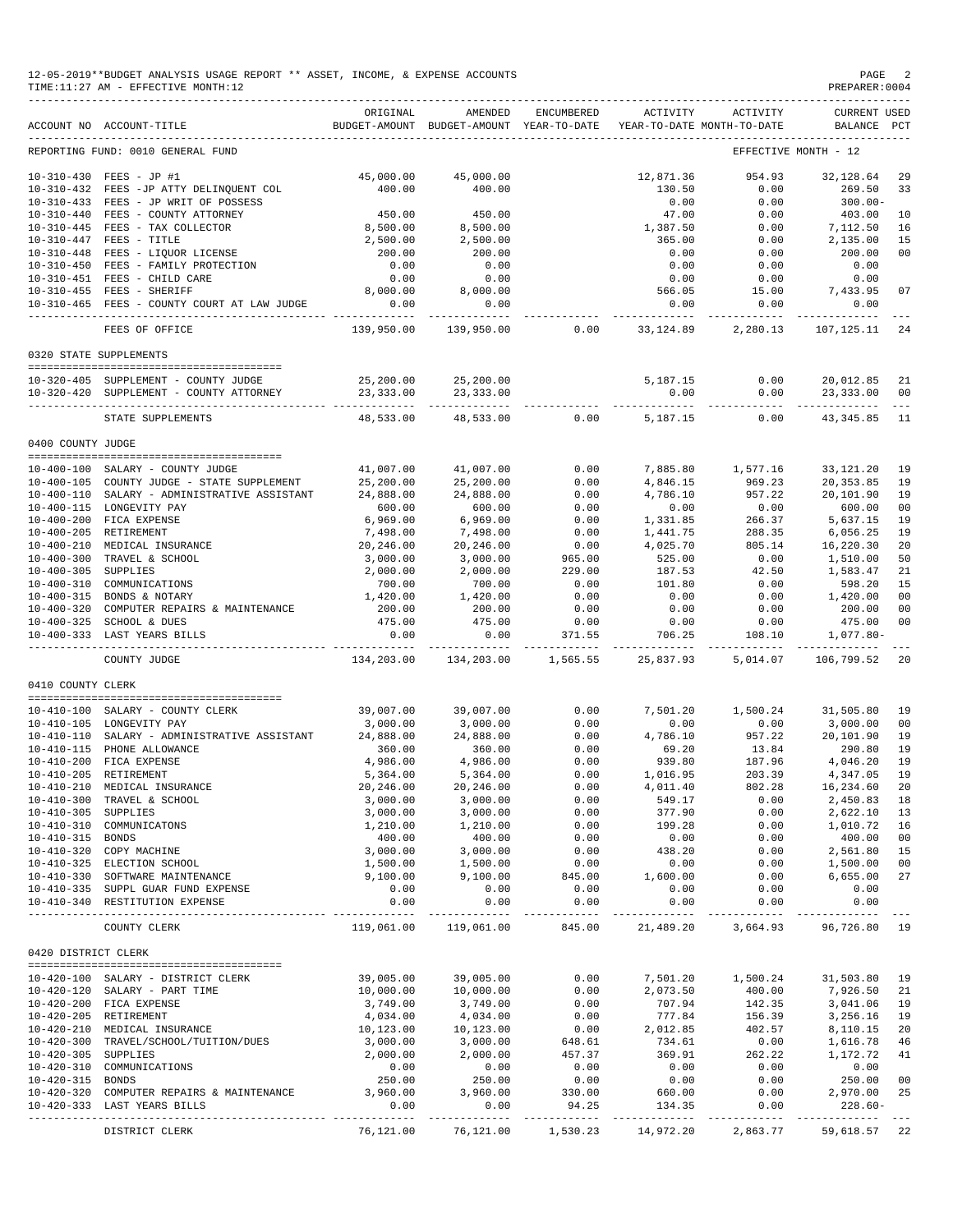|                      | 12-05-2019**BUDGET ANALYSIS USAGE REPORT ** ASSET, INCOME, & EXPENSE ACCOUNTS<br>TIME: 11:27 AM - EFFECTIVE MONTH: 12 |                            |                                                                                |                        |                          |                         | $\mathop{\mathtt{PAGE}}$<br>PREPARER:0004 | -3                               |
|----------------------|-----------------------------------------------------------------------------------------------------------------------|----------------------------|--------------------------------------------------------------------------------|------------------------|--------------------------|-------------------------|-------------------------------------------|----------------------------------|
|                      | _________________________________<br>ACCOUNT NO ACCOUNT-TITLE                                                         | ORIGINAL                   | AMENDED<br>BUDGET-AMOUNT BUDGET-AMOUNT YEAR-TO-DATE YEAR-TO-DATE MONTH-TO-DATE | ENCUMBERED             |                          | ACTIVITY ACTIVITY       | <b>CURRENT USED</b><br>BALANCE PCT        |                                  |
|                      | -----------------------------<br>REPORTING FUND: 0010 GENERAL FUND                                                    |                            |                                                                                |                        |                          |                         | EFFECTIVE MONTH - 12                      |                                  |
|                      | 0430 JUSTICE OF THE PEACE #1                                                                                          |                            |                                                                                |                        |                          |                         |                                           |                                  |
|                      | 10-430-100 SALARY - JUSTICE OF THE PEACE #1                                                                           | 39,005.00                  | 39,005.00                                                                      | 0.00                   | 7,501.20                 | 1,500.24                | 31,503.80                                 | 19                               |
|                      | 10-430-105 LONGEVITY PAY                                                                                              | 0.00                       | 0.00                                                                           | 0.00                   | 0.00                     | 0.00                    | 0.00                                      |                                  |
|                      | 10-430-110 SALARY - ADMINISTRATIVE ASSISTANT                                                                          | 24,888.00                  | 24,888.00                                                                      | 0.00                   | 4,472.98                 | 957.22                  | 20,415.02                                 | 18                               |
|                      | 10-430-200 FICA EXPENSE                                                                                               | 4,986.00                   | 4,986.00                                                                       | 0.00                   | 909.79                   | 186.75                  | 4,076.21                                  | 18                               |
|                      | 10-430-205 RETIREMENT                                                                                                 | 5,364.00<br>20,246.00      | 5,364.00                                                                       | 0.00<br>0.00           | 985.48                   | 202.25                  | 4,378.52                                  | 18<br>10                         |
|                      | 10-430-210 MEDICAL INSURANCE<br>10-430-300 TRAVEL/SCHOOL/TUITION/DUES                                                 | 3,000.00                   | 20,246.00<br>3,000.00                                                          | 0.00                   | 2,012.85<br>0.00         | 402.57<br>0.00          | 18,233.15<br>3,000.00                     | 0 <sub>0</sub>                   |
| 10-430-305 SUPPLIES  |                                                                                                                       | 2,000.00                   | 2,000.00                                                                       | $77.78-$               | 77.78                    | 0.00                    | 2,000.00                                  | 0 <sub>0</sub>                   |
| $10 - 430 - 310$     | COMMUNICATIONS                                                                                                        | 0.00                       | 0.00                                                                           | 0.00                   | 0.00                     | 0.00                    | 0.00                                      |                                  |
| 10-430-315 BONDS     |                                                                                                                       | 200.00                     | 200.00                                                                         | 0.00                   | 0.00                     | 0.00                    | 200.00                                    | 0 <sub>0</sub>                   |
|                      | 10-430-320 VIDEO MAGISTRATE OR LAW BOOKS                                                                              | 4,000.00                   | 4,000.00<br>5,100.00                                                           | 0.00<br>250.00         | 0.00<br>500.00           | 0.00<br>0.00            | 4,000.00                                  | 0 <sub>0</sub><br>15             |
|                      | 10-430-330 COMPUTER REPAIRS & MAINTENCE 5,100.00<br>10-430-333 LAST YEARS BILLS                                       | 0.00                       | 0.00                                                                           | 1,737.81               | 0.00                     | 0.00                    | 4,350.00<br>1,737.81-                     |                                  |
|                      | 10-430-350 OUT OF COUNTY SHERIFF CITATIONS                                                                            | 200.00                     | 200.00                                                                         | 0.00                   | 0.00                     | 0.00                    | 200.00                                    | 0 <sub>0</sub>                   |
|                      | 10-430-355 PERMANENT RECORDS BINDERS                                                                                  | 0.00                       | 0.00                                                                           | 0.00                   | 0.00                     | 0.00                    | 0.00                                      |                                  |
|                      | 10-430-360 JUVENILE TRUANCY REINBURSE EXPENSE<br>_________________________________                                    | 0.00                       | 0.00                                                                           | 0.00                   | 0.00                     | 0.00                    | 0.00                                      |                                  |
|                      | JUSTICE OF THE PEACE #1                                                                                               | 108,989.00                 |                                                                                | 108,989.00 1,910.03    | 16,460.08                | 3,249.03                | 90,618.89                                 | 17                               |
|                      | 0450 DISTRICT ATTORNEY                                                                                                |                            |                                                                                |                        |                          |                         |                                           |                                  |
|                      | 10-450-105 D.A. - STATE SUPPLEMENT                                                                                    | 2,628.00                   | 2,628.00                                                                       | 0.00                   | 505.20                   | 101.04                  | 2,122.80                                  | 19                               |
|                      | 10-450-110 SALARY - ASSISTANT D.A.                                                                                    | 7,602.00                   | 7,602.00                                                                       | 0.00                   | 1,169.40                 | 0.00                    | 6,432.60                                  | 15                               |
|                      | 10-450-130 SALARY - D.A. SECRETARY                                                                                    | 6,066.00                   | 6,066.00                                                                       | 0.00                   | 1,166.40                 | 233.28                  | 4,899.60                                  | 19                               |
|                      | 10-450-132 SALARY - ASST D.A. SECRETARY                                                                               | 6,066.00                   | 6,066.00                                                                       | 0.00                   | 1,166.40                 | 233.28                  | 4,899.60                                  | 19                               |
|                      | 10-450-134 SALARY - D.A. INVESTIGATOR                                                                                 | 7,264.00                   | 7,264.00                                                                       | 0.00                   | 1,396.90                 | 279.38                  | 5,867.10                                  | 19                               |
|                      | 10-450-200 FICA EXPENSE                                                                                               | 2,267.00                   | 2,267.00                                                                       | 0.00                   | 413.38                   | 64.78                   | 1,853.62                                  | 18                               |
|                      | 10-450-205 RETIREMENT<br>10-450-210 MEDICAL INSURANCE                                                                 | 2,438.00<br>6,300.00       | 2,438.00<br>6,300.00                                                           | 0.00<br>0.00           | 444.79<br>0.00           | 69.71<br>0.00           | 1,993.21<br>6,300.00                      | 18<br>0 <sub>0</sub>             |
| 10-450-300 TRAVEL    |                                                                                                                       | 1,200.00                   | 1,200.00                                                                       | 0.00                   | 0.00                     | 0.00                    | 1,200.00                                  | 0 <sub>0</sub>                   |
| 10-450-305 SUPPLIES  |                                                                                                                       | 1,128.00                   | 1,128.00                                                                       | 0.00                   | 10.16                    | 0.00                    | 1,117.84                                  | 01                               |
|                      | 10-450-308 COURT TRANSCRIPTS                                                                                          | 0.00                       | 0.00                                                                           | 0.00                   | 0.00                     | 0.00                    | 0.00                                      |                                  |
|                      | 10-450-310 COMMUNICATIONS                                                                                             | 0.00                       | 0.00                                                                           | 0.00                   | 0.00                     | 0.00                    | 0.00                                      |                                  |
|                      | 10-450-365 CRIME VICTIMS EXPENSE<br>10-450-538 LEGAL STATEMENTS OF FACT                                               | 1,400.00<br>7,500.00       | 1,400.00<br>7,500.00                                                           | 0.00<br>0.00           | 0.00<br>0.00             | 0.00<br>0.00            | 1,400.00<br>7,500.00                      | 0 <sub>0</sub><br>0 <sub>0</sub> |
|                      | DISTRICT ATTORNEY                                                                                                     | -------------<br>51,859.00 | 51,859.00                                                                      | 0.00                   | . <u>.</u><br>6,272.63   | -------------<br>981.47 | -------------<br>45,586.37                | $- - -$<br>12                    |
|                      |                                                                                                                       |                            |                                                                                |                        |                          |                         |                                           |                                  |
| 0460 COUNTY ATTORNEY |                                                                                                                       |                            |                                                                                |                        |                          |                         |                                           |                                  |
|                      | 10-460-100 SALARY - COUNTY ATTORNEY                                                                                   | 39,007.00                  | 39,007.00                                                                      | 0.00                   |                          | 7,501.20 1,500.24       | 31,505.80                                 | 19                               |
|                      | 10-460-105 COUNTY ATTY - STATE SUPPLEMENT                                                                             | 23,333.00                  | 23, 333.00                                                                     | 0.00                   | 4,487.10                 | 897.42                  | 18,845.90                                 | 19                               |
|                      | 10-460-110 COUNTY ATTY ADMIN ASSISTANT                                                                                | 10,000.00                  | 10,000.00                                                                      | 0.00                   | 1,600.00                 | 330.00                  | 8,400.00                                  | 16                               |
|                      | 10-460-200 FICA EXPENSE<br>10-460-205 RETIREMENT                                                                      | 5,400.00<br>5,954.00       | 5,400.00<br>5,954.00                                                           | 0.00<br>0.00           | 1,027.16<br>1,118.33     | 206.20<br>224.49        | 4,372.84<br>4,835.67                      | 19<br>19                         |
|                      | 10-460-210 MEDICAL INSURANCE                                                                                          | 10,123.00                  | 10,123.00                                                                      | 0.00                   | 2,012.85                 | 402.57                  | 8,110.15                                  | 20                               |
|                      | 10-460-300 TRAVEL/SCHOOL/TUITION                                                                                      | 3,000.00                   | 3,000.00                                                                       | 0.00                   | 0.00                     | 0.00                    | 3,000.00                                  | 0 <sub>0</sub>                   |
| 10-460-305 SUPPLIES  |                                                                                                                       | 2,000.00                   | 2,000.00                                                                       | 0.00                   | 54.86                    | 0.00                    | 1,945.14                                  | 03                               |
|                      | 10-460-310 COMMUNICATIONS                                                                                             | 0.00                       | 0.00                                                                           | 0.00                   | 0.00                     | 0.00                    | 0.00                                      |                                  |
| 10-460-315 BONDS     | 10-460-330 COMPUTER SOFTWARE & MAINTENCE                                                                              | 250.00<br>0.00             | 250.00<br>0.00                                                                 | 0.00<br>0.00           | 0.00<br>0.00             | 0.00<br>0.00            | 250.00<br>0.00                            | 0 <sub>0</sub>                   |
|                      | 10-460-333 LAST YEARS BILLS                                                                                           | 0.00                       | 0.00                                                                           | 162.38                 | 503.35                   | 0.00                    | 665.73-                                   |                                  |
|                      | 10-460-370 ELECTRONIC FORMS/ LEGAL RESEARCH                                                                           | 2,000.00                   | 2,000.00                                                                       | 160.00                 | 320.00                   | 0.00                    | 1,520.00                                  | 24                               |
|                      | COUNTY ATTORNEY                                                                                                       | 101,067.00                 | 101,067.00                                                                     | . <b>.</b> .<br>322.38 | -----------<br>18,624.85 | ----------<br>3,560.92  | ___________<br>82, 119. 77 19             |                                  |
|                      | 0470 MAINTENANCE - BUILDING & GROUNDS                                                                                 |                            |                                                                                |                        |                          |                         |                                           |                                  |
|                      |                                                                                                                       | 6,000.00                   | 6,000.00                                                                       |                        |                          | 0.00                    |                                           | 11                               |
| 10-470-305 SUPPLIES  | 10-470-333 LAST YEARS BILL                                                                                            | 0.00                       | 0.00                                                                           | 476.40<br>0.00         | 153.61<br>103.68         | 0.00                    | 5,369.99<br>$103.68-$                     |                                  |
|                      | 10-470-375 COURTHOUSE MAINTENANCE                                                                                     | 20,000.00                  | 20,000.00                                                                      | 4,648.16               | 4,514.48                 | 500.00                  | 10,837.36                                 | 46                               |
|                      | 10-470-376 EXTERMINATOR SERVICES                                                                                      | 4,000.00                   | 4,000.00                                                                       | 350.00                 | 700.00                   | 0.00                    | 2,950.00                                  | 26                               |
| 10-470-380 UTILITIES |                                                                                                                       | 35,000.00                  | 35,000.00                                                                      | 182.94                 | 4,318.81                 | 0.00                    | 30,498.25                                 | 13                               |
|                      | 10-470-385 REPAIRS - BUILDINGS                                                                                        | 8,000.00                   | 8,000.00                                                                       | 414.32                 | 1,020.09                 | 0.00                    | 6,565.59                                  | 18                               |
|                      | 10-470-387 REPAIRS - AC AND HEATING<br>10-470-390 REPAIRS - FC LAW ENFORCEMENT CENTER                                 | 15,000.00<br>2,000.00      | 15,000.00<br>2,000.00                                                          | 0.00<br>0.00           | 0.00<br>0.00             | 0.00<br>0.00            | 15,000.00<br>2,000.00                     | 0 <sub>0</sub><br>0 <sub>0</sub> |
|                      | 10-470-392 REPAIRS - EXTENSION SERVICES                                                                               | 1,000.00                   | 1,000.00                                                                       | 0.00                   | 0.00                     | 0.00                    | 1,000.00                                  | 0 <sub>0</sub>                   |
|                      | 10-470-395 REPAIRS - YARD SERVICES                                                                                    | 8,400.00                   | 8,400.00                                                                       | 0.00                   | 1,650.00                 | 500.00                  | 6,750.00                                  | 20                               |
|                      | 10-470-397 REPAIRS - HISTORICAL SOCIETY                                                                               | 2,000.00                   | 2,000.00                                                                       | 0.00                   | 0.00                     | 0.00                    | 2,000.00                                  | 0 <sub>0</sub>                   |
|                      | 10-470-398 REPAIRS TO DAMAGED ELECTRIC LINES<br>--------------------------------------                                | 0.00<br>----------         | 0.00<br>-----------                                                            | 0.00<br>-----------    | 18,386.57<br>. <u>.</u>  | 0.00<br>-----------     | $18,386.57-$<br>-------------             |                                  |
|                      | MAINTENANCE - BUILDING & GROUNDS                                                                                      | 101,400.00                 | 101,400.00                                                                     | 6,071.82               | 30,847.24                | 1,000.00                | 64,480.94 36                              |                                  |

#### 0480 COUNTY AUDITOR

========================================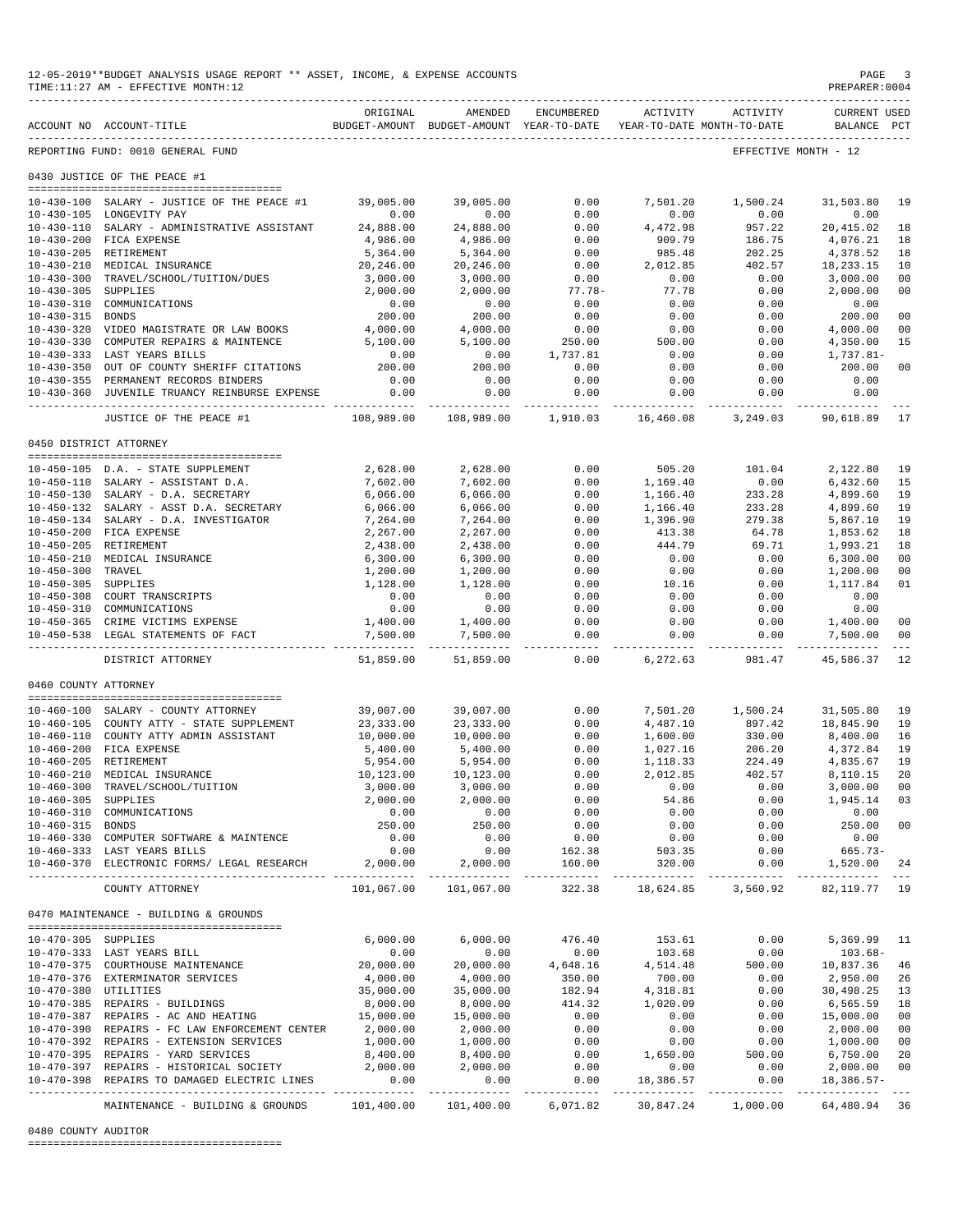|                       | 12-05-2019**BUDGET ANALYSIS USAGE REPORT ** ASSET, INCOME, & EXPENSE ACCOUNTS<br>TIME: 11:27 AM - EFFECTIVE MONTH: 12 |                      |                                                     |                     |                    |                                        | PAGE<br>PREPARER: 0004                                 |              |
|-----------------------|-----------------------------------------------------------------------------------------------------------------------|----------------------|-----------------------------------------------------|---------------------|--------------------|----------------------------------------|--------------------------------------------------------|--------------|
|                       | ACCOUNT NO ACCOUNT-TITLE                                                                                              | ORIGINAL             | AMENDED<br>BUDGET-AMOUNT BUDGET-AMOUNT YEAR-TO-DATE | ENCUMBERED          | ACTIVITY           | ACTIVITY<br>YEAR-TO-DATE MONTH-TO-DATE | <b>CURRENT USED</b><br>BALANCE                         | $_{\rm PCT}$ |
|                       | REPORTING FUND: 0010 GENERAL FUND                                                                                     |                      |                                                     |                     |                    |                                        | EFFECTIVE MONTH - 12                                   |              |
|                       | 10-480-100 SALARY - COUNTY AUDITOR                                                                                    | 40,166.00            | 40,166.00                                           | 0.00                | 7,724.10           | 1,544.82                               | 32,441.90                                              | 19           |
|                       | 10-480-105 PHONE ALLOWANCE                                                                                            | 336.00               | 336.00                                              | 0.00                | 69.20              | 13.84                                  | 266.80                                                 | 21           |
| 10-480-110            | SALARY - ASSISTANT AUDITOR                                                                                            | 25,125.00            | 25,125.00                                           | 0.00                | 4,831.70           | 966.34                                 | 20, 293.30                                             | 19           |
|                       | 10-480-115 LONGEVITY PAY                                                                                              | 0.00                 | 0.00                                                | 0.00                | 0.00               | 0.00                                   | 0.00                                                   |              |
|                       | 10-480-200 FICA EXPENSE<br>10-480-205 RETIREMENT                                                                      | 5,023.00<br>5,403.00 | 5,023.00<br>5,403.00                                | 0.00<br>0.00        | 950.10<br>1,039.05 | 190.02<br>207.81                       | 4,072.90<br>4,363.95                                   | 19<br>19     |
|                       | 10-480-210 MEDICAL INSURANCE                                                                                          | 20,246.00            | 20,246.00                                           | 0.00                | 4,025.70           | 805.14                                 | 16,220.30                                              | 20           |
|                       | 10-480-300 TRAVEL/TUITION/DUES                                                                                        | 3,000.00             | 3,000.00                                            | 0.00                | 1,000.56           | 636.00                                 | 1,999.44                                               | 33           |
| 10-480-305 SUPPLIES   |                                                                                                                       | 2,000.00             | 2,000.00                                            | 52.24               | 240.77             | 0.00                                   | 1,706.99                                               | 15           |
|                       | 10-480-310 COMMUNICATIONS                                                                                             | 0.00                 | 0.00                                                | 0.00                | 0.00               | 0.00                                   | 0.00                                                   |              |
|                       | 10-480-315 BONDS & NOTARY                                                                                             | 300.00               | 300.00                                              | 50.00               | 0.00               | 0.00                                   | 250.00                                                 | 17           |
|                       | 10-480-320 COMPUTER SOFTWARE & MAINTENANCE<br>10-480-333 LAST YEARS BILLS                                             | 5,190.00<br>0.00     | 5,190.00<br>0.00                                    | 0.00<br>718.65      | 2,700.00           | 0.00<br>0.00                           | 2,490.00                                               | 52           |
|                       | 10-480-400 NEW EQUIPMENT                                                                                              | 1,107.00             | 1,107.00                                            | 0.00                | 373.99<br>0.00     | 0.00                                   | $1,092.64-$<br>1,107.00                                | 00           |
|                       |                                                                                                                       | <i></i>              | ------------                                        | -----------         |                    |                                        |                                                        | $--$         |
|                       | COUNTY AUDITOR                                                                                                        | 107,896.00           | 107,896.00                                          | 820.89              | 22,955.17          | 4,363.97                               | 84, 119.94                                             | 22           |
| 0490 COUNTY TREASURER |                                                                                                                       |                      |                                                     |                     |                    |                                        |                                                        |              |
|                       | 10-490-100 SALARY - COUNTY TREASURER                                                                                  | 39,005.00            | 39,005.00                                           | 0.00                | 7,501.20           | 1,500.24                               | 31,503.80                                              | 19           |
|                       | 10-490-105 LONGEVITY PAY                                                                                              | 0.00                 | 0.00                                                | 0.00                | 0.00               | 0.00                                   | 0.00                                                   |              |
|                       | 10-490-110 ADMINISTRATIVE ASSISTANT                                                                                   | 10,000.00            | 10,000.00                                           | 0.00                | 2,012.50           | 160.00                                 | 7,987.50                                               | 20           |
|                       | 10-490-200 FICA EXPENSE<br>10-490-205 RETIREMENT                                                                      | 3,699.00<br>3,979.00 | 3,699.00<br>3,979.00                                | 0.00<br>0.00        | 727.77<br>782.99   | 127.00<br>136.64                       | 2,971.23<br>3,196.01                                   | 20<br>20     |
|                       | 10-490-210 MEDICAL INSURANCE                                                                                          | 10,123.00            | 10,123.00                                           | 0.00                | 2,012.85           | 402.57                                 | 8,110.15                                               | 20           |
|                       | 10-490-300 TRAVEL/SCHOOL/TUITIONS/DUES                                                                                | 3,000.00             | 3,000.00                                            | 0.00                | 0.00               | 0.00                                   | 3,000.00                                               | 00           |
| 10-490-305 SUPPLIES   |                                                                                                                       | 2,000.00             | 2,000.00                                            | 0.00                | 0.00               | 0.00                                   | 2,000.00                                               | 00           |
| $10 - 490 - 310$      | COMMUNICATIONS                                                                                                        | 0.00                 | 0.00                                                | 0.00                | 0.00               | 0.00                                   | 0.00                                                   |              |
| 10-490-315 BONDS      |                                                                                                                       | 200.00               | 200.00                                              | 0.00                | 0.00               | 0.00                                   | 200.00                                                 | 00           |
|                       | 10-490-320 COMPUTER SOFTWARE & MAINTENANCE<br>10-490-333 LAST YEARS BILLS                                             | 5,100.00<br>0.00     | 5,100.00<br>0.00                                    | 0.00<br>43.90       | 3,066.95<br>366.44 | 0.00<br>0.00                           | 2,033.05<br>$410.34-$                                  | 60           |
|                       | 10-490-400 NEW EQUIPMENT                                                                                              | 1,000.00             | 1,000.00                                            | 0.00                | 0.00               | 0.00                                   | 1,000.00                                               | 00           |
|                       | COUNTY TREASURER                                                                                                      | 78,106.00            | 78,106.00                                           | ------<br>43.90     | 16,470.70          | 2,326.45                               | 61,591.40                                              | 21           |
|                       |                                                                                                                       |                      |                                                     |                     |                    |                                        |                                                        |              |
|                       | 0500 TAX ASSESSOR/COLLECTOR                                                                                           |                      |                                                     |                     |                    |                                        |                                                        |              |
|                       | 10-500-100 SALARY - TAX COLLECTOR                                                                                     | 39,007.00            | 39,007.00                                           | 0.00                | 7,501.20           | 1,500.24                               | 31,505.80                                              | 19           |
|                       | 10-500-105 LONGEVITY PAY                                                                                              | 4,200.00             | 4,200.00                                            | 0.00                | 0.00               | 0.00                                   | 4,200.00                                               | 00           |
|                       | 10-500-110 SALARY - ADMINISTRATIVE ASSISTANT                                                                          | 24,888.00            | 24,888.00                                           | 0.00                | 4,786.10           | 957.22                                 | 20,101.90                                              | 19           |
|                       | 10-500-115 VOTER REGISTRAR<br>10-500-200 FICA EXPENSE                                                                 | 350.00<br>5,164.00   | 350.00<br>5,164.00                                  | 133.10<br>0.00      | 0.00<br>917.45     | 0.00<br>183.49                         | 216.90<br>4,246.55                                     | 38<br>18     |
|                       | 10-500-205 RETIREMENT                                                                                                 | 5,555.00             | 5,555.00                                            | 0.00                | 1,011.25           | 202.25                                 | 4,543.75                                               | 18           |
|                       | 10-500-210 MEDICAL INSURANCE                                                                                          | 20,246.00            | 20,246.00                                           | 0.00                | 4,025.70           | 805.14                                 | 16,220.30                                              | 20           |
| $10 - 500 - 300$      | TRAVEL                                                                                                                | 3,000.00             | 3,000.00                                            | 0.00                | 0.00               | 0.00                                   | 3,000.00                                               | 00           |
| $10 - 500 - 305$      | SUPPLIES                                                                                                              | 1,500.00             | 1,500.00                                            | 0.00                | 0.00               | 0.00                                   | 1,500.00                                               | 00           |
| $10 - 500 - 310$      | COMMUNICATIONS                                                                                                        | 0.00                 | 0.00                                                | 0.00                | 0.00               | 0.00                                   | 0.00                                                   |              |
| 10-500-315 BONDS      |                                                                                                                       | 450.00               | 450.00<br>______________                            | 0.00                | 0.00               | 0.00                                   | 450.00 00                                              |              |
|                       | TAX ASSESSOR/COLLECTOR                                                                                                | 104,360.00           |                                                     |                     |                    |                                        | 104,360.00  133.10  18,241.70  3,648.34  85,985.20  18 |              |
| 0530 NON DEPARTMENTAL |                                                                                                                       |                      |                                                     |                     |                    |                                        |                                                        |              |
|                       | 10-530-200 FICA EXPENSE                                                                                               | 0.00                 | 0.00                                                | 0.00                | 0.00               | 0.00                                   | 0.00                                                   |              |
|                       | 10-530-205 RETIREMENT                                                                                                 | 0.00                 | 0.00                                                | 0.00                | 0.00               | 0.00                                   | 0.00                                                   |              |
| 10-530-305 SUPPLIES   |                                                                                                                       | 2,500.00             | 2,500.00                                            | 228.58              | 253.92             | 226.96                                 | 2,017.50 19                                            |              |
|                       | 10-530-310 COMMUNICATIONS                                                                                             | 31,720.00            | 31,720.00                                           | 62.00               | 4,927.98           | 1,257.49                               | 26,730.02 16                                           |              |
|                       | 10-530-311 SOFTWARE FOR AUDITOR & TREASURER                                                                           | 36,000.00            | 36,000.00                                           | 0.00                | 0.00               | 0.00                                   | 36,000.00 00                                           |              |
|                       | 10-530-333 LAST YEARS BILLS<br>10-530-415 MISCELLANEOUS REIMBURSEMENTS                                                | 0.00<br>0.00         | 0.00<br>0.00                                        | 512.99<br>0.00      | 2,064.33<br>252.51 | 0.00<br>0.00                           | $2,577.32-$<br>$252.51-$                               |              |
|                       | 10-530-418 MISCELLANEOUS EXPENSE                                                                                      | 600.00               | 600.00                                              | 660.00              | 0.00               | 0.00                                   | $60.00 - 110$                                          |              |
|                       | 10-530-419 IRS TAX PENALTY                                                                                            | 0.00                 | 0.00                                                | 0.00                | 0.00               | 0.00                                   | 0.00                                                   |              |
|                       | 10-530-420 EMPLOYEE INSURANCE EXPENSE                                                                                 | 0.00                 | 0.00                                                | 0.00                | 0.00               | 0.00                                   | 0.00                                                   |              |
|                       | 10-530-425 HEALTHY COUNTY EXPENSE                                                                                     | 1,000.00             | 1,000.00                                            | 0.00                | 0.00               | 0.00                                   | 1,000.00                                               | 00           |
|                       | 10-530-426 COUNTY RESTITUTION EXPENSE                                                                                 | 0.00                 | 0.00                                                | 0.00                | 0.00               | 0.00                                   | 0.00                                                   |              |
| 10-530-427            | TAX COLLECTOR REG FEE REFUND                                                                                          | 56.00                | 56.00                                               | 0.00                | 0.00               | 0.00                                   | 56.00                                                  | 00           |
|                       | 10-530-430 BANK CHARGES<br>10-530-435 ELECTION SUPPLIES/BOXES/JUDGES                                                  | 100.00<br>20,000.00  | 100.00<br>20,000.00                                 | 0.00<br>$1,554.33-$ | 12.00<br>6,334.29  | 0.00<br>0.00                           | 88.00<br>15,220.04                                     | 12<br>24     |
|                       | 10-530-436 REDISTRICTING CENUS                                                                                        | 10,000.00            | 10,000.00                                           | 0.00                | 0.00               | 0.00                                   | 10,000.00                                              | 00           |
|                       | 10-530-445 PAPER & POSTAGE                                                                                            | 10,000.00            | 10,000.00                                           | 800.10              | 1,754.48           | 6.85                                   | 7,445.42                                               | 26           |
|                       | 10-530-450 ANIMAL CONTROL                                                                                             | 500.00               | 500.00                                              | 0.00                | 236.00             | 0.00                                   | 264.00                                                 | 47           |
|                       | 10-530-455 LEGAL FEES                                                                                                 | 4,500.00             | 4,500.00                                            | 0.00                | 0.00               | 0.00                                   | 4,500.00                                               | 00           |
| $10 - 530 - 457$      | SAFETY PROGRAM                                                                                                        | 0.00                 | 0.00                                                | 0.00                | 0.00               | 0.00                                   | 0.00                                                   |              |
|                       | 10-530-458 GAME WARDEN TRAINING                                                                                       | 500.00               | 500.00                                              | 0.00                | 0.00               | 0.00                                   | 500.00                                                 | 00           |
| $10 - 530 - 460$      | EMERGENCY MANAGEMENT COORDINATOR<br>10-530-462 NSF EXPENSE                                                            | 6,000.00<br>300.00   | 6,000.00<br>300.00                                  | 0.00<br>0.00        | 0.00<br>0.00       | 0.00<br>0.00                           | 6,000.00<br>300.00                                     | 00<br>00     |
| 10-530-467            | SUPPLEMENTAL DEATH BENEFITS                                                                                           | 10,000.00            | 10,000.00                                           | 0.00                | 0.00               | 0.00                                   | 10,000.00                                              | 00           |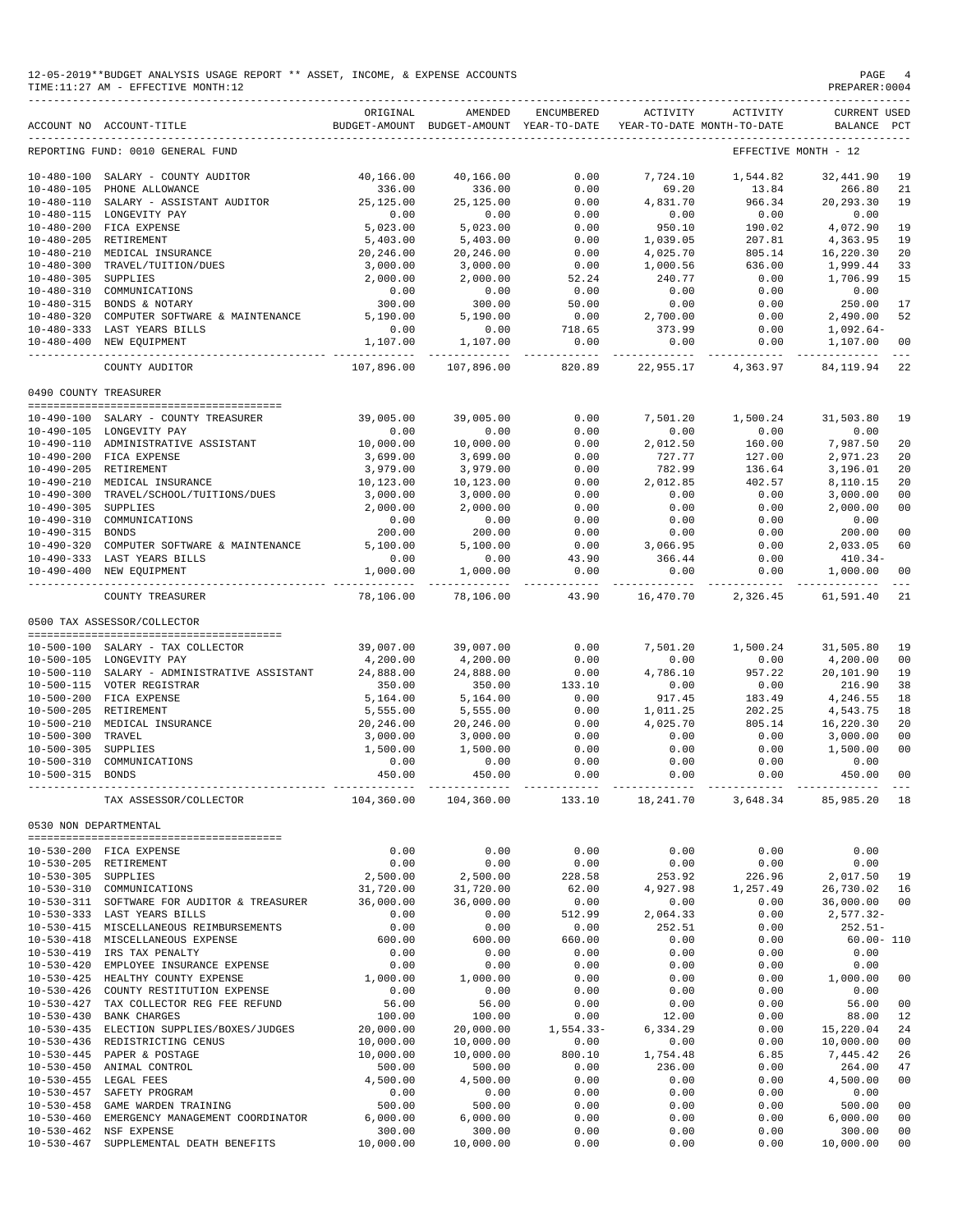|                                          | 12-05-2019**BUDGET ANALYSIS USAGE REPORT ** ASSET, INCOME, & EXPENSE ACCOUNTS<br>TIME:11:27 AM - EFFECTIVE MONTH:12 |                            |                                                     |                           |                                        |                           | PAGE<br>PREPARER: 0004             | 5                    |
|------------------------------------------|---------------------------------------------------------------------------------------------------------------------|----------------------------|-----------------------------------------------------|---------------------------|----------------------------------------|---------------------------|------------------------------------|----------------------|
|                                          | ACCOUNT NO ACCOUNT-TITLE                                                                                            | ORIGINAL                   | AMENDED<br>BUDGET-AMOUNT BUDGET-AMOUNT YEAR-TO-DATE | ENCUMBERED                | ACTIVITY<br>YEAR-TO-DATE MONTH-TO-DATE | ACTIVITY                  | <b>CURRENT USED</b><br>BALANCE PCT |                      |
|                                          | REPORTING FUND: 0010 GENERAL FUND                                                                                   |                            |                                                     |                           |                                        |                           | EFFECTIVE MONTH - 12               |                      |
|                                          | 10-530-470 WORKERS COMP INSURANCE                                                                                   | 25,000.00                  | 25,000.00                                           | 6,022.00                  | 0.00                                   | 0.00                      | 18,978.00                          | 24                   |
|                                          | 10-530-472 UNEMPLOYMENT INSURANCE                                                                                   | 5,000.00                   | 5,000.00                                            | 0.00                      | 77.39                                  | 0.00                      | 4,922.61                           | 02                   |
|                                          | 10-530-475 COPY MACHINE/SUPPLIES/TONER                                                                              | 1,500.00                   | 1,500.00                                            | 128.58                    | 211.72                                 | 0.00                      | 1,159.70                           | 23                   |
|                                          | 10-530-477 OUTSIDE AUDITOR                                                                                          | 25,000.00                  | 25,000.00                                           | 0.00                      | 0.00                                   | 0.00                      | 25,000.00                          | 00                   |
|                                          | 10-530-480 DUES & FEES - COG MATCH                                                                                  | 6,000.00                   | 6,000.00                                            | 0.00                      | 0.00                                   | 0.00                      | 6,000.00                           | 00                   |
|                                          | 10-530-482 LIABILITY INSURANCE                                                                                      | 60,000.00                  | 60,000.00                                           | 0.00                      | 0.00                                   | 0.00                      | 60,000.00                          | 00                   |
| 10-530-485 LEGAL ADS                     |                                                                                                                     | 2,700.00                   | 2,700.00                                            | 70.20                     | 92.70                                  | 0.00                      | 2,537.10                           | 06                   |
|                                          | 10-530-486 RURAL FIRE DEPT FUEL EXPENSE                                                                             | 2,500.00                   | 2,500.00                                            | 114.49                    | 473.26                                 | 165.65                    | 1,912.25                           | 24                   |
|                                          | 10-530-487 RURAL FIRE EQUIPMENT                                                                                     | 5,000.00                   | 5,000.00                                            | 0.00                      | 0.00                                   | 0.00                      | 5,000.00                           | 00                   |
|                                          | 10-530-488 RURAL FIRE SCHOOL                                                                                        | 2,500.00                   | 2,500.00                                            | 0.00<br>0.00              | 0.00<br>0.00                           | 0.00<br>0.00              | 2,500.00<br>5,000.00               | 00                   |
| 10-530-489                               | RURAL FIRE INSURANCE TRUCKS<br>10-530-490 COUNTY LIBRARIES                                                          | 5,000.00<br>5,000.00       | 5,000.00<br>5,000.00                                | 0.00                      | 5,000.00                               | 0.00                      | 0.00                               | 00<br>100            |
|                                          | 10-530-492 INTERLOCAL AGREEMENTS-LUBBOCK                                                                            | 1,000.00                   | 1,000.00                                            | 0.00                      | 1,000.00                               | 0.00                      | 0.00                               | 100                  |
|                                          | 10-530-495 D.A. LEGAL STATEMENT OF FACTS                                                                            | 5,000.00                   | 5,000.00                                            | 0.00                      | 0.00                                   | 0.00                      | 5,000.00                           | 00                   |
|                                          | 10-530-497 CASH MATCH SENIOR CITIZENS                                                                               | 36,000.00                  | 36,000.00                                           | 0.00                      | 2,412.85                               | 0.00                      | 33,587.15                          | 07                   |
|                                          | 10-530-500 DRUG & ALCOHOL TESTING                                                                                   | 2,000.00                   | 2,000.00                                            | 0.00                      | 260.00                                 | 0.00                      | 1,740.00                           | 13                   |
|                                          | NON DEPARTMENTAL                                                                                                    | .<br>322,976.00            | -------------<br>322,976.00                         | _____________<br>7,044.61 | -----------<br>25, 363. 43             | -------------<br>1,656.95 | -----------<br>290,567.96          | $\sim$ $ \sim$<br>10 |
|                                          |                                                                                                                     |                            |                                                     |                           |                                        |                           |                                    |                      |
|                                          | 0540 COUNTY & DISTRICT COURT                                                                                        |                            |                                                     |                           |                                        |                           |                                    |                      |
|                                          | 10-540-310 COMMUNICATIONS                                                                                           | 0.00                       | 0.00                                                | 0.00                      | 0.00                                   | 0.00                      | 0.00                               |                      |
|                                          | 10-540-502 AD LITEM TAX SUITS - T REES                                                                              | 1,000.00                   | 1,000.00                                            | 0.00                      | 0.00                                   | 0.00                      | 1,000.00                           | 00                   |
|                                          | 10-540-504 ADULT PROBATION SUPPLIES                                                                                 | 200.00                     | 200.00                                              | 0.00                      | 0.00                                   | 0.00                      | 200.00                             | 00                   |
|                                          | 10-540-506 JUVENILE OFFICER EXPENSES                                                                                | 19,460.00                  | 19,460.00                                           | 0.00                      | 0.00                                   | 0.00                      | 19,460.00                          | 00                   |
|                                          | 10-540-508 GRAND JURY                                                                                               | 3,000.00                   | 3,000.00                                            | 0.00                      | 560.00                                 | 0.00                      | 2,440.00                           | 19                   |
|                                          | 10-540-510 PETIT JURY                                                                                               | 3,000.00                   | 3,000.00                                            | 0.00                      | 0.00                                   | 0.00                      | 3,000.00                           | 00                   |
| 10-540-512 J.P. JURY                     |                                                                                                                     | 100.00                     | 100.00                                              | 0.00                      | 0.00                                   | 0.00                      | 100.00                             | 00                   |
|                                          | 10-540-513 J.P. ATTORNEY COLLECTIONS                                                                                | 2,000.00                   | 2,000.00                                            | 0.00                      | 291.60                                 | 0.00                      | 1,708.40                           | 15                   |
|                                          | 10-540-514 JURY LODGING & MEALS                                                                                     | 600.00                     | 600.00                                              | 0.00                      | 0.00                                   | 0.00                      | 600.00                             | 00                   |
|                                          | 10-540-516 JURY COMMISSION                                                                                          | 200.00                     | 200.00                                              | 0.00                      | 0.00                                   | 0.00                      | 200.00                             | 00                   |
|                                          | 10-540-517 COUNTY COURT VISTING COURT REPORTER                                                                      | 0.00                       | 0.00                                                | 0.00                      | 0.00                                   | 0.00                      | 0.00                               |                      |
|                                          | 10-540-518 COURT APPOINTED ATTORNEY<br>10-540-520 INTERPRETOR                                                       | 25,000.00<br>250.00        | 25,000.00<br>250.00                                 | 1,004.25<br>0.00          | 1,700.00<br>0.00                       | 0.00<br>0.00              | 22, 295.75<br>250.00               | 11<br>00             |
|                                          | 10-540-522 PSYCHIATRIC EVALUATION                                                                                   | 2,500.00                   | 2,500.00                                            | 0.00                      | 0.00                                   | 0.00                      | 2,500.00                           | 00                   |
|                                          | 10-540-524 JUVENILE DETENTION                                                                                       | 5,000.00                   | 5,000.00                                            | 0.00                      | 0.00                                   | 0.00                      | 5,000.00                           | 00                   |
|                                          | 10-540-525 OUT OF COUNTY CITATIONS                                                                                  | 180.00                     | 180.00                                              | 0.00                      | 0.00                                   | 0.00                      | 180.00                             | 00                   |
|                                          | 10-540-526 DA & CA DRUG TESTING                                                                                     | 5,000.00                   | 5,000.00                                            | 0.00                      | 0.00                                   | 0.00                      | 5,000.00                           | 00                   |
|                                          | -------------------------------<br>COUNTY & DISTRICT COURT                                                          | -------------<br>67,490.00 | -------------<br>67,490.00                          | -------------<br>1,004.25 | 2,551.60                               | .<br>0.00                 | 63,934.15                          | $- - -$<br>05        |
| 0550 32ND JUDICIAL                       |                                                                                                                     |                            |                                                     |                           |                                        |                           |                                    |                      |
|                                          |                                                                                                                     |                            |                                                     |                           |                                        |                           |                                    |                      |
|                                          | 10-550-100 DIST COURT ADMINISTRATOR                                                                                 | 8,553.00                   | 8,553.00                                            | 0.00                      | 1,644.65                               | 328.93                    | 6,908.35                           | 19                   |
|                                          | 10-550-105 DIST JUDGE - STATE SUPPLEMENT                                                                            | 2,628.00                   | 2,628.00                                            | 0.00                      | 505.20                                 | 101.04                    | 2,122.80                           | 19                   |
|                                          | 10-550-117 COURT REPORTER                                                                                           | 12,050.00                  | 12,050.00                                           | 0.00                      | 2,317.50                               | 463.50                    | 9,732.50                           | 19                   |
|                                          | 10-550-200 FICA EXPENSE                                                                                             | 1,778.00                   | 1,778.00                                            | 0.00                      | 341.75                                 | 68.35                     | 1,436.25                           | 19                   |
|                                          | 10-550-205 RETIREMENT                                                                                               | 1,888.00                   | 1,888.00                                            | 0.00                      | 367.70                                 | 73.54                     | 1,520.30                           | 19                   |
|                                          | 10-550-210 MEDICAL INSURANCE                                                                                        | 2,000.00                   | 2,000.00                                            | 0.00                      | 0.00                                   | 0.00                      | 2,000.00                           | 00                   |
| 10-550-300 TRAVEL<br>10-550-305 SUPPLIES |                                                                                                                     | 1,000.00<br>1,127.00       | 1,000.00<br>1,127.00                                | 0.00<br>0.00              | 0.00<br>0.00                           | 0.00<br>0.00              | 1,000.00<br>1,127.00               | 00<br>00             |
|                                          | 10-550-310 COMMUNICATIONS                                                                                           | 0.00                       | 0.00                                                | 0.00                      | 0.00                                   | 0.00                      | 0.00                               |                      |
|                                          | 10-550-530 7TH ADM REGION ASSESSMENT                                                                                | 669.00                     | 669.00                                              | 0.00                      | 0.00                                   | 0.00                      | 669.00                             | 00                   |
|                                          | 10-550-532 COURT REPORTER INSURANCE                                                                                 | 1,300.00                   | 1,300.00                                            | 0.00                      | 0.00                                   | 0.00                      | 1,300.00                           | 00                   |
|                                          | 10-550-534 LUNACY COMMITMENT                                                                                        | 3,500.00                   | 3,500.00                                            | 0.00                      | 1,239.00                               | 0.00                      | 2,261.00                           | 35                   |
|                                          | 10-550-536 VISITING JUDGE/COURT REPORTER                                                                            | 2,000.00                   | 2,000.00                                            | 0.00                      | 0.00                                   | 0.00                      | 2,000.00                           | 00                   |
|                                          | 10-550-538 D.J. LEGAL STATEMENT OF FACTS                                                                            | 7,900.00<br>----------     | 7,900.00<br>-------------                           | 0.00<br>$- - - - - -$     | 0.00<br>$---$                          | 0.00<br>----------        | 7,900.00<br>-------------          | 00<br>$- - - \, -$   |
|                                          | 32ND JUDICIAL                                                                                                       | 46,393.00                  | 46,393.00                                           | 0.00                      | 6,415.80                               | 1,035.36                  | 39,977.20                          | 14                   |
| 0560 INDIGENT WELFARE                    |                                                                                                                     |                            |                                                     |                           |                                        |                           |                                    |                      |
|                                          |                                                                                                                     |                            |                                                     |                           |                                        |                           |                                    |                      |
|                                          | 10-560-560 CHILD CARE<br>10-560-562 DOCTOR'S SERVICES                                                               | 500.00                     | 500.00                                              | 0.00<br>0.00              | 0.00<br>0.00                           | 0.00<br>0.00              | 500.00                             | 00<br>00             |
|                                          | 10-560-563 OUT OF COUNTY COURT COST                                                                                 | 2,500.00<br>400.00         | 2,500.00<br>400.00                                  | 0.00                      | 0.00                                   | 0.00                      | 2,500.00<br>400.00                 | 00                   |
| 10-560-564 BURIALS                       |                                                                                                                     | 2,500.00                   | 2,500.00                                            | 0.00                      | 0.00                                   | 0.00                      | 2,500.00                           | 00                   |
|                                          | 10-560-566 EMERGENCY AID                                                                                            | 100.00                     | 100.00                                              | 0.00                      | 0.00                                   | 0.00                      | 100.00                             | 0 <sub>0</sub>       |
| 10-560-568 CLOTHING                      |                                                                                                                     | 100.00                     | 100.00                                              | 0.00                      | 0.00                                   | 0.00                      | 100.00                             | 00                   |
|                                          | 10-560-570 MEALS, ROOM, CARE                                                                                        | 100.00                     | 100.00                                              | 0.00                      | 0.00                                   | 0.00                      | 100.00                             | 00                   |
| 10-560-572 HOSPITAL                      |                                                                                                                     | 100.00                     | 100.00                                              | 0.00                      | 0.00                                   | 0.00                      | 100.00                             | 00                   |
|                                          | 10-560-574 MEDICAL BILLS                                                                                            | 100.00                     | 100.00                                              | 0.00                      | 0.00                                   | 0.00                      | 100.00                             | 00                   |
|                                          | 10-560-576 MEDICAL SUPPLIES                                                                                         | 100.00                     | 100.00                                              | 0.00                      | 0.00                                   | 0.00                      | 100.00                             | 00                   |
|                                          | 10-560-579 AUTOPSY EXPENSE                                                                                          | 7,500.00                   | 7,500.00                                            | 0.00                      | 0.00                                   | 0.00                      | 7,500.00                           | 00                   |
|                                          |                                                                                                                     |                            | -------------                                       |                           | ------                                 | .                         | -------------                      | $\sim$ $ \sim$       |
|                                          | INDIGENT WELFARE                                                                                                    | 14,000.00                  | 14,000.00                                           | 0.00                      | 0.00                                   | 0.00                      | 14,000.00                          | $00\,$               |

0580 COUNTY SHERIFF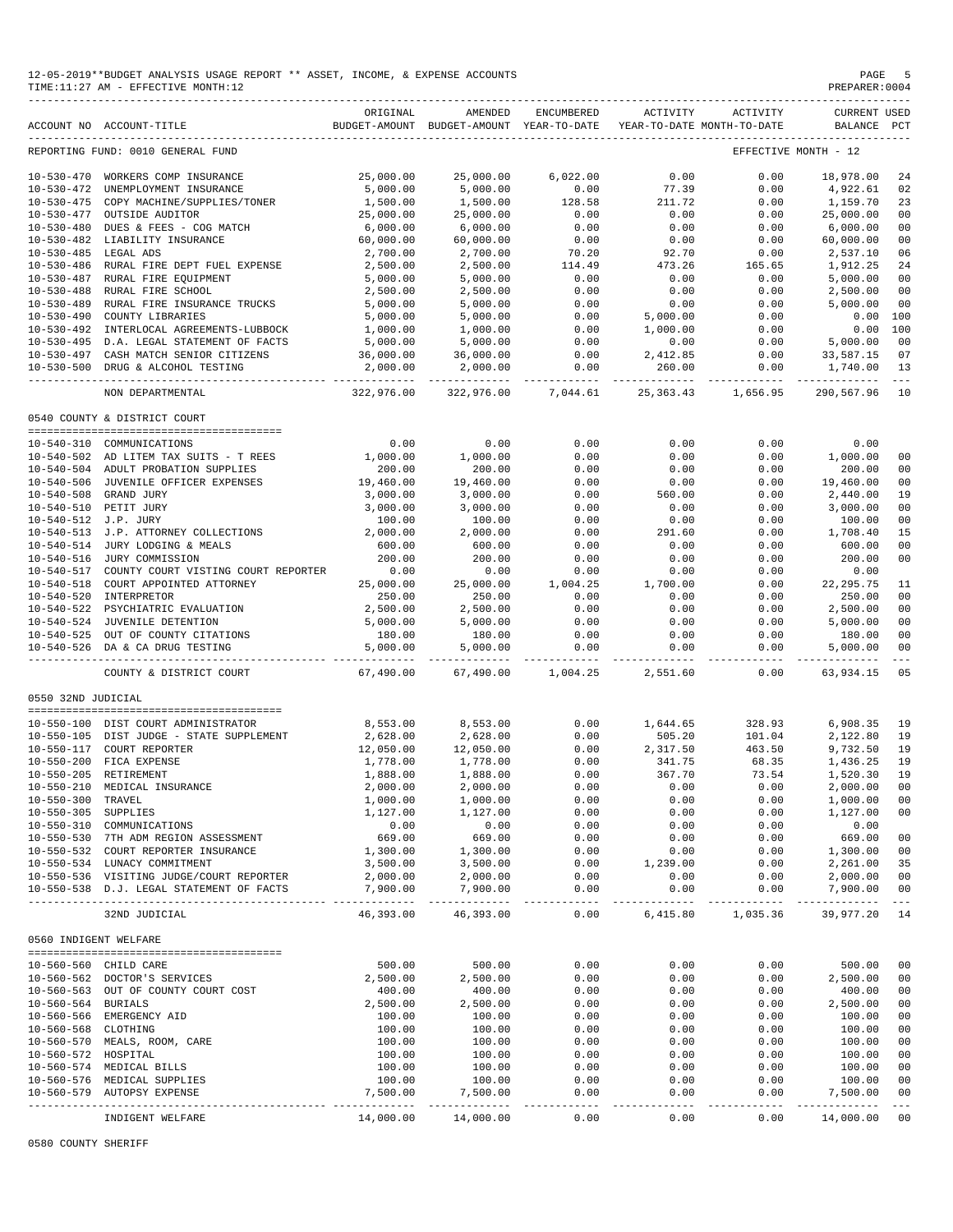|                      | TIME:11:27 AM - EFFECTIVE MONTH:12                                                  |                       |                                                                                |                  |                    |                                                              | PREPARER: 0004                     |                |
|----------------------|-------------------------------------------------------------------------------------|-----------------------|--------------------------------------------------------------------------------|------------------|--------------------|--------------------------------------------------------------|------------------------------------|----------------|
|                      | ACCOUNT NO ACCOUNT-TITLE                                                            | ORIGINAL              | AMENDED<br>BUDGET-AMOUNT BUDGET-AMOUNT YEAR-TO-DATE YEAR-TO-DATE MONTH-TO-DATE | ENCUMBERED       | ACTIVITY           | ACTIVITY                                                     | <b>CURRENT USED</b><br>BALANCE PCT |                |
|                      | REPORTING FUND: 0010 GENERAL FUND                                                   |                       |                                                                                |                  |                    |                                                              | EFFECTIVE MONTH - 12               |                |
|                      |                                                                                     |                       |                                                                                |                  |                    |                                                              |                                    |                |
| 10-580-100           | SALARY - SHERIFF                                                                    | 46,403.00             | 46,403.00                                                                      | 0.00             | 8,923.60           | 1,784.72                                                     | 37, 479.40                         | 19             |
| $10 - 580 - 108$     | 10-580-105 LONGEVITY PAY<br>CHIEF DEPUTY                                            | 1,350.00<br>0.00      | 1,350.00<br>0.00                                                               | 0.00<br>0.00     | 0.00<br>7,924.90   | 0.00<br>1,584.98                                             | 1,350.00<br>$7,924.90 -$           | 00             |
| $10 - 580 - 110$     | SALARY - DEPUTY                                                                     | 154,292.00            | 154,292.00                                                                     | 0.00             | 16,801.77          | 3,732.72                                                     | 137,490.23                         | 11             |
|                      | 10-580-115 PHONE ALLOWANCE                                                          | 360.00                | 360.00                                                                         | 0.00             | 207.60             | 41.52                                                        | 152.40                             | 58             |
| $10 - 580 - 120$     | SALARY - PART TIME DEPUTIES                                                         | 10,000.00             | 10,000.00                                                                      | 0.00             | 1,232.16           | 579.84                                                       | 8,767.84                           | 12             |
| $10 - 580 - 142$     | SALARY - JAILERS                                                                    | 0.00                  | 0.00                                                                           | 0.00             | 0.00               | 0.00                                                         | 0.00                               |                |
| $10 - 580 - 144$     | SALARY - PART TIME JAILERS                                                          | 0.00                  | 0.00                                                                           | 0.00             | 0.00               | 0.00                                                         | 0.00                               |                |
| $10 - 580 - 146$     | SALARY - OVER TIME                                                                  | 0.00                  | 0.00                                                                           | 0.00             | 1,631.65           | 225.64                                                       | $1,631.65-$                        |                |
|                      | 10-580-147 HOLIDAY PAY<br>10-580-200 FICA EXPENSE                                   | 0.00<br>16,238.00     | 0.00<br>16,238.00                                                              | 0.00<br>0.00     | 589.76<br>2,852.86 | 294.88<br>630.68                                             | $589.76 -$<br>13,385.14            | 18             |
|                      | 10-580-205 RETIREMENT                                                               | 17,469.00             | 17,469.00                                                                      | 0.00             | 3,070.74           | 678.50                                                       | 14,398.26                          | 18             |
|                      | 10-580-210 MEDICAL INSURANCE                                                        | 50,615.00             | 50,615.00                                                                      | 0.00             | 8,453.97           | 1,610.28                                                     | 42,161.03                          | 17             |
| 10-580-300 TRAVEL    |                                                                                     | 3,000.00              | 3,000.00                                                                       | 0.00             | 946.15             | 0.00                                                         | 2,053.85                           | 32             |
| $10 - 580 - 305$     | SUPPLIES                                                                            | 2,000.00              | 2,000.00                                                                       | 206.00           | 0.00               | 0.00                                                         | 1,794.00                           | 10             |
| $10 - 580 - 310$     | COMMUNICATIONS                                                                      | 750.00                | 750.00                                                                         | 0.00             | 113.71             | 0.00                                                         | 636.29                             | 15             |
|                      | 10-580-315 BONDS & NOTARY                                                           | 200.00                | 200.00                                                                         | 0.00             | 0.00               | 0.00                                                         | 200.00                             | 0 <sup>0</sup> |
| $10 - 580 - 320$     | COMPUTER SOFTWARE & REPAIRS                                                         | 0.00                  | 0.00                                                                           | 0.00             | 0.00               | 0.00                                                         | 0.00                               |                |
| $10 - 580 - 325$     | CERTIFICATE TRAINING JAIL PERSONAL<br>10-580-333 LAST YEARS BILLS                   | 0.00<br>0.00          | 0.00<br>0.00                                                                   | 0.00<br>204.00   | 0.00<br>346.00     | 0.00<br>0.00                                                 | 0.00<br>$550.00 -$                 |                |
|                      | 10-580-380 UTILITIES - NEW JAIL                                                     | 0.00                  | 0.00                                                                           | 0.00             | 0.00               | 0.00                                                         | 0.00                               |                |
| $10 - 580 - 475$     | COPY MACHINE EXPENSE                                                                | 0.00                  | 0.00                                                                           | 0.00             | 0.00               | 0.00                                                         | 0.00                               |                |
| $10 - 580 - 600$     | OUT OF COUNTY INMATE HOUSING                                                        | 0.00                  | 0.00                                                                           | 0.00             | 0.00               | 0.00                                                         | 0.00                               |                |
|                      | 10-580-602 REIMBURSEMENT DRUG FORFEITURE EXPEN                                      | 0.00                  | 0.00                                                                           | 0.00             | 0.00               | 0.00                                                         | 0.00                               |                |
| $10 - 580 - 603$     | SANE TEST CRIM VICTIMS EXPENSE                                                      | 0.00                  | 0.00                                                                           | 0.00             | 0.00               | 0.00                                                         | 0.00                               |                |
|                      | 10-580-604 NEW HIRE PSYCHIATRIC TESTING                                             | 0.00                  | 0.00                                                                           | 0.00             | 0.00               | 0.00                                                         | 0.00                               |                |
| $10 - 580 - 608$     | VEHICLE EXPENSE                                                                     | 10,000.00             | 10,000.00                                                                      | 1,060.54         | 727.00             | 20.00                                                        | 8,212.46                           | 18             |
|                      | 10-580-609 NEW VEHICLES                                                             | 0.00                  | 0.00                                                                           | 100,000.00       | 0.00               | 0.00                                                         | $100,000.00 -$                     |                |
|                      | 10-580-612 INMATE EXPENSE<br>10-580-614 INMATE MEDICAL                              | 0.00<br>0.00          | 0.00<br>0.00                                                                   | 0.00<br>0.00     | 0.00<br>0.00       | 0.00<br>0.00                                                 | 0.00<br>0.00                       |                |
|                      | 10-580-615 BODY ARMOUR GRANT 3511801 2018                                           | 0.00                  | 0.00                                                                           | 0.00             | 0.00               | 0.00                                                         | 0.00                               |                |
|                      | 10-580-616 VEHICLE GAS                                                              | 30,000.00             | 30,000.00                                                                      | 614.63           | 4,025.73           | 1,292.96                                                     | 25,359.64                          | 15             |
|                      | 10-580-618 VEHICLE TIRES                                                            | 0.00                  | 0.00                                                                           | 0.00             | 0.00               | 0.00                                                         | 0.00                               |                |
|                      | 10-580-625 BUILDING INSURANCE                                                       | 0.00                  | 0.00<br>-------------                                                          | 0.00             | 0.00               | 0.00                                                         | 0.00<br>-------------              |                |
|                      | COUNTY SHERIFF                                                                      | 342,677.00            | 342,677.00                                                                     | 102,085.17       | 57,847.60          | 12,476.72                                                    | 182,744.23                         | 47             |
|                      | 0585 FC LAW ENFORCEMENT CENTER                                                      |                       |                                                                                |                  |                    |                                                              |                                    |                |
|                      | 10-585-105 LONGEVITY PAY                                                            | 0.00                  | 0.00                                                                           | 0.00             | 0.00               | 0.00                                                         | 0.00                               |                |
|                      | 10-585-110 JAIL ADMINISTRATOR                                                       | 30,000.00             | 30,000.00                                                                      | 0.00             | 5,730.34           | 1,113.86                                                     | 24, 269.66 19                      |                |
| 10-585-111 LEC COOK  |                                                                                     | 0.00                  | 0.00                                                                           | 0.00             | 2,215.00           | 525.00                                                       | 2,215.00-                          |                |
|                      | 10-585-115 PHONE ALLOWANCE                                                          | 0.00                  | 0.00                                                                           | 0.00             | 69.20              | 13.84                                                        | $69.20 -$                          |                |
|                      | 10-585-142 SALARY - JAILERS                                                         | 250,817.00            | 250,817.00                                                                     | 0.00             | 43,529.01          | 9,475.83                                                     | 207,287.99                         | 17             |
|                      | 10-585-144 SALARY - PART TIME JAILERS                                               | 15,600.00             | 15,600.00                                                                      | 0.00             | 0.00               | 0.00                                                         | 15,600.00                          | 00             |
|                      | 10-585-146 SALARY - OVER TIME                                                       | 7,500.00              | 7,500.00                                                                       | 0.00             | 5,130.15           | 224.28                                                       | 2,369.85 68                        |                |
|                      | 10-585-147 HOLIDAY PAY<br>10-585-200 FICA EXPENSE                                   | 0.00<br>22,575.00     | 0.00<br>22,575.00                                                              | 0.00<br>0.00     |                    | 5,727.84 3,013.44 5,727.84<br>4,692.15 1,082.67 17,882.85 21 |                                    |                |
|                      | 10-585-205 RETIREMENT                                                               | 25,000.00             | 25,000.00                                                                      | 0.00             |                    | 5, 135.61   1, 182.32   19, 864.39   21                      |                                    |                |
|                      | 10-585-210 MEDICAL INSURANCE                                                        | 101,583.00            | 101,583.00                                                                     | 0.00             | 15,700.23          | 2,817.99                                                     | 85,882.77 15                       |                |
| 10-585-300 TRAVEL    |                                                                                     | 3,000.00              | 3,000.00                                                                       | 5.98             | 90.00              | 0.00                                                         | 2,904.02 03                        |                |
| 10-585-305 SUPPLIES  |                                                                                     | 5,500.00              | 5,500.00                                                                       | 887.86           | 254.23             | 29.98                                                        | 4,357.91 21                        |                |
|                      | 10-585-310 COMMUNICATIONS                                                           | 16,000.00             | 16,000.00                                                                      | 0.00             | 1,982.06           | 0.00                                                         | 14,017.94                          | 12             |
|                      | 10-585-313 INSPECTIONS & MAINTENCE                                                  | $0.00$<br>500.00      | 0.00                                                                           | 0.00             | 0.00               | 0.00                                                         | 0.00                               |                |
|                      | 10-585-315 BONDS FOR EMPLOYEES                                                      |                       | 500.00                                                                         | 0.00             | 0.00               | 0.00                                                         | 500.00                             | 00             |
|                      | 10-585-320 COMPUTER SOFTWARE & MAINTENCE<br>10-585-325 CERT TRAINING FOR JAIL STAFF | 12,060.00<br>2,000.00 | 12,060.00<br>2,000.00                                                          | 0.00<br>1,199.00 | 0.00<br>211.00     | 0.00<br>7.00                                                 | 12,060.00 00<br>590.00 71          |                |
|                      | 10-585-326 TELECOMMUNICATIONS SCHOOL                                                | 0.00                  |                                                                                | $17.00 -$        | 0.00               | 0.00                                                         | 17.00                              |                |
|                      | 10-585-333 LAST YEARS BILLS                                                         | 0.00                  | $\begin{array}{c} 0.00 \\ 0.00 \end{array}$                                    | 93.53            | 99.01              | 0.00                                                         | $192.54-$                          |                |
|                      | 10-585-380 UTILITIES FOR LAW CENTER                                                 | 35,000.00             | 35,000.00                                                                      | 0.00             | 5,736.22           | 0.00                                                         | 29, 263. 78 16                     |                |
|                      | 10-585-385 LAW CENTER REPAIRS                                                       | 5,000.00              | 5,000.00                                                                       | 0.00             |                    | 0.00                                                         |                                    |                |
|                      | 10-585-475 COPY EXPENSE FOR LAW CENTER                                              | 3,600.00              | 3,600.00                                                                       | 599.90           | 0.00<br>599.90     | 0.00                                                         | 5,000.00 00<br>2,400.20 33         |                |
|                      | 10-585-604 NEW HIRE PSYCHIATRIC TESTING                                             | 4,200.00              | 4,200.00                                                                       | 665.50           | 190.00             | 0.00                                                         | 3,344.50 20                        |                |
|                      | 10-585-605 OUT OF COUNTY HOUSING                                                    | 0.00                  | 0.00                                                                           | 0.00             | 0.00               | 0.00                                                         | 0.00                               |                |
|                      | 10-585-612 INMATE EXPENSE                                                           | 25,000.00             | 25,000.00<br>15,000.00<br>20,000.00                                            | 1,335.97         | 1,929.46           | 0.00                                                         | 21,734.57 13                       |                |
|                      | 10-585-614 INMATE MEDICAL<br>10-585-625 LAW CENTER BUILDING INSURANCE $20,000.00$   | 15,000.00             |                                                                                | 181.10<br>0.00   | 519.48<br>0.00     | 0.00<br>0.00                                                 | 14,299.42 05<br>20,000.00 00       |                |
|                      | 10-585-626 SB1849 PRISONER SAFETY FUND GRANT                                        | 0.00                  | 0.00                                                                           | 0.00             | 0.00               | 0.00                                                         | 0.00                               |                |
|                      | 10-585-627 NIBRS GRANT                                                              | 0.00                  | 0.00                                                                           | 0.00             | 0.00               | 0.00                                                         | 0.00                               |                |
|                      | FC LAW ENFORCEMENT CENTER                                                           |                       | 599,935.00 599,935.00 4,951.84 99,540.89 19,486.21 495,442.27 17               |                  |                    |                                                              |                                    |                |
| 0590 EXTENSION AGENT |                                                                                     |                       |                                                                                |                  |                    |                                                              |                                    |                |
|                      | -------------------------------------<br>10-590-100 SALARY - CEA-AG                 |                       | $14,151.00$ $14,151.00$ $0.00$ $2,721.20$ $544.24$ $11,429.80$ 19              |                  |                    |                                                              |                                    |                |
|                      |                                                                                     |                       |                                                                                |                  |                    |                                                              |                                    |                |

10-590-100 SALARY - CEA-AG 14,151.00 14,151.00 0.00 2,721.20 544.24 11,429.80 19 10-590-110 ADMINISTRATIVE ASSISTANT 10,000.00 10,000.00 0.00 890.00 340.00 9,110.00 09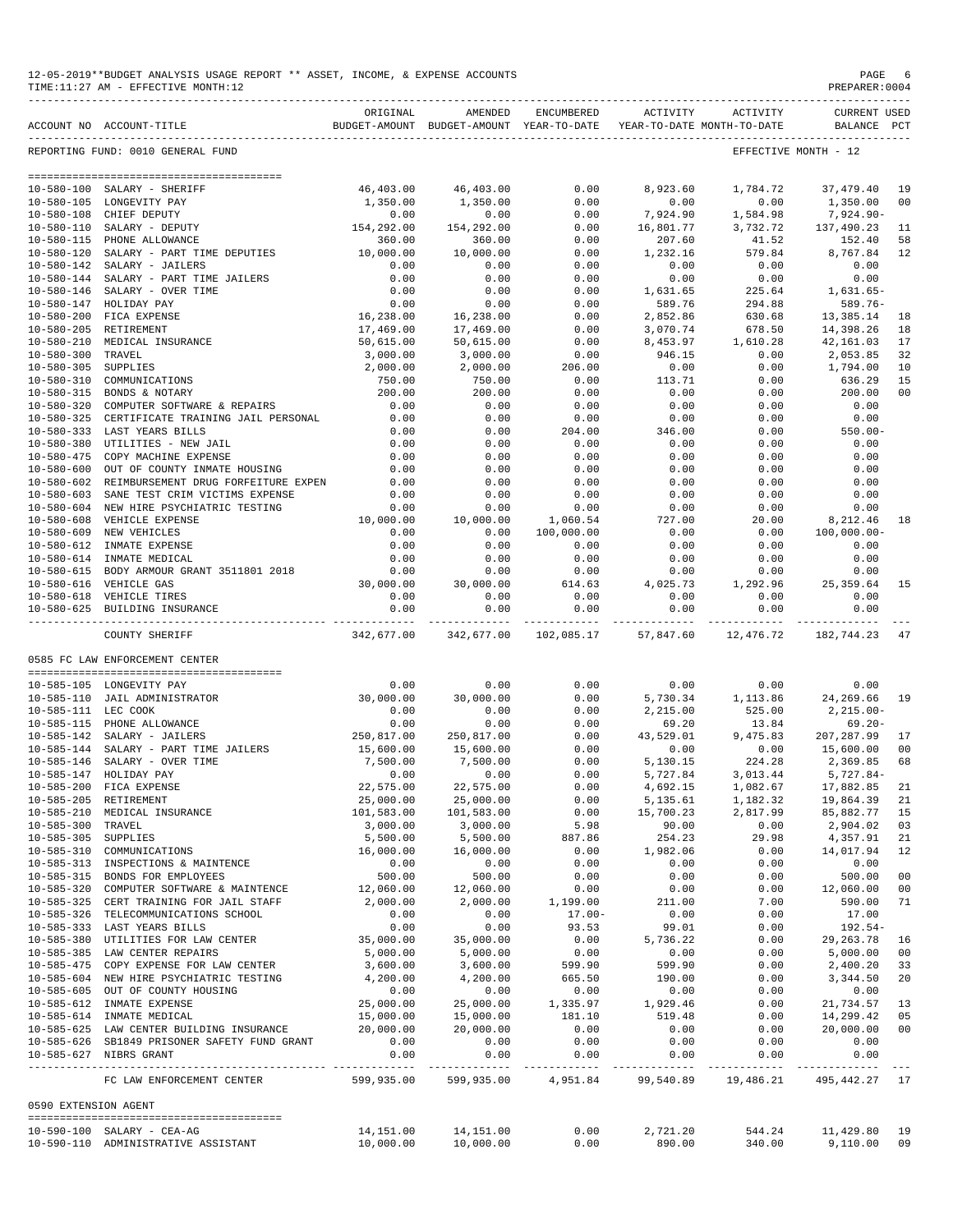| 12-05-2019**BUDGET ANALYSIS USAGE REPORT ** ASSET, INCOME, & EXPENSE ACCOUNTS | PAGE           |
|-------------------------------------------------------------------------------|----------------|
| TIME:11:27 AM - EFFECTIVE MONTH:12                                            | PREPARER: 0004 |

PREPARER:0004

|                  | ACCOUNT NO ACCOUNT-TITLE<br>BUDGET-AMOUNT BUDGET-AMOUNT YEAR-TO-DATE | ORIGINAL                                            | AMENDED  | ENCUMBERED       | ACTIVITY ACTIVITY<br>YEAR-TO-DATE MONTH-TO-DATE BALANCE PCT   |        | CURRENT USED           |    |
|------------------|----------------------------------------------------------------------|-----------------------------------------------------|----------|------------------|---------------------------------------------------------------|--------|------------------------|----|
|                  | REPORTING FUND: 0010 GENERAL FUND                                    |                                                     |          |                  |                                                               |        | EFFECTIVE MONTH - 12   |    |
| $10 - 590 - 200$ | FICA EXPENSE                                                         | 1,847.00                                            | 1,847.00 | 0.00             | 276.24 67.64                                                  |        | 1,570.76               | 15 |
| $10 - 590 - 205$ | RETIREMENT                                                           | 1,988.00                                            | 1,988.00 | 0.00             | 73.25                                                         | 27.98  | 1,914.75               | 04 |
| $10 - 590 - 305$ | SUPPLIES                                                             | 2,750.00                                            | 2,750.00 | 332.29           | 0.00                                                          | 0.00   | 2,417.71               | 12 |
| $10 - 590 - 310$ | COMMUNICATIONS                                                       | 0.00                                                | 0.00     | 0.00             | 0.00                                                          | 0.00   | 0.00                   |    |
| $10 - 590 - 640$ | CAR ALLOWANCE                                                        | 6,000.00                                            | 6,000.00 | 400.03           | 47.96                                                         | 0.00   | 5,552.01               | 07 |
| $10 - 590 - 642$ | STOCK SHOW EXPENSE                                                   | 6,000.00                                            | 6,000.00 |                  | $0.00$ 1,378.77                                               | 0.00   | 4,621.23               | 23 |
|                  | 10-590-644 CONSESSION STAND                                          | 0.00                                                | 0.00     | 0.00<br>.        | 0.00                                                          | 0.00   | 0.00                   |    |
|                  | EXTENSION AGENT                                                      | 42,736,00                                           |          | 42,736.00 732.32 | 5,387.42                                                      | 979.86 | 36,616.26 14           |    |
|                  | 0600 APPRAISAL DISTRICT                                              |                                                     |          |                  |                                                               |        |                        |    |
|                  |                                                                      |                                                     |          |                  |                                                               |        |                        |    |
|                  | 10-600-644 APPRAISAL DISTRICT FEES                                   | 171,141.00 171,141.00                               |          | 0.00             | 0.00                                                          | 0.00   | 171,141.00 00          |    |
|                  | 10-600-645 APPRAISAL DISTRIC TAX REFUND                              | 0.00                                                | 0.00     | 0.00             | 0.00<br>------------                                          | 0.00   | 0.00<br>-----------    |    |
|                  | APPRAISAL DISTRICT                                                   | $171.141.00$ $171.141.00$ 0.00                      |          |                  | 0.00                                                          | 0.00   | 171,141.00             | 00 |
|                  | 0610 COUNTY COURT AT LAW                                             |                                                     |          |                  |                                                               |        |                        |    |
|                  |                                                                      |                                                     |          |                  |                                                               |        |                        |    |
|                  | 10-610-654 COUNTY COURT AT LAW JUDGE EXPENSE                         | $11,000.00$ $11,000.00$ $0.00$ $0.00$ $0.00$ $0.00$ |          |                  | ------------                                                  |        | 11,000.00 00           |    |
|                  | COUNTY COURT AT LAW                                                  | $11,000.00$ $11,000.00$ 0.00                        |          |                  | 0.00                                                          |        | $0.00$ $11.000.00$ 00  |    |
|                  | <b>GENERAL FUND</b>                                                  |                                                     |          |                  |                                                               |        |                        |    |
|                  | INCOME TOTALS                                                        |                                                     |          |                  | 2,679,742.00 2,679,742.00 314,356.40 2,280.13 2,365,385.60 12 |        |                        |    |
|                  | <b>EXPENSE TOTALS</b>                                                |                                                     |          |                  | 2,601,410.00 2,601,410.00 129,061.09 389,278.44               |        | 66,308.05 2,083,070.47 | 20 |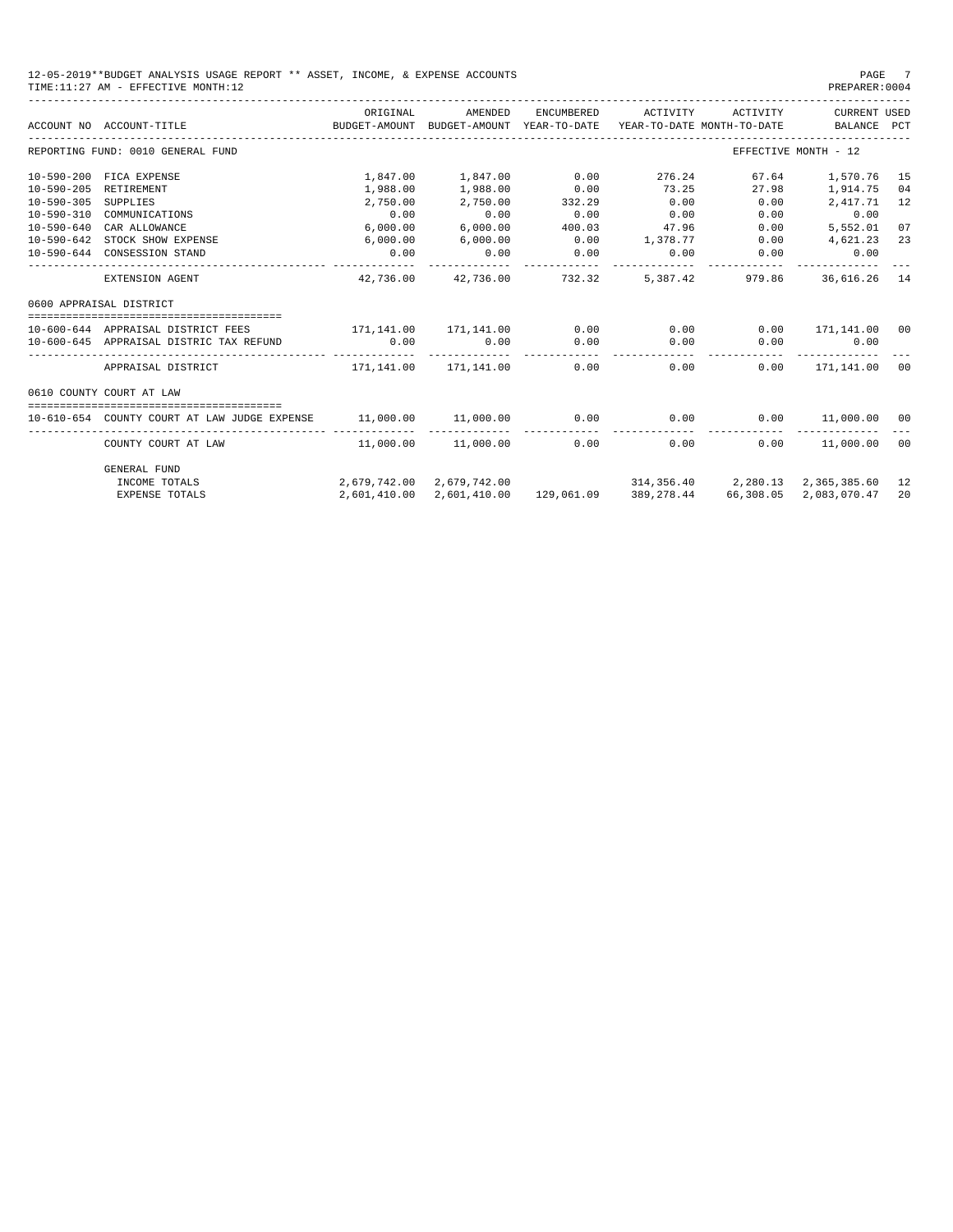|                     | 12-05-2019**BUDGET ANALYSIS USAGE REPORT ** ASSET, INCOME, & EXPENSE ACCOUNTS<br>TIME:11:27 AM - EFFECTIVE MONTH:12 |                           |                           |                |                                                                                 |                              | PAGE<br>PREPARER: 0004             | 8                    |
|---------------------|---------------------------------------------------------------------------------------------------------------------|---------------------------|---------------------------|----------------|---------------------------------------------------------------------------------|------------------------------|------------------------------------|----------------------|
|                     | ACCOUNT NO ACCOUNT-TITLE                                                                                            | ORIGINAL                  | AMENDED                   | ENCUMBERED     | ACTIVITY<br>BUDGET-AMOUNT BUDGET-AMOUNT YEAR-TO-DATE YEAR-TO-DATE MONTH-TO-DATE | ACTIVITY                     | <b>CURRENT USED</b><br>BALANCE PCT |                      |
|                     | REPORTING FUND: 0011 ROAD & BRIDGE PRECINCT 1                                                                       |                           |                           |                |                                                                                 |                              | EFFECTIVE MONTH - 12               |                      |
| 0100 CASH ACCOUNTS  |                                                                                                                     |                           |                           |                |                                                                                 |                              |                                    |                      |
|                     |                                                                                                                     |                           |                           |                |                                                                                 |                              |                                    |                      |
|                     | 11-100-100 CFC: ROAD & BRIDGE PRECINCT 1<br>11-100-185 DUE FROM I&S FUND                                            |                           |                           |                | $38,932.66 -$<br>0.00                                                           | 4,101.86-<br>0.00            | 13, 417. 28<br>0.00                |                      |
|                     | 11-100-197 DUE FROM GENERAL FUND                                                                                    |                           |                           |                | 0.00                                                                            | 0.00                         | 1,860.29                           |                      |
|                     | 11-100-280 DELINQUENT TAXES RECEIVABLE                                                                              |                           |                           |                | 0.00                                                                            | 0.00                         | 2,853.16                           |                      |
|                     | 11-100-285 ALLOWANCE-UNCOLLETABLE TAXES                                                                             |                           |                           |                | 0.00                                                                            | 0.00                         | 713.29-                            |                      |
|                     | 11-100-290 DUE FROM APPRAISAL DISTRICT<br>_____________________________                                             |                           |                           |                | 0.00<br>------------- -                                                         | 0.00<br>.                    | 0.00<br>-------------              |                      |
|                     | CASH ACCOUNTS                                                                                                       |                           |                           |                |                                                                                 | 38,932.66-4,101.86-17,417.44 |                                    |                      |
|                     | 0311 REVENUE ACCOUNTS                                                                                               |                           |                           |                |                                                                                 |                              |                                    |                      |
|                     | 11-311-100 ADVALOREM TAXES                                                                                          | 170,000.00                | 170,000.00                |                | 1,868.81                                                                        | 0.00                         | 168,131.19                         | 01                   |
|                     | 11-311-105 ROAD & BRIDGE                                                                                            | 26,875.00                 | 26,875.00                 |                | 0.00                                                                            | 0.00                         | 26,875.00                          | 0 <sub>0</sub>       |
|                     | 11-311-110 MOTOR VEHICLE REGISTRATION                                                                               | 47,000.00                 | 47,000.00                 |                | 8,062.25                                                                        | 0.00                         | 38,937.75                          | 17                   |
|                     | 11-311-120 GROSS WEIGHT AND AXLE FEES                                                                               | 14,000.00                 | 14,000.00                 |                | 7,733.57                                                                        | 0.00                         | 6,266.43                           | 55                   |
|                     | 11-311-125 I&S REVENUE FOR COMM DEB                                                                                 | 19,343.00                 | 19,343.00                 |                | 0.00                                                                            | 0.00                         | 19,343.00                          | 0 <sub>0</sub>       |
|                     | 11-311-130 LONG TERM FINANCING INCOME                                                                               | 0.00                      | 0.00                      |                | 0.00                                                                            | 0.00                         | 0.00                               |                      |
|                     | 11-311-140 BRIDGE REPAIR INSURANCE                                                                                  | 0.00                      | 0.00                      |                | 0.00                                                                            | 0.00                         | 0.00                               |                      |
|                     | 11-311-145 RESERVE FEMA FUNDS                                                                                       | 0.00                      | 0.00                      |                | 0.00                                                                            | 0.00                         | 0.00                               |                      |
|                     | 11-311-150 OTHER INCOME<br>11-311-155 RESERVE FUNDS                                                                 | 0.00<br>0.00              | 0.00<br>0.00              |                | 0.00<br>0.00                                                                    | 0.00<br>0.00                 | 0.00<br>0.00                       |                      |
|                     | 11-311-160 SALE OF FIXED ASSETS                                                                                     | 0.00                      | 0.00                      |                | 0.00                                                                            | 0.00                         | 0.00                               |                      |
|                     | 11-311-165 RESERVE CERTZ FUNDS                                                                                      | 0.00                      | 0.00                      |                | 0.00                                                                            | 0.00                         | 0.00                               |                      |
|                     | 11-311-180 INTEREST EARNED                                                                                          | 0.00                      | 0.00<br>.                 |                | 0.00<br>------------                                                            | 0.00                         | 0.00<br>-----------                |                      |
|                     | REVENUE ACCOUNTS                                                                                                    | 277,218.00                | 277,218.00                | 0.00           | 17,664.63                                                                       | -----<br>0.00                | 259,553.37                         | 06                   |
|                     | 0611 EXPENSE ACCOUNTS                                                                                               |                           |                           |                |                                                                                 |                              |                                    |                      |
|                     |                                                                                                                     |                           |                           |                |                                                                                 |                              |                                    |                      |
|                     | 11-611-100 SALARY - COMMISSIONER PCT 1                                                                              | 35,332.00                 | 35,332.00                 | 0.00           | 6,794.60                                                                        | 1,358.92                     | 28,537.40                          | 19                   |
|                     | 11-611-105 LONGEVITY PAY                                                                                            | 3,450.00                  | 3,450.00                  | 0.00           | 0.00                                                                            | 0.00                         | 3,450.00                           | 0 <sub>0</sub>       |
|                     | 11-611-110 SALARY - ROAD FOREMAN<br>11-611-112 SALARY - ROAD HAND                                                   | 35,127.00<br>29,136.00    | 35,127.00<br>29,136.00    | 0.00<br>0.00   | 6,756.75<br>5,604.00                                                            | 1,351.35<br>1,120.80         | 28,370.25<br>23,532.00             | 19<br>19             |
|                     | 11-611-115 PHONE ALLOWANCE                                                                                          | 750.00                    | 750.00                    | 0.00           | 138.40                                                                          | 27.68                        | 611.60                             | 18                   |
|                     | 11-611-120 SALARY - PART TIME                                                                                       | 10,000.00                 | 10,000.00                 | 0.00           | 1,650.00                                                                        | 200.00                       | 8,350.00                           | 17                   |
|                     | 11-611-200 FICA EXPENSE                                                                                             | 8,630.00                  | 8,630.00                  | 0.00           | 1,594.97                                                                        | 309.05                       | 7,035.03                           | 18                   |
|                     | 11-611-205 RETIREMENT                                                                                               | 9,284.00                  | 9,284.00                  | 0.00           | 1,723.69                                                                        | 334.04                       | 7,560.31                           | 19                   |
|                     | 11-611-210 MEDICAL INSURANCE                                                                                        | 30,369.00                 | 30,369.00                 | 0.00           | 6,038.55                                                                        | 1,207.71                     | 24,330.45                          | 20                   |
|                     | 11-611-212 CHILD SUPPORT                                                                                            | 0.00                      | 0.00                      | 0.00           | 0.00                                                                            | 0.00                         | 0.00                               |                      |
| 11-611-305 SUPPLIES | 11-611-300 TRAVEL & SCHOOL                                                                                          | 3,000.00                  | 3,000.00                  | 0.00           | 0.00                                                                            | 0.00                         | 3,000.00<br>8,156.98               | 0 <sub>0</sub><br>05 |
|                     | 11-611-310 COMMUNICATIONS                                                                                           | 8,600.00<br>0.00          | 8,600.00<br>0.00          | 340.45<br>0.00 | 102.57<br>0.00                                                                  | 0.00<br>0.00                 | 0.00                               |                      |
| 11-611-315 BONDS    |                                                                                                                     | 200.00                    | 200.00                    | 0.00           | 0.00                                                                            | 0.00                         | 200.00                             | 0 <sub>0</sub>       |
|                     | 11-611-320 REPAIRS & MAINTENANCE                                                                                    | 30,000.00                 | 30,000.00                 | 1,824.42       | 0.00                                                                            | 0.00                         | 28, 175.58                         | 06                   |
|                     | 11-611-333 LAST YEARS BILLS                                                                                         | 0.00                      | 0.00                      | 5,703.99       | 7,568.71                                                                        | 0.00                         | 13, 272. 70-                       |                      |
|                     | 11-611-380 UTILITIES                                                                                                | 3,000.00                  | 3,000.00                  | 0.00           | 231.99                                                                          | 37.16                        | 2,768.01 08                        |                      |
|                     | 11-611-620 CAPITAL OUTLAY UNIT COST                                                                                 | 0.00                      | 0.00                      | 0.00           | 0.00                                                                            | 0.00                         | 0.00                               |                      |
|                     | 11-611-622 CAPITAL OUTLAY (OVER 5,000)                                                                              | 16,590.00                 | 16,590.00                 | 0.00           | 16,589.15                                                                       | 0.00                         |                                    | $0.85$ 100           |
|                     | 11-611-624 CAPITAL OUTLAY LOAN INTEREST<br>11-611-625 NEW EQUIPMENT                                                 | 2,753.00<br>0.00          | 2,753.00<br>0.00          | 0.00<br>0.00   | 2,752.08<br>0.00                                                                | 0.00<br>0.00                 | 0.00                               | 0.92 100             |
|                     | 11-611-700 DIESEL, OIL, AND GASOLINE                                                                                | 25,000.00                 | 25,000.00                 | 2,628.10       | 446.87                                                                          | 0.00                         | 21,925.03                          | 12                   |
|                     | 11-611-705 ROAD MATERIAL & CONSTRUCTION                                                                             | 8,000.00                  | 8,000.00                  | 0.00           | 0.00                                                                            | 0.00                         | 8,000.00                           | 00                   |
|                     | 11-611-710 LOCAL MATCHING CETRZ GT                                                                                  | 0.00                      | 0.00                      | 0.00           | 0.00                                                                            | 0.00                         | 0.00                               |                      |
|                     | 11-611-715 FEE REIMBURSEMENT                                                                                        | 0.00                      | 0.00                      | 0.00           | 0.00                                                                            | 0.00                         | 0.00                               |                      |
|                     | 11-611-720 BRIDGE REPAIR                                                                                            | 0.00                      | 0.00                      | 0.00           | 0.00                                                                            | 0.00                         | 0.00                               |                      |
|                     | 11-611-725 TIRES & TUBES                                                                                            | 8,000.00                  | 8,000.00                  | $612.00 -$     | 1,244.00                                                                        | 0.00                         | 7,368.00                           | 08                   |
|                     | 11-611-730 RESERVE MONEY                                                                                            | 0.00                      | 0.00                      | 0.00           | 0.00                                                                            | 0.00                         | 0.00                               |                      |
|                     | 11-611-735 CERTZ RESERVE<br>11-611-740 FEMA RESERVE                                                                 | 0.00                      | 0.00                      | 0.00<br>0.00   | 0.00<br>0.00                                                                    | 0.00<br>0.00                 | 0.00                               |                      |
|                     |                                                                                                                     | 0.00<br>-----------       | 0.00<br>-------           | -------        | $- - - - - - -$                                                                 | -----                        | 0.00<br>-------                    |                      |
|                     | EXPENSE ACCOUNTS                                                                                                    | 267, 221.00               | 267, 221.00               | 9,884.96       | 59,236.33                                                                       | 5,946.71                     | 198,099.71                         | 26                   |
|                     | ROAD & BRIDGE PRECINCT 1                                                                                            |                           |                           |                |                                                                                 |                              |                                    |                      |
|                     | INCOME TOTALS<br>EXPENSE TOTALS                                                                                     | 277,218.00<br>267, 221.00 | 277,218.00<br>267, 221.00 | 9,884.96       | 17,664.63<br>59,236.33                                                          | 0.00<br>5,946.71             | 259,553.37<br>198,099.71           | 06<br>26             |
|                     |                                                                                                                     |                           |                           |                |                                                                                 |                              |                                    |                      |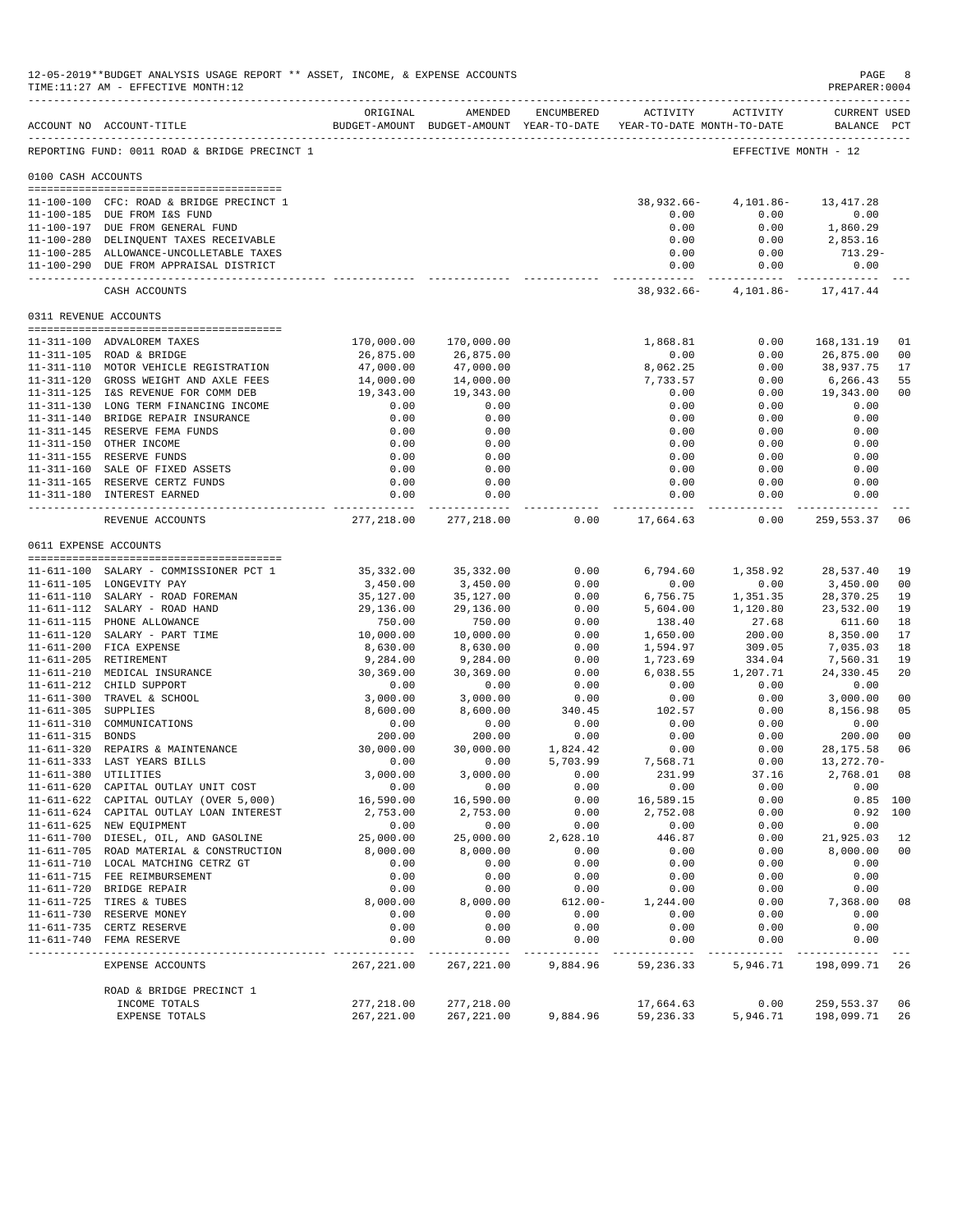|                       | 12-05-2019**BUDGET ANALYSIS USAGE REPORT ** ASSET, INCOME, & EXPENSE ACCOUNTS<br>TIME:11:27 AM - EFFECTIVE MONTH:12 |                             |                             |                          |                                                                                 |                                               | PAGE<br>PREPARER: 0004             | -9                   |
|-----------------------|---------------------------------------------------------------------------------------------------------------------|-----------------------------|-----------------------------|--------------------------|---------------------------------------------------------------------------------|-----------------------------------------------|------------------------------------|----------------------|
|                       | ACCOUNT NO ACCOUNT-TITLE                                                                                            | ORIGINAL                    | AMENDED                     | ENCUMBERED               | ACTIVITY<br>BUDGET-AMOUNT BUDGET-AMOUNT YEAR-TO-DATE YEAR-TO-DATE MONTH-TO-DATE | ACTIVITY                                      | <b>CURRENT USED</b><br>BALANCE PCT |                      |
|                       | REPORTING FUND: 0012 ROAD & BRIDGE PRECINCT 2                                                                       |                             |                             |                          |                                                                                 | EFFECTIVE MONTH - 12                          |                                    |                      |
| 0100 CASH ACCOUNTS    |                                                                                                                     |                             |                             |                          |                                                                                 |                                               |                                    |                      |
|                       | 12-100-100 CFC: ROAD & BRIDGE PRECINCT 2                                                                            |                             |                             |                          |                                                                                 | 21,614.94- 4,676.01- 61,028.37                |                                    |                      |
|                       | 12-100-185 DUE FROM I&S FUND                                                                                        |                             |                             |                          | 0.00                                                                            | 0.00                                          | 0.00                               |                      |
|                       | 12-100-186 DUE FROM GENERAL FUND                                                                                    |                             |                             |                          | 0.00                                                                            | 0.00                                          | 474.59                             |                      |
|                       | 12-100-280 DELINQUENT TAXES RECEIVABLE                                                                              |                             |                             |                          | 0.00                                                                            | 0.00                                          | 2,853.16                           |                      |
|                       | 12-100-285 ALLOWANCE-UNCOLLETABLE TAXES<br>12-100-290 DUE FROM APPRAISAL DISTRICT                                   |                             |                             |                          | 0.00<br>0.00                                                                    | 0.00<br>0.00                                  | $713.29 -$<br>0.00                 |                      |
|                       | CASH ACCOUNTS                                                                                                       |                             |                             |                          | ------------ -                                                                  | -----------<br>21,614.94- 4,676.01- 63,642.83 |                                    |                      |
| 0312 REVENUE ACCOUNTS |                                                                                                                     |                             |                             |                          |                                                                                 |                                               |                                    |                      |
|                       | 12-312-100 ADVALOREM TAXES                                                                                          | 170,000.00                  | 170,000.00                  |                          | 1,868.80                                                                        | 0.00                                          | 168,131.20                         | 01                   |
|                       | 12-312-105 ROAD & BRIDGE                                                                                            | 26,875.00                   | 26,875.00                   |                          | 0.00                                                                            | 0.00                                          | 26,875.00                          | 0 <sub>0</sub>       |
|                       | 12-312-110 MOTOR VEHICLE REGISTRATION                                                                               | 47,000.00                   | 47,000.00                   |                          | 8,062.26                                                                        | 0.00                                          | 38,937.74                          | 17                   |
|                       | 12-312-120 GROSS WEIGHT AND AXLE FEES                                                                               | 14,000.00                   | 14,000.00                   |                          | 7,733.56                                                                        | 0.00                                          | 6,266.44                           | 55                   |
|                       | 12-312-125 I&S REVENUE FOR COMM DEB                                                                                 | 29,774.00                   | 29,774.00                   |                          | 0.00                                                                            | 0.00                                          | 29,774.00                          | 00                   |
|                       | 12-312-130 LONG TERM FINANCING INCOME                                                                               | 0.00                        | 0.00                        |                          | 0.00                                                                            | 0.00                                          | 0.00                               |                      |
|                       | 12-312-140 BRIDGE REPAIR INSURANCE                                                                                  | 0.00                        | 0.00                        |                          | 0.00                                                                            | 0.00                                          | 0.00                               |                      |
|                       | 12-312-145 RESERVE FEMA FUNDS                                                                                       | 0.00                        | 0.00                        |                          | 0.00                                                                            | 0.00                                          | 0.00                               |                      |
|                       | 12-312-150 OTHER INCOME<br>12-312-155 RESERVE FUNDS                                                                 | 0.00<br>0.00                | 0.00<br>0.00                |                          | 0.00<br>0.00                                                                    | 0.00<br>0.00                                  | 0.00<br>0.00                       |                      |
|                       | 12-312-160 SALE OF FIXED ASSETS                                                                                     | 0.00                        | 0.00                        |                          | 0.00                                                                            | 0.00                                          | 0.00                               |                      |
|                       | 12-312-165 RESERVE CERTZ FUNDS                                                                                      | 0.00                        | 0.00                        |                          | 0.00                                                                            | 0.00                                          | 0.00                               |                      |
|                       | 12-312-180 INTEREST EARNED                                                                                          | 0.00<br>--------            | 0.00                        |                          | 0.00                                                                            | 0.00                                          | 0.00                               |                      |
|                       | REVENUE ACCOUNTS                                                                                                    |                             | 287,649.00 287,649.00       | 0.00                     | 17,664.62                                                                       | 0.00                                          | 269,984.38                         | 06                   |
| 0612 EXPENSE ACCOUNTS |                                                                                                                     |                             |                             |                          |                                                                                 |                                               |                                    |                      |
|                       |                                                                                                                     |                             |                             |                          |                                                                                 |                                               |                                    |                      |
|                       | 12-612-100 SALARY - COMMISSIONER PCT 2<br>12-612-105 LONGEVITY PAY                                                  | 35,332.00<br>1,200.00       | 35,332.00<br>1,200.00       | 0.00<br>0.00             | 6,794.60<br>0.00                                                                | 1,358.92<br>0.00                              | 28,537.40<br>1,200.00              | 19<br>0 <sub>0</sub> |
|                       | 12-612-110 SALARY - ROAD FOREMAN                                                                                    | 35,127.00                   | 35,127.00                   | 0.00                     | 6,756.75                                                                        | 1,351.35                                      | 28,370.25                          | 19                   |
|                       | 12-612-112 SALARY - ROAD HAND                                                                                       | 29,136.00                   | 29,136.00                   | 0.00                     | 5,604.00                                                                        | 1,120.80                                      | 23,532.00                          | 19                   |
|                       | 12-612-115 PHONE ALLOWANCE                                                                                          | 1,000.00                    | 1,000.00                    | 0.00                     | 207.60                                                                          | 41.52                                         | 792.40                             | 21                   |
|                       | 12-612-120 SALARY - PART TIME                                                                                       | 10,000.00                   | 10,000.00                   | 0.00                     | 3,090.00                                                                        | 600.00                                        | 6,910.00                           | 31                   |
|                       | 12-612-200 FICA EXPENSE                                                                                             | 8,577.00                    | 8,577.00                    | 0.00                     | 1,717.69                                                                        | 342.16                                        | 6,859.31                           | 20                   |
|                       | 12-612-205 RETIREMENT                                                                                               | 9,227.00                    | 9,227.00                    | 0.00                     | 1,847.91                                                                        | 368.10                                        | 7,379.09                           | 20                   |
|                       | 12-612-210 MEDICAL INSURANCE<br>12-612-212 CHILD SUPPORT                                                            | 30,369.00<br>0.00           | 30,369.00<br>0.00           | 0.00<br>0.00             | 4,018.40<br>346.15                                                              | 803.68<br>69.23                               | 26,350.60<br>$346.15-$             | 13                   |
|                       | 12-612-300 TRAVEL & SCHOOL                                                                                          | 3,000.00                    | 3,000.00                    | 0.00                     | 0.00                                                                            | 0.00                                          | 3,000.00                           | 00                   |
| 12-612-305 SUPPLIES   |                                                                                                                     | 8,600.00                    | 8,600.00                    | 593.16                   | 185.00                                                                          | 0.00                                          | 7,821.84                           | 09                   |
|                       | 12-612-310 COMMUNICATIONS                                                                                           | 0.00                        | 0.00                        | 0.00                     | 0.00                                                                            | 0.00                                          | 0.00                               |                      |
| 12-612-315 BONDS      |                                                                                                                     | 200.00                      | 200.00                      | 0.00                     | 0.00                                                                            | 0.00                                          | 200.00                             | 0 <sub>0</sub>       |
|                       | 12-612-320 REPAIRS & MAINTENANCE                                                                                    | 30,000.00                   | 30,000.00                   | 1,316.47                 | 476.30                                                                          | 121.58                                        | 28, 207. 23                        | 06                   |
|                       | 12-612-333 LAST YEARS BILLS                                                                                         | 0.00                        | 0.00                        | 3,405.29                 | 4,343.40                                                                        | 0.00                                          | 7,748.69-                          |                      |
| 12-612-380 UTILITIES  |                                                                                                                     | 3,000.00                    | 3,000.00                    | 0.00                     | 640.42                                                                          | 52.75                                         | 2,359.58                           | 21                   |
|                       | 12-612-620 CAPITAL OUTLAY UNIT COST<br>12-612-622 CAPITAL OUTLAY (OVER 5,000)                                       | 0.00<br>29,774.00           | 0.00<br>29,774.00           | 0.00<br>0.00             | 0.00<br>0.00                                                                    | 0.00<br>0.00                                  | 0.00<br>29,774.00                  |                      |
|                       | 12-612-624 CAPITAL OUTLAY LOAN INTEREST                                                                             | 0.00                        | 0.00                        | 0.00                     | 0.00                                                                            | 0.00                                          | 0.00                               | 0 <sub>0</sub>       |
|                       | 12-612-625 NEW EQUIPMENT                                                                                            | 0.00                        | 0.00                        | 0.00                     | 0.00                                                                            | 0.00                                          | 0.00                               |                      |
|                       | 12-612-700 DIESEL, OIL, AND GASOLINE                                                                                | 25,000.00                   | 25,000.00                   | 2,883.64                 | 4,351.74                                                                        | 0.00                                          | 17,764.62                          | 29                   |
|                       | 12-612-705 ROAD MATERIAL & CONSTRUCTION                                                                             | 8,000.00                    | 8,000.00                    | 0.00                     | 0.00                                                                            | 0.00                                          | 8,000.00                           | 0 <sub>0</sub>       |
|                       | 12-612-710 LOCAL MATCHING CETRZ GT                                                                                  | 0.00                        | 0.00                        | 0.00                     | 0.00                                                                            | 0.00                                          | 0.00                               |                      |
|                       | 12-612-715 FEE REIMBURSEMENT                                                                                        | 0.00                        | 0.00                        | 0.00                     | 0.00                                                                            | 0.00                                          | 0.00                               |                      |
|                       | 12-612-720 BRIDGE REPAIR                                                                                            | 0.00                        | 0.00                        | 0.00                     | 0.00                                                                            | 0.00                                          | 0.00                               |                      |
|                       | 12-612-725 TIRES & TUBES                                                                                            | 8,000.00                    | 8,000.00                    | 607.73                   | 1,715.00                                                                        | 0.00                                          | 5,677.27                           | 29                   |
|                       | 12-612-730 RESERVE MONEY<br>12-612-735 CERTZ RESERVE                                                                | 0.00<br>0.00                | 0.00<br>0.00                | 0.00<br>0.00             | 0.00<br>0.00                                                                    | 0.00<br>0.00                                  | 0.00<br>0.00                       |                      |
|                       | 12-612-740 FEMA RESERVE                                                                                             | 24,710.66                   | 24,710.66                   | 0.00                     | 0.00                                                                            | 0.00                                          | 24,710.66                          | 0 <sub>0</sub>       |
|                       | EXPENSE ACCOUNTS                                                                                                    | _____________<br>300,252.66 | -------------<br>300,252.66 | ------------<br>8,806.29 | --------<br>42,094.96                                                           | $- - - - -$<br>6,230.09                       | -------------<br>249,351.41        | 17                   |
|                       |                                                                                                                     |                             |                             |                          |                                                                                 |                                               |                                    |                      |
|                       | ROAD & BRIDGE PRECINCT 2<br>INCOME TOTALS                                                                           | 287,649.00                  | 287,649.00                  |                          | 17,664.62                                                                       | 0.00                                          | 269,984.38                         | 06                   |
|                       | EXPENSE TOTALS                                                                                                      | 300,252.66                  | 300,252.66                  | 8,806.29                 | 42,094.96                                                                       | 6,230.09                                      | 249,351.41                         | 17                   |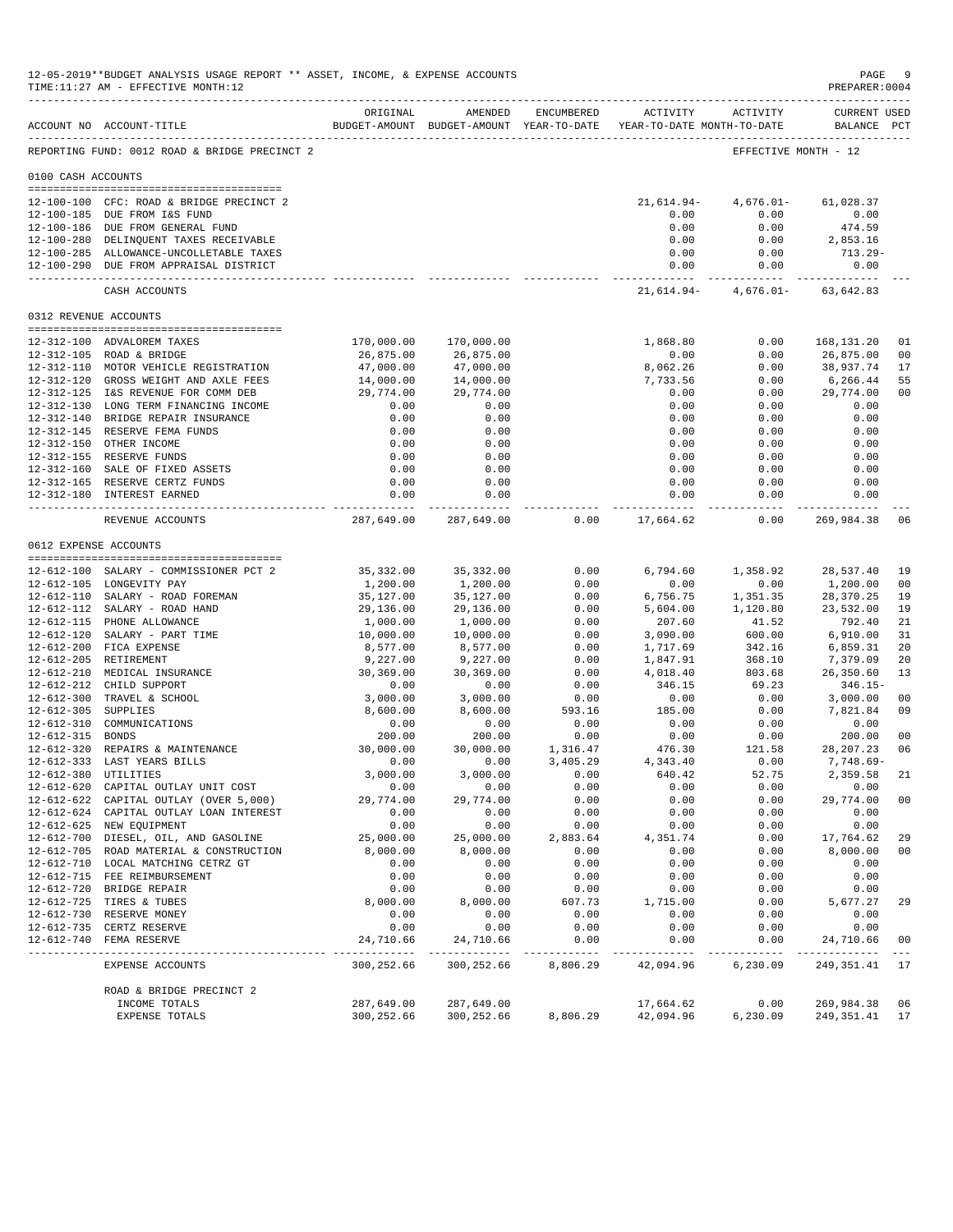|                       | 12-05-2019**BUDGET ANALYSIS USAGE REPORT ** ASSET, INCOME, & EXPENSE ACCOUNTS<br>TIME:11:27 AM - EFFECTIVE MONTH:12 |                         |                          |                       |                                                                                 |                       | PAGE 10<br>PREPARER: 0004          |                |
|-----------------------|---------------------------------------------------------------------------------------------------------------------|-------------------------|--------------------------|-----------------------|---------------------------------------------------------------------------------|-----------------------|------------------------------------|----------------|
|                       | ------------------------------------<br>ACCOUNT NO ACCOUNT-TITLE                                                    | ORIGINAL                | AMENDED                  | ENCUMBERED            | ACTIVITY<br>BUDGET-AMOUNT BUDGET-AMOUNT YEAR-TO-DATE YEAR-TO-DATE MONTH-TO-DATE | ACTIVITY              | <b>CURRENT USED</b><br>BALANCE PCT |                |
|                       | REPORTING FUND: 0013 ROAD & BRIDGE PRECINCT 3                                                                       |                         |                          |                       |                                                                                 | EFFECTIVE MONTH - 12  |                                    |                |
| 0100 CASH ACCOUNTS    |                                                                                                                     |                         |                          |                       |                                                                                 |                       |                                    |                |
|                       |                                                                                                                     |                         |                          |                       |                                                                                 |                       |                                    |                |
|                       | 13-100-100 CFC: ROAD & BRIDGE PRECINCT 3                                                                            |                         |                          |                       | $5,488.00 -$                                                                    | $3,873.15-$           | 96, 943. 31                        |                |
|                       | 13-100-185 DUE FROM I&S FUND                                                                                        |                         |                          |                       | 0.00<br>0.00                                                                    | 0.00<br>0.00          | 0.00<br>474.59                     |                |
|                       | 13-100-186 DUE TO GENERAL FUND<br>13-100-280 DELINQUENT TAXES RECEIVABLE                                            |                         |                          |                       | 0.00                                                                            | 0.00                  | 2,853.16                           |                |
|                       | 13-100-285 ALLOWANCE-UNCOLLETABLE TAXES                                                                             |                         |                          |                       | 0.00                                                                            | 0.00                  | $713.29-$                          |                |
|                       | 13-100-290 DUE FROM APPRAISAL DISTRICT                                                                              |                         |                          |                       | 0.00                                                                            | 0.00                  | 0.00<br>-------------              |                |
|                       | CASH ACCOUNTS                                                                                                       |                         |                          |                       | ------------- -<br>$5,488.00 -$                                                 | 3,873.15-             | 99,557.77                          |                |
| 0313 REVENUE ACCOUNTS |                                                                                                                     |                         |                          |                       |                                                                                 |                       |                                    |                |
|                       | 13-313-100 ADVALOREM TAXES                                                                                          | 170,000.00              | 170,000.00               |                       | 1,868.80                                                                        | 0.00                  | 168,131.20                         | 01             |
|                       | 13-313-105 ROAD & BRIDGE                                                                                            | 26,785.00               | 26,785.00                |                       | 0.00                                                                            | 0.00                  | 26,785.00                          | 00             |
|                       | 13-313-110 MOTOR VEHICLE REGISTRATION                                                                               | 47,000.00               | 47,000.00                |                       | 8,062.26                                                                        | 0.00                  | 38,937.74                          | 17             |
|                       | 13-313-120 GROSS WEIGHT AND AXLE FEES                                                                               | 14,000.00               | 14,000.00                |                       | 7,733.57                                                                        | 0.00                  | 6,266.43                           | 55             |
|                       | 13-313-125 I&S REVENUE FOR COMM DEB                                                                                 | 0.00                    | 0.00                     |                       | 0.00                                                                            | 0.00                  | 0.00                               |                |
|                       | 13-313-130 LONG TERM FINANCING INCOME                                                                               | 0.00                    | 0.00                     |                       | 0.00                                                                            | 0.00                  | 0.00                               |                |
|                       | 13-313-140 BRIDGE REPAIR INSURANCE                                                                                  | 0.00                    | 0.00                     |                       | 0.00                                                                            | 0.00                  | 0.00                               |                |
|                       | 13-313-145 RESERVE FEMA FUNDS                                                                                       | 0.00                    | 0.00                     |                       | 0.00                                                                            | 0.00                  | 0.00                               |                |
|                       | 13-313-150 OTHER INCOME                                                                                             | 0.00                    | 0.00                     |                       | 0.00                                                                            | 0.00                  | 0.00                               |                |
|                       | 13-313-155 RESERVE FUNDS                                                                                            | 0.00                    | 0.00                     |                       | 0.00                                                                            | 0.00                  | 0.00                               |                |
|                       | 13-313-160 SALE OF FIXED ASSETS                                                                                     | 0.00                    | 0.00                     |                       | 0.00                                                                            | 0.00                  | 0.00                               |                |
|                       | 13-313-165 RESERVE CERTZ FUNDS                                                                                      | 0.00                    | 0.00                     |                       | 0.00                                                                            | 0.00                  | 0.00                               |                |
|                       | 13-313-180 INTEREST EARNED                                                                                          | 0.00<br>--------------  | 0.00<br>-------------    |                       | 0.00<br>.                                                                       | 0.00<br>----------    | 0.00<br>-----------                |                |
|                       | REVENUE ACCOUNTS                                                                                                    | 257,785.00              | 257,785.00               | 0.00                  | 17,664.63                                                                       | 0.00                  | 240,120.37                         | 07             |
| 0613 EXPENSE ACCOUNTS |                                                                                                                     |                         |                          |                       |                                                                                 |                       |                                    |                |
|                       |                                                                                                                     |                         |                          |                       |                                                                                 |                       |                                    |                |
|                       | 13-613-100 SALARY - COMMISSIONER PCT 3                                                                              | 35,332.00               | 35, 332.00               | 0.00                  | 6,794.60                                                                        | 1,358.92              | 28,537.40                          | 19             |
|                       | 13-613-105 LONGEVITY PAY<br>13-613-110 SALARY - ROAD FOREMAN                                                        | 3,000.00<br>35,127.00   | 3,000.00<br>35,127.00    | 0.00<br>0.00          | 0.00<br>6,756.75                                                                | 0.00<br>1,351.35      | 3,000.00<br>28,370.25              | 00<br>19       |
|                       | 13-613-112 SALARY - ROAD HAND                                                                                       | 26,427.00               | 26,427.00                | 0.00                  | 3,801.30                                                                        | 1,120.80              | 22,625.70                          | 14             |
|                       | 13-613-115 PHONE ALLOWANCE                                                                                          | 1,620.00                | 1,620.00                 | 0.00                  | 69.20                                                                           | 13.84                 | 1,550.80                           | 04             |
|                       | 13-613-120 SALARY - PART TIME                                                                                       | 10,000.00               | 10,000.00                | 0.00                  | 0.00                                                                            | 0.00                  | 10,000.00                          | 00             |
|                       | 13-613-200 FICA EXPENSE                                                                                             | 8,388.00                | 8,388.00                 | 0.00                  | 1,322.60                                                                        | 292.10                | 7,065.40                           | 16             |
|                       | 13-613-205 RETIREMENT                                                                                               | 9,024.00                | 9,024.00                 | 0.00                  | 1,433.84                                                                        | 316.44                | 7,590.16                           | 16             |
|                       | 13-613-210 MEDICAL INSURANCE                                                                                        | 30,369.00               | 30,369.00                | 0.00                  | 5,972.45                                                                        | 1,194.49              | 24,396.55                          | 20             |
|                       | 13-613-212 CHILD SUPPORT                                                                                            | 0.00                    | 0.00                     | 0.00                  | 0.00                                                                            | 0.00                  | 0.00                               |                |
|                       | 13-613-300 TRAVEL & SCHOOL                                                                                          | 3,000.00                | 3,000.00                 | 0.00                  | 0.00                                                                            | 0.00                  | 3,000.00                           | 0 <sub>0</sub> |
| 13-613-305 SUPPLIES   |                                                                                                                     | 8,600.00                | 8,600.00                 | 539.23                | 138.09                                                                          | 0.00                  | 7,922.68                           | 08             |
| $13 - 613 - 310$      | COMMUNICATIONS                                                                                                      | 1,159.00                | 1,159.00                 | 0.00                  | 0.00                                                                            | 0.00                  | 1,159.00                           | 00             |
| $13 - 613 - 315$      | <b>BONDS</b>                                                                                                        | 200.00                  | 200.00                   | 0.00                  | 0.00                                                                            | 0.00                  | 200.00                             | 00             |
|                       | 13-613-320 REPAIRS & MAINTENANCE                                                                                    | 30,000.00               | 30,000.00                | 3,709.06              | 236.55                                                                          | 0.00                  | 26,054.39                          | 13             |
|                       | 13-613-333 LAST YEARS BILLS                                                                                         | 0.00                    | 0.00                     | 2,110.94              | 762.70                                                                          | 0.00                  | $2,873.64-$                        |                |
|                       | 13-613-380 UTILITIES<br>13-613-620 CAPITAL OUTLAY UNIT COST                                                         | 2,000.00<br>0.00        | 2,000.00<br>0.00         | 0.00<br>0.00          | 237.30<br>0.00                                                                  | 32.00<br>0.00         | 1,762.70<br>0.00                   | 12             |
|                       | 13-613-622 CAPITAL OUTLAY (OVER 5,000)                                                                              | 0.00                    | 0.00                     | 0.00                  | 0.00                                                                            | 0.00                  | 0.00                               |                |
|                       | 13-613-624 CAPITAL OUTLAY LOAN INTEREST                                                                             | 0.00                    | 0.00                     | 0.00                  | 0.00                                                                            | 0.00                  | 0.00                               |                |
|                       | 13-613-625 NEW EQUIPMENT                                                                                            | 0.00                    | 0.00                     | 0.00                  | 0.00                                                                            | 0.00                  | 0.00                               |                |
|                       | 13-613-700 DIESEL, OIL, AND GASOLINE                                                                                | 25,000.00               | 25,000.00                | 1,156.55              | 0.00                                                                            | 0.00                  | 23,843.45                          | 05             |
|                       | 13-613-705 ROAD MATERIAL & CONSTRUCTION                                                                             | 8,000.00                | 8,000.00                 | 0.00                  | 0.00                                                                            | 0.00                  | 8,000.00                           | 00             |
|                       | 13-613-710 LOCAL MATCHING CETRZ GT                                                                                  | 0.00                    | 0.00                     | 0.00                  | 0.00                                                                            | 0.00                  | 0.00                               |                |
|                       | 13-613-715 FEE REIMBURSEMENT                                                                                        | 0.00                    | 0.00                     | 0.00                  | 0.00                                                                            | 0.00                  | 0.00                               |                |
|                       | 13-613-720 BRIDGE REPAIR                                                                                            | 0.00                    | 0.00                     | 0.00                  | 0.00                                                                            | 0.00                  | 0.00                               |                |
|                       | 13-613-725 TIRES & TUBES                                                                                            | 8,000.00                | 8,000.00                 | 849.91                | 442.00                                                                          | 0.00                  | 6,708.09                           | 16             |
|                       | 13-613-730 RESERVE MONEY                                                                                            | 0.00                    | 0.00                     | 0.00                  | 0.00                                                                            | 0.00                  | 0.00                               |                |
|                       | 13-613-735 CERTZ RESERVE                                                                                            | 0.00                    | 0.00                     | 0.00                  | 0.00                                                                            | 0.00                  | 0.00                               |                |
|                       | 13-613-740 FEMA RESERVE                                                                                             | 52,000.00<br>---------- | 52,000.00<br>----------- | 0.00<br>$- - - - - -$ | 0.00<br>$\frac{1}{2}$                                                           | 0.00<br>$- - - - - -$ | 52,000.00<br>-----------           | 00<br>$- - -$  |
|                       | EXPENSE ACCOUNTS                                                                                                    | 297,246.00              | 297,246.00               | 8,365.69              | 27,967.38                                                                       | 5,679.94              | 260,912.93                         | 12             |
|                       | ROAD & BRIDGE PRECINCT 3                                                                                            |                         |                          |                       |                                                                                 |                       |                                    |                |
|                       | INCOME TOTALS                                                                                                       | 257,785.00              | 257,785.00               |                       | 17,664.63                                                                       | 0.00                  | 240,120.37                         | 07             |
|                       | EXPENSE TOTALS                                                                                                      | 297,246.00              | 297,246.00               | 8,365.69              | 27,967.38                                                                       | 5,679.94              | 260,912.93                         | 12             |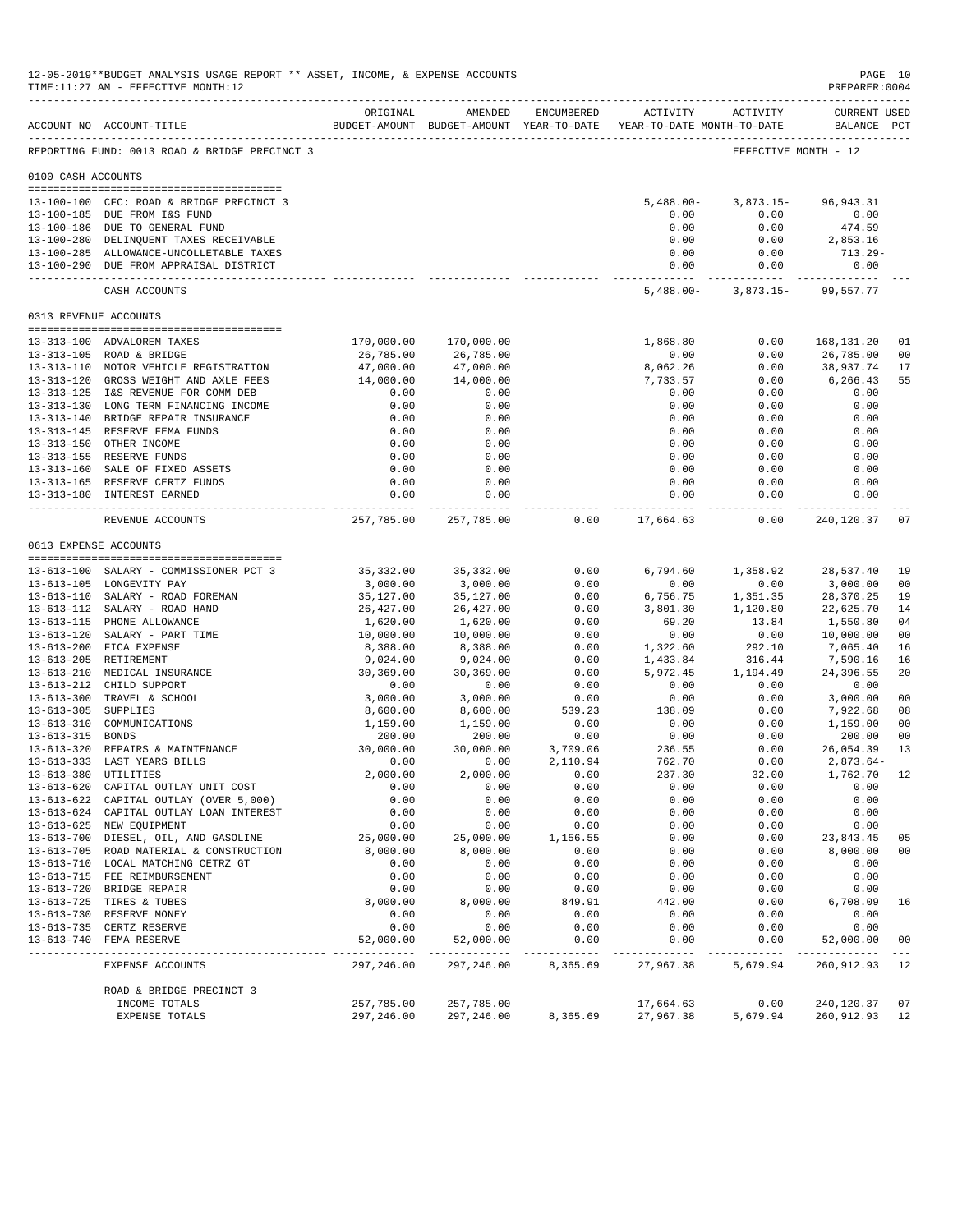|                       | 12-05-2019**BUDGET ANALYSIS USAGE REPORT ** ASSET, INCOME, & EXPENSE ACCOUNTS<br>TIME:11:27 AM - EFFECTIVE MONTH:12 |                       |                                                                                |                  |                               |                                     | PAGE 11<br>PREPARER: 0004          |                |
|-----------------------|---------------------------------------------------------------------------------------------------------------------|-----------------------|--------------------------------------------------------------------------------|------------------|-------------------------------|-------------------------------------|------------------------------------|----------------|
|                       | ACCOUNT NO ACCOUNT-TITLE                                                                                            | ORIGINAL              | AMENDED<br>BUDGET-AMOUNT BUDGET-AMOUNT YEAR-TO-DATE YEAR-TO-DATE MONTH-TO-DATE | ENCUMBERED       | ACTIVITY                      | ACTIVITY                            | <b>CURRENT USED</b><br>BALANCE PCT |                |
|                       | REPORTING FUND: 0014 ROAD & BRIDGE PRECINCT 4                                                                       |                       |                                                                                |                  |                               |                                     | EFFECTIVE MONTH - 12               |                |
| 0100 CASH ACCOUNTS    |                                                                                                                     |                       |                                                                                |                  |                               |                                     |                                    |                |
|                       | 14-100-100 CFC: ROAD & BRIDGE PRECINCT 4                                                                            |                       |                                                                                |                  | 64,800.90-                    | $3,912.77-$                         | $6, 215.12 -$                      |                |
|                       | 14-100-185 DUE FROM I&S FUND                                                                                        |                       |                                                                                |                  | 0.00                          | 0.00                                | 0.00                               |                |
|                       | 14-100-186 DUE FROM GENERAL FUND                                                                                    |                       |                                                                                |                  | 0.00                          | 0.00                                | 474.59                             |                |
|                       | 14-100-280 DELINQUENT TAXES RECEIVABLE                                                                              |                       |                                                                                |                  | 0.00                          | 0.00                                | 2,853.16                           |                |
|                       | 14-100-285 ALLOWANCE-UNCOLLETABLE TAXES                                                                             |                       |                                                                                |                  | 0.00                          | 0.00                                | 713.29-                            |                |
|                       | 14-100-290 DUE FROM APPRAISAL DISTRICT                                                                              |                       |                                                                                |                  | 0.00                          | 0.00<br>-------------- ------------ | 0.00<br>-----------                |                |
|                       | CASH ACCOUNTS                                                                                                       |                       |                                                                                |                  |                               | 64,800.90- 3,912.77-                | $3,600.66 -$                       |                |
| 0314 REVENUE ACCOUNTS |                                                                                                                     |                       |                                                                                |                  |                               |                                     |                                    |                |
|                       | 14-314-100 ADVALOREM TAXES                                                                                          | 170,000.00            | 170,000.00                                                                     |                  | 1,868.80                      | 0.00                                | 168,131.20                         | 01             |
|                       | 14-314-105 ROAD & BRIDGE                                                                                            | 26,875.00             | 26,875.00                                                                      |                  | 0.00                          | 0.00                                | 26,875.00                          | 00             |
|                       | 14-314-110 MOTOR VEHICLE REGISTRATION                                                                               | 47,000.00             | 47,000.00                                                                      |                  | 8,062.25                      | 0.00                                | 38,937.75                          | 17             |
|                       | 14-314-120 GROSS WEIGHT AND AXLE FEES                                                                               | 14,000.00             | 14,000.00                                                                      |                  | 7,733.56                      | 0.00                                | 6,266.44                           | 55             |
|                       | 14-314-125 I&S REVENUE FOR COMM DEB                                                                                 | 43,151.00             | 43,151.00                                                                      |                  | 0.00                          | 0.00                                | 43,151.00                          | 00             |
|                       | 14-314-130 LONG TERM FINANCING INCOME                                                                               | 0.00                  | 0.00                                                                           |                  | 0.00                          | 0.00                                | 0.00                               |                |
|                       | 14-314-140 BRIDGE REPAIR INSURANCE<br>14-314-145 RESERVE FEMA FUNDS                                                 | 0.00                  | 0.00                                                                           |                  | 0.00                          | 0.00                                | 0.00                               |                |
|                       | 14-314-150 OTHER INCOME                                                                                             | 0.00<br>0.00          | 0.00<br>0.00                                                                   |                  | 0.00<br>0.00                  | 0.00<br>0.00                        | 0.00<br>0.00                       |                |
|                       | 14-314-155 RESERVE FUNDS                                                                                            | 0.00                  | 0.00                                                                           |                  | 0.00                          | 0.00                                | 0.00                               |                |
|                       | 14-314-160 SALE OF FIXED ASSETS                                                                                     | 0.00                  | 0.00                                                                           |                  | 0.00                          | 0.00                                | 0.00                               |                |
|                       | 14-314-165 RESERVE CERTZ FUNDS                                                                                      | 0.00                  | 0.00                                                                           |                  | 0.00                          | 0.00                                | 0.00                               |                |
|                       | 14-314-180 INTEREST EARNED<br>--------------------------------                                                      | 0.00<br>-----------   | 0.00                                                                           |                  | 0.00<br>. _ _ _ _ _ _ _ _ _ _ | 0.00<br>$- - - - - -$               | 0.00                               |                |
|                       | REVENUE ACCOUNTS                                                                                                    | 301,026.00            | 301,026.00                                                                     | 0.00             | 17,664.61                     | 0.00                                | 283,361.39                         | 06             |
| 0614 EXPENSE ACCOUNTS |                                                                                                                     |                       |                                                                                |                  |                               |                                     |                                    |                |
|                       | 14-614-100 SALARY - COMMISSIONER PCT 4                                                                              | 35,332.00             | 35,332.00                                                                      | 0.00             | 6,794.60                      | 1,358.92                            | 28,537.40                          | 19             |
|                       | 14-614-105 LONGEVITY PAY                                                                                            | 1,200.00              | 1,200.00                                                                       | 0.00             | 0.00                          | 0.00                                | 1,200.00                           | 00             |
|                       | 14-614-110 SALARY - ROAD FOREMAN                                                                                    | 35,127.00             | 35,127.00                                                                      | 0.00             | 6,756.75                      | 1,351.35                            | 28,370.25                          | 19             |
|                       | 14-614-112 SALARY - ROAD HAND                                                                                       | 29,136.00             | 29,136.00                                                                      | 0.00             | 5,561.97                      | 1,120.80                            | 23,574.03                          | 19             |
|                       | 14-614-115 PHONE ALLOWANCE<br>14-614-120 SALARY - PART TIME                                                         | 1,000.00<br>10,000.00 | 1,000.00<br>10,000.00                                                          | 0.00<br>0.00     | 179.92<br>390.00              | 41.52<br>0.00                       | 820.08<br>9,610.00                 | 18<br>04       |
|                       | 14-614-200 FICA EXPENSE                                                                                             | 8,445.00              | 8,445.00                                                                       | 0.00             | 1,501.48                      | 296.26                              | 6,943.52                           | 18             |
|                       | 14-614-205 RETIREMENT                                                                                               | 9,086.00              | 9,086.00                                                                       | 0.00             | 1,619.96                      | 318.72                              | 7,466.04                           | 18             |
|                       | 14-614-210 MEDICAL INSURANCE                                                                                        | 30,369.00             | 30,369.00                                                                      | 0.00             | 6,401.46                      | 1,194.49                            | 23,967.54                          | 21             |
|                       | 14-614-212 CHILD SUPPORT                                                                                            | 0.00                  | 0.00                                                                           | 0.00             | 0.00                          | 0.00                                | 0.00                               |                |
|                       | 14-614-300 TRAVEL & SCHOOL                                                                                          | 3,000.00              | 3,000.00                                                                       | 0.00             | 0.00                          | 0.00                                | 3,000.00                           | 00             |
| 14-614-305 SUPPLIES   |                                                                                                                     | 8,600.00              | 8,600.00                                                                       | 100.00           | 444.19                        | 0.00                                | 8,055.81                           | 06             |
|                       | 14-614-310 COMMUNICATIONS                                                                                           | 650.00                | 650.00                                                                         | 0.00             | 0.00                          | 0.00                                | 650.00                             | 0 <sub>0</sub> |
| 14-614-315 BONDS      | 14-614-320 REPAIRS & MAINTENANCE                                                                                    | 200.00<br>30,000.00   | 200.00<br>30,000.00                                                            | 0.00<br>6,782.99 | 0.00<br>191.61                | 0.00<br>14.99                       | 200.00<br>23,025.40                | 00<br>23       |
|                       | 14-614-333 LAST YEARS BILLS                                                                                         | 0.00                  | 0.00                                                                           | 850.74           | 8,802.05                      | 0.00                                | $9,652.79-$                        |                |
| 14-614-380 UTILITIES  |                                                                                                                     | 2,000.00              | 2,000.00                                                                       | 0.00             | 192.57                        | 0.00                                | 1,807.43 10                        |                |
|                       | 14-614-620 CAPITAL OUTLAY UNIT COST                                                                                 | 0.00                  | 0.00                                                                           | 0.00             | 0.00                          | 0.00                                | 0.00                               |                |
|                       | 14-614-622 CAPITAL OUTLAY (OVER 5,000)                                                                              | 39,737.00             | 39,737.00                                                                      | 0.00             | 39,737.00                     | 0.00                                |                                    | 0.00 100       |
|                       | 14-614-624 CAPITAL OUTLAY LOAN INTEREST                                                                             | 3,414.00              | 3,414.00                                                                       | 0.00             | 3, 413.15                     | 0.00                                |                                    | $0.85$ 100     |
|                       | 14-614-625 NEW EQUIPMENT                                                                                            | 0.00                  | 0.00                                                                           | 0.00             | 0.00                          | 0.00                                | 0.00                               |                |
|                       | 14-614-700 DIESEL, OIL, AND GASOLINE                                                                                | 25,000.00             | 25,000.00                                                                      | 0.00             | 3,036.36                      | 0.00                                | 21,963.64                          | 12             |
|                       | 14-614-705 ROAD MATERIAL & CONSTRUCTION                                                                             | 8,000.00              | 8,000.00                                                                       | 0.00             | 0.00                          | 0.00                                | 8,000.00                           | 00             |
|                       | 14-614-710 LOCAL MATCHING CETRZ GT<br>14-614-715 FEE REIMBURSEMENT                                                  | 0.00<br>0.00          | 0.00<br>0.00                                                                   | 0.00<br>0.00     | 0.00<br>0.00                  | 0.00<br>0.00                        | 0.00<br>0.00                       |                |
|                       | 14-614-720 BRIDGE REPAIR                                                                                            | 0.00                  | 0.00                                                                           | 0.00             | 0.00                          | 0.00                                | 0.00                               |                |
|                       | 14-614-725 TIRES & TUBES                                                                                            | 8,000.00              | 8,000.00                                                                       | 264.87           | 335.00                        | 0.00                                | 7,400.13                           | 07             |
|                       | 14-614-735 CERTZ RESERVE                                                                                            | 0.00                  | 0.00                                                                           | 0.00             | 0.00                          | 0.00                                | 0.00                               |                |
|                       | 14-614-740 FEMA RESERVE                                                                                             | 63,607.19             | 63,607.19                                                                      | 0.00             | 0.00                          | 0.00                                | 63,607.19                          | 00<br>$- - -$  |
|                       | EXPENSE ACCOUNTS                                                                                                    | 351,903.19            | 351,903.19                                                                     | 7,998.60         | 85,358.07                     | 5,697.05                            | 258,546.52                         | 27             |
|                       | ROAD & BRIDGE PRECINCT 4                                                                                            |                       |                                                                                |                  |                               |                                     |                                    |                |
|                       | INCOME TOTALS                                                                                                       | 301,026.00            | 301,026.00                                                                     |                  | 17,664.61                     | 0.00                                | 283, 361.39                        | 06             |
|                       | EXPENSE TOTALS                                                                                                      | 351,903.19            | 351,903.19                                                                     | 7,998.60         | 85, 358.07                    | 5,697.05                            | 258,546.52                         | 27             |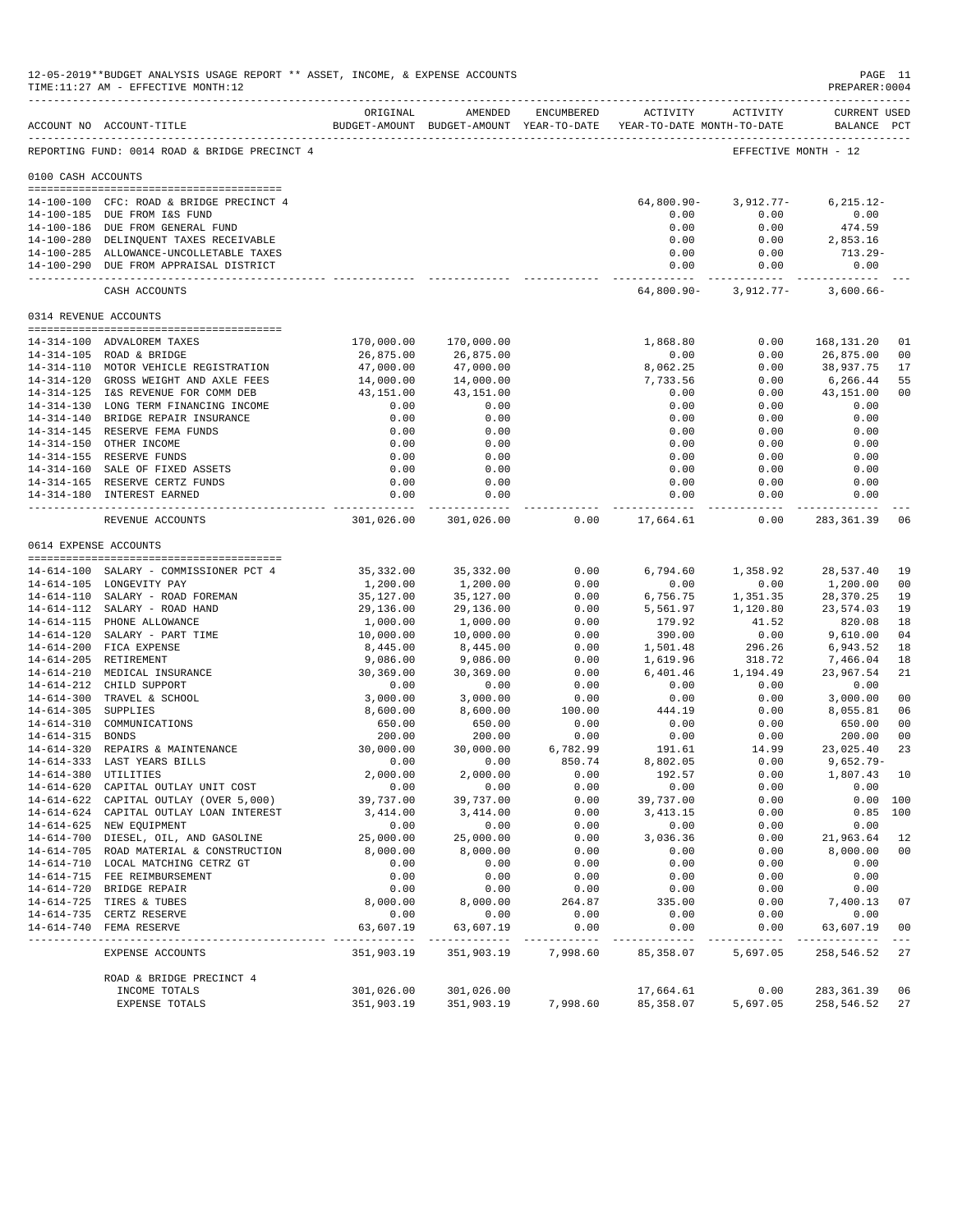|                       | 12-05-2019**BUDGET ANALYSIS USAGE REPORT ** ASSET, INCOME, & EXPENSE ACCOUNTS<br>TIME: 11:27 AM - EFFECTIVE MONTH: 12 |                                              |                                                     |            |                  |                                        | PAGE 12<br>PREPARER: 0004           |                |
|-----------------------|-----------------------------------------------------------------------------------------------------------------------|----------------------------------------------|-----------------------------------------------------|------------|------------------|----------------------------------------|-------------------------------------|----------------|
|                       | ACCOUNT NO ACCOUNT-TITLE                                                                                              | ORIGINAL<br>-------------------------------- | AMENDED<br>BUDGET-AMOUNT BUDGET-AMOUNT YEAR-TO-DATE | ENCUMBERED | ACTIVITY         | ACTIVITY<br>YEAR-TO-DATE MONTH-TO-DATE | <b>CURRENT USED</b><br>BALANCE PCT  |                |
|                       | REPORTING FUND: 0020 JAIL BOND I&S                                                                                    |                                              |                                                     |            |                  |                                        | EFFECTIVE MONTH - 12                |                |
| 0100 CASH ACCOUNT     |                                                                                                                       |                                              |                                                     |            |                  |                                        |                                     |                |
|                       |                                                                                                                       |                                              |                                                     |            |                  |                                        |                                     |                |
|                       | 20-100-190 I&S ACCOUNT JAIL BOND                                                                                      |                                              |                                                     |            | 39,546.60        | 0.00                                   | 357, 382.22                         |                |
|                       | 20-100-280 DELINQUENT TAXES RECEIVABLE                                                                                |                                              |                                                     |            | 0.00             | 0.00                                   | 16,799.62                           |                |
|                       | 20-100-285 ALLOWANCE-UNCOLLETABLE TAXES                                                                               |                                              |                                                     |            | 0.00             | 0.00                                   | 4,201.91-                           |                |
|                       | 20-100-290 DUE FROM APPRAISAL DISTRICT                                                                                |                                              |                                                     |            | 0.00             | 0.00                                   | 0.00                                |                |
|                       | 20-100-295 DUE FROM GENERAL FUND                                                                                      |                                              |                                                     |            | 0.00             | 0.00                                   | 25,369.42                           |                |
|                       | CASH ACCOUNT                                                                                                          |                                              |                                                     |            | 39,546.60        | 0.00                                   | 395, 349.35                         |                |
|                       | 0315 JAIL BOND I&S REVENUE                                                                                            |                                              |                                                     |            |                  |                                        |                                     |                |
|                       |                                                                                                                       |                                              |                                                     |            |                  |                                        |                                     |                |
|                       | 20-315-100 BOND TAXES<br>20-315-180 BOND TAXES INTEREST                                                               | 0.00                                         | $465,569.00$ $465,569.00$ $39,216.61$<br>0.00       |            | 458.72           |                                        | $0.00$ $426,352.39$ 08<br>$458.72+$ |                |
|                       |                                                                                                                       |                                              |                                                     |            |                  | 0.00<br>___________________________    |                                     |                |
|                       | JAIL BOND I&S REVENUE                                                                                                 | 465,569.00 465,569.00                        |                                                     |            | $0.00$ 39.675.33 |                                        | $0.00$ $425.893.67$ 09              |                |
| 0615 EXPENSE ACCOUNTS |                                                                                                                       |                                              |                                                     |            |                  |                                        |                                     |                |
|                       |                                                                                                                       |                                              |                                                     |            |                  |                                        |                                     |                |
|                       | 20-615-622 BOND PAYMENT PRINCIPAL                                                                                     |                                              | 315,000.00 315,000.00                               | 0.00       | 0.00             | 0.00                                   | 315,000.00                          | 00             |
| $20 - 615 - 624$      | BOND PAYMENT INTEREST                                                                                                 | 150,219.00                                   | 150,219.00                                          | 0.00       | 0.00             | 0.00                                   | 150,219.00                          | 00             |
| $20 - 615 - 625$      | BOND WIRE TRANSFER CHARGE                                                                                             | 350.00                                       | 350.00                                              | 0.00       | 0.00             | 0.00                                   | 350.00                              | 00             |
|                       | EXPENSE ACCOUNTS                                                                                                      | 465,569.00                                   | 465,569.00                                          | 0.00       | 0.00             | 0.00                                   | 465,569.00                          | 00             |
|                       | JAIL BOND I&S                                                                                                         |                                              |                                                     |            |                  |                                        |                                     |                |
|                       | INCOME TOTALS                                                                                                         |                                              | 465,569.00 465,569.00                               |            | 39,675.33        | 0.00                                   | 425,893.67                          | 09             |
|                       | <b>EXPENSE TOTALS</b>                                                                                                 | 465,569.00                                   | 465,569.00                                          |            | 0.00<br>0.00     | 0.00                                   | 465,569.00                          | 0 <sup>0</sup> |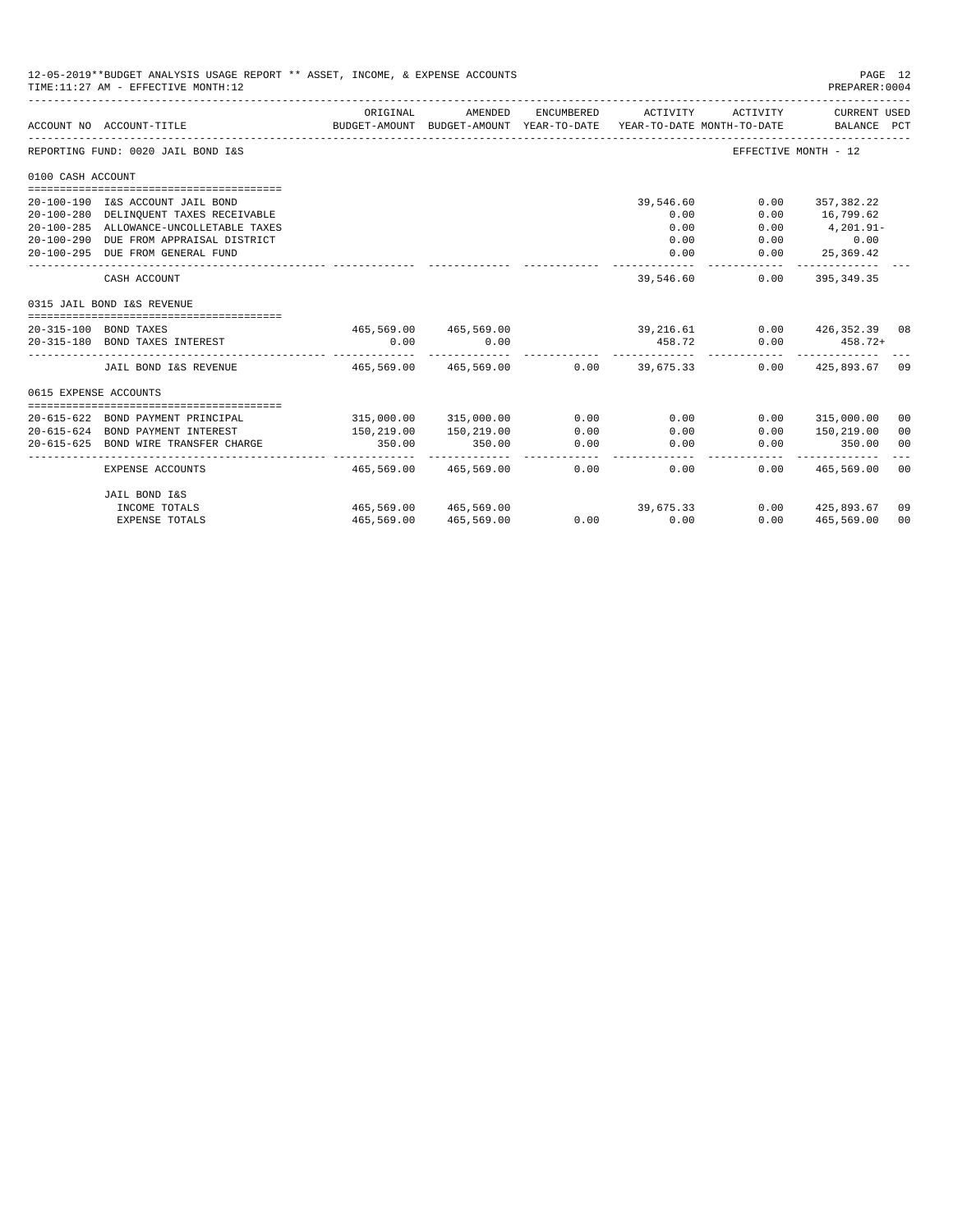|                       | 12-05-2019**BUDGET ANALYSIS USAGE REPORT ** ASSET, INCOME, & EXPENSE ACCOUNTS<br>TIME: 11:27 AM - EFFECTIVE MONTH: 12 |          |                                                           |      |                          |               | PREPARER: 0004         | PAGE 13 |
|-----------------------|-----------------------------------------------------------------------------------------------------------------------|----------|-----------------------------------------------------------|------|--------------------------|---------------|------------------------|---------|
|                       | ACCOUNT NO ACCOUNT-TITLE CONTROL BUDGET-AMOUNT BUDGET-AMOUNT YEAR-TO-DATE YEAR-TO-DATE MONTH-TO-DATE BALANCE PCT      |          | ORIGINAL AMENDED ENCUMBERED ACTIVITY ACTIVITY CURRENTUSED |      |                          |               |                        |         |
|                       | REPORTING FUND: 0021 LATERAL ROAD PRECINCT 1                                                                          |          |                                                           |      |                          |               | EFFECTIVE MONTH - 12   |         |
| 0100 CASH ACCOUNTS    |                                                                                                                       |          |                                                           |      |                          |               |                        |         |
|                       | 21-100-100 CFC: LATERAL ROAD PRECINCT 1                                                                               |          |                                                           |      |                          |               | 2,559.86 0.00 3,479.08 |         |
|                       | CASH ACCOUNTS                                                                                                         |          |                                                           |      |                          | 2,559.86 0.00 | 3,479.08               |         |
| 0321 REVENUE ACCOUNTS |                                                                                                                       |          |                                                           |      |                          |               |                        |         |
|                       | 21-321-190 STATE ROAD FUND                                                                                            |          | 5,133.00 5,133.00 5,126.86 0.00 6.14 100                  |      |                          |               |                        |         |
|                       | REVENUE ACCOUNTS                                                                                                      |          | 5.133.00 5.133.00 0.00 5.126.86 0.00                      |      |                          |               | 6.14 100               |         |
| 0621 EXPENSE ACCOUNTS |                                                                                                                       |          |                                                           |      |                          |               |                        |         |
|                       |                                                                                                                       |          |                                                           |      |                          |               |                        |         |
|                       | 21-621-333 LAST YEARS BILLS                                                                                           |          | $0.00$ $0.00$ $933.00$ $0.00$                             |      |                          |               | $0.00$ 933.00-         |         |
|                       | $21-621-700$ DIESEL, OIL, AND GASOLINE $2,567.00$ $2,567.00$ $0.00$ $2,567.00$                                        |          |                                                           |      |                          |               | $0.00$ $0.00$ $100$    |         |
|                       | 21-621-705 ROAD MATERIAL & CONSTRUCTION 2,566.00 2,566.00                                                             |          |                                                           | 0.00 | 0.00                     | 0.00          | 2,566.00 00            |         |
|                       | EXPENSE ACCOUNTS                                                                                                      |          | 5,133.00 5,133.00 933.00 2,567.00                         |      |                          | 0.00          | 1,633.00 68            |         |
|                       | LATERAL ROAD PRECINCT 1                                                                                               |          |                                                           |      |                          |               |                        |         |
|                       | INCOME TOTALS                                                                                                         |          | 5,133.00 5,133.00                                         |      | 5,126,86                 |               | 0.00<br>6.14 100       |         |
|                       | <b>EXPENSE TOTALS</b>                                                                                                 | 5,133.00 |                                                           |      | 5,133.00 933.00 2,567.00 |               | 0.00<br>1,633.00 68    |         |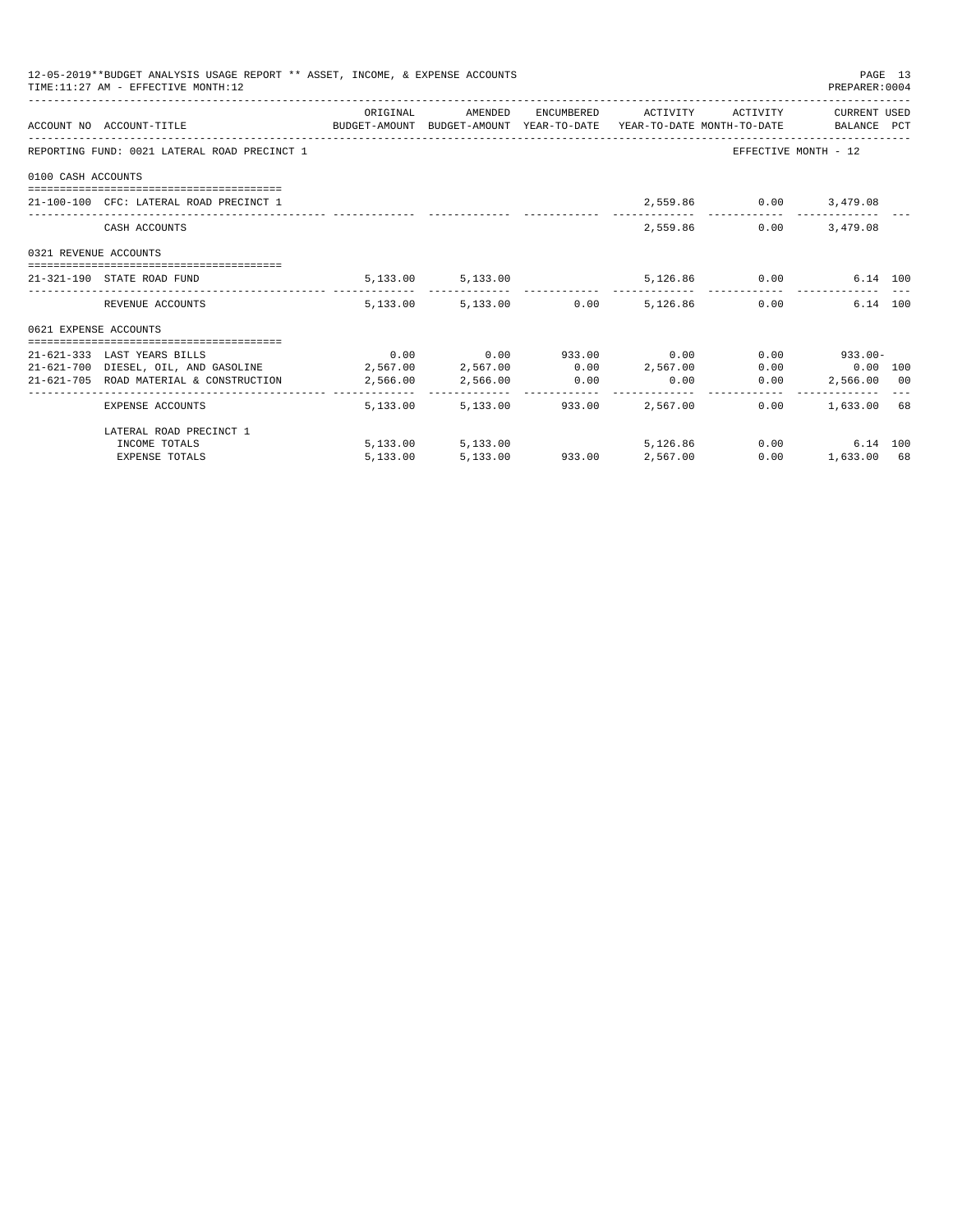|                       | 12-05-2019**BUDGET ANALYSIS USAGE REPORT ** ASSET, INCOME, & EXPENSE ACCOUNTS<br>TIME: 11:27 AM - EFFECTIVE MONTH: 12 |          |                   |      |                                                                   |               | PREPARER: 0004         | PAGE 14 |
|-----------------------|-----------------------------------------------------------------------------------------------------------------------|----------|-------------------|------|-------------------------------------------------------------------|---------------|------------------------|---------|
|                       | ACCOUNT NO ACCOUNT-TITLE CONTROL BUDGET-AMOUNT BUDGET-AMOUNT YEAR-TO-DATE YEAR-TO-DATE MONTH-TO-DATE BALANCE PCT      |          |                   |      | ORIGINAL AMENDED ENCUMBERED ACTIVITY ACTIVITY CURRENTUSED         |               |                        |         |
|                       | REPORTING FUND: 0022 LATERAL ROAD PRECINCT 2                                                                          |          |                   |      |                                                                   |               | EFFECTIVE MONTH - 12   |         |
| 0100 CASH ACCOUNTS    |                                                                                                                       |          |                   |      |                                                                   |               |                        |         |
|                       | 22-100-100 CFC: LATERAL ROAD PRECINCT 2                                                                               |          |                   |      |                                                                   |               | 2,718.19 0.00 4,446.43 |         |
|                       | CASH ACCOUNTS                                                                                                         |          |                   |      |                                                                   | 2,718.19 0.00 | 4,446.43               |         |
| 0322 REVENUE ACCOUNTS |                                                                                                                       |          |                   |      |                                                                   |               |                        |         |
|                       | 22-322-190 STATE ROAD FUND                                                                                            |          |                   |      | 5,133.00 5,133.00 5,126.87 0.00 6.13 100                          |               |                        |         |
|                       | REVENUE ACCOUNTS                                                                                                      |          |                   |      | $5.133.00$ $5.133.00$ $0.00$ $5.126.87$ $0.00$                    |               | 6.13 100               |         |
| 0622 EXPENSE ACCOUNTS |                                                                                                                       |          |                   |      |                                                                   |               |                        |         |
|                       |                                                                                                                       |          |                   |      |                                                                   |               |                        |         |
|                       | 22-622-333 LAST YEARS BILLS                                                                                           |          |                   |      | $0.00$ $0.00$ $0.00$ $59.97$ $0.00$ $59.97$ $0.00$ $59.97$ $0.00$ |               |                        |         |
|                       | 22-622-700 DIESEL, OIL, AND GASOLINE $2,567.00$ $2,567.00$ $0.00$ $2,348.71$ $0.00$ $218.29$ 91                       |          |                   |      |                                                                   |               |                        |         |
|                       | $22-622-705$ ROAD MATERIAL & CONSTRUCTION $2,566.00$ $2,566.00$ $0.00$ $0.00$ $0.00$ $0.00$                           |          |                   |      |                                                                   |               | 2,566.00 00            |         |
|                       | EXPENSE ACCOUNTS                                                                                                      |          | 5,133,00 5,133,00 | 0.00 | 2,408.68                                                          | 0.00          | 2.724.32 47            |         |
|                       | LATERAL ROAD PRECINCT 2                                                                                               |          |                   |      |                                                                   |               |                        |         |
|                       | INCOME TOTALS                                                                                                         |          |                   |      | 5,133.00 5,133.00 5,126.87                                        |               | 0.00<br>6.13 100       |         |
|                       | <b>EXPENSE TOTALS</b>                                                                                                 | 5,133.00 | 5,133.00          |      | $0.00$ $2,408.68$                                                 | 0.00          | 2,724.32 47            |         |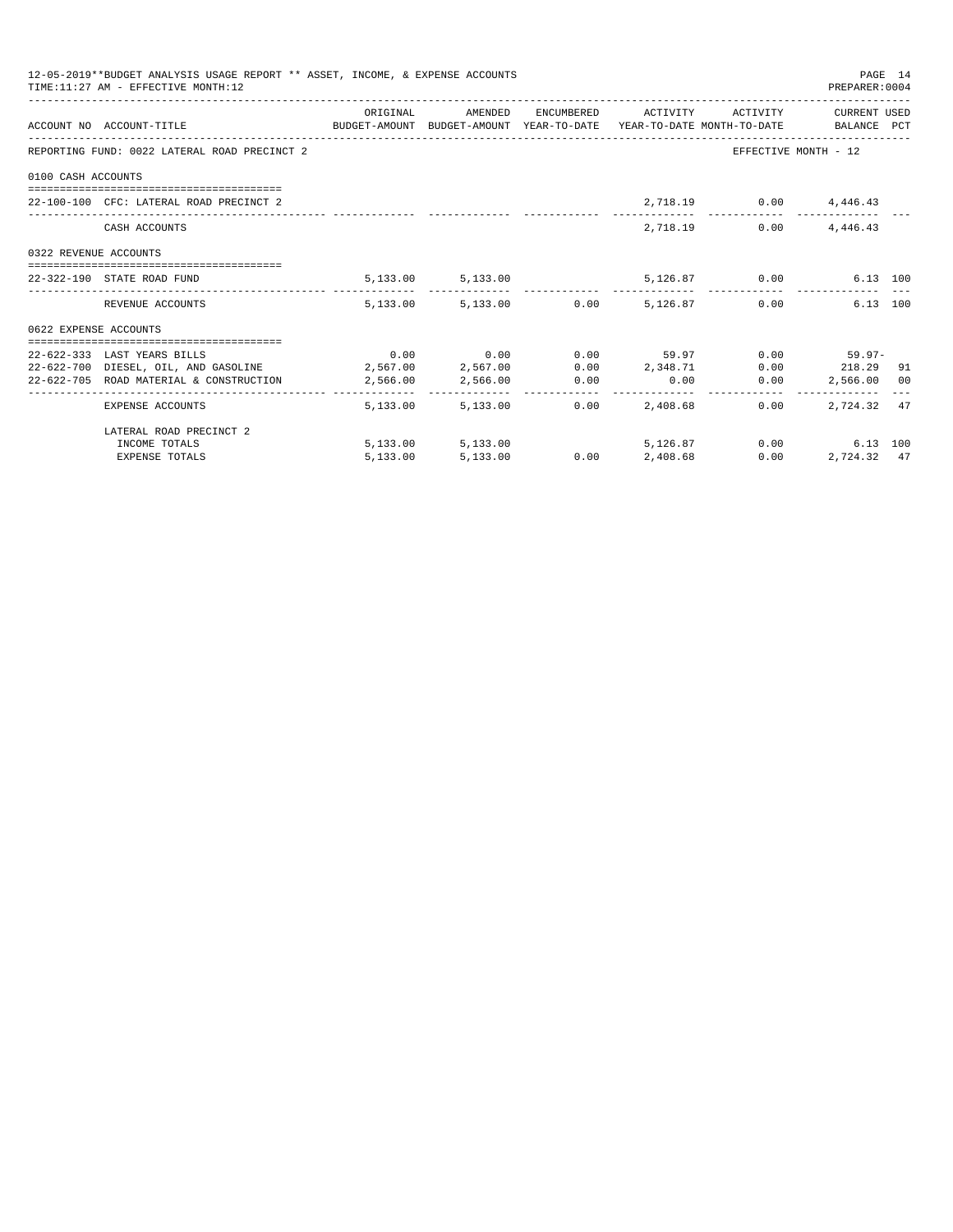|                       | 12-05-2019**BUDGET ANALYSIS USAGE REPORT ** ASSET, INCOME, & EXPENSE ACCOUNTS<br>TIME: 11:27 AM - EFFECTIVE MONTH: 12                     |          |                                                           |             |                        | PREPARER: 0004                | PAGE 15 |
|-----------------------|-------------------------------------------------------------------------------------------------------------------------------------------|----------|-----------------------------------------------------------|-------------|------------------------|-------------------------------|---------|
|                       | ACCOUNT NO ACCOUNT-TITLE CONTROL SUDGET-AMOUNT BUDGET-AMOUNT YEAR-TO-DATE YEAR-TO-DATE MONTH-TO-DATE BALANCE PCT                          |          | ORIGINAL MENDED ENCUMBERED ACTIVITY ACTIVITY CURRENT USED |             |                        |                               |         |
|                       | REPORTING FUND: 0023 LATERAL ROAD PRECINCT 3                                                                                              |          |                                                           |             |                        | EFFECTIVE MONTH - 12          |         |
| 0100 CASH ACCOUNTS    |                                                                                                                                           |          |                                                           |             |                        |                               |         |
|                       | 23-100-100 CFC: LATERAL ROAD PRECINCT 3                                                                                                   |          |                                                           |             | 3,576.10 0.00 3,562.33 |                               |         |
|                       | CASH ACCOUNTS                                                                                                                             |          |                                                           |             | 3,576.10<br>0.00       | 3,562,33                      |         |
| 0323 REVENUE ACCOUNTS |                                                                                                                                           |          |                                                           |             |                        |                               |         |
|                       | 23-323-190 STATE ROAD FUND                                                                                                                |          | 5,133.00 5,133.00 5,136.86 0.00                           |             |                        | 6.14 100                      |         |
|                       | REVENUE ACCOUNTS                                                                                                                          |          | 5,133.00 5,133.00 0.00 5,126.86                           |             |                        | $0.00$ and $0.00$<br>6.14 100 |         |
| 0623 EXPENSE ACCOUNTS |                                                                                                                                           |          |                                                           |             |                        |                               |         |
|                       | 23-623-700 DIESEL, OIL, AND GASOLINE $2,567.00$ $2,567.00$ $1,016.24$ $1,550.76$ $0.00$ $0.00$<br>23-623-705 ROAD MATERIAL & CONSTRUCTION | 2,566.00 | 2,566.00                                                  | $0.00$ 0.00 |                        | $0.00$ 2,566.00 00            |         |
|                       | EXPENSE ACCOUNTS                                                                                                                          |          | 5,133.00 5,133.00 1,016.24 1,550.76                       |             | 0.00                   | 2,566.00 50                   |         |
|                       | LATERAL ROAD PRECINCT 3                                                                                                                   |          |                                                           |             |                        |                               |         |
|                       | INCOME TOTALS                                                                                                                             |          | 5,133.00 5,133.00 5,126.86                                |             |                        | $0.00$ and $0.00$<br>6.14 100 |         |
|                       | <b>EXPENSE TOTALS</b>                                                                                                                     | 5,133.00 | 5,133.00 1,016.24 1,550.76                                |             | 0.00                   | 2,566.00 50                   |         |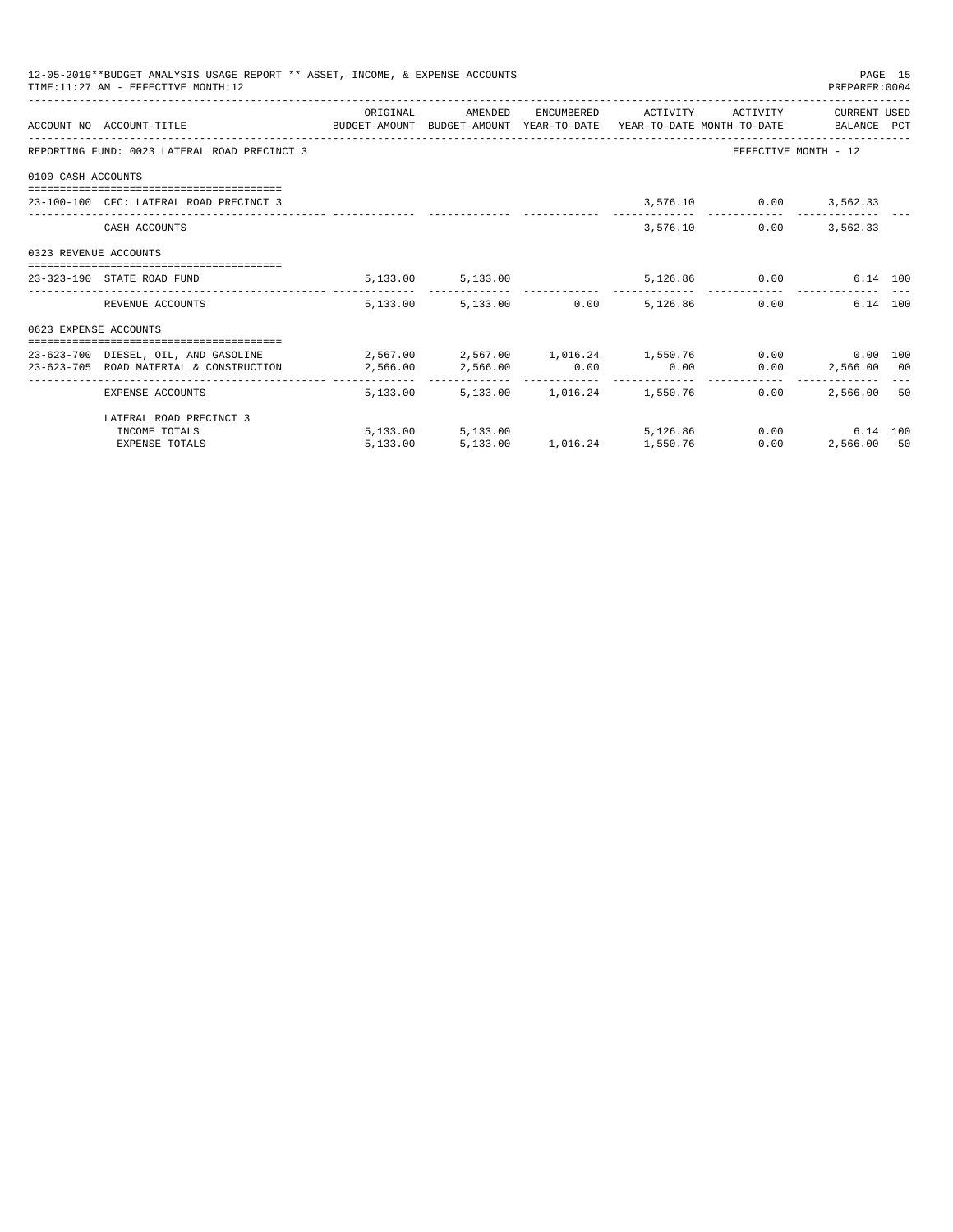|                       | 12-05-2019**BUDGET ANALYSIS USAGE REPORT ** ASSET, INCOME, & EXPENSE ACCOUNTS<br>TIME: 11:27 AM - EFFECTIVE MONTH: 12 |          |                                   |                          |          |                              | PREPARER: 0004                               | PAGE 16 |
|-----------------------|-----------------------------------------------------------------------------------------------------------------------|----------|-----------------------------------|--------------------------|----------|------------------------------|----------------------------------------------|---------|
|                       | ACCOUNT NO ACCOUNT-TITLE COMPUTE SUDGET-AMOUNT BUDGET-AMOUNT YEAR-TO-DATE YEAR-TO-DATE MONTH-TO-DATE BALANCE PCT      | ORIGINAL | AMENDED                           |                          |          | ENCUMBERED ACTIVITY ACTIVITY | CURRENT USED                                 |         |
|                       | REPORTING FUND: 0024 LATERAL ROAD PRECINCT 4                                                                          |          |                                   |                          |          |                              | EFFECTIVE MONTH - 12                         |         |
| 0100 CASH ACCOUNTS    |                                                                                                                       |          |                                   |                          |          |                              |                                              |         |
|                       | 24-100-100 CFC: LATERAL ROAD PRECINCT 4                                                                               |          |                                   |                          |          | 2,559.87 0.00 4,073.11       |                                              |         |
|                       | CASH ACCOUNTS                                                                                                         |          |                                   |                          |          | 2,559.87                     | $0.00$ 4,073.11                              |         |
| 0324 REVENUE ACCOUNTS |                                                                                                                       |          |                                   |                          |          |                              |                                              |         |
|                       | 24-324-190 STATE ROAD FUND                                                                                            |          | 5, 133.00 5, 133.00               |                          |          | 5,126.87 0.00                | 6.13 100                                     |         |
|                       | REVENUE ACCOUNTS                                                                                                      |          | 5,133.00 5,133.00 0.00            |                          | 5,126.87 |                              | 6.13 100<br>0.00                             |         |
| 0624 EXPENSE ACCOUNTS |                                                                                                                       |          |                                   |                          |          |                              |                                              |         |
|                       | 24-624-700 DIESEL, OIL, AND GASOLINE $2,567.00$ $2,567.00$ $0.00$ $2,567.00$ $0.00$ $0.00$ $0.00$                     |          |                                   |                          |          |                              |                                              |         |
|                       | 24-624-705 ROAD MATERIAL & CONSTRUCTION 2.566.00                                                                      |          | 2,566.00 280.00 0.00              |                          |          |                              | $0.00$ 2,286.00 11                           |         |
|                       | EXPENSE ACCOUNTS                                                                                                      |          | 5,133.00 5,133.00 280.00 2,567.00 |                          |          | $0.00 -$                     | -----------------------------<br>2,286.00 55 |         |
|                       | LATERAL ROAD PRECINCT 4                                                                                               |          |                                   |                          |          |                              |                                              |         |
|                       | INCOME TOTALS                                                                                                         |          | 5,133.00 5,133.00                 |                          | 5,126,87 |                              | 0.00<br>6.13 100                             |         |
|                       | <b>EXPENSE TOTALS</b>                                                                                                 | 5,133.00 |                                   | 5,133.00 280.00 2,567.00 |          | 0.00                         | 2,286.00 55                                  |         |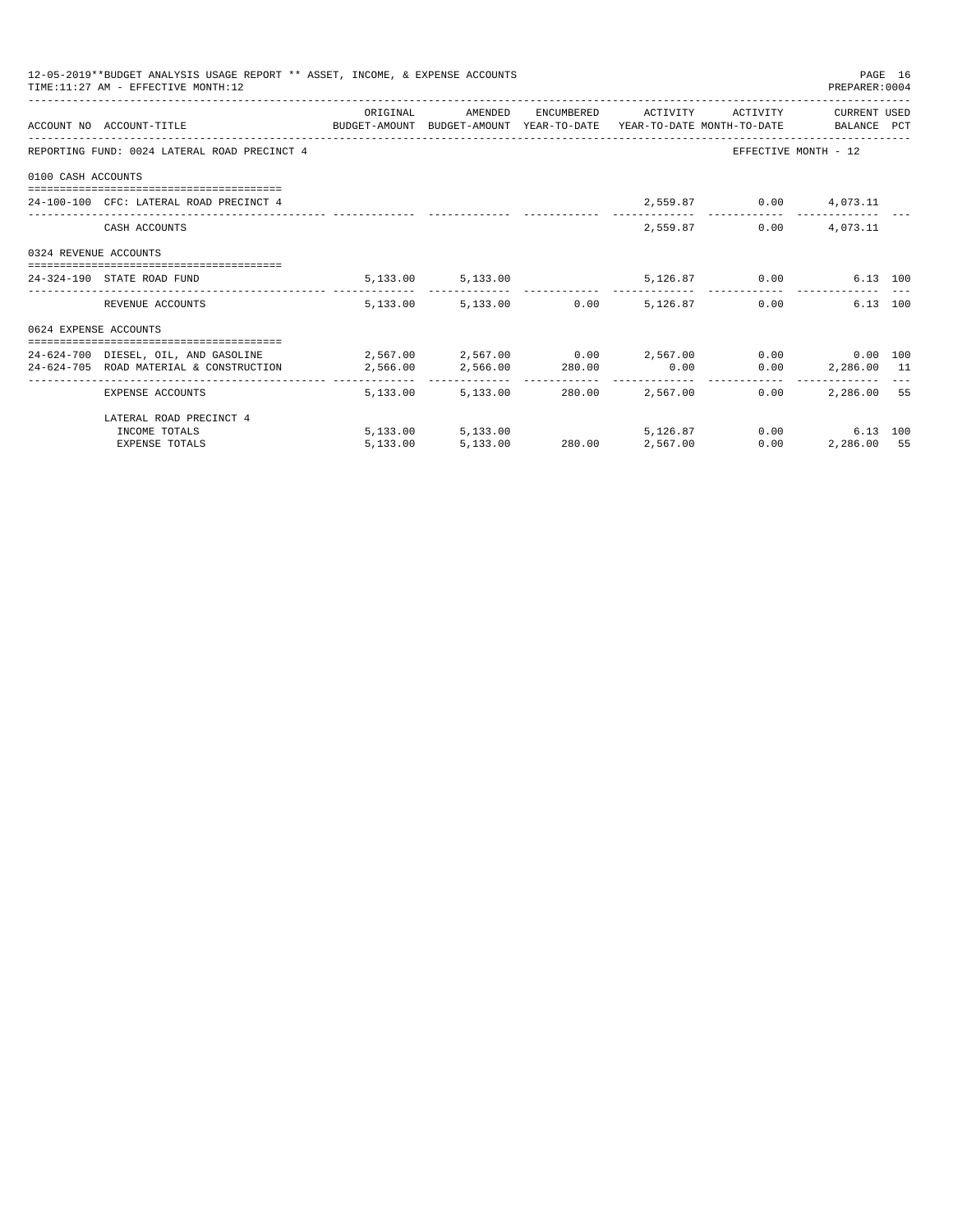|                      | 12-05-2019**BUDGET ANALYSIS USAGE REPORT ** ASSET, INCOME, & EXPENSE ACCOUNTS<br>TIME:11:27 AM - EFFECTIVE MONTH:12 |              |                                                     |                                 |                                        |                      | PAGE 17<br>PREPARER: 0004      |
|----------------------|---------------------------------------------------------------------------------------------------------------------|--------------|-----------------------------------------------------|---------------------------------|----------------------------------------|----------------------|--------------------------------|
|                      | ACCOUNT NO ACCOUNT-TITLE                                                                                            | ORIGINAL     | AMENDED<br>BUDGET-AMOUNT BUDGET-AMOUNT YEAR-TO-DATE | ENCUMBERED                      | ACTIVITY<br>YEAR-TO-DATE MONTH-TO-DATE | ACTIVITY             | CURRENT USED<br>BALANCE PCT    |
|                      | REPORTING FUND: 0027 IT DEPARTMENT MARCH 2019                                                                       |              |                                                     |                                 |                                        | EFFECTIVE MONTH - 12 |                                |
| 0100 IT CASH ACCOUNT |                                                                                                                     |              |                                                     |                                 |                                        |                      |                                |
|                      | 27-100-100 IT DEPARTMENT CHECKING                                                                                   |              |                                                     |                                 |                                        |                      | 34,518.00 - 0.00 130,888.93 -  |
|                      | IT CASH ACCOUNT                                                                                                     |              |                                                     |                                 |                                        |                      | 34,518.00- 0.00 130,888.93-    |
|                      | 0200 LIABILITY ACCOUNT                                                                                              |              |                                                     |                                 |                                        |                      |                                |
|                      |                                                                                                                     |              |                                                     |                                 |                                        |                      |                                |
|                      | 27-200-999 SYSTEM ADDED FUND BALANCE                                                                                | 0.00         | 0.00                                                | 0.00                            | 0.00                                   | 0.00                 | 0.00                           |
|                      | LIABILITY ACCOUNT                                                                                                   | 0.00         | 0.00                                                | 0.00                            | 0.00                                   | 0.00                 | 0.00                           |
|                      | 0327 IT REVENUE ACCOUNT                                                                                             |              |                                                     |                                 |                                        |                      |                                |
|                      |                                                                                                                     |              |                                                     |                                 |                                        |                      |                                |
|                      | 27-327-180 IT INTEREST                                                                                              | 0.00         | 0.00                                                |                                 | 0.00                                   | 0.00                 | 0.00                           |
|                      | 27-327-181 IT REVENUE                                                                                               | 0.00         | 0.00                                                |                                 | 0.00                                   | 0.00                 | 0.00                           |
|                      | IT REVENUE ACCOUNT                                                                                                  | 0.00         | 0.00                                                | 0.00                            | 0.00                                   | 0.00                 | 0.00                           |
|                      | 0627 IT EXPENSE ACCOUNT                                                                                             |              |                                                     |                                 |                                        |                      |                                |
|                      |                                                                                                                     |              |                                                     |                                 |                                        |                      |                                |
|                      | 27-627-333 LAST YEARS BILLS                                                                                         | 0.00<br>0.00 | 0.00                                                | 0.00<br>8,985.00                | 27,910.50                              | 0.00<br>0.00         | $27.910.50 -$                  |
|                      | 27-627-621 PROJECT MANAGEMENT<br>27-627-622 NTEGRATION & SUPPORT                                                    | 15,000.00    | 0.00<br>15,000.00                                   | 0.00                            | 0.00<br>6,607.50                       | 0.00                 | $8,985.00 -$<br>8,392.50<br>44 |
| 27-627-625 HARDWARE  |                                                                                                                     | 0.00         | 0.00                                                | 5,590.00                        | 0.00                                   | 0.00                 | $5,590.00 -$                   |
| 27-627-626 CABLING   |                                                                                                                     | 0.00         | 0.00                                                | 0.00                            | 0.00                                   | 0.00                 | 0.00                           |
|                      | 27-627-627 PHONE SYSTEM CHANGES                                                                                     | 0.00         | 0.00                                                | 0.00                            | 0.00                                   | 0.00                 | 0.00                           |
|                      | 27-627-628 ELECTRICAL & HVAC                                                                                        | 0.00         | 0.00                                                | 0.00                            | 0.00                                   | 0.00                 | 0.00                           |
| $27 - 627 - 629$     | CONTRACT PAY-OFF                                                                                                    | 0.00         | 0.00                                                | 0.00                            | 0.00                                   | 0.00                 | 0.00                           |
|                      | IT EXPENSE ACCOUNT                                                                                                  |              | 15,000.00  15,000.00  14,575.00  34,518.00          |                                 |                                        | 0.00                 | ----------<br>34,093.00-327    |
|                      | IT DEPARTMENT MARCH 2019                                                                                            |              |                                                     |                                 |                                        |                      |                                |
|                      | INCOME TOTALS                                                                                                       | 0.00         | 0.00                                                |                                 | 0.00                                   | 0.00                 | 0.00                           |
|                      | <b>EXPENSE TOTALS</b>                                                                                               | 15,000.00    |                                                     | 15,000.00  14,575.00  34,518.00 |                                        | 0.00                 | 34,093.00-327                  |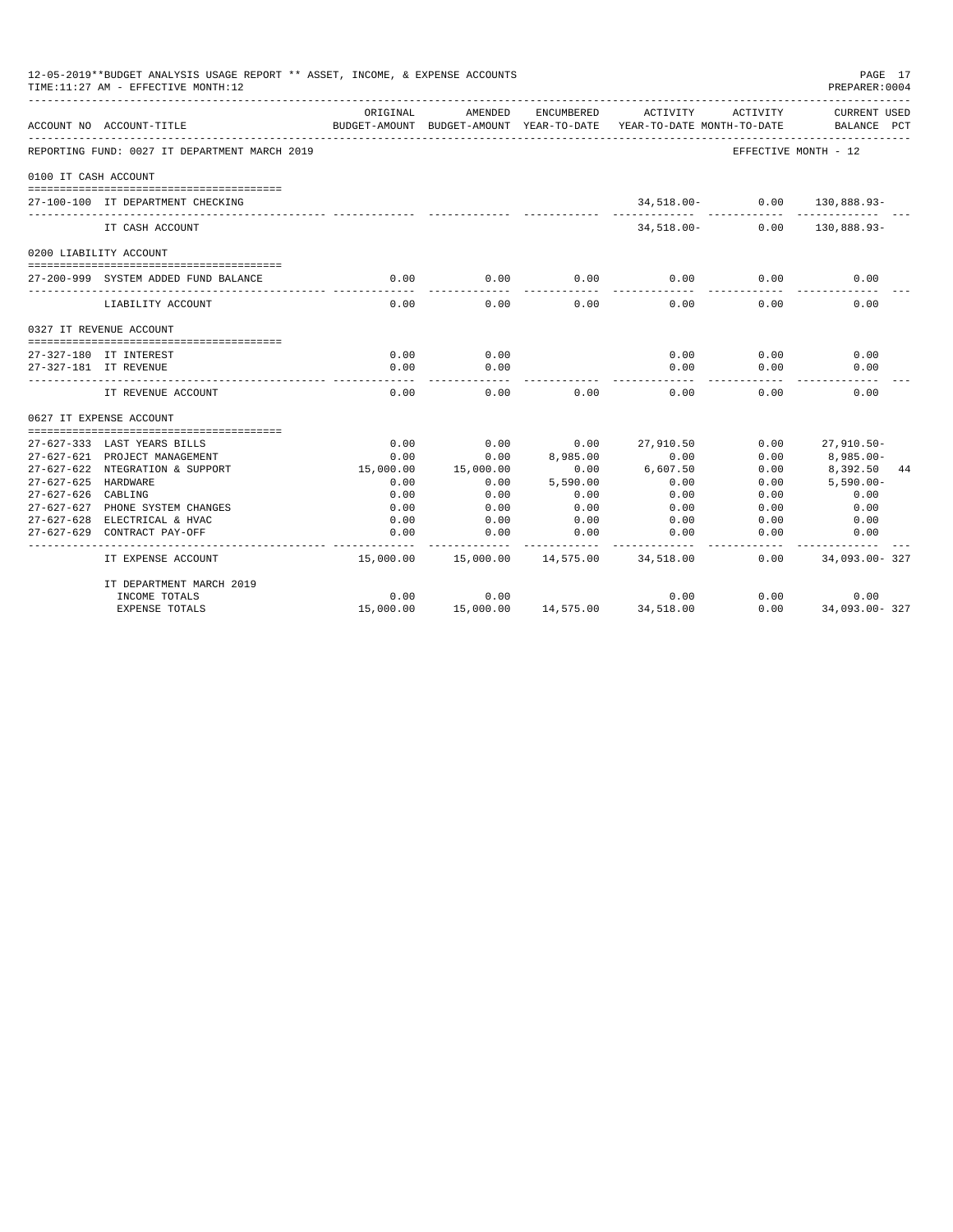|                       | 12-05-2019**BUDGET ANALYSIS USAGE REPORT ** ASSET, INCOME, & EXPENSE ACCOUNTS<br>TIME: 11:27 AM - EFFECTIVE MONTH: 12 |           |                                                                                |                     |          |             | PAGE 18<br>PREPARER: 0004   |                |
|-----------------------|-----------------------------------------------------------------------------------------------------------------------|-----------|--------------------------------------------------------------------------------|---------------------|----------|-------------|-----------------------------|----------------|
|                       | ACCOUNT NO ACCOUNT-TITLE                                                                                              | OR TGTNAL | AMENDED<br>BUDGET-AMOUNT BUDGET-AMOUNT YEAR-TO-DATE YEAR-TO-DATE MONTH-TO-DATE | ENCUMBERED          | ACTIVITY | ACTIVITY    | CURRENT USED<br>BALANCE PCT |                |
|                       | REPORTING FUND: 0028 CONTINGENCY FUND                                                                                 |           |                                                                                |                     |          |             | EFFECTIVE MONTH - 12        |                |
| 0100 CONTINGENCY CASH |                                                                                                                       |           |                                                                                |                     |          |             |                             |                |
|                       | 28-100-100 CONTINGENCY FUND CHECKING                                                                                  | 0.00      | 0.00                                                                           |                     | 0.00     | 0.00        | 0.00                        |                |
|                       |                                                                                                                       |           | $- - - - - - -$                                                                | ---------- <b>-</b> | ------   | $- - - - -$ |                             |                |
|                       | CONTINGENCY CASH                                                                                                      | 0.00      | 0.00                                                                           | 0.00                | 0.00     | 0.00        | 0.00                        |                |
| 0200 LIABILITY        |                                                                                                                       |           |                                                                                |                     |          |             |                             |                |
|                       |                                                                                                                       |           |                                                                                |                     |          |             |                             |                |
|                       | 28-200-999 SYSTEM ADDED FUND BALANCE                                                                                  | 0.00      | 0.00                                                                           | 0.00                | 0.00     | 0.00        | 0.00                        |                |
|                       | LIABILITY                                                                                                             | 0.00      | 0.00                                                                           | 0.00                | 0.00     | 0.00        | 0.00                        |                |
|                       | 0328 CONTIGENCY REVENUE                                                                                               |           |                                                                                |                     |          |             |                             |                |
|                       |                                                                                                                       |           |                                                                                |                     |          |             |                             |                |
|                       | 28-328-100 WIND TAX REVENUE                                                                                           | 0.00      | 0.00                                                                           |                     | 0.00     | 0.00        | 0.00                        |                |
|                       | CONTIGENCY REVENUE                                                                                                    | 0.00      | 0.00                                                                           | 0.00                | 0.00     | 0.00        | 0.00                        |                |
|                       | 0628 CONTIGENCY EXPENSE                                                                                               |           |                                                                                |                     |          |             |                             |                |
|                       |                                                                                                                       |           |                                                                                |                     |          |             |                             |                |
|                       | 28-628-628 CONTIGENCY MISC EXPENSE                                                                                    |           | 8,446,00 8,446,00                                                              | 0.00                | 0.00     | 0.00        | 8,446,00 00                 |                |
|                       | CONTIGENCY EXPENSE                                                                                                    |           | 8,446,00 8,446,00                                                              | 0.00                | 0.00     | 0.00        | 8,446.00                    | 0 <sub>0</sub> |
|                       | CONTINGENCY FUND                                                                                                      |           |                                                                                |                     |          |             |                             |                |
|                       | INCOME TOTALS                                                                                                         | 0.00      | 0.00                                                                           |                     | 0.00     |             | 0.00<br>0.00                |                |
|                       | <b>EXPENSE TOTALS</b>                                                                                                 | 8,446.00  | 8,446.00                                                                       | 0.00                | 0.00     | 0.00        | 8,446.00 00                 |                |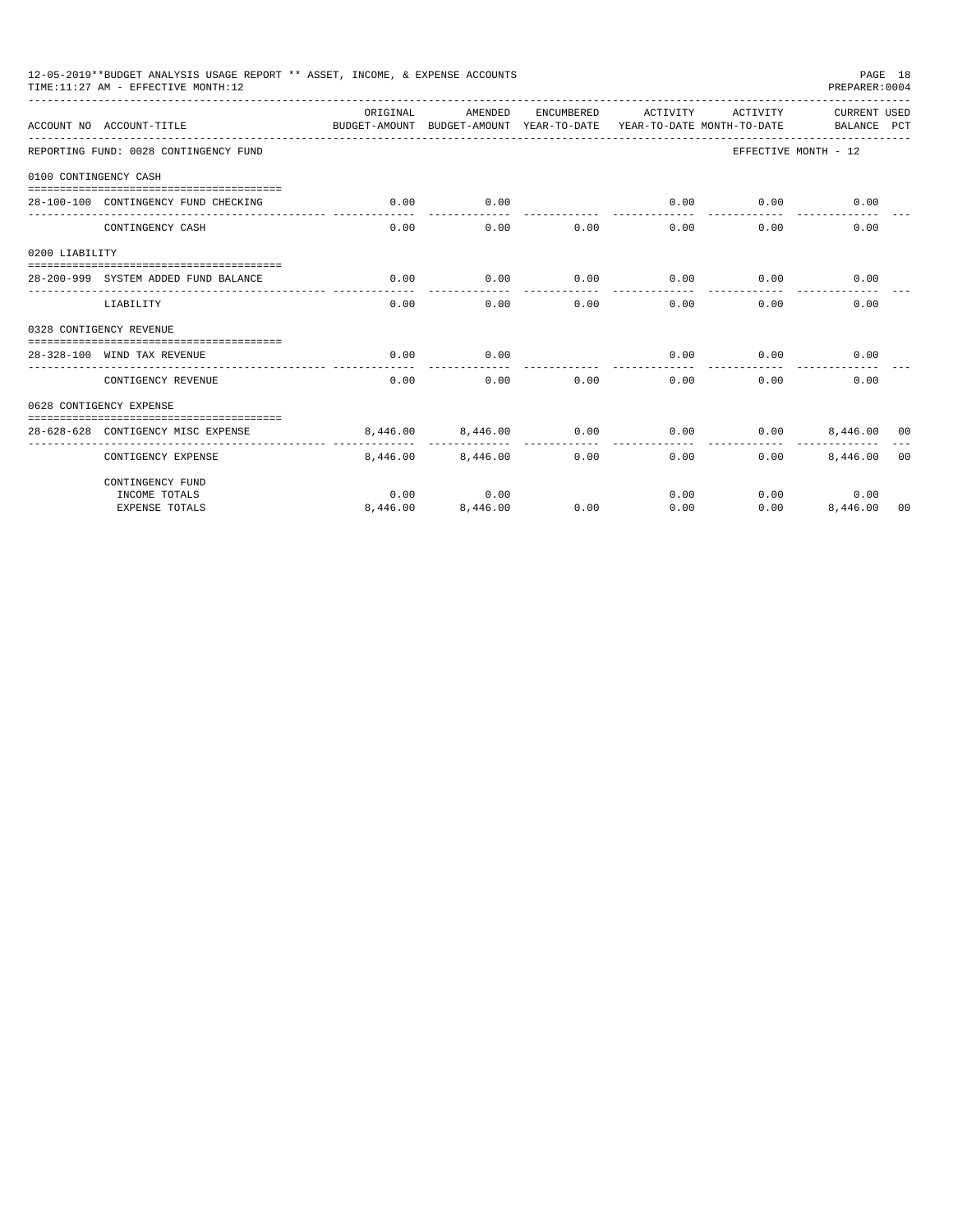|                       | 12-05-2019**BUDGET ANALYSIS USAGE REPORT ** ASSET, INCOME, & EXPENSE ACCOUNTS<br>PAGE 19<br>PREPARER: 0004<br>TIME: 11:27 AM - EFFECTIVE MONTH: 12 |               |                                                     |            |              |                                        |                             |  |  |
|-----------------------|----------------------------------------------------------------------------------------------------------------------------------------------------|---------------|-----------------------------------------------------|------------|--------------|----------------------------------------|-----------------------------|--|--|
|                       | ACCOUNT NO ACCOUNT-TITLE                                                                                                                           | ORIGINAL      | AMENDED<br>BUDGET-AMOUNT BUDGET-AMOUNT YEAR-TO-DATE | ENCUMBERED | ACTIVITY     | ACTIVITY<br>YEAR-TO-DATE MONTH-TO-DATE | CURRENT USED<br>BALANCE PCT |  |  |
|                       | REPORTING FUND: 0029 COUNTY COURT REPORTER FUND                                                                                                    |               |                                                     |            |              |                                        | EFFECTIVE MONTH - 12        |  |  |
| 0100 CASH ACCOUNTS    |                                                                                                                                                    |               |                                                     |            |              |                                        |                             |  |  |
|                       | 29-100-100 COUNTY COURT REPORTER                                                                                                                   |               |                                                     |            | 0.00         |                                        | $0.00$ 0.00                 |  |  |
|                       | CASH ACCOUNTS                                                                                                                                      |               |                                                     |            | 0.00         | 0.00                                   | 0.00                        |  |  |
| 0390 REVENUE          |                                                                                                                                                    |               |                                                     |            |              |                                        |                             |  |  |
|                       | 29-390-390 COUNTY CLERK REPORTER FEES                                                                                                              | 0.00          | 0.00                                                |            | 0.00         | 0.00                                   | 0.00                        |  |  |
|                       | REVENUE                                                                                                                                            | -----<br>0.00 | 0.00                                                | 0.00       | 0.00         | 0.00                                   | 0.00                        |  |  |
| 0690 EXPENSE ACCOUNTS |                                                                                                                                                    |               |                                                     |            |              |                                        |                             |  |  |
|                       | 29-690-395 COURT REPORTER EXPENSE                                                                                                                  | 0.00          | 0.00                                                | 0.00       | 0.00         | 0.00                                   | 0.00                        |  |  |
|                       | <b>EXPENSE ACCOUNTS</b>                                                                                                                            | 0.00          | 0.00                                                |            | 0.00<br>0.00 | 0.00                                   | 0.00                        |  |  |
|                       | COUNTY COURT REPORTER FUND                                                                                                                         |               |                                                     |            |              |                                        |                             |  |  |
|                       | INCOME TOTALS                                                                                                                                      | 0.00          | 0.00                                                |            | 0.00         | 0.00                                   | 0.00                        |  |  |
|                       | <b>EXPENSE TOTALS</b>                                                                                                                              | 0.00          | 0.00                                                | 0.00       | 0.00         | 0.00                                   | 0.00                        |  |  |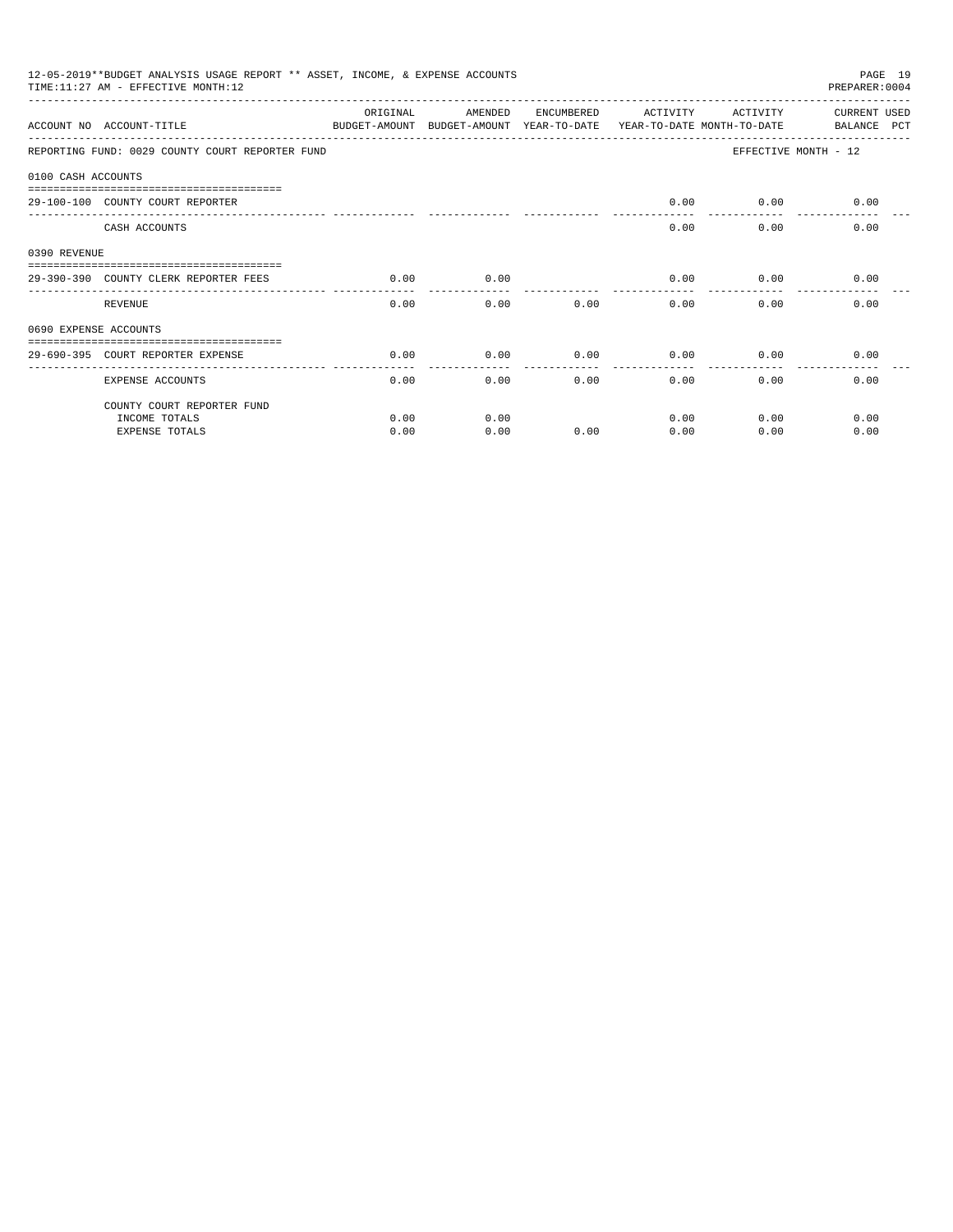|                       | 12-05-2019**BUDGET ANALYSIS USAGE REPORT ** ASSET, INCOME, & EXPENSE ACCOUNTS<br>PAGE 20<br>TIME: 11:27 AM - EFFECTIVE MONTH: 12<br>PREPARER: 0004 |                |                |                |                        |                                           |                                     |     |  |
|-----------------------|----------------------------------------------------------------------------------------------------------------------------------------------------|----------------|----------------|----------------|------------------------|-------------------------------------------|-------------------------------------|-----|--|
|                       | ACCOUNT NO ACCOUNT-TITLE CONTROL SUDGET-AMOUNT BUDGET-AMOUNT YEAR-TO-DATE YEAR-TO-DATE MONTH-TO-DATE BALANCE PCT                                   | ORIGINAL       | AMENDED        |                | ENCUMBERED ACTIVITY    |                                           | ACTIVITY CURRENT USED               |     |  |
|                       | REPORTING FUND: 0030 COURT RECORDS PRESERVATION FUND                                                                                               |                |                |                |                        |                                           | EFFECTIVE MONTH - 12                |     |  |
| 0100 CASH ACCOUNTS    |                                                                                                                                                    |                |                |                |                        |                                           |                                     |     |  |
|                       | 30-100-100 CFC: COURT RECORDS PRES FUND<br>30-100-230 DISTRICT CREDIT CARD ACCOUNT<br>30-100-231 COUNTY CLERK CREDIT CARD                          |                |                |                | 0.00<br>80.00<br>20.00 | 0.00<br>0.00                              | $0.00$ 4,692.67<br>270.00<br>160.00 |     |  |
|                       | CASH ACCOUNTS                                                                                                                                      |                |                |                | 100.00                 | _________________________________<br>0.00 | 5.122.67                            |     |  |
| 0330 REVENUE ACCOUNTS |                                                                                                                                                    |                |                |                |                        |                                           |                                     |     |  |
|                       | 30-330-180 INTEREST EARNED<br>30-330-730 RECORDS PRESERVATION FEES                                                                                 | 0.00<br>500.00 | 0.00<br>500.00 |                | 0.00<br>100.00         | 0.00                                      | $0.00$ 0.00<br>400.00               | -20 |  |
|                       | REVENUE ACCOUNTS                                                                                                                                   | 500.00         |                | 0.00<br>500.00 | -----------<br>100.00  |                                           | 0.00<br>400.00                      | 20  |  |
| 0730 EXPENSE ACCOUNTS |                                                                                                                                                    |                |                |                |                        |                                           |                                     |     |  |
|                       | 30-730-730 RECORDS PRES EXPENSES                                                                                                                   | 0.00           | 0.00           | 0.00           | 0.00                   | 0.00                                      | 0.00                                |     |  |
|                       | <b>EXPENSE ACCOUNTS</b>                                                                                                                            | 0.00           | 0.00           | 0.00           | 0.00                   | 0.00                                      | 0.00                                |     |  |
|                       | COURT RECORDS PRESERVATION FUND<br>INCOME TOTALS                                                                                                   | 500.00         | 500.00         |                | 100.00                 |                                           | $0.00$ 400.00                       | 20  |  |
|                       | <b>EXPENSE TOTALS</b>                                                                                                                              | 0.00           | 0.00           | 0.00           | 0.00                   | 0.00                                      | 0.00                                |     |  |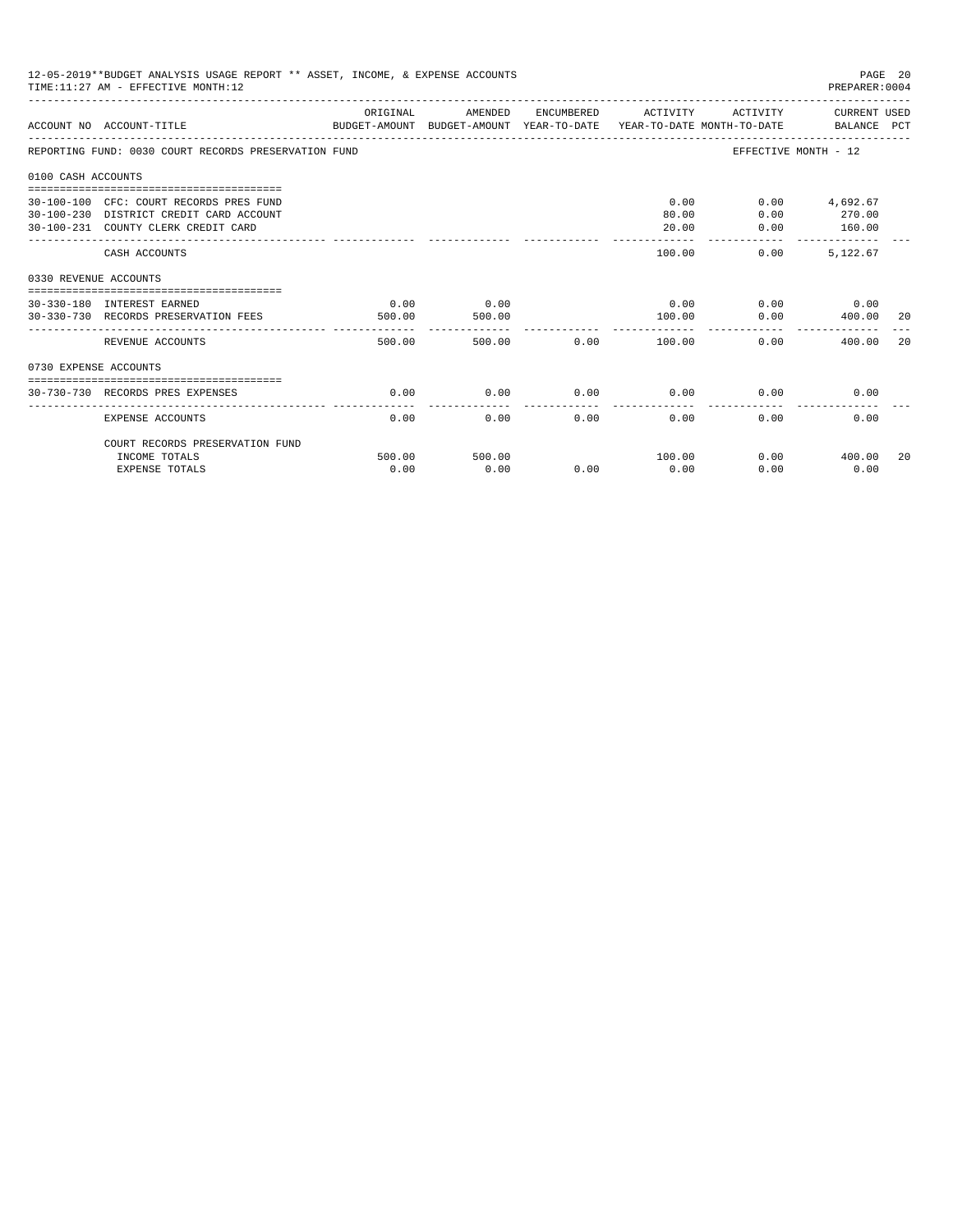|                       | 12-05-2019**BUDGET ANALYSIS USAGE REPORT ** ASSET, INCOME, & EXPENSE ACCOUNTS<br>PAGE 21<br>PREPARER: 0004<br>TIME: 11:27 AM - EFFECTIVE MONTH: 12 |          |                                                                                |            |          |              |                             |  |  |
|-----------------------|----------------------------------------------------------------------------------------------------------------------------------------------------|----------|--------------------------------------------------------------------------------|------------|----------|--------------|-----------------------------|--|--|
|                       | ACCOUNT NO ACCOUNT-TITLE                                                                                                                           | ORIGINAL | AMENDED<br>BUDGET-AMOUNT BUDGET-AMOUNT YEAR-TO-DATE YEAR-TO-DATE MONTH-TO-DATE | ENCUMBERED | ACTIVITY | ACTIVITY     | CURRENT USED<br>BALANCE PCT |  |  |
|                       | REPORTING FUND: 0031 COUNTY JURY FUND                                                                                                              |          |                                                                                |            |          |              | EFFECTIVE MONTH - 12        |  |  |
| 0100 CASH ACCOUNTS    |                                                                                                                                                    |          |                                                                                |            |          |              |                             |  |  |
|                       | 31-100-100 COUNTY CLERK JURY FEES                                                                                                                  |          |                                                                                |            | 0.00     |              | $0.00$ 0.00                 |  |  |
|                       | CASH ACCOUNTS                                                                                                                                      |          |                                                                                |            | 0.00     | 0.00         | 0.00                        |  |  |
| 0380 REVENUE ACCOUNTS |                                                                                                                                                    |          |                                                                                |            |          |              |                             |  |  |
|                       | 31-380-380 COUNTY CLERK JURY FEES                                                                                                                  | 0.00     | 0.00                                                                           |            | 0.00     | 0.00         | 0.00                        |  |  |
|                       | REVENUE ACCOUNTS                                                                                                                                   | 0.00     | 0.00                                                                           | 0.00       | 0.00     | 0.00         | 0.00                        |  |  |
| 0680 EXPENSE ACCOUNTS |                                                                                                                                                    |          |                                                                                |            |          |              |                             |  |  |
|                       | 31-680-680 COUNTY PETIT JURY                                                                                                                       | 0.00     | 0.00                                                                           | 0.00       | 0.00     | 0.00         | 0.00                        |  |  |
|                       | EXPENSE ACCOUNTS                                                                                                                                   | 0.00     | 0.00                                                                           |            | 0.00     | 0.00<br>0.00 | 0.00                        |  |  |
|                       | COUNTY JURY FUND                                                                                                                                   |          |                                                                                |            |          |              |                             |  |  |
|                       | INCOME TOTALS                                                                                                                                      | 0.00     | 0.00                                                                           |            | 0.00     | 0.00         | 0.00                        |  |  |
|                       | <b>EXPENSE TOTALS</b>                                                                                                                              | 0.00     | 0.00                                                                           | 0.00       | 0.00     | 0.00         | 0.00                        |  |  |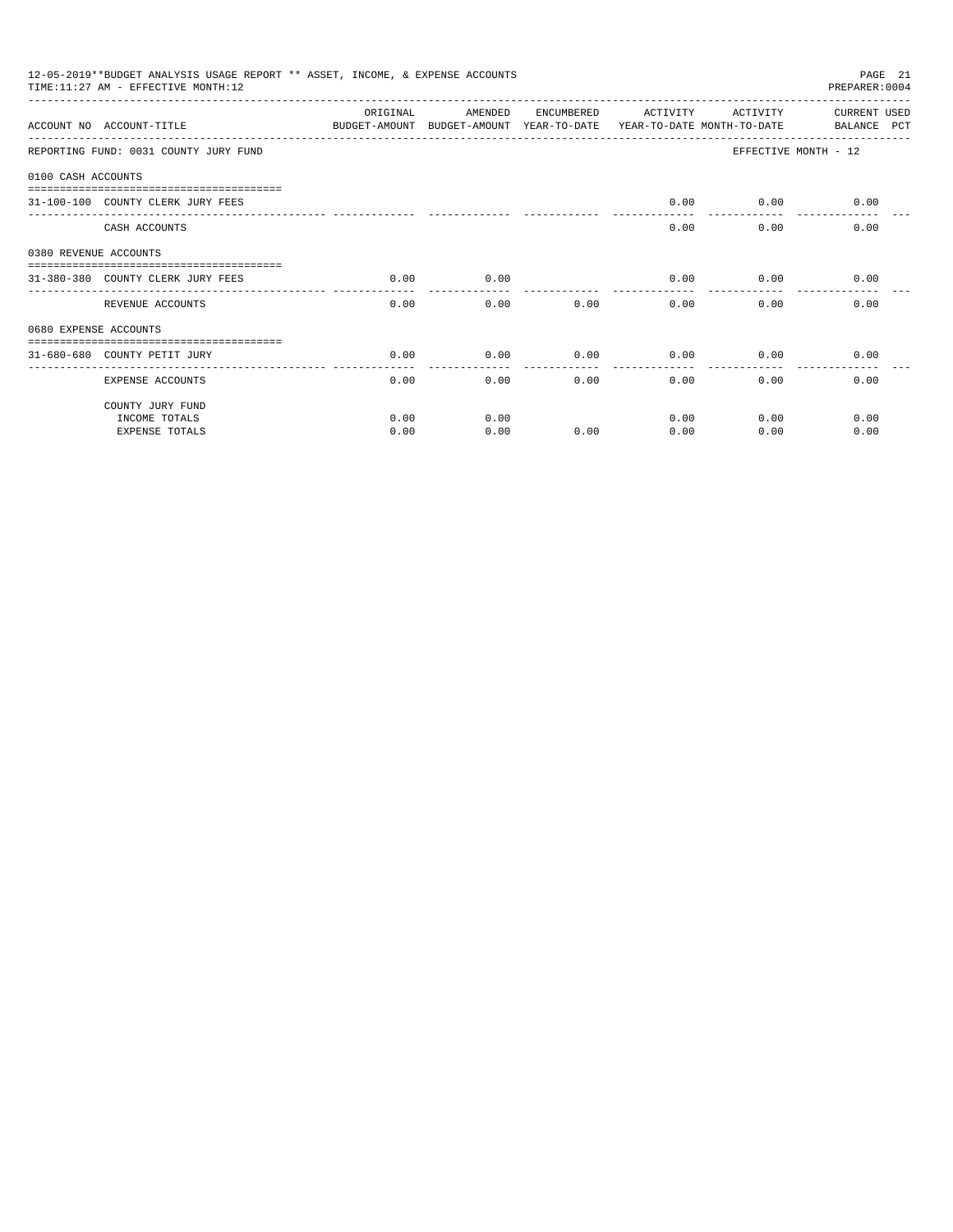| 12-05-2019**BUDGET ANALYSIS USAGE REPORT ** ASSET, INCOME, & EXPENSE ACCOUNTS<br>PAGE 22<br>TIME: 11:27 AM - EFFECTIVE MONTH: 12<br>PREPARER: 0004 |                                                                       |          |                                                                                |            |          |          |                             |  |
|----------------------------------------------------------------------------------------------------------------------------------------------------|-----------------------------------------------------------------------|----------|--------------------------------------------------------------------------------|------------|----------|----------|-----------------------------|--|
|                                                                                                                                                    | ACCOUNT NO ACCOUNT-TITLE                                              | ORIGINAL | AMENDED<br>BUDGET-AMOUNT BUDGET-AMOUNT YEAR-TO-DATE YEAR-TO-DATE MONTH-TO-DATE | ENCUMBERED | ACTIVITY | ACTIVITY | CURRENT USED<br>BALANCE PCT |  |
|                                                                                                                                                    | REPORTING FUND: 0032 JUEVENILE DELINQUENCY PREVENTION                 |          |                                                                                |            |          |          | EFFECTIVE MONTH - 12        |  |
| 0100 CASH ACCOUNT                                                                                                                                  |                                                                       |          |                                                                                |            |          |          |                             |  |
|                                                                                                                                                    | -------------------------------------<br>32-100-100 COUNTY CLERK FEES |          |                                                                                |            | 0.00     | 0.00     | 0.00                        |  |
|                                                                                                                                                    | CASH ACCOUNT                                                          |          |                                                                                |            | 0.00     | 0.00     | 0.00                        |  |
| 0320 REVENUE ACCOUNT                                                                                                                               |                                                                       |          |                                                                                |            |          |          |                             |  |
|                                                                                                                                                    | -------------------------------------                                 |          |                                                                                |            |          |          |                             |  |
|                                                                                                                                                    | 32-320-320 JUVENILE DELINQUENCY FEES                                  | 0.00     | 0.00                                                                           |            | 0.00     | 0.00     | 0.00                        |  |
|                                                                                                                                                    | REVENUE ACCOUNT                                                       | 0.00     | 0.00                                                                           | 0.00       | 0.00     | 0.00     | 0.00                        |  |
|                                                                                                                                                    | JUEVENILE DELINQUENCY PREVENTION                                      |          |                                                                                |            |          |          |                             |  |
|                                                                                                                                                    | INCOME TOTALS                                                         | 0.00     | 0.00                                                                           |            | 0.00     | 0.00     | 0.00                        |  |
|                                                                                                                                                    | EXPENSE TOTALS                                                        | 0.00     | 0.00                                                                           | 0.00       | 0.00     | 0.00     | 0.00                        |  |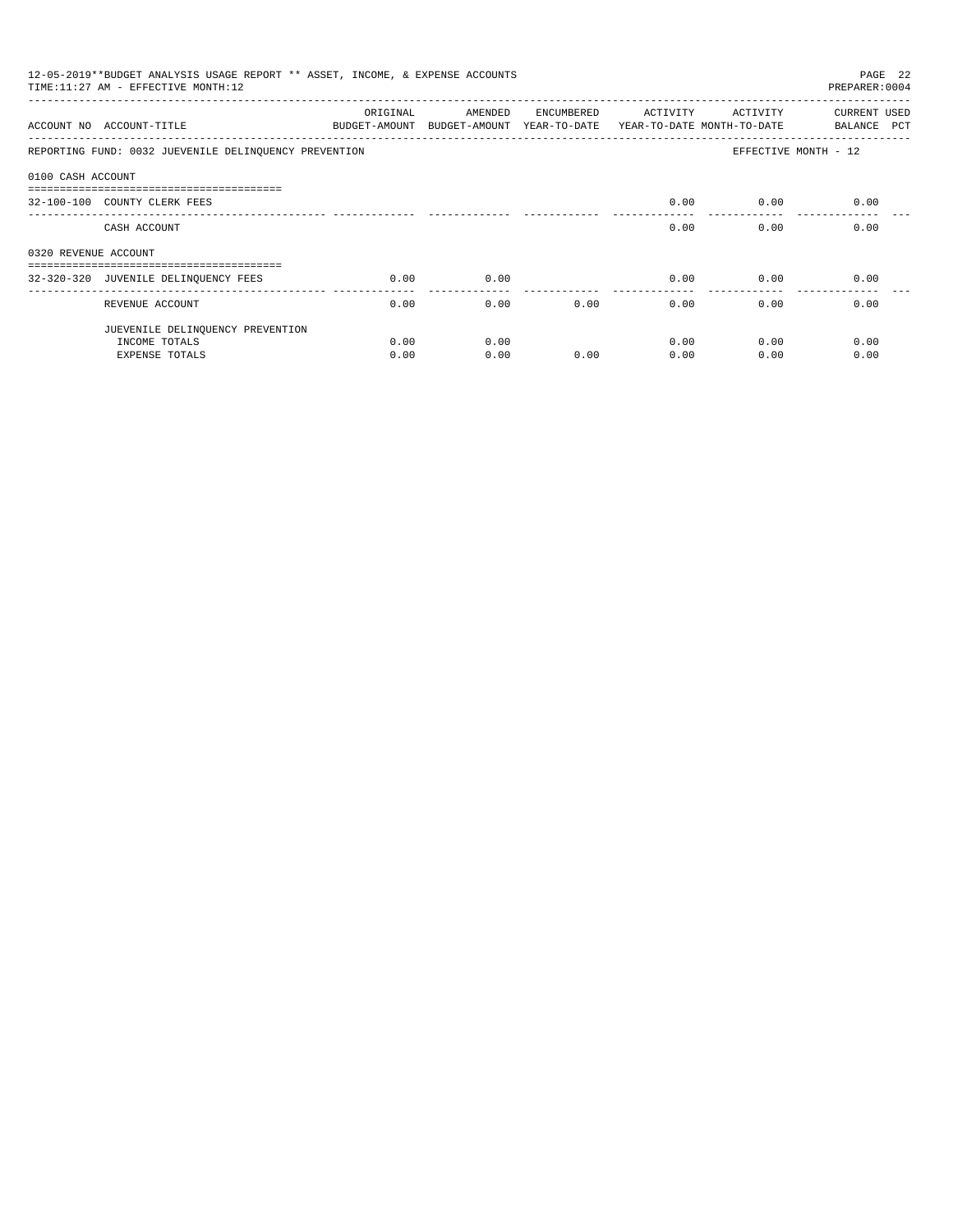| 12-05-2019**BUDGET ANALYSIS USAGE REPORT ** ASSET, INCOME, & EXPENSE ACCOUNTS<br>TIME: 11:27 AM - EFFECTIVE MONTH: 12<br>PREPARER: 0004 |                                                                                                                         |               |               |                             |              |                                              |                               |       |
|-----------------------------------------------------------------------------------------------------------------------------------------|-------------------------------------------------------------------------------------------------------------------------|---------------|---------------|-----------------------------|--------------|----------------------------------------------|-------------------------------|-------|
|                                                                                                                                         | BUDGET-AMOUNT BUDGET-AMOUNT YEAR-TO-DATE  YEAR-TO-DATE MONTH-TO-DATE     BALANCE PCT<br>ACCOUNT NO ACCOUNT-TITLE        | ORIGINAL      |               | AMENDED ENCUMBERED ACTIVITY |              |                                              | ACTIVITY CURRENT USED         |       |
|                                                                                                                                         | REPORTING FUND: 0033 C&D COURT TECHNOLOGY FUND                                                                          |               |               |                             |              |                                              | EFFECTIVE MONTH - 12          |       |
| 0100 CASH ACCOUNTS                                                                                                                      |                                                                                                                         |               |               |                             |              |                                              |                               |       |
|                                                                                                                                         | 33-100-100 CFC: C&D COURT TECHNOLOGY FUND<br>33-100-230 DISTRICT CLERK CC ACCOUNT<br>33-100-231 COUNTY CLERK CC ACCOUNT |               |               |                             | 0.00<br>0.00 | 12.71 \<br>0.00<br>0.00                      | $0.00$ 544.67<br>0.00<br>0.00 |       |
|                                                                                                                                         | CASH ACCOUNTS                                                                                                           |               |               |                             | 12.71        |                                              | 0.00<br>544.67                |       |
| 0333 REVENUE ACCOUNTS                                                                                                                   |                                                                                                                         |               |               |                             |              |                                              |                               |       |
|                                                                                                                                         | 33-333-180 INTEREST EARNED<br>33-333-733 C&D COURT TECH FEES                                                            | 0.00<br>50.00 | 0.00<br>50.00 |                             |              | $0.00$ $0.00$ $0.00$ $0.00$<br>12.71<br>0.00 | 37.29 25                      |       |
|                                                                                                                                         | REVENUE ACCOUNTS                                                                                                        | 50.00         |               | 50.00 0.00                  |              | 12.71                                        | 0.00<br>37.29                 | 2.5   |
| 0733 EXPENSE ACCOUNTS                                                                                                                   |                                                                                                                         |               |               |                             |              |                                              |                               |       |
|                                                                                                                                         | 33-733-733 C&D COURT TECH EXPENSES                                                                                      | 50.00         | 50.00         | $0.00$ 0.00                 |              |                                              | 0.00<br>50.00 00              |       |
|                                                                                                                                         | EXPENSE ACCOUNTS                                                                                                        | 50.00         |               | 50.00                       | 0.00<br>0.00 |                                              | 0.00<br>50.00                 | - 0.0 |
|                                                                                                                                         | C&D COURT TECHNOLOGY FUND                                                                                               |               |               |                             |              |                                              |                               |       |
|                                                                                                                                         | INCOME TOTALS                                                                                                           | 50.00         | 50.00         |                             |              | 12.71                                        | 0.00<br>37.29                 | -25   |
|                                                                                                                                         | <b>EXPENSE TOTALS</b>                                                                                                   | 50.00         | 50.00         | 0.00                        | 0.00         | 0.00                                         | 50.00                         | - 0.0 |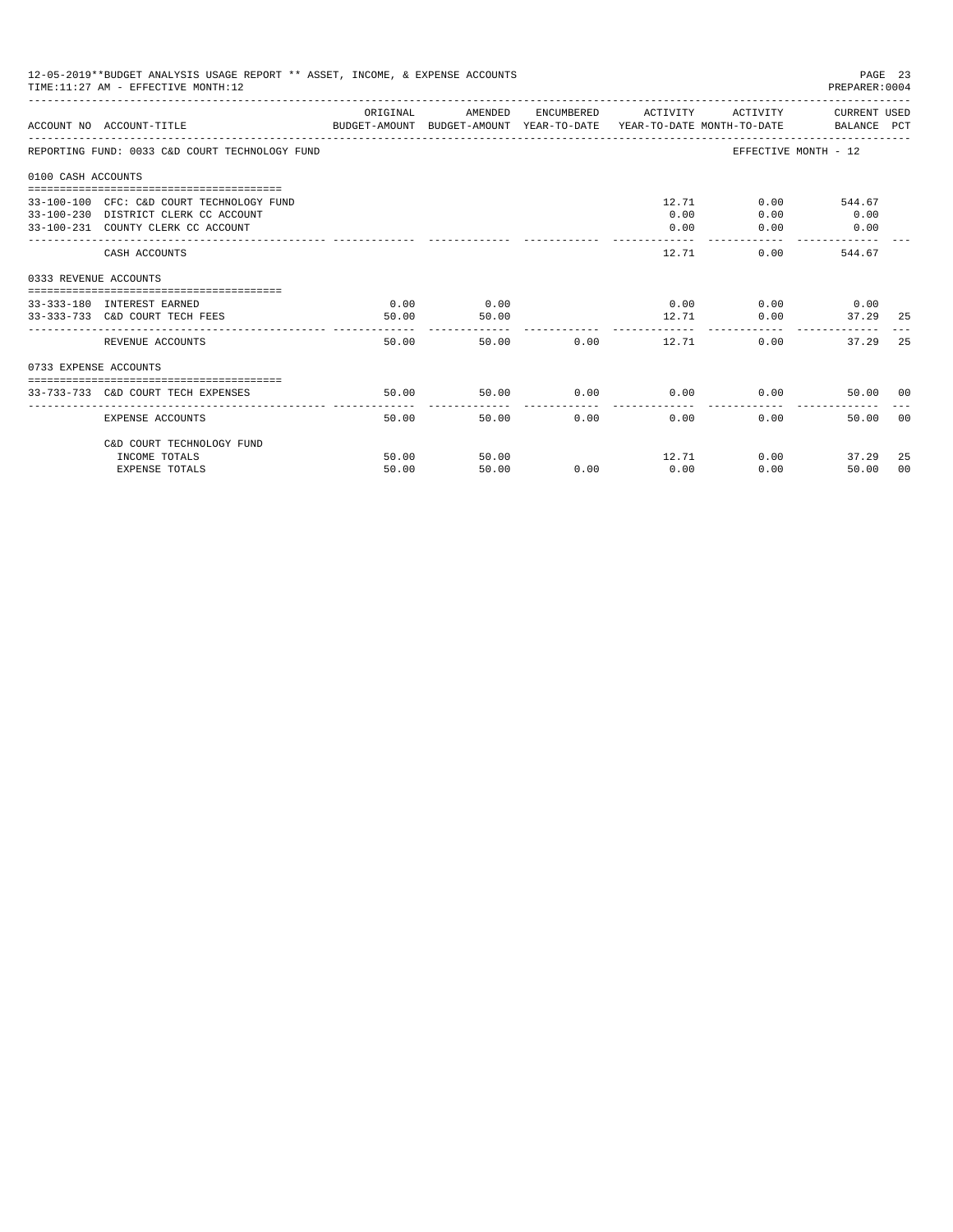|                       | 12-05-2019**BUDGET ANALYSIS USAGE REPORT ** ASSET, INCOME, & EXPENSE ACCOUNTS<br>TIME: 11:27 AM - EFFECTIVE MONTH: 12 |                           |                                       |            |                                        |                       | PAGE 24<br>PREPARER: 0004   |
|-----------------------|-----------------------------------------------------------------------------------------------------------------------|---------------------------|---------------------------------------|------------|----------------------------------------|-----------------------|-----------------------------|
|                       | ACCOUNT NO ACCOUNT-TITLE                                                                                              | ORIGINAL<br>BUDGET-AMOUNT | AMENDED<br>BUDGET-AMOUNT YEAR-TO-DATE | ENCUMBERED | ACTIVITY<br>YEAR-TO-DATE MONTH-TO-DATE | ACTIVITY              | CURRENT USED<br>BALANCE PCT |
|                       | REPORTING FUND: 0034 TIME PAYMENT REIMBURSEMENT                                                                       |                           |                                       |            |                                        | EFFECTIVE MONTH - 12  |                             |
| 0100 CASH ACCOUNT     |                                                                                                                       |                           |                                       |            |                                        |                       |                             |
|                       | ------------------------------<br>34-100-100 COUNTY CLERK FEES                                                        |                           |                                       |            | 0.00                                   | 0.00                  | 0.00                        |
|                       | CASH ACCOUNT                                                                                                          |                           |                                       |            | 0.00                                   | 0.00                  | 0.00                        |
| 0340 REVENUE ACCOUNTS |                                                                                                                       |                           |                                       |            |                                        |                       |                             |
|                       | 34-340-340 COUNTY CLERK FEES                                                                                          | 0.00                      | 0.00                                  |            | 0.00                                   | 0.00                  | 0.00                        |
|                       | REVENUE ACCOUNTS                                                                                                      | 0.00                      | 0.00                                  | 0.00       | 0.00                                   | -------------<br>0.00 | 0.00                        |
|                       | TIME PAYMENT REIMBURSEMENT                                                                                            |                           |                                       |            |                                        |                       |                             |
|                       | INCOME TOTALS                                                                                                         | 0.00                      | 0.00                                  |            | 0.00                                   | 0.00                  | 0.00                        |
|                       | <b>EXPENSE TOTALS</b>                                                                                                 | 0.00                      | 0.00                                  | 0.00       | 0.00                                   | 0.00                  | 0.00                        |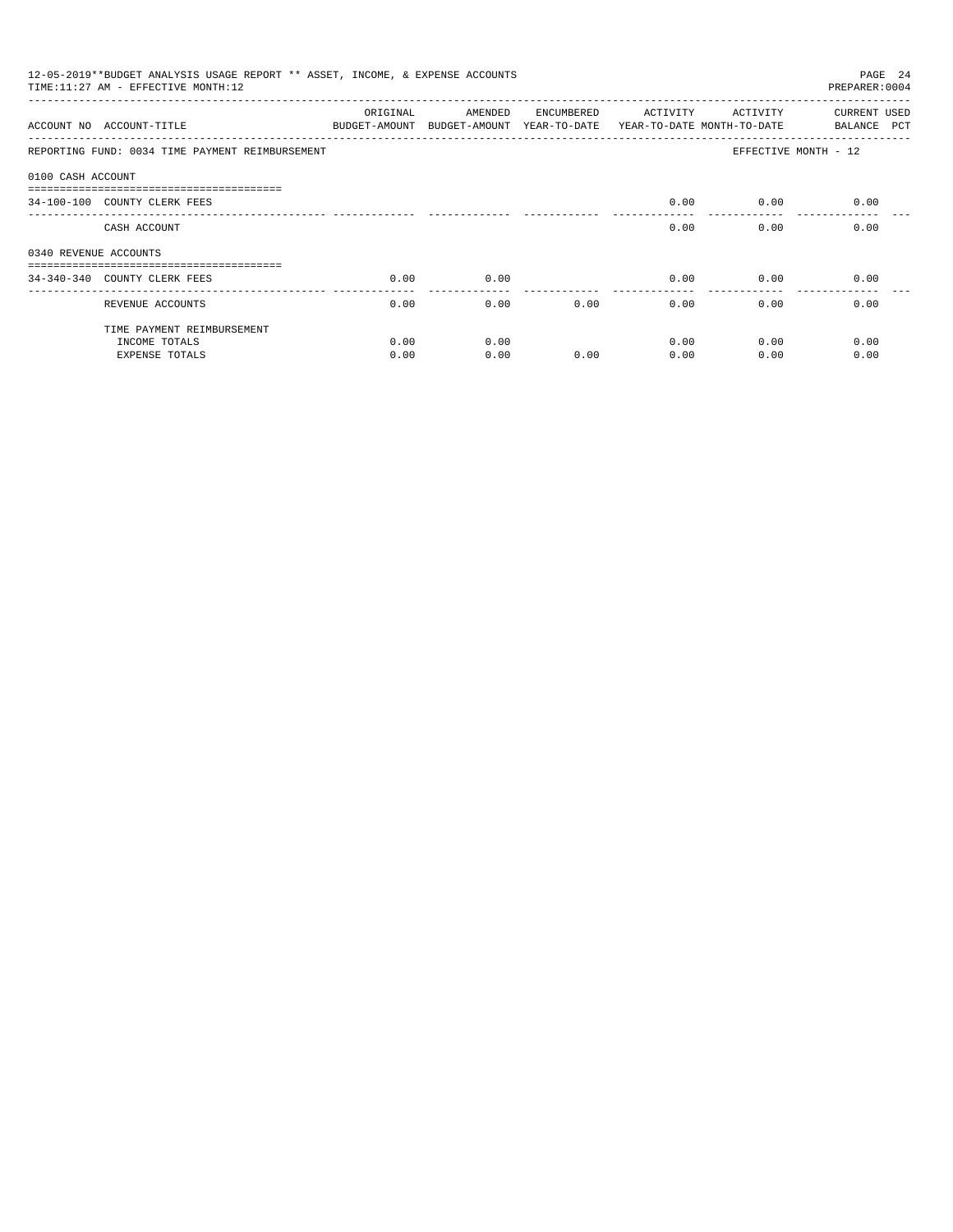|                       | 12-05-2019**BUDGET ANALYSIS USAGE REPORT ** ASSET, INCOME, & EXPENSE ACCOUNTS<br>TIME: 11:27 AM - EFFECTIVE MONTH: 12 |                           |                  |      |                |                          | PAGE 25<br>PREPARER: 0004                    |          |
|-----------------------|-----------------------------------------------------------------------------------------------------------------------|---------------------------|------------------|------|----------------|--------------------------|----------------------------------------------|----------|
|                       | ACCOUNT NO ACCOUNT-TITLE<br>BUDGET-AMOUNT BUDGET-AMOUNT YEAR-TO-DATE YEAR-TO-DATE MONTH-TO-DATE BALANCE PCT           | ORIGINAL                  | AMENDED          |      |                |                          | ENCUMBERED ACTIVITY ACTIVITY CURRENT USED    |          |
|                       | REPORTING FUND: 0036 DISTRICT COURT RECORDS TECH FUND                                                                 |                           |                  |      |                |                          | EFFECTIVE MONTH - 12                         |          |
| 0100 CASH ACCOUNTS    |                                                                                                                       |                           |                  |      |                |                          |                                              |          |
|                       | 36-100-100 CFC: DIST COURT RECORDS TECH FUND<br>36-100-230 DISTRICT CLERK CC ACCOUNT                                  |                           |                  |      | 110.00         | $0.00$ $0.00$ $4.081.71$ | $0.00$ 390.00                                |          |
|                       | CASH ACCOUNTS                                                                                                         |                           |                  |      |                | 110.00                   | 0.00<br>4,471.71                             |          |
| 0336 REVENUE ACCOUNTS |                                                                                                                       |                           |                  |      |                |                          |                                              |          |
|                       | 36-336-180 INTEREST EARNED<br>36-336-736 DIST COURT REC TECH FEES                                                     | 3.00<br>800.00            | 3.00<br>800.00   |      | 110.00         |                          | $0.00$ $0.00$ $3.00$ $0$<br>$0.00$ 690.00 14 |          |
|                       | REVENUE ACCOUNTS                                                                                                      | $- - - - - - -$<br>803.00 | 803.00           |      | $0.00$ 110.00  |                          | 693.00<br>0.00                               | 14       |
| 0736 EXPENSE ACCOUNTS |                                                                                                                       |                           |                  |      |                |                          |                                              |          |
|                       | 36-736-736 DIST COURT REC TECH EXPENSES                                                                               | 800.00                    | 800.00           | 0.00 |                |                          | $0.00$ $0.00$ $800.00$ 00                    |          |
|                       | EXPENSE ACCOUNTS                                                                                                      | 800.00                    | 800.00           | 0.00 | 0.00           | 0.00                     | 800.00                                       | 00       |
|                       | DISTRICT COURT RECORDS TECH FUND                                                                                      |                           |                  |      |                |                          |                                              |          |
|                       | INCOME TOTALS<br><b>EXPENSE TOTALS</b>                                                                                | 803.00<br>800.00          | 803.00<br>800.00 | 0.00 | 110.00<br>0.00 |                          | $0.00$ 693.00<br>0.00<br>800.00              | 14<br>00 |
|                       |                                                                                                                       |                           |                  |      |                |                          |                                              |          |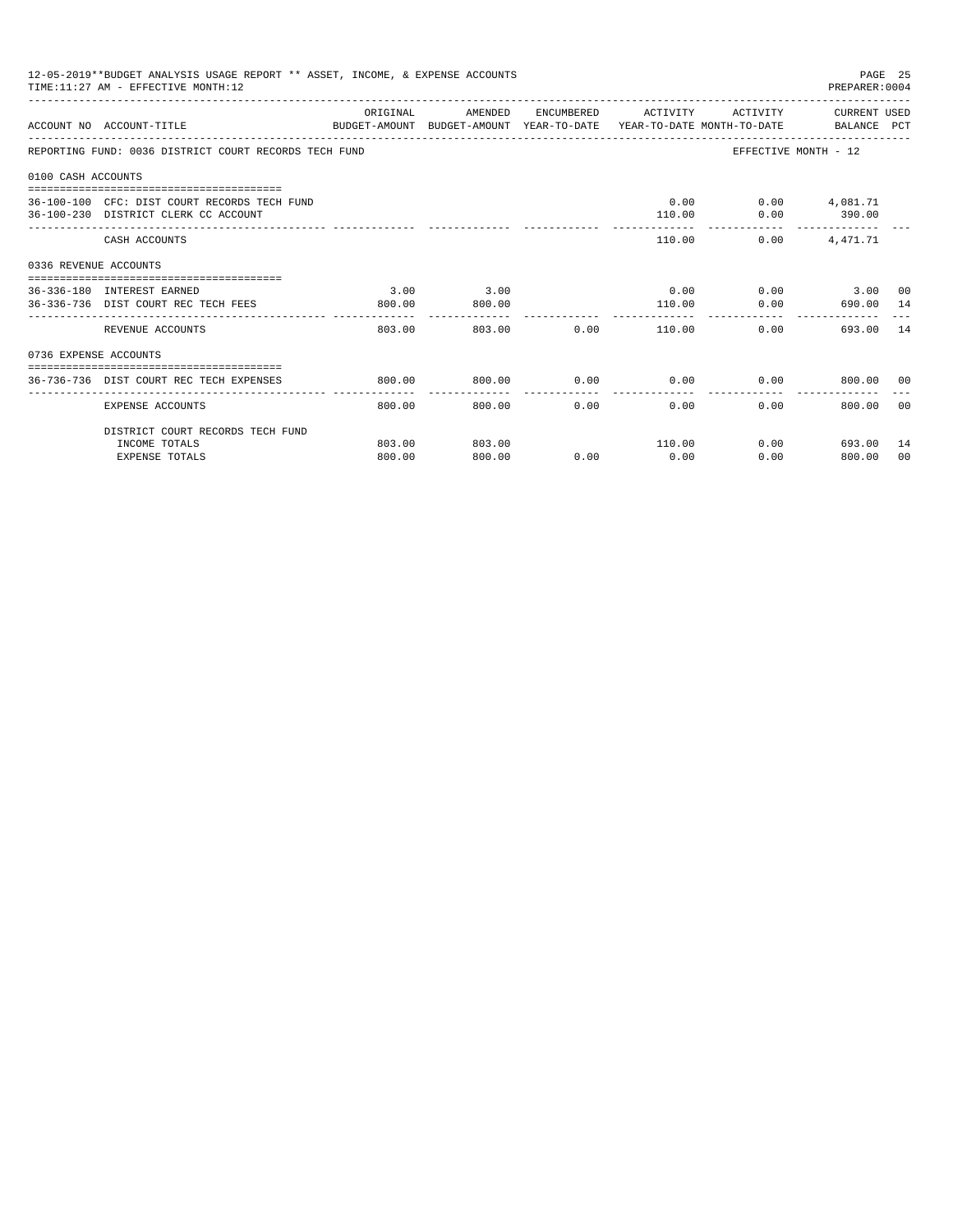|                    | 12-05-2019**BUDGET ANALYSIS USAGE REPORT ** ASSET, INCOME, & EXPENSE ACCOUNTS<br>TIME: 11:27 AM - EFFECTIVE MONTH: 12 |          |                       |                                   |                       |                                        | PAGE 26<br>PREPARER: 0004 |  |
|--------------------|-----------------------------------------------------------------------------------------------------------------------|----------|-----------------------|-----------------------------------|-----------------------|----------------------------------------|---------------------------|--|
|                    | ACCOUNT NO ACCOUNT-TITLE<br>BUDGET-AMOUNT BUDGET-AMOUNT YEAR-TO-DATE YEAR-TO-DATE MONTH-TO-DATE BALANCE PCT           | ORIGINAL | AMENDED               |                                   | ENCUMBERED ACTIVITY   | ACTIVITY                               | CURRENT USED              |  |
|                    | REPORTING FUND: 0039 COMMISSARY PROFIT ACCOUNT                                                                        |          |                       |                                   |                       | EFFECTIVE MONTH - 12                   |                           |  |
| 0100 CASH ACCOUNTS |                                                                                                                       |          |                       |                                   |                       |                                        |                           |  |
|                    | 39-100-170 COMMISSARY CHECKING                                                                                        |          |                       |                                   |                       | 264.81 85.98 2,893.03                  |                           |  |
|                    | CASH ACCOUNTS                                                                                                         |          |                       |                                   |                       | 264.81 85.98                           | 2,893.03                  |  |
|                    | 0300 COMMISSARY REVENUE ACCOUNT                                                                                       |          |                       |                                   |                       |                                        |                           |  |
|                    | 39-300-110 REVENUE COMMISSARY                                                                                         |          | 1,000.00 1,000.00     |                                   |                       | 187.97 85.98 812.03 19                 |                           |  |
|                    | 39-300-120 INTEREST EARNED                                                                                            | 27.00    | 27.00                 | _________________________________ | 3.79                  | 0.00                                   | 23.21 14                  |  |
|                    | COMMISSARY REVENUE ACCOUNT 1.027.00 1.027.00                                                                          |          |                       |                                   | $0.00$ 191.76         | 85.98                                  | 835.24 19                 |  |
|                    | 0400 COMMISSARY EXPENSE                                                                                               |          |                       |                                   |                       |                                        |                           |  |
| 39-400-110 EXPENSE | =====================================                                                                                 | 0.00     | 0.00                  |                                   |                       | $0.00$ $0.00$ $0.00$ $0.00$            | 0.00                      |  |
|                    | COMMISSARY EXPENSE                                                                                                    | 0.00     | 0.00                  | ------------                      | -------------<br>0.00 | $0.00$ and $0.00$<br>$0.00$ and $0.00$ | 0.00                      |  |
|                    | COMMISSARY PROFIT ACCOUNT                                                                                             |          |                       |                                   |                       |                                        |                           |  |
|                    | INCOME TOTALS                                                                                                         |          | $1.027.00$ $1.027.00$ |                                   |                       | 191.76 85.98 835.24 19                 |                           |  |
|                    | <b>EXPENSE TOTALS</b>                                                                                                 | 0.00     | 0.00                  | 0.00                              | 0.00                  | 0.00                                   | 0.00                      |  |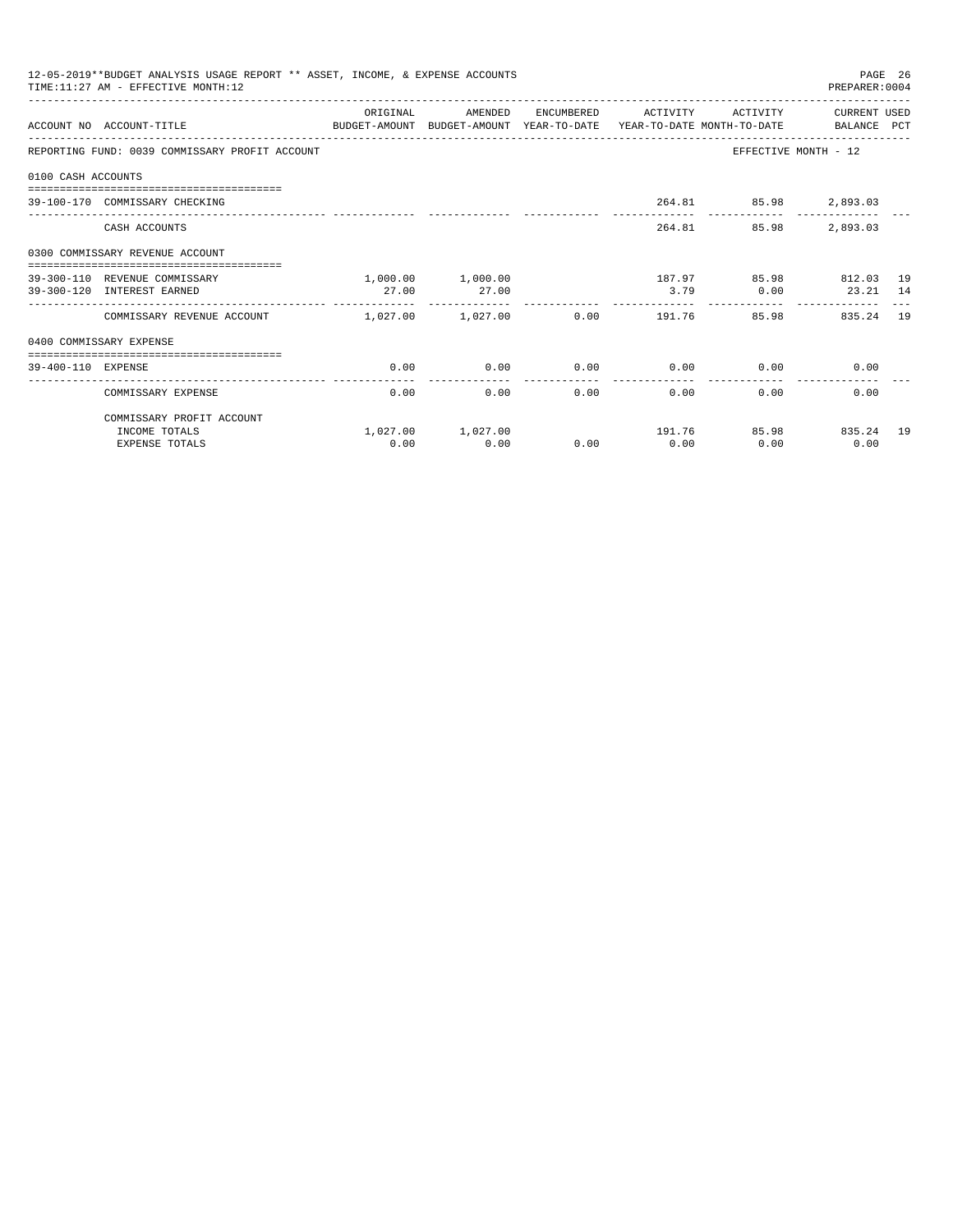|                       | 12-05-2019**BUDGET ANALYSIS USAGE REPORT ** ASSET, INCOME, & EXPENSE ACCOUNTS<br>TIME: 11:27 AM - EFFECTIVE MONTH: 12 |                                                            |                   |              |                                       |                   | PREPARER: 0004       | PAGE 27 |
|-----------------------|-----------------------------------------------------------------------------------------------------------------------|------------------------------------------------------------|-------------------|--------------|---------------------------------------|-------------------|----------------------|---------|
|                       | ACCOUNT NO ACCOUNT-TITLE<br>BUDGET-AMOUNT BUDGET-AMOUNT YEAR-TO-DATE YEAR-TO-DATE MONTH-TO-DATE BALANCE PCT           | ORIGINAL                                                   | AMENDED           |              | ENCUMBERED ACTIVITY                   | ACTIVITY          | CURRENT USED         |         |
|                       | REPORTING FUND: 0040 ELECTION SERVICE CONTRACT FUND                                                                   |                                                            |                   |              |                                       |                   | EFFECTIVE MONTH - 12 |         |
| 0100 CASH ACCOUNTS    |                                                                                                                       |                                                            |                   |              |                                       |                   |                      |         |
|                       | 40-100-100 CFC: ELECTION SERVICES CONT FUND                                                                           |                                                            |                   |              | 0.00                                  |                   | $0.00$ $421.49$      |         |
|                       | CASH ACCOUNTS                                                                                                         |                                                            |                   |              | 0.00                                  |                   | $0.00$ $421.49$      |         |
| 0340 REVENUE ACCOUNTS |                                                                                                                       |                                                            |                   |              |                                       |                   |                      |         |
|                       | 40-340-180 INTEREST EARNED                                                                                            | 0.00                                                       | 0.00              |              |                                       | 0.00              | $0.00$ 0.00          |         |
|                       | 40-340-740 ELECTION SERVICE REVENUES                                                                                  | 400.00                                                     | 400.00            |              |                                       | 0.00              | $0.00$ 400.00 00     |         |
|                       | REVENUE ACCOUNTS                                                                                                      | 400.00                                                     | 400.00            | 0.00         | 0.00                                  |                   | 0.00<br>400.00       | - 00    |
| 0740 EXPENSE ACCOUNTS |                                                                                                                       |                                                            |                   |              |                                       |                   |                      |         |
|                       | 40-740-740 ELECTION SERVICE EXPENSES                                                                                  | $1,400.00$ $1,400.00$ $0.00$ $0.00$ $0.00$ $1,400.00$ $00$ |                   |              |                                       |                   |                      |         |
|                       | EXPENSE ACCOUNTS                                                                                                      |                                                            | 1,400.00 1,400.00 | ------------ | ----------------<br>$0.00$ and $0.00$ | $0.00$ and $0.00$ | $0.00$ 1.400.00 00   |         |
|                       | ELECTION SERVICE CONTRACT FUND                                                                                        |                                                            |                   |              |                                       |                   |                      |         |
|                       | INCOME TOTALS                                                                                                         |                                                            | 400.00 400.00     |              |                                       | 0.00              | $0.00$ 400.00        | 00      |
|                       | <b>EXPENSE TOTALS</b>                                                                                                 | 1,400.00                                                   | 1,400.00          | 0.00         | 0.00                                  | 0.00              | 1,400.00             | 00      |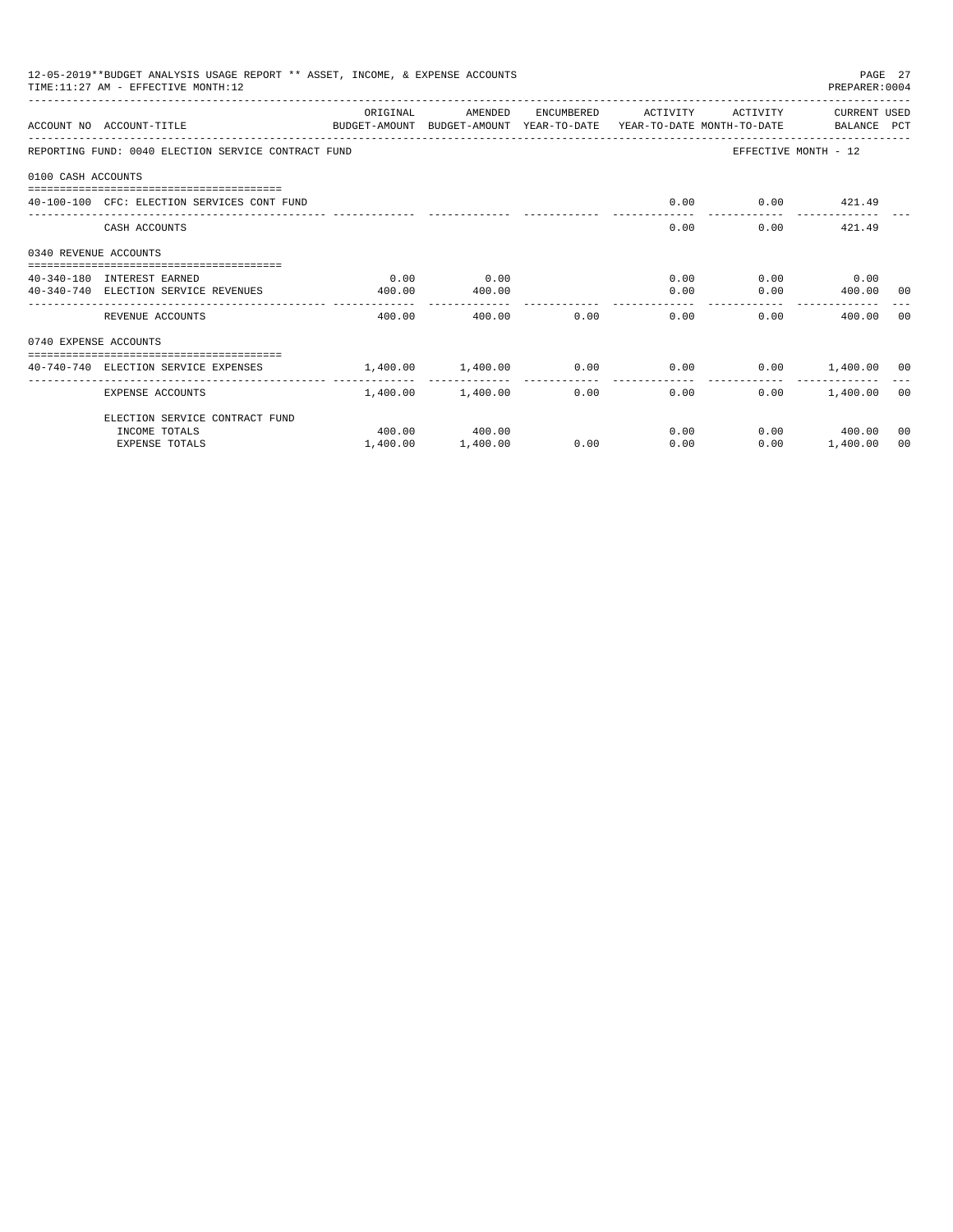|                       | 12-05-2019**BUDGET ANALYSIS USAGE REPORT ** ASSET, INCOME, & EXPENSE ACCOUNTS<br>TIME: 11:27 AM - EFFECTIVE MONTH: 12 |           |                            |                               |                                  |                                            | PAGE 28<br>PREPARER: 0004 |     |
|-----------------------|-----------------------------------------------------------------------------------------------------------------------|-----------|----------------------------|-------------------------------|----------------------------------|--------------------------------------------|---------------------------|-----|
|                       | ACCOUNT NO ACCOUNT-TITLE<br>BUDGET-AMOUNT BUDGET-AMOUNT YEAR-TO-DATE YEAR-TO-DATE MONTH-TO-DATE   BALANCE PCT         | ORIGINAL  | AMENDED                    | ENCUMBERED                    | ACTIVITY                         | ACTIVITY                                   | CURRENT USED              |     |
|                       |                                                                                                                       |           |                            |                               |                                  |                                            |                           |     |
|                       | REPORTING FUND: 0050 COUNTY CLERK ARCHIVES FUND                                                                       |           |                            |                               |                                  | EFFECTIVE MONTH - 12                       |                           |     |
| 0100 CASH ACCOUNTS    |                                                                                                                       |           |                            |                               |                                  |                                            |                           |     |
|                       |                                                                                                                       |           |                            |                               |                                  | 416.11- 366.82 68.437.35                   |                           |     |
|                       | 50-100-100 CFC: COUNTY CLERK ARCHIVES FUND<br>50-100-231 COUNTY CLERK CC ACCOUNT                                      |           |                            |                               |                                  | 200.00 0.00 686.00                         |                           |     |
|                       | CASH ACCOUNTS                                                                                                         |           |                            |                               |                                  | 216.11- 366.82 69.123.35                   |                           |     |
| 0350 REVENUE ACCOUNTS |                                                                                                                       |           |                            |                               |                                  |                                            |                           |     |
|                       |                                                                                                                       |           |                            |                               |                                  |                                            |                           |     |
|                       | 50-350-180 INTEREST EARNED                                                                                            |           | $9.00$ $9.00$              |                               |                                  | $0.00$ 0.00                                | 9.00 00                   |     |
|                       | 50-350-750 COUNTY CLERK ARCHIVE FEES 15,000.00 15,000.00                                                              |           |                            |                               |                                  | 3,265.00 505.00 11,735.00                  |                           | 22  |
|                       | REVENUE ACCOUNTS                                                                                                      |           | 15,009.00  15,009.00  0.00 |                               | 3,265.00                         |                                            | 505.00 11,744.00          | 22  |
| 0750 EXPENSE ACCOUNTS |                                                                                                                       |           |                            |                               |                                  |                                            |                           |     |
|                       | 50-750-110 COUNTY CLERK ADMIN ASSISTANT                                                                               |           | 20,000.00 20,000.00        |                               | $0.00$ 3,345.00 165.00 16,655.00 |                                            |                           | 17  |
|                       | 50-750-200 FICA EXPENSE                                                                                               | 1,000.00  | 1,000.00                   | 0.00                          | 245.97                           | 10.64 754.03                               |                           | 25  |
|                       | 50-750-205 RETIREMENT EXPENSE                                                                                         | 1,000.00  | 1,000.00                   | 0.00                          | 275.30                           | 13.58 724.70                               |                           | 28  |
|                       | 50-750-750 COUNTY CLERK ARCHIVE EXPENSES                                                                              | 0.00      | 0.00                       | 0.00                          | 0.00                             |                                            | $0.00$ 0.00               |     |
|                       | EXPENSE ACCOUNTS                                                                                                      |           | 22,000.00 22,000.00        | ------------ <i>-</i><br>0.00 |                                  | -------------<br>3,866.27 189.22 18,133.73 |                           | 18  |
|                       | COUNTY CLERK ARCHIVES FUND                                                                                            |           |                            |                               |                                  |                                            |                           |     |
|                       | INCOME TOTALS                                                                                                         |           | 15,009.00 15,009.00        |                               |                                  | 3,265.00 505.00 11,744.00                  |                           | -22 |
|                       | <b>EXPENSE TOTALS</b>                                                                                                 | 22,000.00 | 22,000.00                  | 0.00                          | 3,866.27                         | 189.22                                     | 18, 133, 73               | 18  |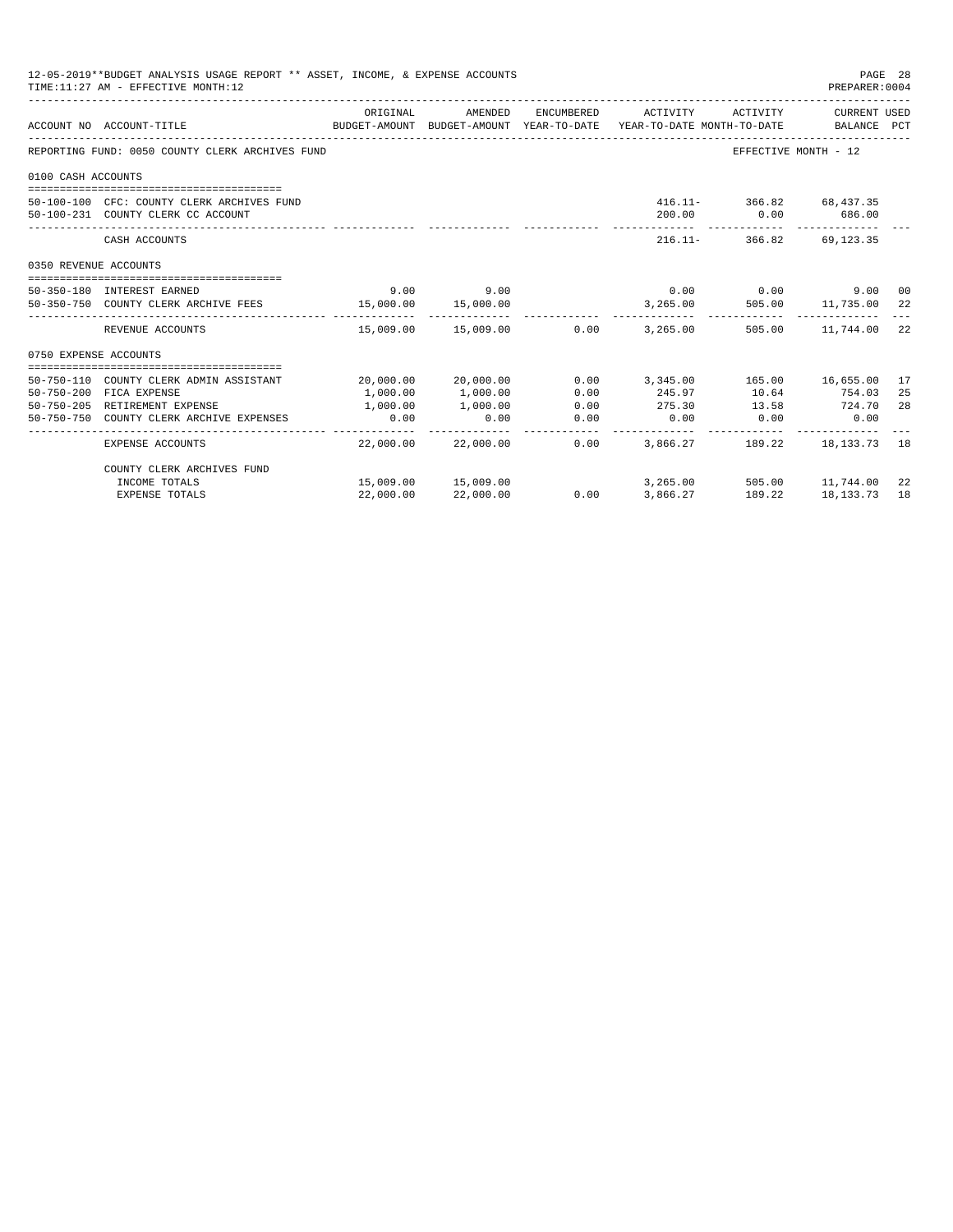|                       | 12-05-2019**BUDGET ANALYSIS USAGE REPORT ** ASSET, INCOME, & EXPENSE ACCOUNTS<br>TIME: 11:27 AM - EFFECTIVE MONTH: 12 |          |         |               |                     |                        | PAGE 29<br>PREPARER: 0004                        |    |
|-----------------------|-----------------------------------------------------------------------------------------------------------------------|----------|---------|---------------|---------------------|------------------------|--------------------------------------------------|----|
|                       | ACCOUNT NO ACCOUNT-TITLE CONTROL BUDGET-AMOUNT BUDGET-AMOUNT YEAR-TO-DATE YEAR-TO-DATE MONTH-TO-DATE BALANCE PCT      | ORIGINAL | AMENDED |               | ENCUMBERED ACTIVITY |                        | ACTIVITY CURRENT USED                            |    |
|                       | REPORTING FUND: 0053 JUDICIAL TRAINING FUND                                                                           |          |         |               |                     |                        | EFFECTIVE MONTH - 12                             |    |
| 0100 CASH ACCOUNTS    |                                                                                                                       |          |         |               |                     |                        |                                                  |    |
|                       |                                                                                                                       |          |         |               |                     |                        |                                                  |    |
|                       | 53-100-100 JUDICIAL TRAINING FUND                                                                                     |          |         |               |                     | $0.00$ $0.00$ $876.01$ |                                                  |    |
|                       | 53-100-231 COUNTY CLERK CC ACCOUNT                                                                                    |          |         |               | 10.00<br>-------    |                        | $0.00$ 75.00<br>------------ -------------       |    |
|                       | CASH ACCOUNTS                                                                                                         |          |         |               | 10.00               |                        | $0.00$ 951.01                                    |    |
| 0353 REVENUE ACCOUNTS |                                                                                                                       |          |         |               |                     |                        |                                                  |    |
|                       | 53-353-180 INTEREST EARNED                                                                                            | 0.00     | 0.00    |               |                     | $0.00$ 0.00 0.00 0.00  |                                                  |    |
|                       | 53-353-753 JUDICIAL TRAINING FEES                                                                                     | 85.00    | 85.00   |               | 10.00               | 0.00                   | 75.00 12                                         |    |
|                       |                                                                                                                       |          |         |               |                     |                        |                                                  |    |
|                       | REVENUE ACCOUNTS                                                                                                      | 85.00    |         | 85.00         | 0.00                | 10.00                  | 0.00<br>75.00 12                                 |    |
| 0753 EXPENSE ACCOUNTS |                                                                                                                       |          |         |               |                     |                        |                                                  |    |
|                       |                                                                                                                       |          |         |               |                     |                        |                                                  |    |
|                       | 53-753-753 JUDICIAL TRAINING EXPENSES                                                                                 | 85.00    | 85.00   |               |                     |                        | $0.00$ $0.00$ $0.00$ $0.00$ $0.50$ $0.00$ $0.00$ |    |
|                       | EXPENSE ACCOUNTS                                                                                                      | 85.00    |         | 0.00<br>85.00 | 0.00                | 0.00                   | 85.00 00                                         |    |
|                       | JUDICIAL TRAINING FUND                                                                                                |          |         |               |                     |                        |                                                  |    |
|                       | INCOME TOTALS                                                                                                         | 85.00    | 85.00   |               | 10.00               |                        | $0.00$ 75.00 12                                  |    |
|                       | <b>EXPENSE TOTALS</b>                                                                                                 | 85.00    | 85.00   | 0.00          | 0.00                | 0.00                   | 85.00                                            | 00 |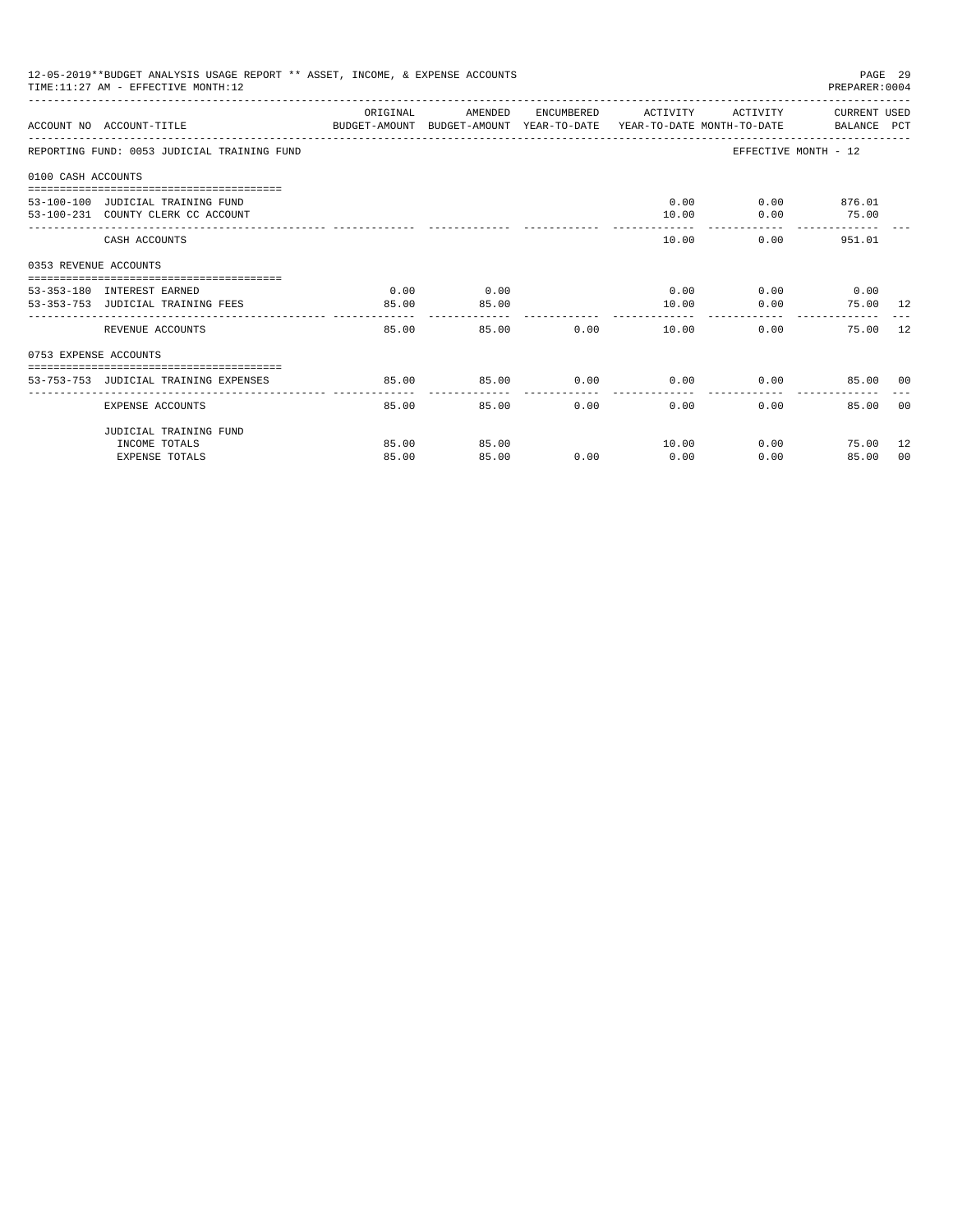|                       | 12-05-2019**BUDGET ANALYSIS USAGE REPORT ** ASSET, INCOME, & EXPENSE ACCOUNTS<br>TIME: 11:27 AM - EFFECTIVE MONTH: 12 |             |                               |                 |                     |                           | PAGE 30<br>PREPARER: 0004                                                                       |                |
|-----------------------|-----------------------------------------------------------------------------------------------------------------------|-------------|-------------------------------|-----------------|---------------------|---------------------------|-------------------------------------------------------------------------------------------------|----------------|
|                       | ACCOUNT NO ACCOUNT-TITLE                                                                                              | ORIGINAL    | AMENDED                       |                 | ENCUMBERED ACTIVITY | ACTIVITY                  | CURRENT USED<br>BUDGET-AMOUNT BUDGET-AMOUNT YEAR-TO-DATE YEAR-TO-DATE MONTH-TO-DATE BALANCE PCT |                |
|                       | REPORTING FUND: 0056 COUNTY CLERK PRESERVATION FUND                                                                   |             |                               |                 |                     |                           | EFFECTIVE MONTH - 12                                                                            |                |
| 0100 CASH ACCOUNTS    |                                                                                                                       |             |                               |                 |                     |                           |                                                                                                 |                |
|                       |                                                                                                                       |             |                               |                 |                     |                           |                                                                                                 |                |
|                       | 56-100-100 CFC: COUNTY CLERK PRESERVATION                                                                             |             |                               |                 |                     | 2,916.28 317.08 12,463.17 |                                                                                                 |                |
|                       | 56-100-231 COUNTY CLERK CC ACCOUNT                                                                                    |             |                               |                 | 192.00              |                           | $1.00$ 582.00                                                                                   |                |
|                       | CASH ACCOUNTS                                                                                                         |             |                               |                 |                     | 3.108.28 318.08 13.045.17 |                                                                                                 |                |
| 0356 REVENUE ACCOUNTS |                                                                                                                       |             |                               |                 |                     |                           |                                                                                                 |                |
|                       | 56-356-180 INTEREST EARNED                                                                                            |             | 50.00 50.00                   |                 |                     | $0.00$ 0.00               | 50.00 00                                                                                        |                |
|                       | 56-356-756 COUNTY CLERK PRESERVATION FEES 14,000.00 14,000.00                                                         |             |                               |                 |                     |                           | 3, 256. 20 505. 00 10, 743. 80                                                                  | 23             |
|                       | 56-356-757 PRESERVATION VS HB 1744                                                                                    | 200.00      | 200.00                        |                 | 45.00               |                           | $6.00$ 155.00                                                                                   | 23             |
|                       | REVENUE ACCOUNTS                                                                                                      | ----------- |                               |                 |                     |                           | $14,250.00$ $14,250.00$ $0.00$ $3,301.20$ $511.00$ $10,948.80$ 23                               |                |
| 0756 EXPENSE ACCOUNTS |                                                                                                                       |             |                               |                 |                     |                           |                                                                                                 |                |
|                       |                                                                                                                       |             |                               |                 |                     |                           |                                                                                                 |                |
|                       | 56-756-110 COUNTY CLERK ADMIN ASSISTANT                                                                               | 7,000.00    | 7.000.00                      | 0.00            | 0.00                |                           | $0.00$ 7,000.00                                                                                 | 00             |
|                       | 56-756-200 FICA EXPENSE                                                                                               | 850.00      | 850.00                        | 0.00            | 0.00                | 0.00                      | 850.00                                                                                          | 0 <sub>0</sub> |
|                       | 56-756-205 RETIREMENT EXPENSE                                                                                         | 800.00      | 800.00                        | 0.00            |                     | $0.00$ $0.00$ $800.00$    |                                                                                                 | 0 <sup>0</sup> |
|                       | 56-756-756 COUNTY CLERK PRESERVATION EXPENSE 5.600.00 5.600.00                                                        |             |                               | 0.00            |                     |                           | 192.92 192.92 5,407.08                                                                          | 03             |
|                       | 56-756-757 PRESERVATION VS HB 1744                                                                                    | 0.00        | 0.00<br>- - - - - - - - - - - | 0.00<br>------- | 0.00                | 0.00<br>.                 | 0.00                                                                                            |                |
|                       | EXPENSE ACCOUNTS                                                                                                      |             |                               |                 |                     |                           | $14.250.00$ $14.250.00$ $0.00$ $192.92$ $192.92$ $14.057.08$ 01                                 |                |
|                       | COUNTY CLERK PRESERVATION FUND                                                                                        |             |                               |                 |                     |                           |                                                                                                 |                |
|                       | INCOME TOTALS                                                                                                         |             | 14,250.00  14,250.00          |                 |                     |                           | 3,301.20 511.00 10,948.80 23                                                                    |                |
|                       | <b>EXPENSE TOTALS</b>                                                                                                 | 14,250.00   | 14,250.00                     | 0.00            | 192.92              | 192.92                    | 14,057.08                                                                                       | 01             |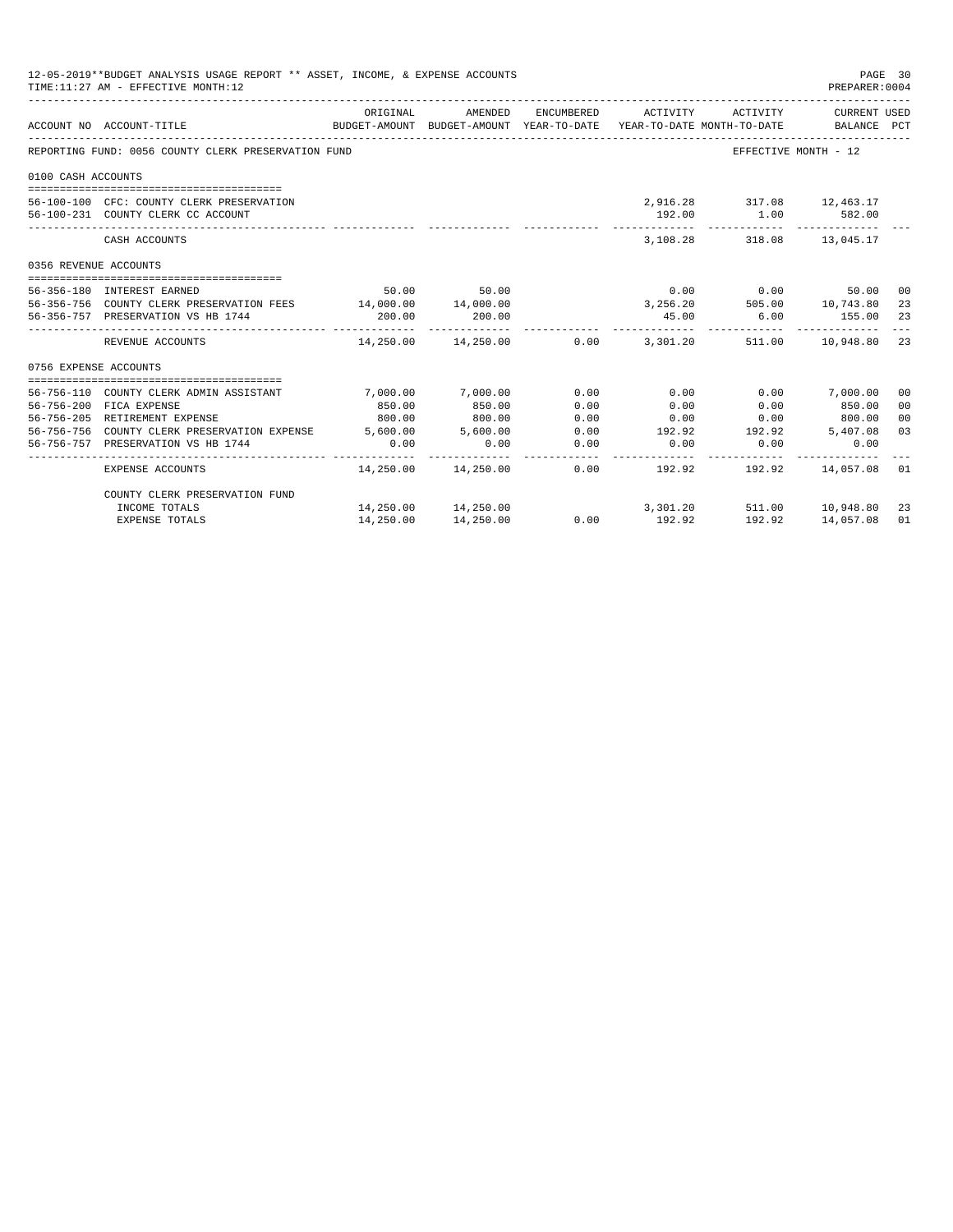| ACTIVITY CURRENT USED<br>BUDGET-AMOUNT BUDGET-AMOUNT YEAR-TO-DATE YEAR-TO-DATE MONTH-TO-DATE BALANCE PCT<br>EFFECTIVE MONTH - 12 |                                                                                                                                                                                                          |
|----------------------------------------------------------------------------------------------------------------------------------|----------------------------------------------------------------------------------------------------------------------------------------------------------------------------------------------------------|
|                                                                                                                                  |                                                                                                                                                                                                          |
|                                                                                                                                  |                                                                                                                                                                                                          |
|                                                                                                                                  |                                                                                                                                                                                                          |
|                                                                                                                                  |                                                                                                                                                                                                          |
|                                                                                                                                  |                                                                                                                                                                                                          |
|                                                                                                                                  |                                                                                                                                                                                                          |
|                                                                                                                                  |                                                                                                                                                                                                          |
|                                                                                                                                  | <sup>16</sup>                                                                                                                                                                                            |
|                                                                                                                                  |                                                                                                                                                                                                          |
|                                                                                                                                  |                                                                                                                                                                                                          |
|                                                                                                                                  |                                                                                                                                                                                                          |
|                                                                                                                                  | 00                                                                                                                                                                                                       |
|                                                                                                                                  | $0.00$ 10,946.51<br>945.00<br>560.00<br>-------------<br>$0.00$ 12,451.51<br>$0.00$ 0.00<br>$0.00$ 1,850.00 16<br>$0.00$ 1,850.00<br>$0.00$ 1,250.00 00<br>1,250.00 00<br>$0.00$ 1,850.00 16<br>1,250.00 |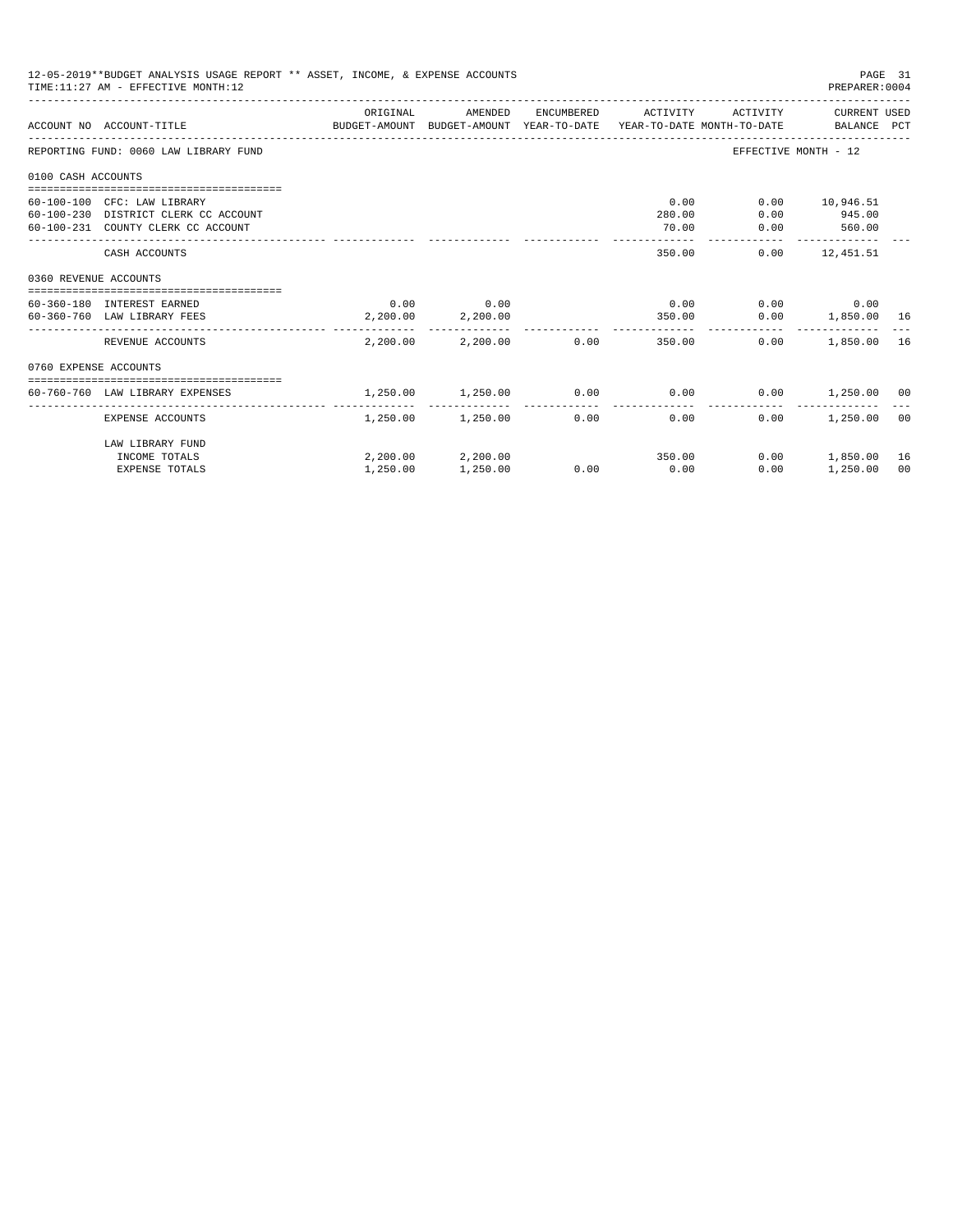|                       | 12-05-2019**BUDGET ANALYSIS USAGE REPORT ** ASSET, INCOME, & EXPENSE ACCOUNTS<br>TIME: 11:27 AM - EFFECTIVE MONTH: 12 |                       |                                                     |            |                         |                                        | PAGE 32<br>PREPARER: 0004          |       |
|-----------------------|-----------------------------------------------------------------------------------------------------------------------|-----------------------|-----------------------------------------------------|------------|-------------------------|----------------------------------------|------------------------------------|-------|
|                       | ACCOUNT NO ACCOUNT-TITLE                                                                                              | ORIGINAL              | AMENDED<br>BUDGET-AMOUNT BUDGET-AMOUNT YEAR-TO-DATE | ENCUMBERED | ACTIVITY                | ACTIVITY<br>YEAR-TO-DATE MONTH-TO-DATE | <b>CURRENT USED</b><br>BALANCE PCT |       |
|                       | REPORTING FUND: 0063 DISTRICT CLERK PRESERVATION FUND                                                                 |                       |                                                     |            |                         |                                        | EFFECTIVE MONTH - 12               |       |
| 0100 CASH ACCOUNTS    |                                                                                                                       |                       |                                                     |            |                         |                                        |                                    |       |
|                       | 63-100-100 CFC: DISTRICT CLERK PRESERVATION<br>63-100-230 DISTRICT CLERK CC ACCOUNT                                   |                       |                                                     |            | 0.74<br>45.00           | 0.00                                   | $0.00$ 1,511.38<br>155.00          |       |
|                       | CASH ACCOUNTS                                                                                                         |                       |                                                     |            | 45.74                   | 0.00                                   | 1,666.38                           |       |
| 0363 REVENUE ACCOUNTS |                                                                                                                       |                       |                                                     |            |                         |                                        |                                    |       |
|                       |                                                                                                                       |                       |                                                     |            |                         |                                        |                                    |       |
|                       | 63-363-180 INTEREST EARNED                                                                                            | 10.00                 | 10.00                                               |            | 0.00                    | 0.00                                   | 10.00                              | - 0.0 |
|                       | 63-363-763 DIST CLERK PRESERVATION FEES                                                                               | 220.00                | 220.00                                              |            | 45.74                   | 0.00                                   | 174.26                             | 21    |
|                       | 63-363-764 DIST CLERK CHILD SUPPORT                                                                                   | 0.00                  | 0.00                                                |            | 0.00                    | 0.00                                   | 0.00                               |       |
|                       | 63-363-765 UNALLOCATED COURT COSTS BEFORE 03                                                                          | 0.00<br>------------- | 0.00<br>-------                                     |            | 0.00<br>$- - - - - - -$ | 0.00                                   | 0.00                               |       |
|                       | REVENUE ACCOUNTS                                                                                                      | 230.00                | 230.00                                              | 0.00       | 45.74                   | 0.00                                   | 184.26                             | 2.0   |
| 0763 EXPENSE ACCOUNTS |                                                                                                                       |                       |                                                     |            |                         |                                        |                                    |       |
|                       |                                                                                                                       |                       |                                                     |            |                         |                                        |                                    |       |
|                       | 63-763-763 DIST CLERK PRESERVATION EXPENSE                                                                            | 0.00                  | 0.00                                                | 0.00       | 0.00                    | 0.00                                   | 0.00                               |       |
|                       | 63-763-764 DIST CLERK CHILD SUPPORT                                                                                   | 0.00                  | 0.00                                                | 0.00       | 0.00                    | 0.00                                   | 0.00                               |       |
|                       | 63-763-765 UNALLOCATED COURT COSTS BEFORE 03                                                                          | 0.00                  | 0.00                                                | 0.00       | 0.00<br>$- - - -$       | 0.00                                   | 0.00                               |       |
|                       | <b>EXPENSE ACCOUNTS</b>                                                                                               | 0.00                  | 0.00                                                | 0.00       | 0.00                    | 0.00                                   | 0.00                               |       |
|                       | DISTRICT CLERK PRESERVATION FUND                                                                                      |                       |                                                     |            |                         |                                        |                                    |       |
|                       | INCOME TOTALS                                                                                                         | 230.00                | 230.00                                              |            | 45.74                   | 0.00                                   | 184.26                             | 20    |
|                       | <b>EXPENSE TOTALS</b>                                                                                                 | 0.00                  | 0.00                                                | 0.00       | 0.00                    | 0.00                                   | 0.00                               |       |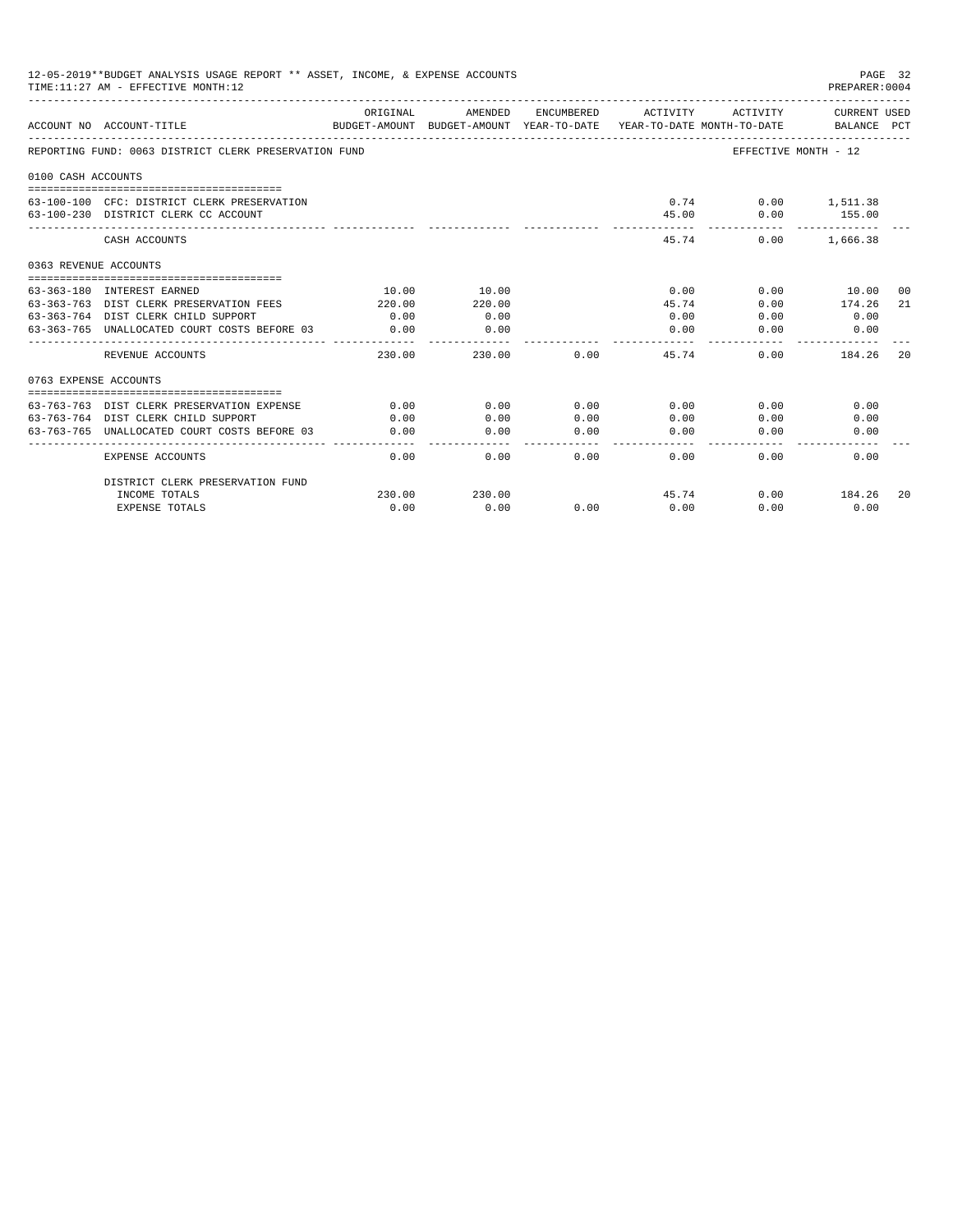|                       | 12-05-2019**BUDGET ANALYSIS USAGE REPORT ** ASSET, INCOME, & EXPENSE ACCOUNTS<br>TIME: 11:27 AM - EFFECTIVE MONTH: 12                      |                                            |                               |                      |                       |                                        | PAGE 33<br>PREPARER: 0004                  |                      |
|-----------------------|--------------------------------------------------------------------------------------------------------------------------------------------|--------------------------------------------|-------------------------------|----------------------|-----------------------|----------------------------------------|--------------------------------------------|----------------------|
|                       | BUDGET-AMOUNT BUDGET-AMOUNT YEAR-TO-DATE YEAR-TO-DATE MONTH-TO-DATE     BALANCE PCT<br>ACCOUNT NO ACCOUNT-TITLE                            | ORIGINAL                                   | AMENDED                       | ENCUMBERED           | ACTIVITY              | ACTIVITY                               | CURRENT USED                               |                      |
|                       | REPORTING FUND: 0066 COURTHOUSE SECURITY FUND                                                                                              |                                            |                               |                      |                       |                                        | EFFECTIVE MONTH - 12                       |                      |
| 0100 CASH ACCOUNTS    |                                                                                                                                            |                                            |                               |                      |                       |                                        |                                            |                      |
|                       | 66-100-100 CFC: COURTHOUSE SECURITY<br>66-100-230 DISTRICT CLERK CC ACCOUNT<br>66-100-231 COUNTY CLERK CC ACCOUNT<br>66-100-232 JP ACCOUNT |                                            |                               |                      | 40.00<br>28.00        | 401.44<br>0.00<br>147.14 1.67 1,041.94 | 55.00 25,991.28<br>130.00<br>$0.00$ 133.80 |                      |
|                       | CASH ACCOUNTS                                                                                                                              |                                            |                               |                      | 616.58                | 56.67                                  | 27,297.02                                  |                      |
| 0366 REVENUE ACCOUNTS |                                                                                                                                            |                                            |                               |                      |                       |                                        |                                            |                      |
|                       | --------------------------------------<br>66-366-180 INTEREST EARNED<br>66-366-766 COURTHOUSE SECURITY FEES 3.200.00 3.200.00              | 0.00                                       | 0.00                          |                      |                       | $0.00$ $0.00$ $0.00$ $0.00$<br>616.58  | 56.67 2.583.42 19                          |                      |
|                       | REVENUE ACCOUNTS                                                                                                                           | 3,200.00                                   |                               | 3,200.00 0.00        | -----------<br>616.58 | 56.67                                  | 2,583.42                                   | 19                   |
| 0766 EXPENSE ACCOUNTS |                                                                                                                                            |                                            |                               |                      |                       |                                        |                                            |                      |
|                       | 66-766-766 COURTHOUSE SECURITY EXPENSES                                                                                                    | $1,000.00$ $1,000.00$ $0.00$ $0.00$ $0.00$ |                               |                      |                       |                                        | $0.00$ 1,000.00 00                         |                      |
|                       | EXPENSE ACCOUNTS                                                                                                                           |                                            | $1.000.00$ $1.000.00$         | ------------<br>0.00 | -------------<br>0.00 | 0.00                                   | 1,000.00                                   | ററ                   |
|                       | COURTHOUSE SECURITY FUND                                                                                                                   |                                            |                               |                      |                       |                                        |                                            |                      |
|                       | INCOME TOTALS<br><b>EXPENSE TOTALS</b>                                                                                                     | 1,000.00                                   | 3,200.00 3,200.00<br>1,000.00 | 0.00                 | 0.00                  | 616.58<br>56.67<br>0.00                | 2,583.42<br>1,000.00                       | 19<br>0 <sup>0</sup> |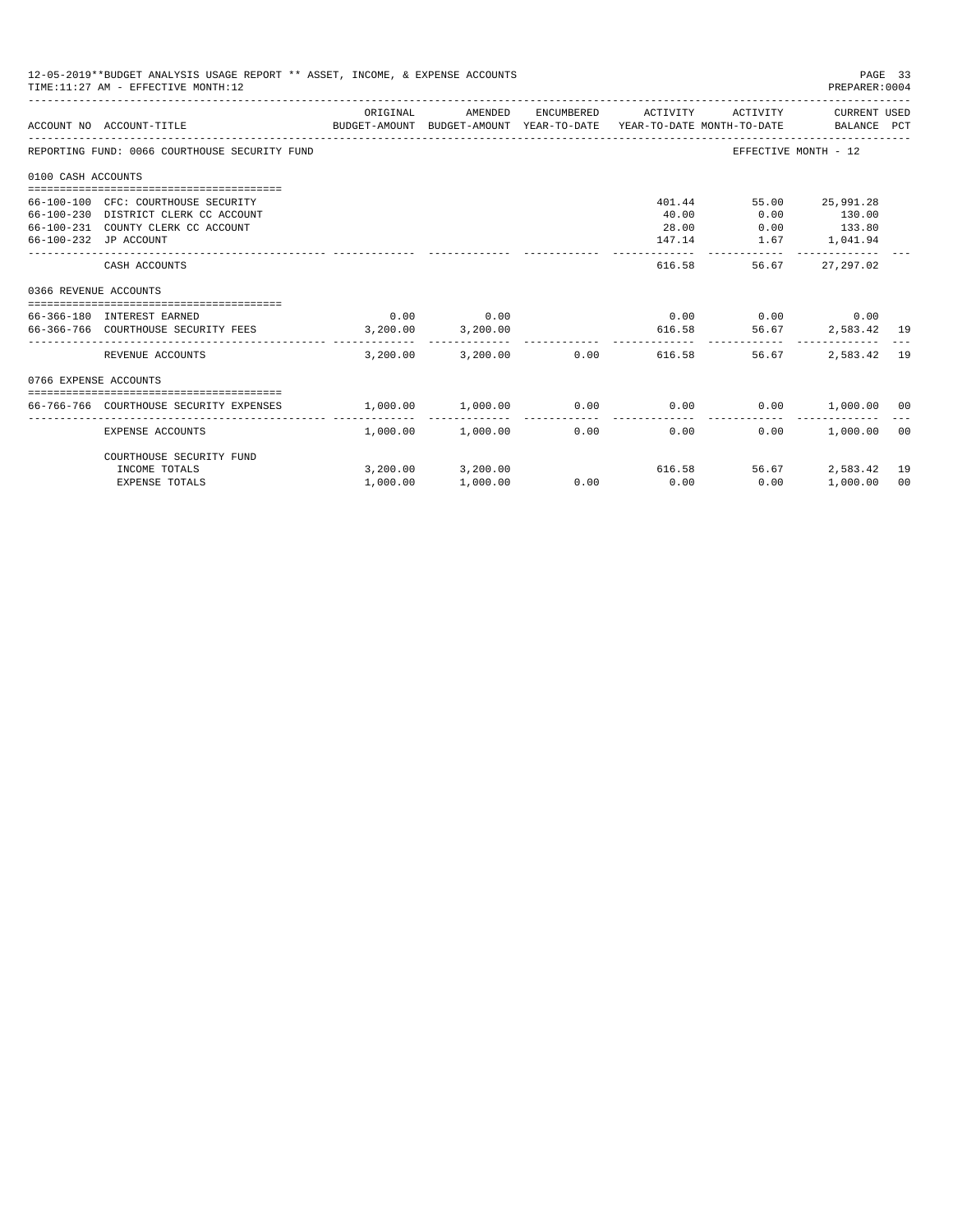|                       | 12-05-2019**BUDGET ANALYSIS USAGE REPORT ** ASSET, INCOME, & EXPENSE ACCOUNTS<br>TIME: 11:27 AM - EFFECTIVE MONTH: 12  |                |                                 |      |                                  |                       | PAGE 34<br>PREPARER: 0004                           |               |
|-----------------------|------------------------------------------------------------------------------------------------------------------------|----------------|---------------------------------|------|----------------------------------|-----------------------|-----------------------------------------------------|---------------|
|                       | ACCOUNT NO ACCOUNT-TITLE COMPARENT AND BUDGET-AMOUNT BUDGET-AMOUNT YEAR-TO-DATE YEAR-TO-DATE MONTH-TO-DATE BALANCE PCT | ORIGINAL       | AMENDED                         |      | ENCUMBERED ACTIVITY              |                       | ACTIVITY CURRENT USED                               |               |
|                       | REPORTING FUND: 0068 COUNTY PRESERVATION FUND                                                                          |                |                                 |      |                                  |                       | EFFECTIVE MONTH - 12                                |               |
| 0100 CASH ACCOUNTS    |                                                                                                                        |                |                                 |      |                                  |                       |                                                     |               |
|                       | 68-100-100 CFC: COUNTY PRESERVATION<br>68-100-230 DISTRICT CLERK CC ACCOUNT<br>68-100-231 COUNTY CLERK CC ACCOUNT      |                |                                 |      | 45.00<br>10.00<br>______________ | 71.43<br>0.00<br>0.00 | $0.00$ 3,450.71<br>160.00<br>80.00<br>------------- |               |
|                       | CASH ACCOUNTS                                                                                                          |                |                                 |      |                                  | 126.43                | $0.00$ 3,690.71                                     |               |
| 0368 REVENUE ACCOUNTS |                                                                                                                        |                |                                 |      |                                  |                       |                                                     |               |
|                       | 68-368-180 INTEREST EARNED<br>68-368-768 COUNTY PRESERVATION FEES                                                      | 5.00<br>650.00 | 5.00<br>650.00<br>------------- |      | 126.43                           |                       | $0.00$ $0.00$ $5.00$<br>0.00<br>523.57 19           | 00            |
|                       | REVENUE ACCOUNTS                                                                                                       | 655.00         |                                 |      | 655.00 0.00 126.43               |                       | 0.00<br>528.57                                      | <sup>19</sup> |
| 0768 EXPENSE ACCOUNTS |                                                                                                                        |                |                                 |      |                                  |                       |                                                     |               |
|                       | 68-768-768 COUNTY PRESERVATION EXPENSES                                                                                | 0.00           | 0.00                            |      | $0.00$ 0.00                      |                       | 0.00<br>0.00                                        |               |
|                       | <b>EXPENSE ACCOUNTS</b>                                                                                                | 0.00           | 0.00                            | 0.00 | 0.00                             | 0.00                  | 0.00                                                |               |
|                       | COUNTY PRESERVATION FUND                                                                                               |                |                                 |      |                                  |                       |                                                     |               |
|                       | INCOME TOTALS                                                                                                          | 655.00         | 655.00                          |      | 126.43                           |                       | $0.00$ 528.57                                       | 19            |
|                       | <b>EXPENSE TOTALS</b>                                                                                                  | 0.00           | 0.00                            | 0.00 | 0.00                             | 0.00                  | 0.00                                                |               |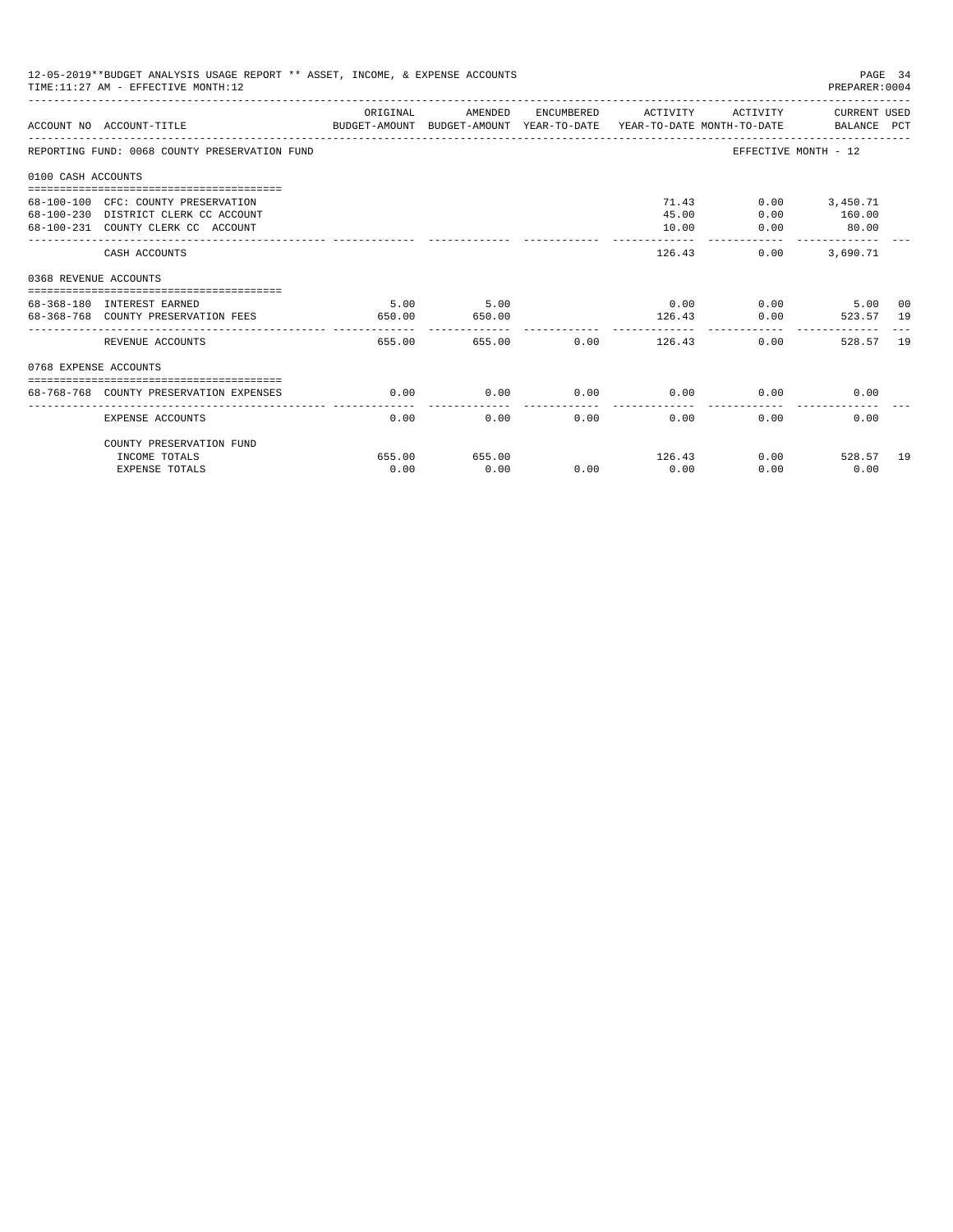| ORIGINAL<br>AMENDED<br>ENCUMBERED ACTIVITY<br>ACTIVITY CURRENT USED<br>ACCOUNT NO ACCOUNT-TITLE<br>BUDGET-AMOUNT BUDGET-AMOUNT YEAR-TO-DATE YEAR-TO-DATE MONTH-TO-DATE BALANCE PCT<br>REPORTING FUND: 0070 INMATE PHONE FUND PROFIT ACCOUNT<br>EFFECTIVE MONTH - 12<br>0100 CASH ACCOUNTS | PREPARER: 0004     |
|-------------------------------------------------------------------------------------------------------------------------------------------------------------------------------------------------------------------------------------------------------------------------------------------|--------------------|
|                                                                                                                                                                                                                                                                                           |                    |
|                                                                                                                                                                                                                                                                                           |                    |
|                                                                                                                                                                                                                                                                                           |                    |
| 430.13 102.10 2,553.29<br>70-100-100 CFC: INMATE PHONE FUND<br>70-100-110 INMATE PHONE CHECKING<br>0.00<br>$0.00$ 895.06<br>________________________________                                                                                                                              |                    |
| 430.13 102.10 3,448.35<br>CASH ACCOUNTS                                                                                                                                                                                                                                                   |                    |
| 0370 REVENUE ACCOUNTS                                                                                                                                                                                                                                                                     |                    |
| $0.00$ 0.00<br>$0.00$ $0.00$ $0.00$ $0.00$ $0.00$<br>70-370-180 INTEREST EARNED<br>1,000.00 1,000.00<br>430.13 102.10 569.87<br>70-370-770 INMATE PHONE REVENUES                                                                                                                          | -43                |
| $1.000.00$ $1.000.00$ 0.00<br>REVENUE ACCOUNTS<br>430.13 102.10                                                                                                                                                                                                                           | 569.87<br>43       |
| 0770 EXPENSE ACCOUNTS                                                                                                                                                                                                                                                                     |                    |
| $0.00$ $0.00$ $0.00$ $0.00$<br>300.00<br>300.00<br>70-770-770 INMATE PHONE EXPENSES                                                                                                                                                                                                       | 300.00 00          |
| 0.00<br>0.00<br>0.00<br>EXPENSE ACCOUNTS<br>300.00<br>300.00                                                                                                                                                                                                                              | 300.00 00          |
| INMATE PHONE FUND PROFIT ACCOUNT                                                                                                                                                                                                                                                          |                    |
| $1,000.00$ $1,000.00$<br>430.13 102.10 569.87<br>INCOME TOTALS<br>300.00<br>0.00<br>0.00<br>0.00<br>300.00<br><b>EXPENSE TOTALS</b>                                                                                                                                                       | 43<br>300.00<br>00 |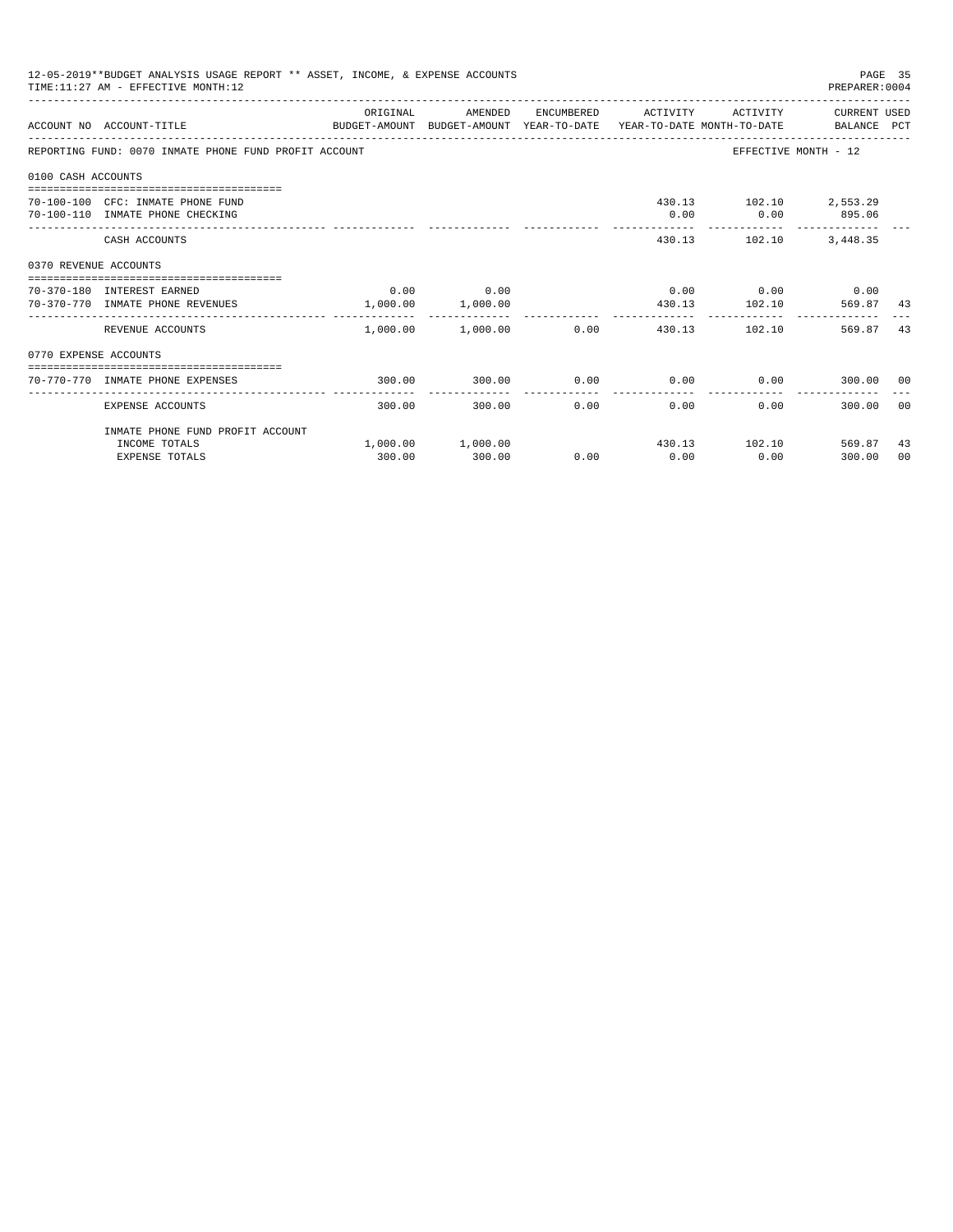|                       | 12-05-2019**BUDGET ANALYSIS USAGE REPORT ** ASSET, INCOME, & EXPENSE ACCOUNTS<br>PAGE 36<br>TIME: 11:27 AM - EFFECTIVE MONTH: 12<br>PREPARER: 0004 |          |               |             |                      |                                                                                                                                                                                                                             |                 |       |  |
|-----------------------|----------------------------------------------------------------------------------------------------------------------------------------------------|----------|---------------|-------------|----------------------|-----------------------------------------------------------------------------------------------------------------------------------------------------------------------------------------------------------------------------|-----------------|-------|--|
|                       | ACCOUNT NO ACCOUNT-TITLE                                                                                                                           | ORIGINAL | AMENDED       | ENCUMBERED  | ACTIVITY             | ACTIVITY<br>BUDGET-AMOUNT BUDGET-AMOUNT YEAR-TO-DATE YEAR-TO-DATE MONTH-TO-DATE BALANCE PCT                                                                                                                                 | CURRENT USED    |       |  |
|                       | REPORTING FUND: 0072 HOT CHECK FUND                                                                                                                |          |               |             |                      | EFFECTIVE MONTH - 12                                                                                                                                                                                                        |                 |       |  |
| 0100 CASH ACCOUNTS    |                                                                                                                                                    |          |               |             |                      |                                                                                                                                                                                                                             |                 |       |  |
|                       | 72-100-100 CFC: HOT CHECK FUND                                                                                                                     |          |               |             | 0.00                 |                                                                                                                                                                                                                             | $0.00$ 2,691.07 |       |  |
|                       | CASH ACCOUNTS                                                                                                                                      |          |               |             | 0.00                 | 0.00                                                                                                                                                                                                                        | 2,691.07        |       |  |
| 0372 REVENUE ACCOUNTS |                                                                                                                                                    |          |               |             |                      |                                                                                                                                                                                                                             |                 |       |  |
|                       | 72-372-180 INTEREST EARNED                                                                                                                         | 0.00     | 0.00          |             |                      | $0.00$ and $0.00$ and $0.00$ and $0.00$ and $0.00$ and $0.00$ and $0.00$ and $0.00$ and $0.00$ and $0.00$ and $0.00$ and $0.00$ and $0.00$ and $0.00$ and $0.00$ and $0.00$ and $0.00$ and $0.00$ and $0.00$ and $0.00$ and | $0.00$ 0.00     |       |  |
|                       | 72-372-772 HOT CHECK REVENUES                                                                                                                      | 580.00   | 580.00        |             | 0.00                 | 0.00                                                                                                                                                                                                                        | 580.00 00       |       |  |
|                       | REVENUE ACCOUNTS                                                                                                                                   | 580.00   | ------------- | 580.00 0.00 | 0.00                 | ------------------------------<br>0.00                                                                                                                                                                                      | 580.00          | - 0.0 |  |
| 0772 EXPENSE ACCOUNTS |                                                                                                                                                    |          |               |             |                      |                                                                                                                                                                                                                             |                 |       |  |
|                       | -----------------------------<br>72-772-772 HOT CHECK EXPENSES                                                                                     | 540.00   | 540.00        |             |                      | $0.00$ $0.00$ $0.00$ $0.00$ $0.540.00$ $00$                                                                                                                                                                                 |                 |       |  |
|                       | EXPENSE ACCOUNTS                                                                                                                                   | 540.00   | 540.00        | 0.00        | ------------<br>0.00 | 0.00                                                                                                                                                                                                                        | 540.00 00       |       |  |
|                       | HOT CHECK FUND                                                                                                                                     |          |               |             |                      |                                                                                                                                                                                                                             |                 |       |  |
|                       | INCOME TOTALS                                                                                                                                      | 580.00   | 580.00        |             | 0.00                 | $0.00$ and $0.00$                                                                                                                                                                                                           | 580.00          | 00    |  |
|                       | <b>EXPENSE TOTALS</b>                                                                                                                              | 540.00   | 540.00        | 0.00        | 0.00                 | 0.00                                                                                                                                                                                                                        | 540.00          | 00    |  |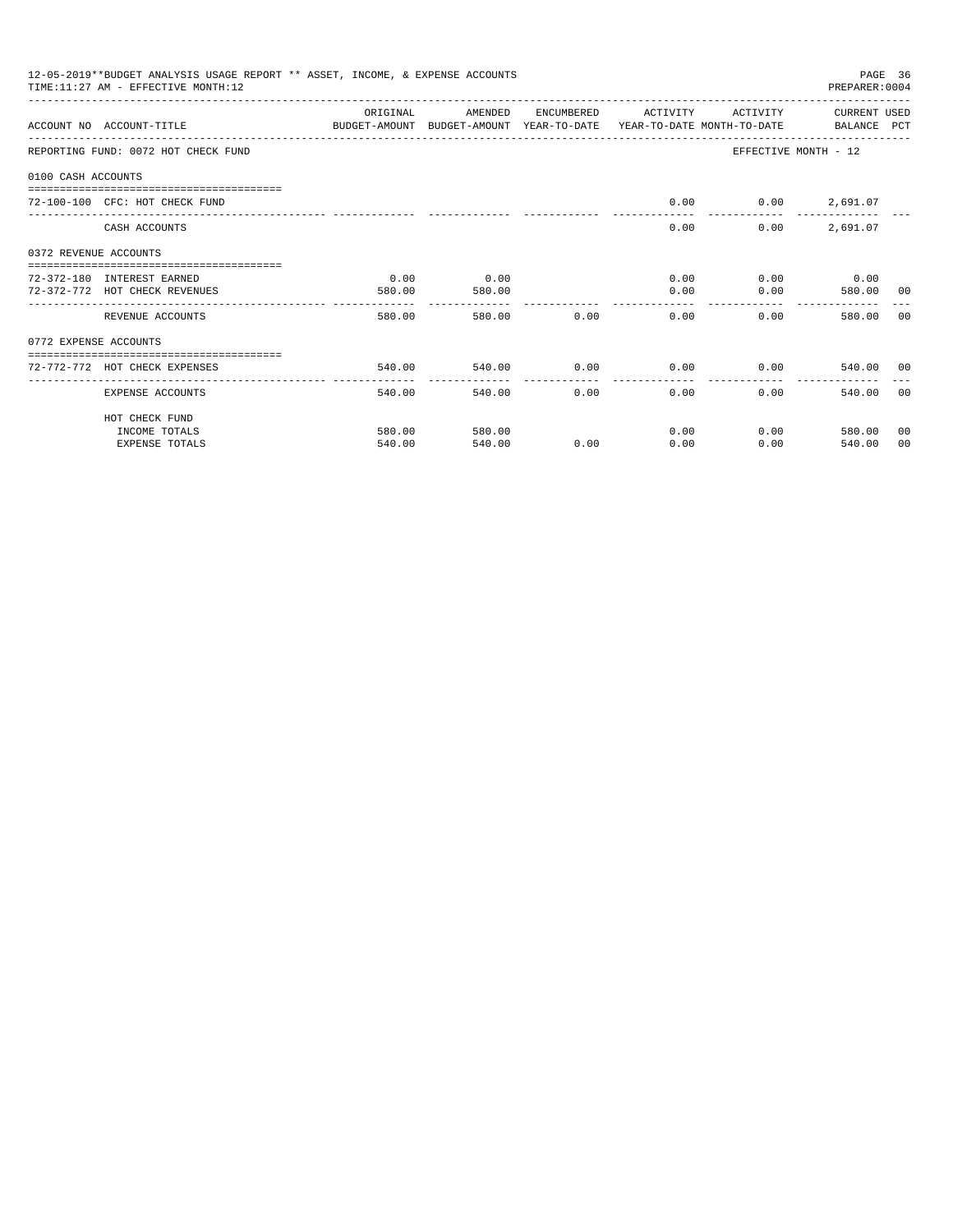|                       | 12-05-2019**BUDGET ANALYSIS USAGE REPORT ** ASSET, INCOME, & EXPENSE ACCOUNTS<br>TIME: 11:27 AM - EFFECTIVE MONTH: 12 |          |                       |               |                                                                                 |                                                                        | PAGE 37<br>PREPARER: 0004   |     |
|-----------------------|-----------------------------------------------------------------------------------------------------------------------|----------|-----------------------|---------------|---------------------------------------------------------------------------------|------------------------------------------------------------------------|-----------------------------|-----|
|                       | ACCOUNT NO ACCOUNT-TITLE                                                                                              | ORIGINAL | AMENDED               | ENCUMBERED    | ACTIVITY<br>BUDGET-AMOUNT BUDGET-AMOUNT YEAR-TO-DATE YEAR-TO-DATE MONTH-TO-DATE | ACTIVITY                                                               | CURRENT USED<br>BALANCE PCT |     |
|                       | REPORTING FUND: 0074 BAIL BOND FUND                                                                                   |          |                       |               |                                                                                 | EFFECTIVE MONTH - 12                                                   |                             |     |
| 0100 CASH ACCOUNTS    |                                                                                                                       |          |                       |               |                                                                                 |                                                                        |                             |     |
|                       | 74-100-100 CFC: BAIL BOND FUND<br>74-100-232 JP CREDIT CARD ACCOUNT                                                   |          |                       |               |                                                                                 | 1,720.00-2,515.00 35,523.88<br>845.00   0.00   1,830.00<br>----------- |                             |     |
|                       | CASH ACCOUNTS                                                                                                         |          |                       |               | 875.00-                                                                         |                                                                        | 2,515.00 37,353.88          |     |
| 0374 REVENUE ACCOUNTS |                                                                                                                       |          |                       |               |                                                                                 |                                                                        |                             |     |
|                       |                                                                                                                       | 0.00     | 0.00                  |               | 0.00                                                                            | $0.00$ 0.00                                                            |                             |     |
|                       | 74-374-180 INTEREST EARNED<br>74-374-774 BAIL BOND FEES                                                               | 360.00   | 360.00                |               | 75.00                                                                           | 15.00                                                                  | 285.00                      | -21 |
|                       | 74-374-775 SALE OF ESTRAY                                                                                             | 0.00     | 0.00                  |               | 0.00                                                                            | 0.00                                                                   | 0.00                        |     |
|                       | 74-374-776 CASH BAIL BOND'S                                                                                           | 4,500.00 | 4,500.00              |               | 3,345.00                                                                        |                                                                        | 2,500.00 1,155.00           | 74  |
|                       | REVENUE ACCOUNTS                                                                                                      | 4,860,00 |                       | 4,860.00 0.00 | 3,420,00                                                                        | 2,515.00                                                               | 1,440.00                    | 70  |
| 0774 EXPENSE ACCOUNTS |                                                                                                                       |          |                       |               |                                                                                 |                                                                        |                             |     |
|                       |                                                                                                                       |          |                       |               |                                                                                 |                                                                        |                             |     |
|                       | 74-774-774 BAIL BOND EXPENSES                                                                                         | 600.00   | 600.00                | 0.00          | 15.00                                                                           | 0.00                                                                   | 585.00 03                   |     |
|                       | 74-774-775 SALE OF ESTRAY                                                                                             | 0.00     | 0.00                  | 0.00          | 0.00                                                                            | 0.00                                                                   | 0.00                        |     |
|                       | 74-774-776 CASH BOND EXPENSES                                                                                         | 600.00   | 600.00                | 0.00          | 4,280.00                                                                        | 0.00                                                                   | $3.680.00 - 713$            |     |
|                       | EXPENSE ACCOUNTS                                                                                                      |          | $1,200.00$ $1,200.00$ | 0.00          | 4,295,00                                                                        | 0.00                                                                   | $3.095.00 - 358$            |     |
|                       | <b>BAIL BOND FUND</b>                                                                                                 |          |                       |               |                                                                                 |                                                                        |                             |     |
|                       | INCOME TOTALS                                                                                                         |          | 4,860.00 4,860.00     |               |                                                                                 | 3,420.00 2,515.00                                                      | 1,440.00 70                 |     |
|                       | <b>EXPENSE TOTALS</b>                                                                                                 | 1,200.00 | 1,200.00              | 0.00          | 4,295.00                                                                        | 0.00                                                                   | $3.095.00 - 358$            |     |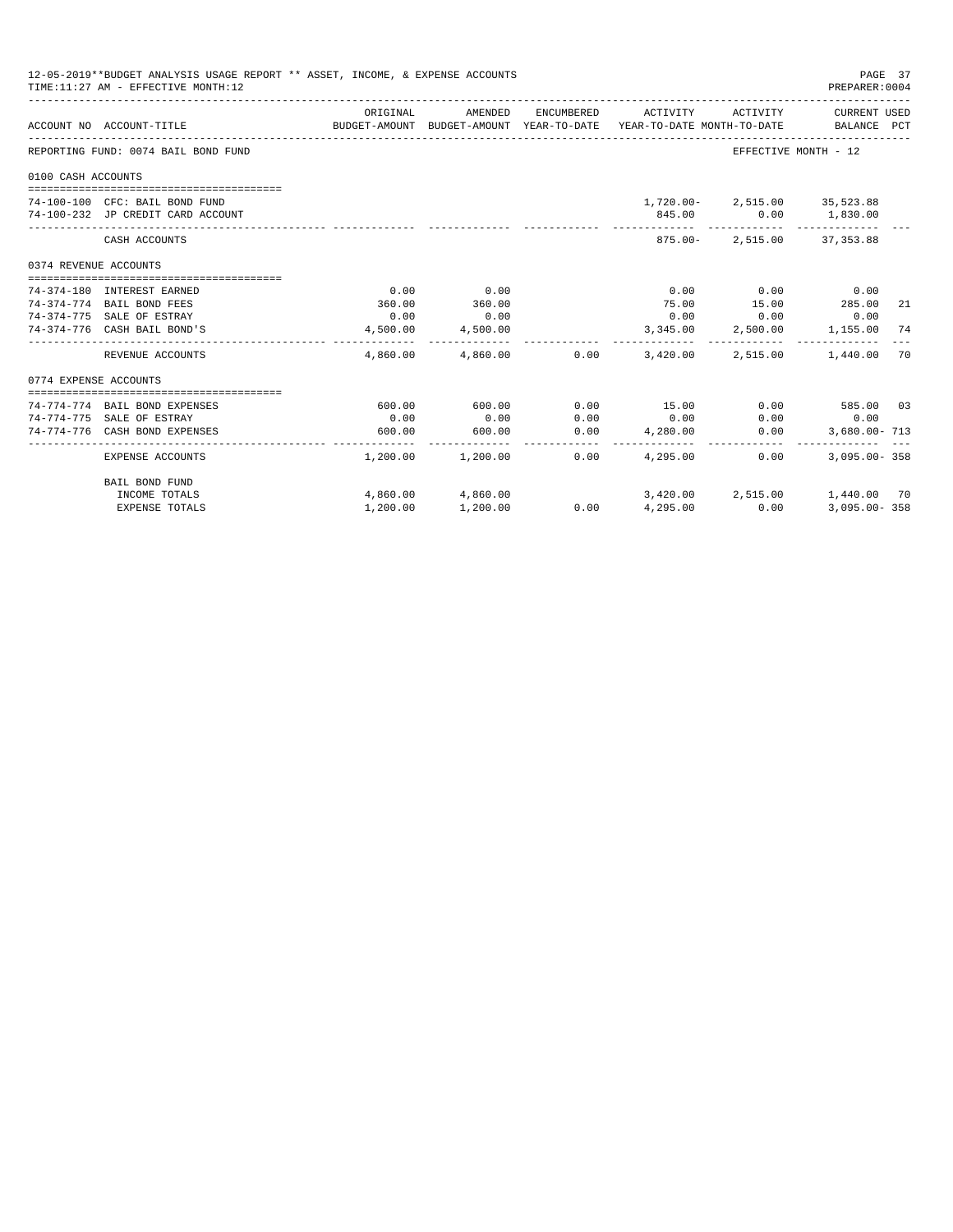|                       | 12-05-2019**BUDGET ANALYSIS USAGE REPORT ** ASSET, INCOME, & EXPENSE ACCOUNTS<br>PAGE 38<br>TIME: 11:27 AM - EFFECTIVE MONTH: 12<br>PREPARER: 0004 |           |                     |            |                                                                                 |                      |                               |               |  |
|-----------------------|----------------------------------------------------------------------------------------------------------------------------------------------------|-----------|---------------------|------------|---------------------------------------------------------------------------------|----------------------|-------------------------------|---------------|--|
|                       | ACCOUNT NO ACCOUNT-TITLE                                                                                                                           | ORIGINAL  | AMENDED             | ENCUMBERED | ACTIVITY<br>BUDGET-AMOUNT BUDGET-AMOUNT YEAR-TO-DATE YEAR-TO-DATE MONTH-TO-DATE | ACTIVITY             | CURRENT USED<br>BALANCE PCT   |               |  |
|                       | REPORTING FUND: 0076 STATE CRIMINAL & CIVIL FEES FUND                                                                                              |           |                     |            |                                                                                 | EFFECTIVE MONTH - 12 |                               |               |  |
| 0100 CASH ACCOUNTS    |                                                                                                                                                    |           |                     |            |                                                                                 |                      |                               |               |  |
|                       |                                                                                                                                                    |           |                     |            |                                                                                 |                      |                               |               |  |
|                       | 76-100-100 CFC: STATE CRIMINAL & CIVIL FEES                                                                                                        |           |                     |            | 16,991.09-257.47 65,329.13                                                      |                      |                               |               |  |
|                       | 76-100-230 DISTRICT CLERK CC ACCOUNT                                                                                                               |           |                     |            | 1,226.00 0.00 4,163.00                                                          |                      |                               |               |  |
|                       | 76-100-231 COUNTY CLERK CC ACCOUNT                                                                                                                 |           |                     |            |                                                                                 | 373.03 1.80 2,601.21 |                               |               |  |
|                       | 76-100-232 JP CC ACCOUNT                                                                                                                           |           |                     |            | 7,751.29 647.46                                                                 |                      | 25,514.19                     |               |  |
|                       | CASH ACCOUNTS                                                                                                                                      |           |                     |            |                                                                                 | 7,640.77-906.73      | 97,607.53                     |               |  |
| 0376 REVENUE ACCOUNTS |                                                                                                                                                    |           |                     |            |                                                                                 |                      |                               |               |  |
|                       | 76-376-180 INTEREST EARNED                                                                                                                         | 0.00      | 0.00                |            | 0.00                                                                            | 0.00                 | 0.00                          |               |  |
|                       | 76-376-701 DELINQUENT CASES                                                                                                                        | 0.00      | 0.00                |            | 0.00                                                                            | 0.00                 | 0.00                          |               |  |
|                       | 76-376-702 GUARDIANSHIP                                                                                                                            | 380.00    | 380.00              |            | 40.00                                                                           | 0.00                 | 340.00                        | 11            |  |
|                       | 76-376-703 DC-CAR-BVS TO TX VITAL STATISTICS                                                                                                       | 6.00      | 6.00                |            | 0.00                                                                            | 0.00                 | 6.00                          | 00            |  |
|                       | 76-376-704 PARKS & WILDLIFE                                                                                                                        |           | 2,000.00 2,000.00   |            |                                                                                 |                      | 481.95 0.00 1,518.05          | 24            |  |
|                       | 76-376-776 STATE FEE CRIMINAL & CIVIL                                                                                                              | 49,000.00 | 49,000.00           |            | 7,789.59- 906.73                                                                |                      | 56,789.59                     | 16            |  |
|                       | REVENUE ACCOUNTS                                                                                                                                   |           | .                   |            | $51.386.00$ $51.386.00$ $0.00$ $7.267.64$                                       | 906.73               | -------------<br>58,653.64 14 | $\frac{1}{2}$ |  |
| 0776 EXPENSE ACCOUNTS |                                                                                                                                                    |           |                     |            |                                                                                 |                      |                               |               |  |
|                       | 76-776-701 DELINQUENT CASES                                                                                                                        | 1,000.00  | 1,000.00            | 0.00       | 0.00                                                                            |                      | 0.00 1,000.00                 | 00            |  |
|                       | 76-776-703 DC-CAR-BVS TO TX VITAL STATISTICS                                                                                                       | 75.00     |                     | 10.98      | 12.81                                                                           | 0.00                 | 51.21                         | 32            |  |
|                       | 76-776-704 PARKS & WILDLIFE                                                                                                                        | 1,500.00  | 75.00<br>1,500.00   | 0.00       | 0.00                                                                            |                      | $0.00$ 1,500.00               | 00            |  |
|                       | 76-776-776 STATE FEE CRIMINAL & CIVIL                                                                                                              | 47,000.00 | 47,000.00           | 0.00       | 360.32                                                                          | 0.00                 | 46,639.68                     | 01            |  |
|                       |                                                                                                                                                    |           |                     |            |                                                                                 |                      |                               |               |  |
|                       | EXPENSE ACCOUNTS                                                                                                                                   |           | 49,575.00 49,575.00 |            | 10.98 373.13                                                                    | 0.00                 | 49,190.89 01                  |               |  |
|                       | STATE CRIMINAL & CIVIL FEES FUND                                                                                                                   |           |                     |            |                                                                                 |                      |                               |               |  |
|                       | INCOME TOTALS                                                                                                                                      |           | 51,386.00 51,386.00 | 10.98      | 7, 267.64 - 906.73 58, 653.64 14                                                |                      |                               |               |  |
|                       | <b>EXPENSE TOTALS</b>                                                                                                                              | 49,575.00 | 49,575.00           | 10.98      | 373.13                                                                          | 0.00                 | 49,190.89                     | 01            |  |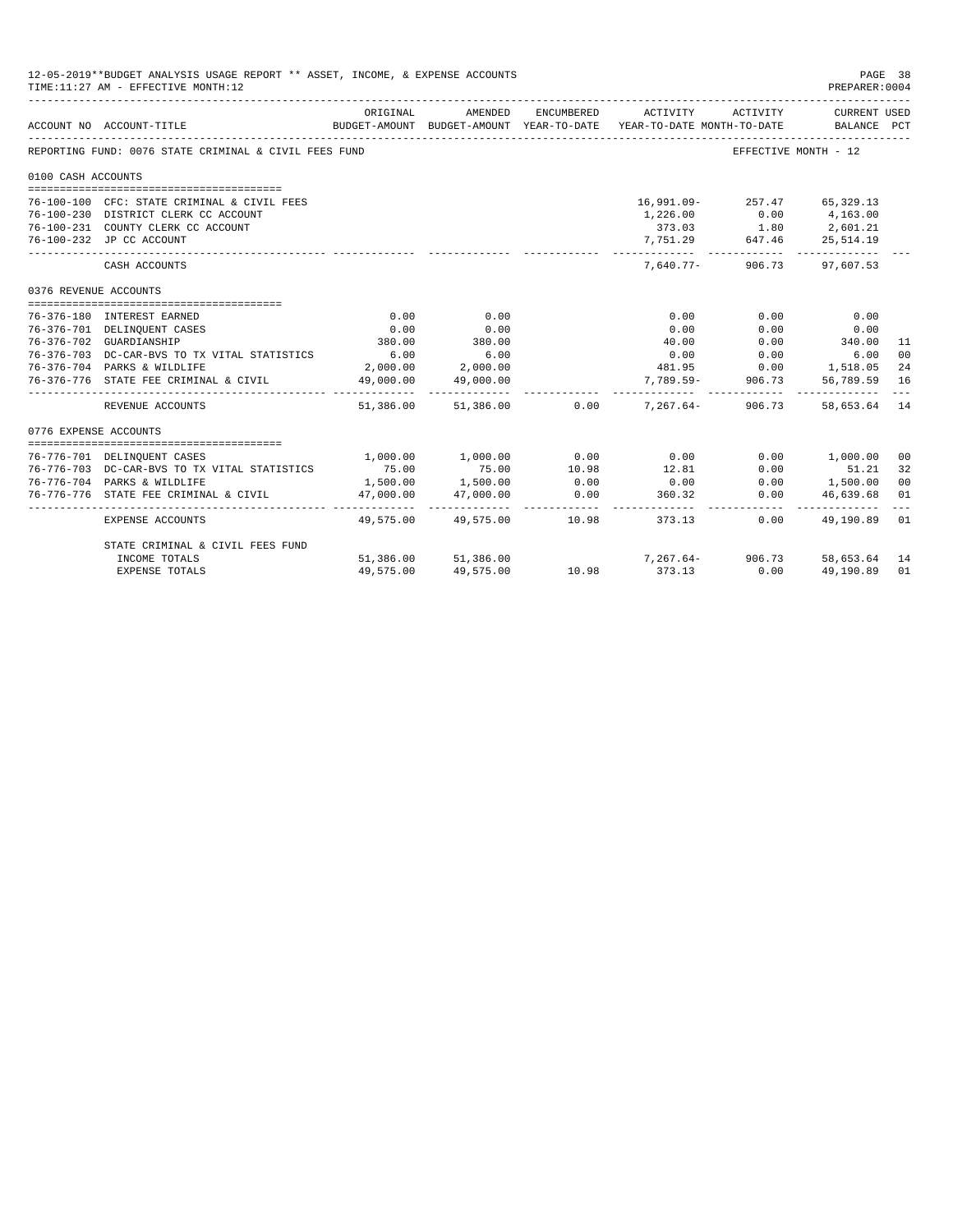|                       | 12-05-2019**BUDGET ANALYSIS USAGE REPORT ** ASSET, INCOME, & EXPENSE ACCOUNTS<br>TIME:11:27 AM - EFFECTIVE MONTH:12 |                 |                                                                                |            |                         |                                      | PAGE 39<br>PREPARER: 0004          |                      |
|-----------------------|---------------------------------------------------------------------------------------------------------------------|-----------------|--------------------------------------------------------------------------------|------------|-------------------------|--------------------------------------|------------------------------------|----------------------|
|                       | ACCOUNT NO ACCOUNT-TITLE                                                                                            | ORIGINAL        | AMENDED<br>BUDGET-AMOUNT BUDGET-AMOUNT YEAR-TO-DATE YEAR-TO-DATE MONTH-TO-DATE | ENCUMBERED |                         | ACTIVITY ACTIVITY                    | <b>CURRENT USED</b><br>BALANCE PCT |                      |
|                       | REPORTING FUND: 0078 SENIOR CITIZENS FUND                                                                           |                 |                                                                                |            |                         | EFFECTIVE MONTH - 12                 |                                    |                      |
| 0100 CASH ACCOUNTS    |                                                                                                                     |                 |                                                                                |            |                         |                                      |                                    |                      |
|                       | 78-100-100 CFC: SENIOR CITIZENS                                                                                     |                 |                                                                                |            |                         | $9,759.57 - 1,933.48 -$              | 100,485.67-                        |                      |
|                       | CASH ACCOUNTS                                                                                                       |                 |                                                                                |            |                         | $9.759.57 - 1.933.48 - 100.485.67 -$ |                                    |                      |
|                       | 0378 REVENUE ACCOUNTS                                                                                               |                 |                                                                                |            |                         |                                      |                                    |                      |
|                       |                                                                                                                     |                 |                                                                                |            |                         |                                      |                                    |                      |
|                       | 78-378-160 SALE OF FIXED ASSETS                                                                                     | 0.00            | 0.00                                                                           |            | 0.00                    | 0.00                                 | 0.00                               |                      |
|                       | 78-378-180 INTEREST EARNED                                                                                          | 0.00            | 0.00                                                                           |            | 0.00                    | 0.00                                 | 0.00                               |                      |
|                       | 78-378-710 WCTCOG PROGRAM                                                                                           | 22,000.00       | 22,000.00                                                                      |            | 2,825.55                | 0.00                                 | 19,174.45                          | 13                   |
|                       | 78-378-711 DEPT OF HUMAN RESOURCES                                                                                  | 0.00            | 0.00                                                                           |            | 0.00                    | 0.00                                 | 0.00                               |                      |
|                       | 78-378-712 FOOD DONATIONS                                                                                           | 10,000.00       | 10,000.00                                                                      |            | 1,416.96                | 0.00                                 | 8,583.04                           | 14                   |
|                       | 78-378-713 BUILDING RENT                                                                                            | 0.00            | 0.00                                                                           |            | 0.00                    | 0.00                                 | 0.00                               |                      |
|                       | 78-378-714 DEPT OF AGING & DISABILITY                                                                               | 15,000.00       | 15,000.00                                                                      |            | 3,111.66                | 0.00                                 | 11,888.34                          | 21<br>0 <sub>0</sub> |
|                       | 78-378-715 GIFT DONATIONS<br>78-378-716 OTHER INCOME                                                                | 300.00<br>80.00 | 300.00<br>80.00                                                                |            | 0.00<br>0.00            | 0.00<br>0.00                         | 300.00<br>80.00                    | 0 <sub>0</sub>       |
|                       | 78-378-815 INCOME FROM OTHER FUNDS                                                                                  | 0.00            | 0.00                                                                           |            | 0.00                    | 0.00                                 | 0.00                               |                      |
|                       |                                                                                                                     | -----------     | -----------                                                                    |            |                         | -------                              |                                    |                      |
|                       | REVENUE ACCOUNTS                                                                                                    | 47,380.00       | 47,380.00                                                                      | 0.00       | 7,354.17                | 0.00                                 | 40,025.83                          | 16                   |
| 0778 EXPENSE ACCOUNTS |                                                                                                                     |                 |                                                                                |            |                         |                                      |                                    |                      |
|                       | 78-778-100 SALARY - GENERAL PAYROLL                                                                                 | 21,912.00       | 21,912.00                                                                      | 0.00       | 4, 213.75               | 842.75                               | 17,698.25                          | 19                   |
|                       | 78-778-105 LONGEVITY PAY                                                                                            | 600.00          | 600.00                                                                         | 0.00       | 0.00                    | 0.00                                 | 600.00                             | 00                   |
|                       | 78-778-110 SALARY - FULL TIME (PART TIME)                                                                           | 33,813.00       | 33,813.00                                                                      | 0.00       | 6, 194.00               | 1,078.25                             | 27,619.00                          | 18                   |
|                       | 78-778-200 FICA EXPENSE                                                                                             | 4,263.00        | 4,263.00                                                                       | 0.00       | 796.15                  | 146.95                               | 3,466.85                           | 19                   |
|                       | 78-778-205 RETIREMENT                                                                                               | 4,587.00        | 4,587.00                                                                       | 0.00       | 856.52                  | 158.10                               | 3,730.48                           | 19                   |
| 78-778-300 TRAVEL     |                                                                                                                     | 1,500.00        | 1,500.00                                                                       | 0.00       | 0.00                    | 0.00                                 | 1,500.00                           | 00                   |
| 78-778-305 SUPPLIES   |                                                                                                                     | 2,000.00        | 2,000.00                                                                       | 173.28     | 175.60                  | 0.00                                 | 1,651.12                           | 17                   |
|                       | 78-778-310 COMMUNICATIONS                                                                                           | 1,182.00        | 1,182.00                                                                       | 0.00       | 199.20                  | 0.00                                 | 982.80                             | 17                   |
|                       | 78-778-320 REPAIRS & MAINTENANCE                                                                                    | 2,000.00        | 2,000.00                                                                       | 0.00       | 75.00                   | 0.00                                 | 1,925.00                           | 04                   |
|                       | 78-778-333 LAST YEARS BILLS                                                                                         | 0.00            | 0.00                                                                           | 7.00       | 0.00                    | 0.00                                 | $7.00 -$                           |                      |
| 78-778-380 UTILITIES  |                                                                                                                     | 6,500.00        | 6,500.00                                                                       | 0.00       | 951.44                  | 0.00                                 | 5,548.56                           | 15                   |
|                       | 78-778-400 NEW EQUIPMENT                                                                                            | 5,450.00        | 5,450.00                                                                       | 0.00       | 0.00                    | 0.00                                 | 5,450.00                           | 00                   |
|                       | 78-778-680 VAN EXPENSE                                                                                              | 4,500.00        | 4,500.00                                                                       | 322.84     | 501.46                  | 0.00                                 | 3,675.70                           | 18                   |
|                       | 78-778-685 NEW VAN - BUDGET AMENDMENT 2019                                                                          | 0.00            | 0.00                                                                           | 0.00       | 0.00                    | 0.00                                 | 0.00                               |                      |
|                       | 78-778-690 EDIBLE GOODS                                                                                             | 25,000.00       | 25,000.00                                                                      | 13,249.87  | 3, 271.11               | 0.00                                 | 8,479.02                           | 66                   |
|                       | 78-778-692 PAPER GOODS                                                                                              | 7,900.00        | 7,900.00                                                                       | 804.60     | 763.09                  | 0.00                                 | 6,332.31                           | 20                   |
|                       | 78-778-693 GIFT EXPENSE                                                                                             | 200.00          | 200.00                                                                         | 0.00       | 0.00                    | 0.00                                 | 200.00                             | 00                   |
|                       | EXPENSE ACCOUNTS                                                                                                    | .<br>121,407.00 | .<br>121,407.00                                                                | 14,557.59  | -------- -<br>17,997.32 | 2,226.05                             | 88,852.09                          | 27                   |
|                       | SENIOR CITIZENS FUND                                                                                                |                 |                                                                                |            |                         |                                      |                                    |                      |
|                       | INCOME TOTALS                                                                                                       | 47,380.00       | 47,380.00                                                                      |            | 7,354.17                | 0.00                                 | 40,025.83                          | 16                   |
|                       | <b>EXPENSE TOTALS</b>                                                                                               | 121,407.00      | 121,407.00                                                                     |            | 14,557.59 17,997.32     | 2,226.05                             | 88,852.09                          | 27                   |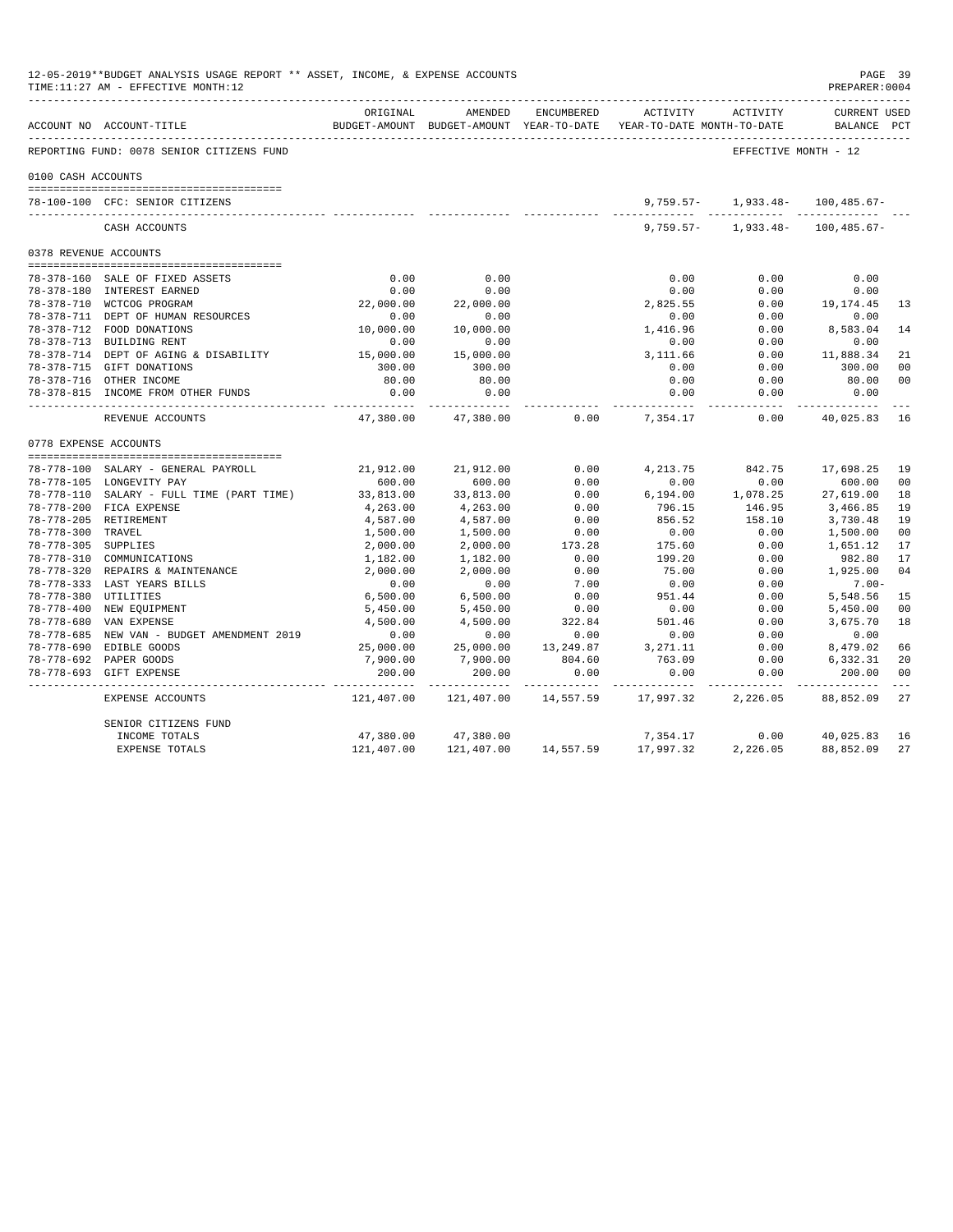| 12-05-2019**BUDGET ANALYSIS USAGE REPORT ** ASSET, INCOME, & EXPENSE ACCOUNTS<br>PAGE 40<br>TIME: 11:27 AM - EFFECTIVE MONTH: 12<br>PREPARER: 0004 |                                                                                                                  |          |                                    |            |                      |                               |                    |    |
|----------------------------------------------------------------------------------------------------------------------------------------------------|------------------------------------------------------------------------------------------------------------------|----------|------------------------------------|------------|----------------------|-------------------------------|--------------------|----|
|                                                                                                                                                    | ACCOUNT NO ACCOUNT-TITLE CONTROL SUDGET-AMOUNT BUDGET-AMOUNT YEAR-TO-DATE YEAR-TO-DATE MONTH-TO-DATE BALANCE PCT | ORIGINAL | AMENDED                            | ENCUMBERED | ACTIVITY             | ACTIVITY                      | CURRENT USED       |    |
|                                                                                                                                                    | REPORTING FUND: 0080 LEOSE GRANT FUND                                                                            |          |                                    |            |                      | EFFECTIVE MONTH - 12          |                    |    |
| 0100 CASH ACCOUNTS                                                                                                                                 |                                                                                                                  |          |                                    |            |                      |                               |                    |    |
|                                                                                                                                                    | 80-100-100 CFC: LEOSE GRANT CHECKING                                                                             |          |                                    |            | 0.00                 | $0.00$ 4,771.69               |                    |    |
|                                                                                                                                                    | CASH ACCOUNTS                                                                                                    |          |                                    |            | 0.00                 | 0.00                          | 4,771.69           |    |
| 0380 REVENUE ACCOUNTS                                                                                                                              |                                                                                                                  |          |                                    |            |                      |                               |                    |    |
|                                                                                                                                                    | 80-380-180 INTEREST EARNED                                                                                       | 0.00     | 0.00                               |            |                      | 0.00                          | $0.00$ 0.00        |    |
|                                                                                                                                                    | 80-380-800 LEOSE GRANT REVENUES                                                                                  | 1,300.00 | 1,300.00                           |            | 0.00                 |                               | $0.00$ 1,300.00 00 |    |
|                                                                                                                                                    | REVENUE ACCOUNTS                                                                                                 |          | 1,300.00 1,300.00                  | 0.00       |                      | 0.00<br>0.00                  | 1,300.00 00        |    |
| 0800 EXPENSE ACCOUNTS                                                                                                                              |                                                                                                                  |          |                                    |            |                      |                               |                    |    |
|                                                                                                                                                    | =================================<br>80-800-800 LEOSE GRANT EXPENSES                                             |          | 1,300.00 1,300.00 0.00             |            |                      | $0.00$ $0.00$ $1,300.00$ $00$ |                    |    |
|                                                                                                                                                    | EXPENSE ACCOUNTS                                                                                                 | -------  | -------------<br>1,300.00 1,300.00 |            | ------------<br>0.00 | 0.00<br>0.00                  | 1,300.00 00        |    |
|                                                                                                                                                    | LEOSE GRANT FUND                                                                                                 |          |                                    |            |                      |                               |                    |    |
|                                                                                                                                                    | INCOME TOTALS                                                                                                    |          | 1,300.00 1,300.00                  |            | 0.00                 |                               | $0.00$ 1,300.00    | 00 |
|                                                                                                                                                    | <b>EXPENSE TOTALS</b>                                                                                            | 1,300.00 | 1,300.00                           | 0.00       | 0.00                 | 0.00                          | 1,300.00           | 00 |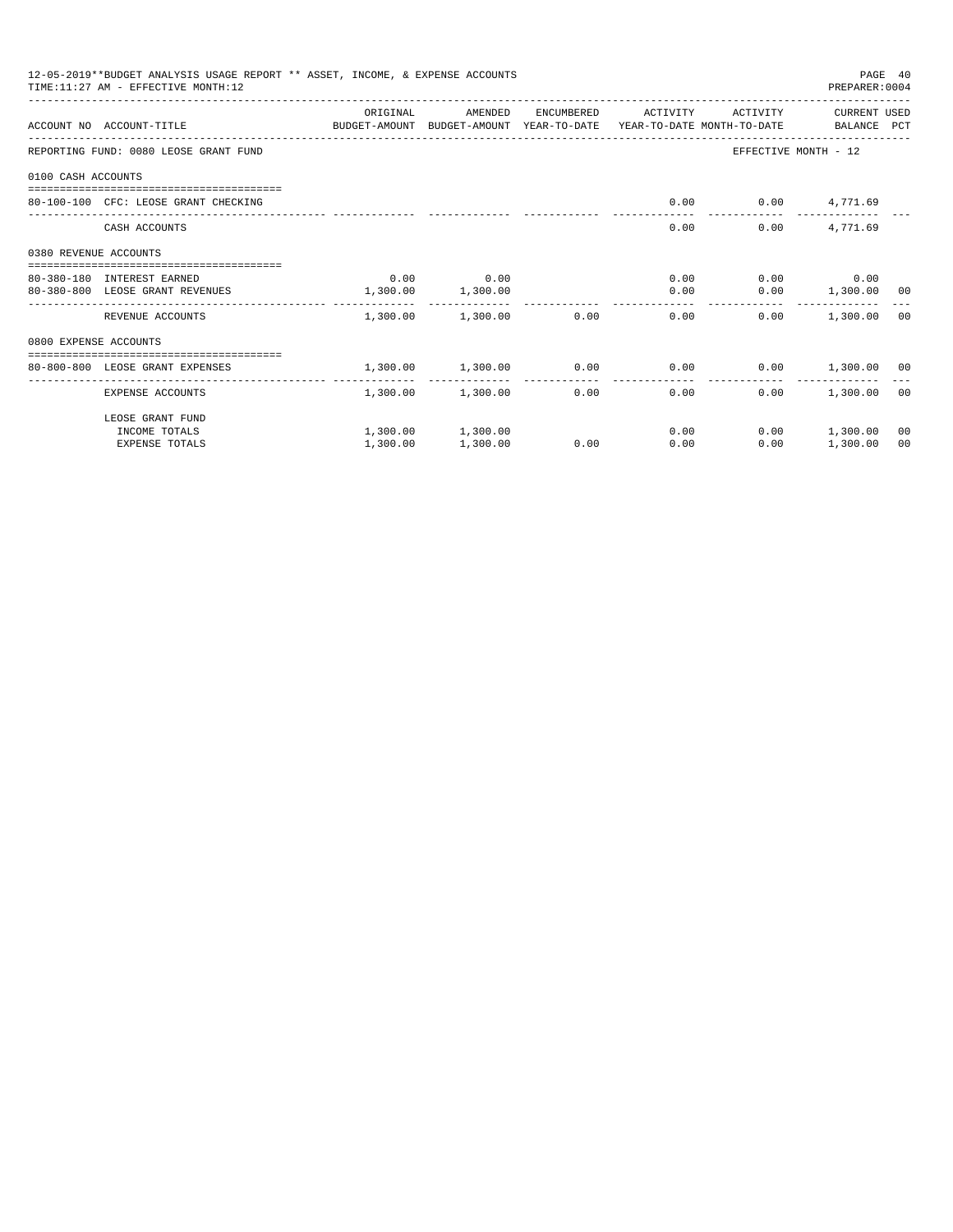|                       | 12-05-2019**BUDGET ANALYSIS USAGE REPORT ** ASSET, INCOME, & EXPENSE ACCOUNTS<br>PAGE 41<br>TIME: 11:27 AM - EFFECTIVE MONTH: 12<br>PREPARER: 0004 |          |             |  |                                                          |                                                  |                   |  |  |  |
|-----------------------|----------------------------------------------------------------------------------------------------------------------------------------------------|----------|-------------|--|----------------------------------------------------------|--------------------------------------------------|-------------------|--|--|--|
|                       | ACCOUNT NO ACCOUNT-TITLE CONTROL SUDGET-AMOUNT BUDGET-AMOUNT YEAR-TO-DATE YEAR-TO-DATE MONTH-TO-DATE BALANCE PCT                                   | ORIGINAL |             |  | AMENDED ENCUMBERED ACTIVITY ACTIVITY CURRENT_USED        |                                                  |                   |  |  |  |
|                       | REPORTING FUND: 0082 JUSTICE COURT TECHNOLOGY FUND                                                                                                 |          |             |  |                                                          | EFFECTIVE MONTH - 12                             |                   |  |  |  |
| 0100 CASH ACCOUNTS    |                                                                                                                                                    |          |             |  |                                                          |                                                  |                   |  |  |  |
|                       | 82-100-100 CFC: JUSTICE COURT TECH CHECKING<br>82-100-232 JP CC ACCOUNT                                                                            |          |             |  |                                                          | 1,611.64- 8.00 6,826.60<br>319.15 25.67 1,129.12 |                   |  |  |  |
|                       | CASH ACCOUNTS                                                                                                                                      |          |             |  |                                                          | 1,292.49- 33.67 7,955.72                         |                   |  |  |  |
| 0380 REVENUE ACCOUNTS |                                                                                                                                                    |          |             |  |                                                          |                                                  |                   |  |  |  |
|                       | 82-380-180 INTEREST EARNED                                                                                                                         |          | $0.00$ 0.00 |  |                                                          | $0.00$ $0.00$ $0.00$ $0.00$                      |                   |  |  |  |
|                       | 82-380-820 JUSTICE COURT TECH FEES 1,500.00 1,500.00                                                                                               |          |             |  | 448.44 33.67 1,051.56 30                                 |                                                  |                   |  |  |  |
|                       | REVENUE ACCOUNTS                                                                                                                                   |          |             |  | $1.500.00$ $1.500.00$ $0.00$ $448.44$                    |                                                  | 33.67 1.051.56 30 |  |  |  |
| 0820 EXPENSE ACCOUNTS |                                                                                                                                                    |          |             |  |                                                          |                                                  |                   |  |  |  |
|                       |                                                                                                                                                    |          |             |  |                                                          |                                                  |                   |  |  |  |
|                       | 82-820-333 LAST YEARS BILLS                                                                                                                        |          |             |  | $0.00$ $0.00$ $0.00$ $1,740.93$ $0.00$ $1,740.93$ $0.00$ |                                                  |                   |  |  |  |
|                       | 82-820-820 JUSTICE COURT TECH EXPENSES                                                                                                             |          |             |  | $1,500.00$ $1,500.00$ $0.00$ $0.00$                      |                                                  | 0.00 1,500.00 00  |  |  |  |
|                       | EXPENSE ACCOUNTS                                                                                                                                   |          |             |  | $1,500.00$ $1,500.00$ $0.00$ $1,740.93$                  |                                                  | $0.00$ 240.93-116 |  |  |  |
|                       | JUSTICE COURT TECHNOLOGY FUND                                                                                                                      |          |             |  |                                                          |                                                  |                   |  |  |  |
|                       | INCOME TOTALS                                                                                                                                      |          |             |  | $1,500.00$ $1,500.00$ $448.44$ $33.67$ $1,051.56$ 30     |                                                  |                   |  |  |  |
|                       | <b>EXPENSE TOTALS</b>                                                                                                                              | 1,500.00 | 1,500.00    |  | $0.00$ 1,740.93 0.00 240.93-116                          |                                                  |                   |  |  |  |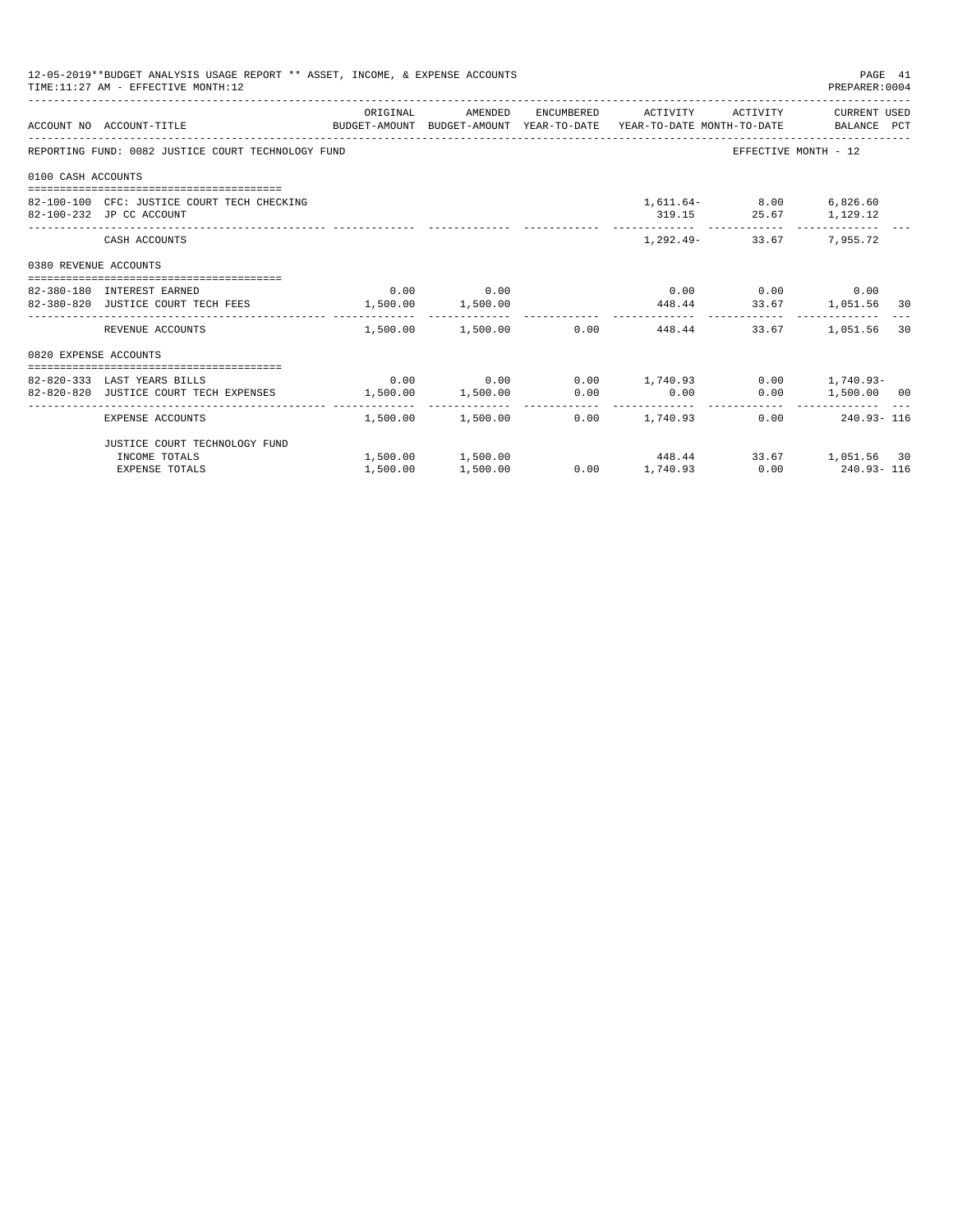|                       | 12-05-2019**BUDGET ANALYSIS USAGE REPORT ** ASSET, INCOME, & EXPENSE ACCOUNTS<br>PAGE 42<br>TIME: 11:27 AM - EFFECTIVE MONTH: 12<br>PREPARER: 0004 |           |                                                     |            |                                         |                         |                                   |  |  |  |
|-----------------------|----------------------------------------------------------------------------------------------------------------------------------------------------|-----------|-----------------------------------------------------|------------|-----------------------------------------|-------------------------|-----------------------------------|--|--|--|
|                       | ACCOUNT NO ACCOUNT-TITLE                                                                                                                           | ORIGINAL  | AMENDED<br>BUDGET-AMOUNT BUDGET-AMOUNT YEAR-TO-DATE | ENCUMBERED | YEAR-TO-DATE MONTH-TO-DATE              | ACTIVITY ACTIVITY       | CURRENT USED<br>BALANCE PCT       |  |  |  |
|                       | REPORTING FUND: 0084 FC DRUG FORFEITURE FUND                                                                                                       |           |                                                     |            |                                         | EFFECTIVE MONTH - 12    |                                   |  |  |  |
| 0100 CASH ACCOUNTS    |                                                                                                                                                    |           |                                                     |            |                                         |                         |                                   |  |  |  |
|                       | 84-100-100 CFC: FC DRUG FORFEITURE CHECKING                                                                                                        |           |                                                     |            |                                         | $0.00$ $0.00$ $0.00$    |                                   |  |  |  |
|                       | 84-100-150 CFC: FC DRUG FORFEITURE CHECKING                                                                                                        |           |                                                     |            |                                         | 50.44 0.00 45,236.60    |                                   |  |  |  |
|                       | CASH ACCOUNTS                                                                                                                                      |           |                                                     |            | 50.44                                   |                         | -------------<br>$0.00$ 45,236.60 |  |  |  |
| 0384 REVENUE ACCOUNTS |                                                                                                                                                    |           |                                                     |            |                                         |                         |                                   |  |  |  |
|                       | 84-384-180 INTEREST EARNED                                                                                                                         | 0.00      | 0.00                                                |            |                                         | $60.64$ $0.00$ $60.64+$ |                                   |  |  |  |
|                       | 84-384-840 FC DRUG FORFEITURE REVENUES                                                                                                             | 0.00      | 0.00                                                |            | 0.00                                    | 0.00                    | 0.00                              |  |  |  |
|                       | REVENUE ACCOUNTS                                                                                                                                   | 0.00      |                                                     | 0.00       | .<br>$0.00$ and $0.00$<br>60.64         | 0.00                    | $60.64+$                          |  |  |  |
| 0840 EXPENSE ACCOUNTS |                                                                                                                                                    |           |                                                     |            |                                         |                         |                                   |  |  |  |
|                       |                                                                                                                                                    |           |                                                     |            |                                         |                         |                                   |  |  |  |
|                       | 84-840-110 ADMIN ASSISTANT - SUPPLEMENT                                                                                                            | 0.00      | 0.00                                                | 0.00       | 0.00                                    | 0.00                    | 0.00                              |  |  |  |
|                       | 84-840-200 FICA EXPENSE                                                                                                                            | 0.00      | 0.00                                                | 0.00       | 0.00                                    | 0.00                    | 0.00                              |  |  |  |
|                       | 84-840-205 RETIREMENT EXPENSE                                                                                                                      | 0.00      | 0.00                                                | 0.00       | 0.00                                    | 0.00                    | 0.00                              |  |  |  |
|                       | 84-840-210 MEDICAL INSURANCE                                                                                                                       | 0.00      | 0.00                                                | 0.00       | 0.00                                    | 0.00                    | 0.00                              |  |  |  |
|                       | 84-840-333 LAST YEARS BILLS                                                                                                                        | 0.00      | 0.00                                                | 1,040.68   | 0.00                                    |                         | $0.00$ 1,040.68-                  |  |  |  |
|                       | 84-840-840 FC DRUG FORFEITURE EXPENSES                                                                                                             | 46,000.00 | 46,000.00                                           | 743.28     | 0.00                                    | 0.00                    | 45,256.72 02                      |  |  |  |
|                       | EXPENSE ACCOUNTS                                                                                                                                   |           | 46,000.00 46,000.00 1,783.96                        |            | 0.00                                    |                         | $0.00$ $44.216.04$ 04             |  |  |  |
|                       | FC DRUG FORFEITURE FUND                                                                                                                            |           |                                                     |            |                                         |                         |                                   |  |  |  |
|                       | INCOME TOTALS                                                                                                                                      | 0.00      | 0.00                                                |            | 60.64                                   |                         | $0.00$ 60.64+                     |  |  |  |
|                       | <b>EXPENSE TOTALS</b>                                                                                                                              |           |                                                     |            | $46,000.00$ $46,000.00$ $1,783.96$ 0.00 |                         | $0.00$ $44.216.04$ 04             |  |  |  |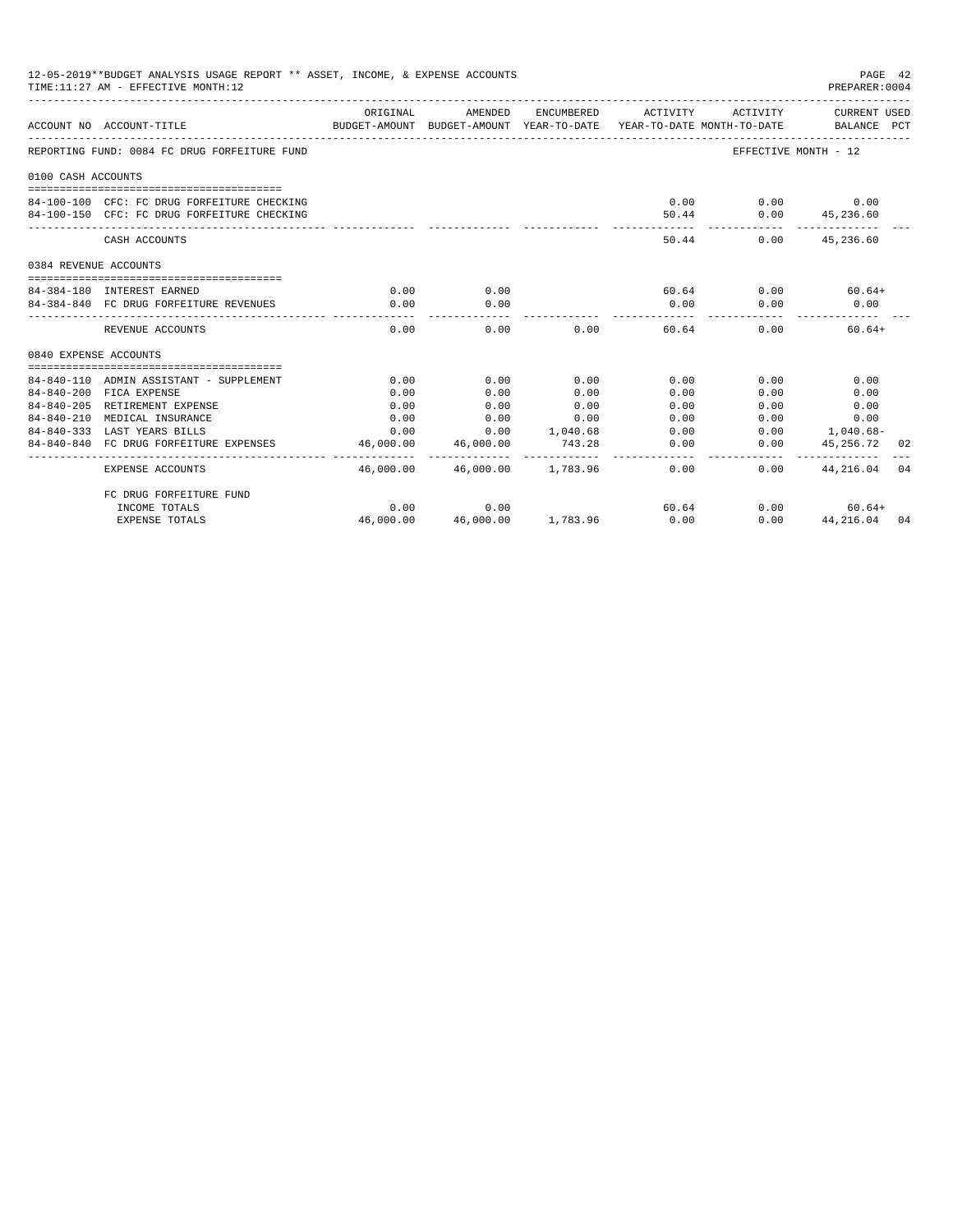|                       | 12-05-2019**BUDGET ANALYSIS USAGE REPORT ** ASSET, INCOME, & EXPENSE ACCOUNTS<br>TIME: 11:27 AM - EFFECTIVE MONTH: 12 |                                                                                             |                        |              |                                           |                                         | PAGE 43<br>PREPARER: 0004   |    |
|-----------------------|-----------------------------------------------------------------------------------------------------------------------|---------------------------------------------------------------------------------------------|------------------------|--------------|-------------------------------------------|-----------------------------------------|-----------------------------|----|
|                       | ACCOUNT NO ACCOUNT-TITLE                                                                                              | ORIGINAL<br>BUDGET-AMOUNT BUDGET-AMOUNT YEAR-TO-DATE YEAR-TO-DATE MONTH-TO-DATE BALANCE PCT | AMENDED                |              | ENCUMBERED ACTIVITY ACTIVITY CURRENT USED |                                         |                             |    |
|                       | REPORTING FUND: 0088 AIRPORT FUND                                                                                     |                                                                                             |                        |              |                                           | EFFECTIVE MONTH - 12                    |                             |    |
| 0100 CASH ACCOUNTS    |                                                                                                                       |                                                                                             |                        |              |                                           |                                         |                             |    |
|                       | 88-100-100 CFC - AIRPORT FUND                                                                                         |                                                                                             |                        |              |                                           | 630.00 0.00 21,235.58                   |                             |    |
|                       | CASH ACCOUNTS                                                                                                         |                                                                                             |                        |              | ______________<br>630.00                  | _______________________________<br>0.00 | 21, 235.58                  |    |
| 0380 REVENUE ACCOUNTS |                                                                                                                       |                                                                                             |                        |              |                                           |                                         |                             |    |
|                       | 88-380-180 INTEREST EARNED                                                                                            | 0.00                                                                                        | 0.00                   |              | 0.00                                      | $0.00$ 0.00                             |                             |    |
|                       | 88-380-810 AIRPORT REVENUES                                                                                           | 4,780.00 4,780.00                                                                           |                        |              |                                           | 825.00   0.00   3,955.00   17           |                             |    |
|                       | REVENUE ACCOUNTS                                                                                                      |                                                                                             | 4,780.00 4,780.00 0.00 |              | 825.00                                    | _____________________________<br>0.00   | 3,955,00 17                 |    |
| 0800 EXPENSE ACCOUNTS |                                                                                                                       |                                                                                             |                        |              |                                           |                                         |                             |    |
|                       |                                                                                                                       |                                                                                             |                        |              |                                           |                                         |                             |    |
|                       | 88-800-120 PART TIME SALARY                                                                                           | 0.00                                                                                        | 0.00                   | 0.00         | 0.00                                      | 0.00                                    | 0.00                        |    |
|                       | 88-800-200 FICA - EMPLOYER MATCH<br>88-800-205 RETIREMENT - EMPLOYER MATCH                                            | 0.00                                                                                        | 0.00<br>0.00           | 0.00<br>0.00 | 0.00                                      | 0.00                                    | 0.00                        |    |
|                       | 88-800-810 AIRPORT EXPENSES                                                                                           | 0.00                                                                                        | 3,000.00 3,000.00      | 200.00       | 0.00<br>195.00                            |                                         | 0.00<br>0.00<br>2,605.00 13 |    |
|                       |                                                                                                                       |                                                                                             |                        |              |                                           | 0.00                                    |                             |    |
|                       | <b>EXPENSE ACCOUNTS</b>                                                                                               |                                                                                             | 3,000.00 3,000.00      |              | 200.00 195.00                             | 0.00                                    | 2,605,00 13                 |    |
|                       | AIRPORT FUND                                                                                                          |                                                                                             |                        |              |                                           |                                         |                             |    |
|                       | INCOME TOTALS                                                                                                         |                                                                                             | 4,780.00 4,780.00      |              | 825.00                                    | 0.00                                    | 3,955.00 17                 |    |
|                       | <b>EXPENSE TOTALS</b>                                                                                                 | 3,000.00                                                                                    | 3,000.00               |              | 200.00 195.00                             | 0.00                                    | 2,605.00                    | 13 |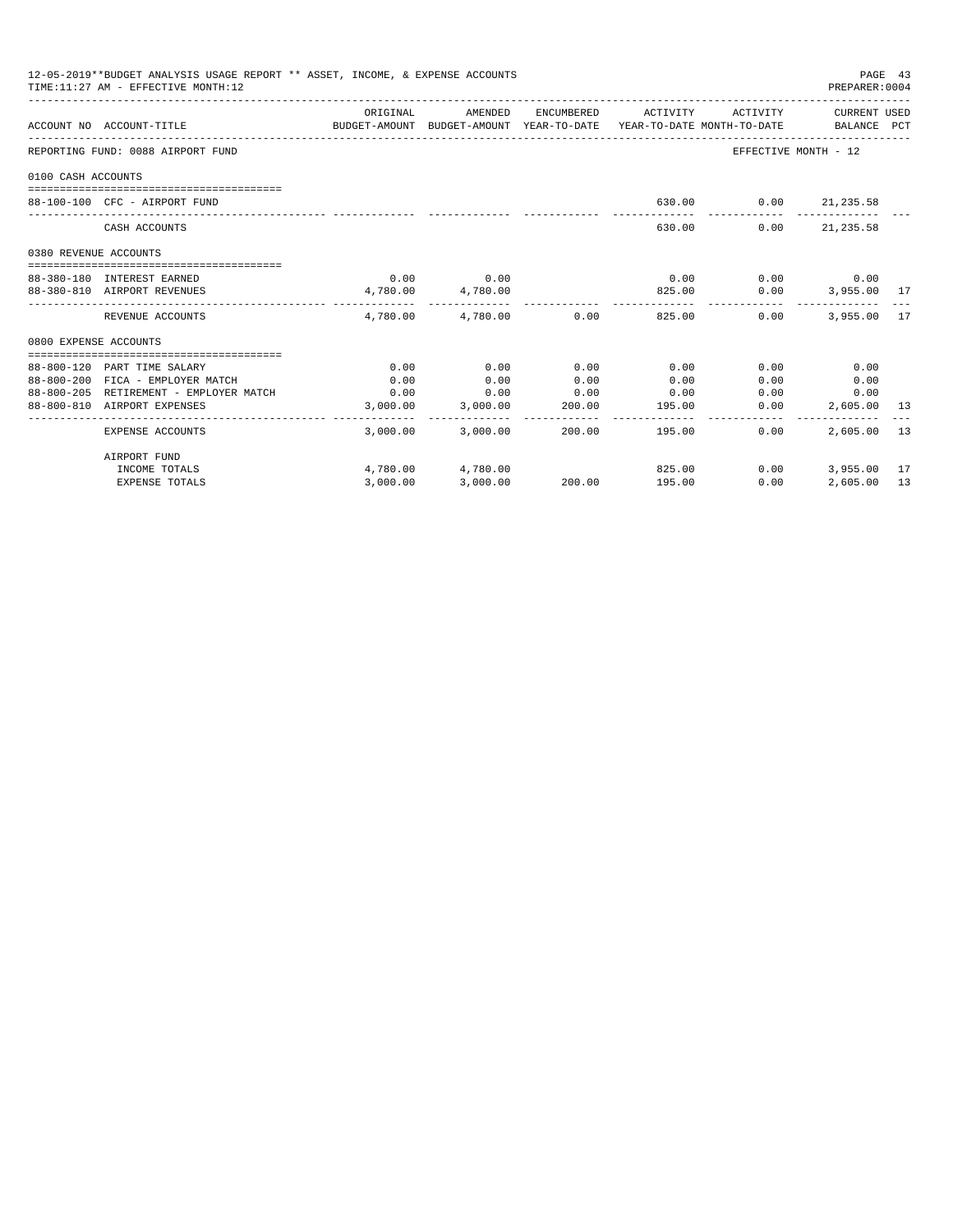|                       | 12-05-2019**BUDGET ANALYSIS USAGE REPORT ** ASSET, INCOME, & EXPENSE ACCOUNTS<br>PAGE 44<br>PREPARER: 0004<br>TIME: 11:27 AM - EFFECTIVE MONTH: 12 |               |                                                   |      |                     |                                                                                        |                       |    |  |  |
|-----------------------|----------------------------------------------------------------------------------------------------------------------------------------------------|---------------|---------------------------------------------------|------|---------------------|----------------------------------------------------------------------------------------|-----------------------|----|--|--|
|                       | BUDGET-AMOUNT BUDGET-AMOUNT YEAR-TO-DATE YEAR-TO-DATE MONTH-TO-DATE BALANCE PCT<br>ACCOUNT NO ACCOUNT-TITLE                                        | ORIGINAL      | AMENDED                                           |      | ENCUMBERED ACTIVITY |                                                                                        | ACTIVITY CURRENT USED |    |  |  |
|                       | REPORTING FUND: 0092 PRE-TRIAL DIVERSION PROGRAM                                                                                                   |               |                                                   |      |                     |                                                                                        | EFFECTIVE MONTH - 12  |    |  |  |
| 0100 CASH ACCOUNTS    |                                                                                                                                                    |               |                                                   |      |                     |                                                                                        |                       |    |  |  |
|                       |                                                                                                                                                    |               |                                                   |      |                     |                                                                                        |                       |    |  |  |
|                       | 92-100-100 PRE-TRIAL CHECKING                                                                                                                      |               |                                                   |      |                     | $0.00$ $0.00$ $0.00$ $0.00$<br>$4,053.47 \qquad \qquad 520.00 \qquad \qquad 28,794.27$ |                       |    |  |  |
|                       | 92-100-222 PRE-TRIAL CHECKING                                                                                                                      |               |                                                   |      |                     |                                                                                        |                       |    |  |  |
|                       | CASH ACCOUNTS                                                                                                                                      |               |                                                   |      |                     | 4,053.47 520.00 28,794.27                                                              |                       |    |  |  |
| 0399 REVENUE ACCOUNTS |                                                                                                                                                    |               |                                                   |      |                     |                                                                                        |                       |    |  |  |
|                       |                                                                                                                                                    |               |                                                   |      |                     | $36.96$ 0.00 $33.96 + 232$                                                             |                       |    |  |  |
|                       | 92-399-180 INTEREST EARNED<br>92-399-920 PRE-TRIAL FEES                                                                                            | $3.00$ $3.00$ |                                                   |      |                     |                                                                                        |                       |    |  |  |
|                       |                                                                                                                                                    |               | 12,500.00 12,500.00<br>__________________________ |      |                     | $4,020.00$ 520.00 8,480.00 32                                                          |                       |    |  |  |
|                       | REVENUE ACCOUNTS                                                                                                                                   |               |                                                   |      |                     | $12.503.00$ $12.503.00$ 0.00 $4.056.96$ 520.00                                         | 8,446.04 32           |    |  |  |
| 0929 EXPENSE ACCOUNT  |                                                                                                                                                    |               |                                                   |      |                     |                                                                                        |                       |    |  |  |
|                       |                                                                                                                                                    |               |                                                   |      |                     |                                                                                        |                       |    |  |  |
|                       | 92-929-929 PRE-TRIAL EXPENSE                                                                                                                       | 0.00          | 0.00                                              | 0.00 |                     | $0.00$ 0.00                                                                            | 0.00                  |    |  |  |
|                       | EXPENSE ACCOUNT                                                                                                                                    | 0.00          | 0.00                                              | 0.00 | 0.00                | 0.00                                                                                   | 0.00                  |    |  |  |
|                       | PRE-TRIAL DIVERSION PROGRAM                                                                                                                        |               |                                                   |      |                     |                                                                                        |                       |    |  |  |
|                       | INCOME TOTALS                                                                                                                                      |               |                                                   |      |                     | $12,503.00$ $12,503.00$ $4,056.96$ $520.00$                                            | 8,446.04              | 32 |  |  |
|                       | <b>EXPENSE TOTALS</b>                                                                                                                              | 0.00          | 0.00                                              | 0.00 | 0.00                | 0.00                                                                                   | 0.00                  |    |  |  |